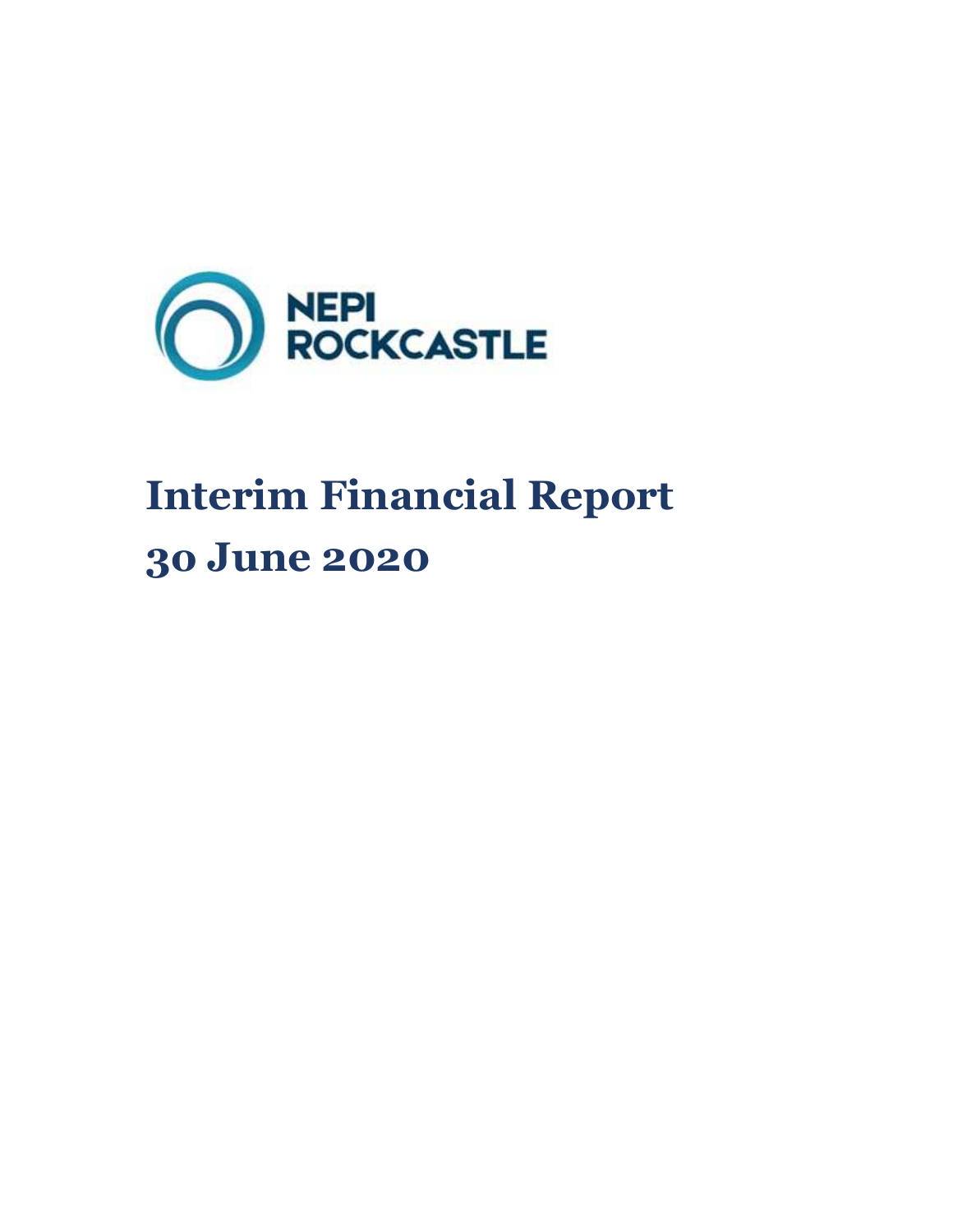#### **INTERIM FINANCIAL REPORT**

**30 June 2020** 

| <b>Statement of Directors' responsibilities</b> |    |
|-------------------------------------------------|----|
| Directors' report                               |    |
| <b>Independent Auditor's review report</b>      | 20 |

### **Interim Condensed Consolidated Financial Statements for the six months ended 30 June 2020**

| <b>Interim Condensed Consolidated Statement of financial position</b> | 22 <sub>2</sub> |
|-----------------------------------------------------------------------|-----------------|
| Interim Condensed Consolidated Statement of comprehensive income      | 24              |
| Interim Condensed Consolidated Statement of changes in equity         | 26 <sup>2</sup> |
| <b>Interim Condensed Consolidated Statement of cash flows</b>         | 27 <sub>2</sub> |
| Notes to the Interim Condensed Consolidated Financial Statements      | 29              |
| <b>Appendix 1 EPRA Performance Measures</b>                           | 66              |
| <b>Glossary</b>                                                       | 73              |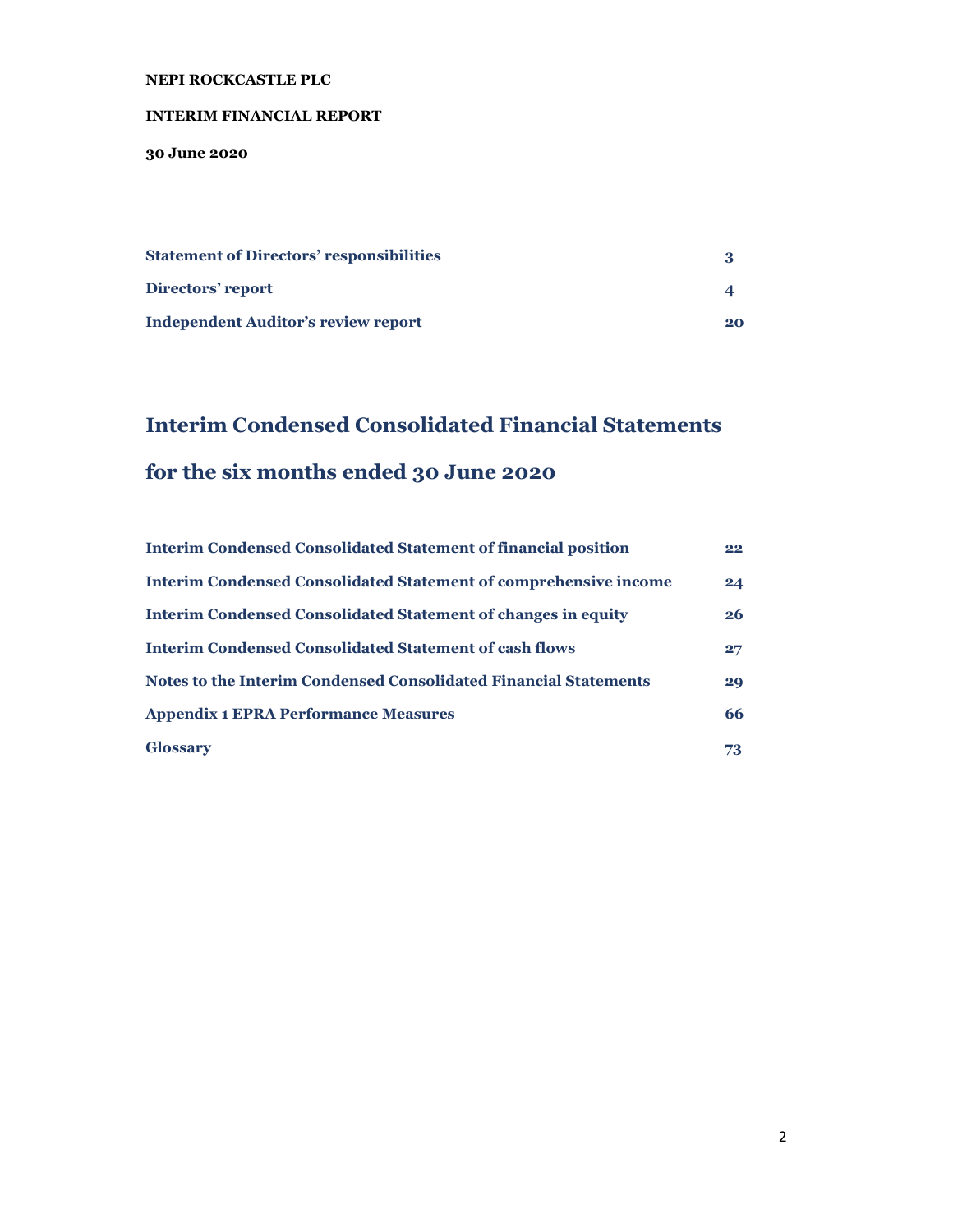#### **INTERIM FINANCIAL REPORT**

#### **30 June 2020**

### Statement of Directors' responsibilities

The Directors are responsible for preparing the interim condensed consolidated financial statements in accordance with applicable laws and regulations.

The Directors have prepared the Group interim condensed consolidated financial statements in accordance with International Financial Reporting Standard, IAS 34 "Interim Financial Reporting", the SAICA Financial Reporting Guides as issued by the Accounting Practices Committee and Financial Pronouncements as issued by the Financial Reporting Standards Council.

In preparing these interim condensed consolidated financial statements, the Directors are responsible for:

- − selecting suitable accounting policies and then applying them consistently;
- stating whether they have been prepared in accordance with IAS 34 Interim Financial Reporting;
- making judgements and estimates that are reasonable and prudent; and
- − preparing the interim condensed consolidated financial statements on the going concern basis unless it is inappropriate to presume that the Group will continue in business.

The Directors confirm that they have complied with the above in preparing the interim condensed consolidated financial statements.

The Directors confirm that the interim condensed consolidated financial statements give a true and fair view of the assets, liabilities, financial position and profit or loss of the Group for the six months period ended 30 June 2020 as well as the comparative periods presented and that the interim financial report give a fair review of the information required pursuant to section 5:25d(8)/(9) of the Dutch Financial Supervision Act.

The Directors are responsible for keeping proper accounting records that are sufficient to show and explain the Group transactions and disclose with reasonable accuracy at any time the financial position of the Group. They are also responsible for safeguarding the assets of the Group and hence for taking reasonable steps for the prevention and detection of fraud and other irregularities.

The Directors are responsible for the maintenance and integrity of the corporate and financial information included on the Company's website.

The Group interim condensed consolidated financial statements on pages 22 to 65 were approved and authorized for issue by the Board of Directors on 20 August 2020 and signed on its behalf by:

**Alex Morar** Chief Executive Officer

lle el

**Mirela Covasa**  Chief Financial Officer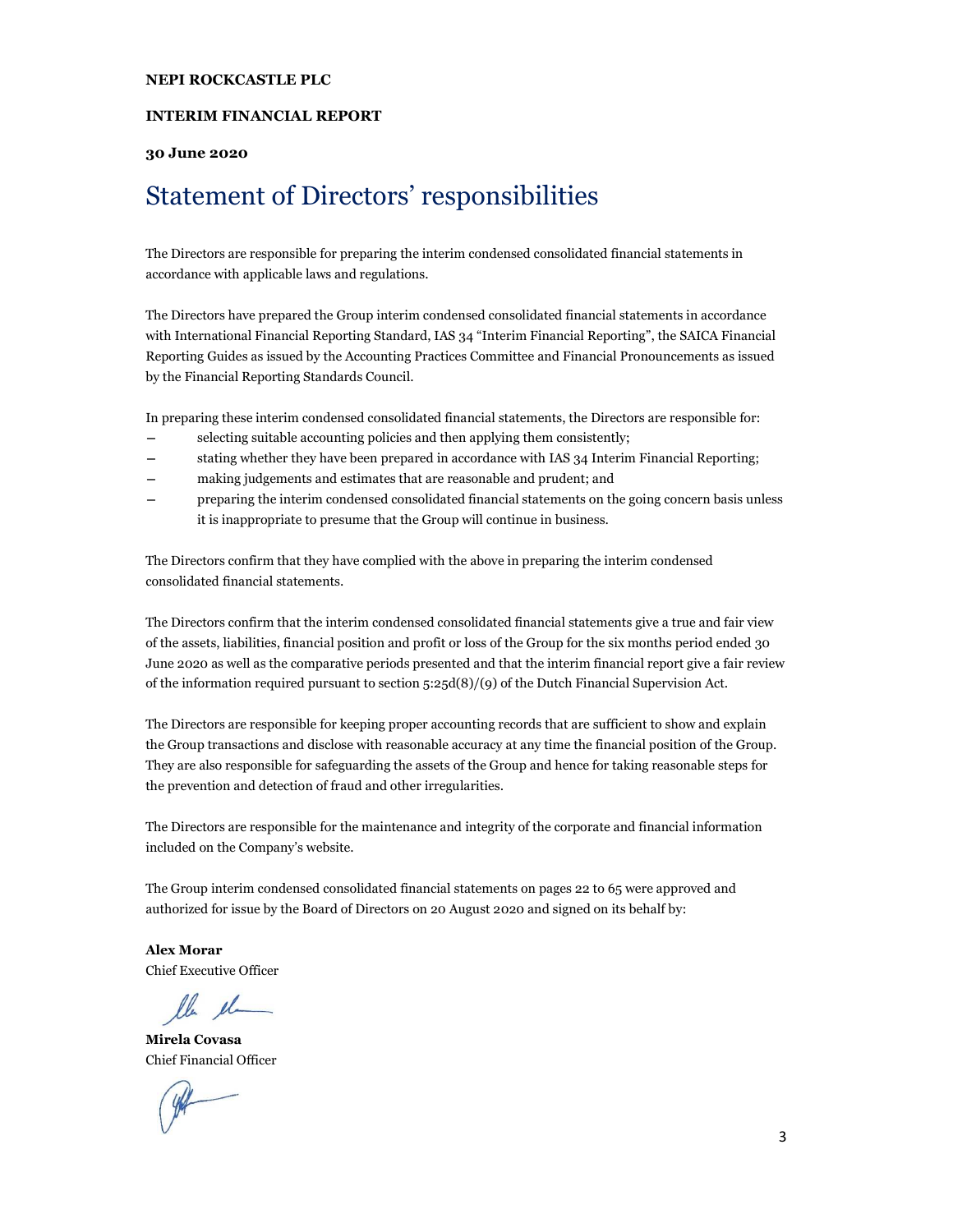#### **INTERIM FINANCIAL REPORT**

#### **30 June 2020**

### Director's commentary

*"The last six months were the most economically challenging in recent history. The measures taken by governments in the fight against the spread of COVID-19 have led to the temporary closure of non-essential retailers in all the countries where NEPI Rockcastle operates, which had an adverse impact on the first half ('H1') of 2020 results. The same strengths that made NEPI Rockcastle the premier shopping centre owner in Central and Eastern Europe ('CEE'), such as a well-balanced portfolio of high-quality properties, conservative financial management and exceptional employees, are now helping it to successfully overcome this period. Evidence is already very encouraging, as 96% of total gross leasable area ('GLA') is now functional and fully-operating tenant sales are gradually returning to prior year levels (88% in June). NEPI Rockcastle engaged constructively with its business partners and the wider communities, prioritising safety and aiming for a fair and equitable approach that would ensure the long-term success of our retail ecosystem. Moving forward, we will accelerate the digital transformation of our operations and the transition to a more integrated, omnichannel business model. At the same time, we appreciate that the COVID-19 context might still impact the economies of our region and we will continue to manage our capital, prioritising long-term sustainability, while also returning value to shareholders even through these unprecedented times. To this end we decided to propose a capitalisation issue that benefits shareholders while ensuring that the Group maintains a strong balance sheet and ample liquidity.*" Alex Morar, CEO

#### **BUSINESS HIGHLIGHTS**

- On 30 June, 96% of the total GLA was functional (this includes approximately 4% vacant GLA, as disclosed below). All stores are now trading except for indoor food services in Romania, and cinemas in Romania, Croatia and Serbia. The non-essential stores in NEPI Rockcastle's centres were closed for 58 days on average due to lockdown measures;
- Since reopening, footfall has gradually recovered and reached 75% of the prior year level in July (on a like-for-like ('LfL') basis);
- Tenant sales recovered faster than footfall, reaching 88% of last year's value in June (LfL tenant and LfL property, excluding entertainment, food service and hypermarkets);
- By mid-August, agreement had been reached in tenant negotiations for deferral of payments and rent concessions for tenants representing 66% of the Gross Rental Income;
- Rent collection rate was 72% over H1 2020 relative to initial contractual rental income (before concessions or deferrals);
- As over 95% of the leases were not subject to formally agreed modifications by 30 June 2020, government-imposed reliefs and negotiated concessions relative to the contractual receivables up to 30 June 2020 were recognised in the Income Statement of the period (the former as a reduction of rental income and the latter as an expense with partial forgiveness of receivables); this approach translated into a significant impact on the H1 2020 results (Net Operating Income 'NOI' was 19.8% lower than in H1 2019), which reflects the current business circumstances and is transparently portrayed in the financial statements; more details are presented in the "Accounting of COVID-19 impact on H1 2020 results" section below;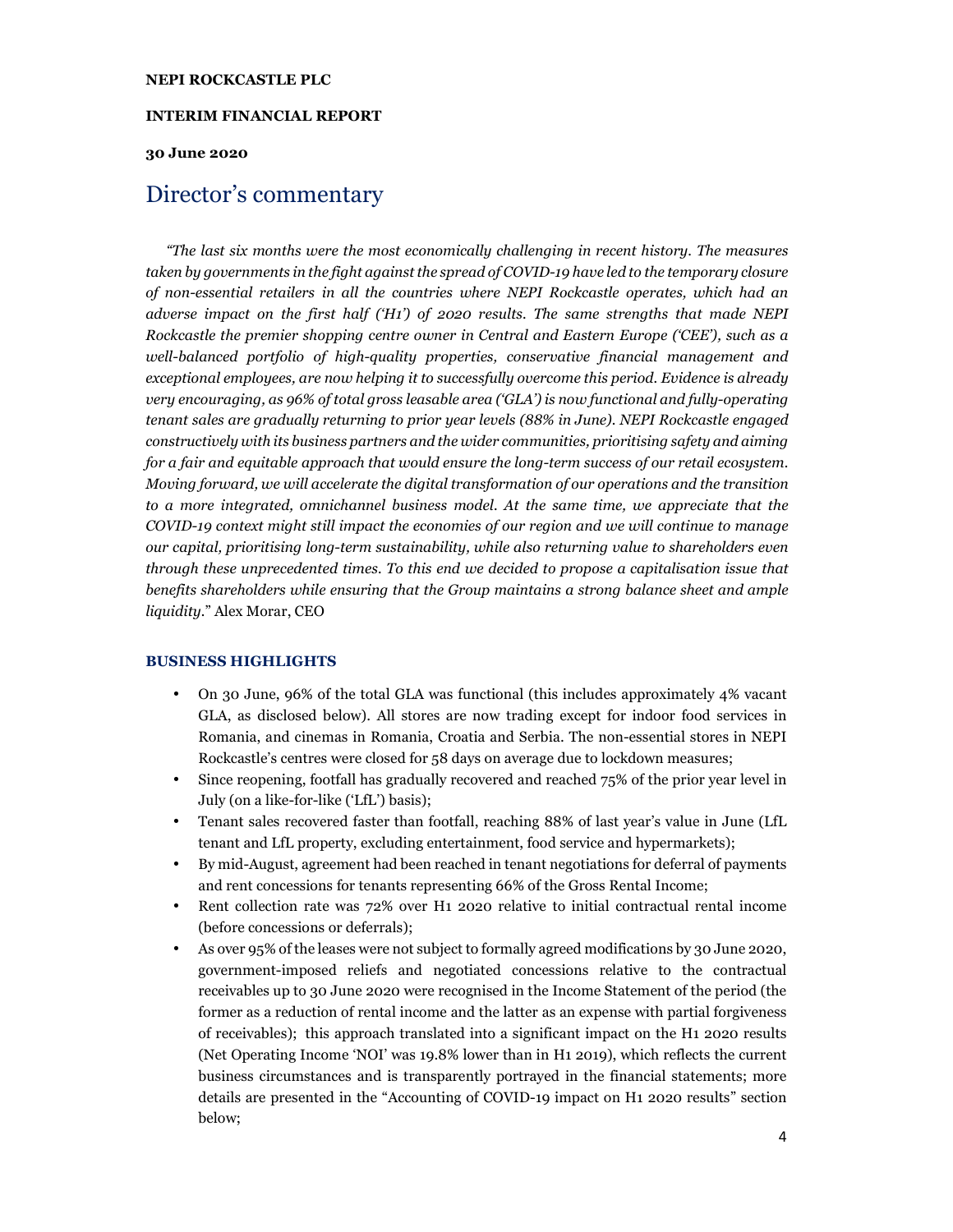#### **INTERIM FINANCIAL REPORT**

#### **30 June 2020**

- Distributable earnings per share in H1 2020 were 19.66 euro cents, 32% lower compared to 29.02 euro cents in H1 2019, the decrease being directly attributable to the impact of COVID-19;
- European Public Real Estate Association ('EPRA') occupancy rate as at 30 June 2020 was 95.8%, slightly lower compared to 97.9% at 31 December 2019;
- The liquidity position at 30 June was strong, with  $\epsilon$ 379 million in cash, cash collateral and undrawn credit facilities;
- Loan-to-value ratio ('LTV') was 36.1% at 30 June 2020, marginally above the 35% strategic target. The increase in LTV is due to the devaluation of the property portfolio, of 3.4% on a like-for-like basis compared to December 2019. The Group retains significant headroom under its debt covenants;
- The launch of the Green Finance Framework and successful issuance of  $\epsilon$ 500 million unsecured green bonds in July 2020 further improved liquidity, which increased to  $\epsilon$ 862 million in cash balances, cash collateral and undrawn credit lines; in addition, it extended average debt maturity from 3.6 years at 30 June to 4.5 years post-issuance;
- Active liability management during the second half ('H2') of 2019 and H1 2020 decreased weighted average cost of debt to 2.1% (from 2.4% in H2 2019);
- Investment grade credit ratings reaffirmed at BBB by Fitch Ratings (stable outlook) and S&P Global Ratings (negative outlook);
- EPRA Net Reinstatement Value per share at  $C$ 6.65 at 30 June 2020, a 9% decrease compared to €7.32 at 31 December 2019;
- Environmental, Social and Corporate Governance (ESG) Risk Rating from Sustainalytics improved to 12.5/100 from 15.1/100 at the end of 2019, making the Group one of the top five rated companies in its sub-industry, Real Estate Management;
- Despite the challenging circumstances, the Company successfully opened a new shopping centre in Targu Mures, Romania (GLA: 40,200m<sup>2</sup> ) and completed extension and refurbishment works in Shopping City Buzau (Romania) and Forum Liberec Shopping Centre (Czech Republic) (some openings were completed in July 2020);
- In August 2020, the Group concluded an agreement to sell its Romanian office portfolio for a transaction value of  $\epsilon$ 307 million (estimated net cash proceeds of  $\epsilon$ 290 million).

#### **OPERATING PERFORMANCE**

#### **Status of trading restrictions and government measures**

Between mid-March and June 2020, CEE governments imposed strict lockdown measures to contain the spread of COVID-19, which led to the temporary closure of all the stores in the shopping centres, except for the essential ones (mostly food stores and pharmacies). Lockdowns ranged from 42 days (Lithuania) to 84 days (Romania), an average of 58 days across the portfolio.

During lockdown, some governments introduced tenant support schemes, which either led to direct losses of rental income due to mandated suspension of lease agreements (Poland), or provided a framework for tenant negotiations while undertaking part of the financial burden from both tenants and landlord (Lithuania, Czech Republic, Slovakia).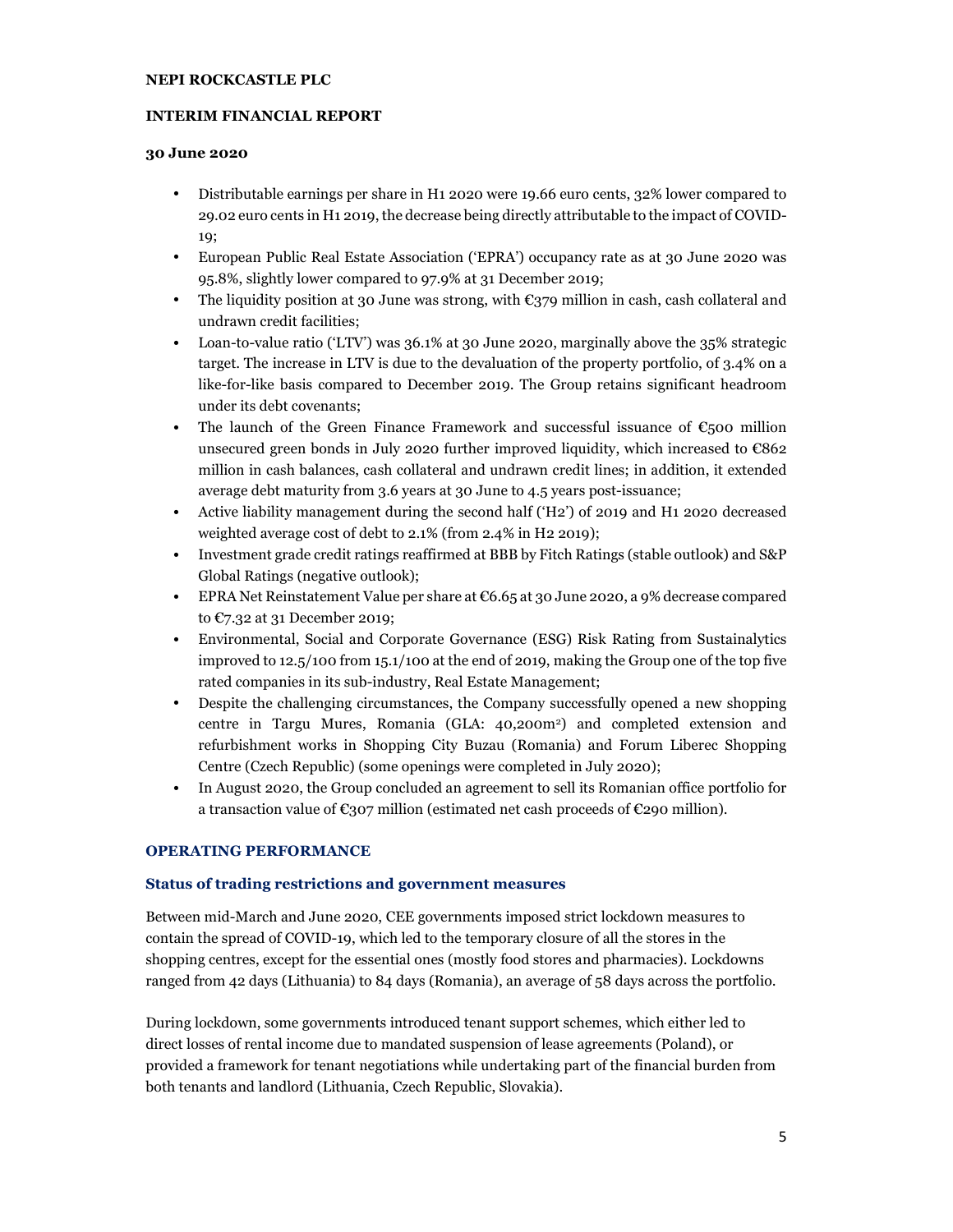#### **INTERIM FINANCIAL REPORT**

#### **30 June 2020**

By the end of June, the lockdown measures had been lifted across the Group's portfolio and all GLA is now operational, except for 4% corresponding to indoor food service tenants in Romania and cinemas in Romania, Croatia and Serbia. A summary of government measures in each country is set out below:

**Romania (93% GLA currently operational)** – Non-essential stores in shopping centres were closed 23 March and reopened 15 June. In July and August, resurgence in the number of new COVID-19 cases prompted the government to delay the reopening of indoor cinemas, restaurants, food courts, coffee shops and children playgrounds (indoor food service units can perform delivery and take away operations).

**Poland (100% GLA currently operational)** – Non-essential stores in shopping centres closed 14 March and reopened 4 May (cinemas 6 June). Authorities imposed lease agreement suspensions during lockdown, effectively waiving tenants' contractual obligation to pay any rents, service charges and marketing income. The measure was accompanied by the mandatory extension of lease agreements by six months plus the lockdown duration.

**Slovakia (100% GLA currently operational)** – Non-essential stores in shopping centres closed 16 March and reopened 20 May. Authorities introduced a support scheme for tenants, whereby if landlords grant a rent discount of up to 50% for the closed period, the government subsidises the same discount rate.

**Hungary (100% GLA currently operational)** – Non-essential stores in shopping centres closed 28 March and reopened 18 May (cinemas 2 July).

**Bulgaria (100% GLA currently operational)** – Non-essential stores in shopping centres closed 13 March and reopened 18 May. Some restrictions are still in place: restaurants and cafes operate at limited capacity, working hours are reduced.

**Croatia (95% GLA currently operational)** – Non-essential stores in shopping centres closed 19 March and reopened 11 May (except cinemas). Some restrictions are still in place: restaurants and cafes operate at limited capacity.

**Serbia (93% GLA currently operational)** – Non-essential stores in shopping centres closed 20 March and reopened 8 May (except cinemas and children playgrounds). Some restrictions still in place: reduced working hours for restaurants and cafes, social distancing requirements.

**Czech Republic (100% GLA currently operational)** – Non-essential stores in shopping centres closed 14 March and reopened 11 May. Authorities introduced a tenant support scheme, whereby if landlords grant a rent discount of 30% for the closed period, the government subsidises 50% of the rent.

**Lithuania (100% GLA currently operational)** – Non-essential stores in shopping centres closed 14 March and reopened 25 April. Authorities introduced a tenant support scheme, whereby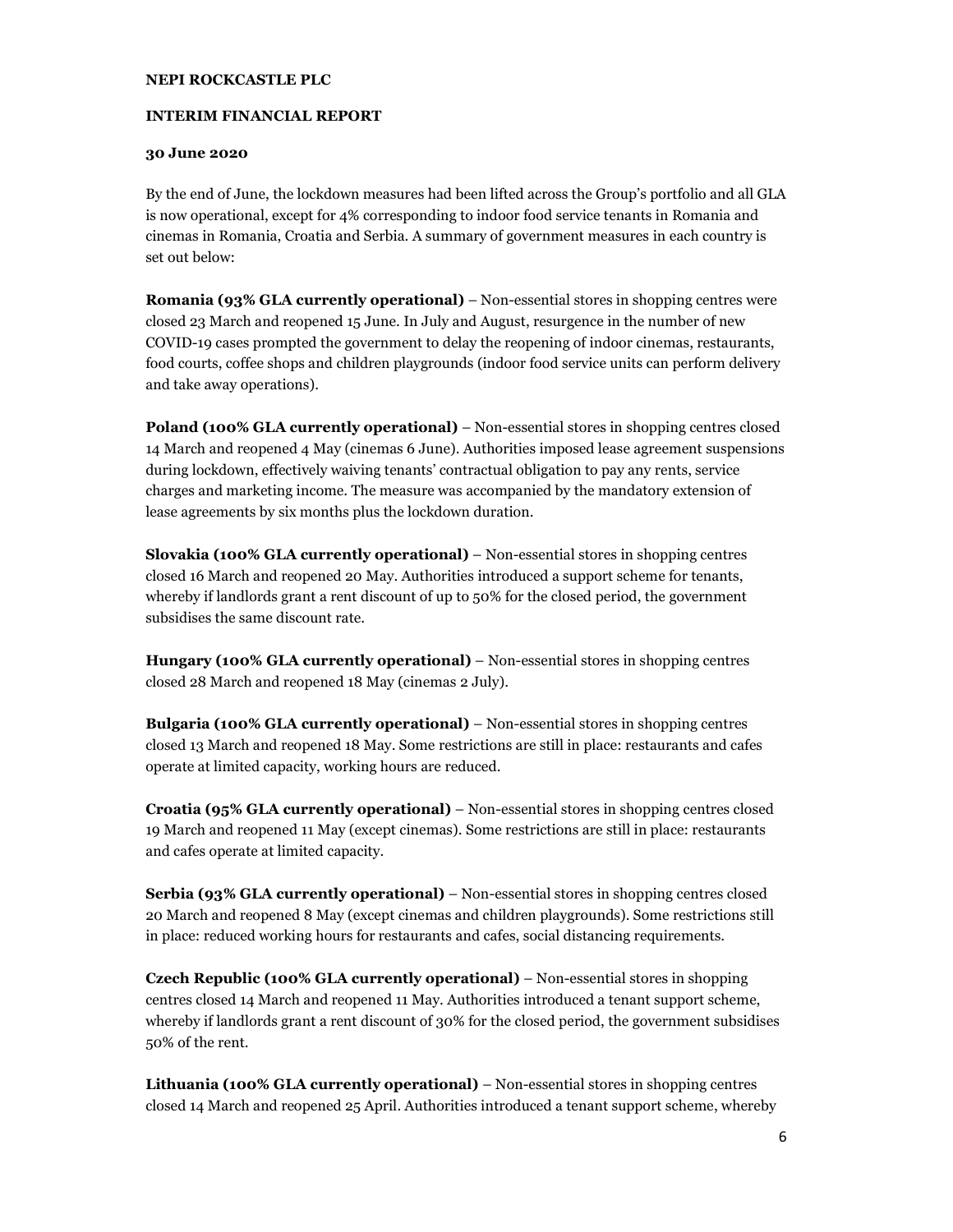#### **INTERIM FINANCIAL REPORT**

#### **30 June 2020**

if landlords grant a rent discount of 30% for the closed period, the government subsidises 50% of the rent.

Since July, new cases of COVID-19 infections increased in some countries, and new restrictions or further delays in lifting existing restrictions cannot be ruled out but are considered unlikely at the moment in the CEE.

#### **Tenant support**

The Group engaged constructively with all tenants to mitigate the impact of this unprecedented situation on their operations and businesses. The tenant support actions taken by NEPI Rockcastle can be grouped in two broad categories: 1) measures aimed at helping all tenants that had their stores closed by administrative decisions; and 2) specific deferrals and concessions negotiated on a case by case basis.

General tenant support measures included:

- Lockdown rent deferral for 60 days without penalty, for all closed units;
- Monthly advance invoicing instead of quarterly invoicing, where possible;
- Marketing contribution relief for April and May, for all closed units; and
- Reduction of non-critical operating expenses included in service charges.

Individual negotiations were carried out based on a few key principles and criteria:

- Fair and balanced approach, beneficial to both parties. In exchange for rent deferrals and concessions, the Group typically agreed to:
	- o extended lease terms,
	- o higher sales-based rents with more frequent reconciliation,
	- o concession reversal, if turnovers or occupancy cost ratios are better than specific thresholds,
	- o cancellation of certain tenant unilateral extension options,
	- o improved occupancy cost clauses, and/or
	- o higher base rent over the lease term via the introduction or increase of step rents;
- Extent to which the tenant's business was affected;
- Support by authorities;
- Tenant's long-term commitment and viability;
- Maintaining a vibrant and diverse tenant and category mix; and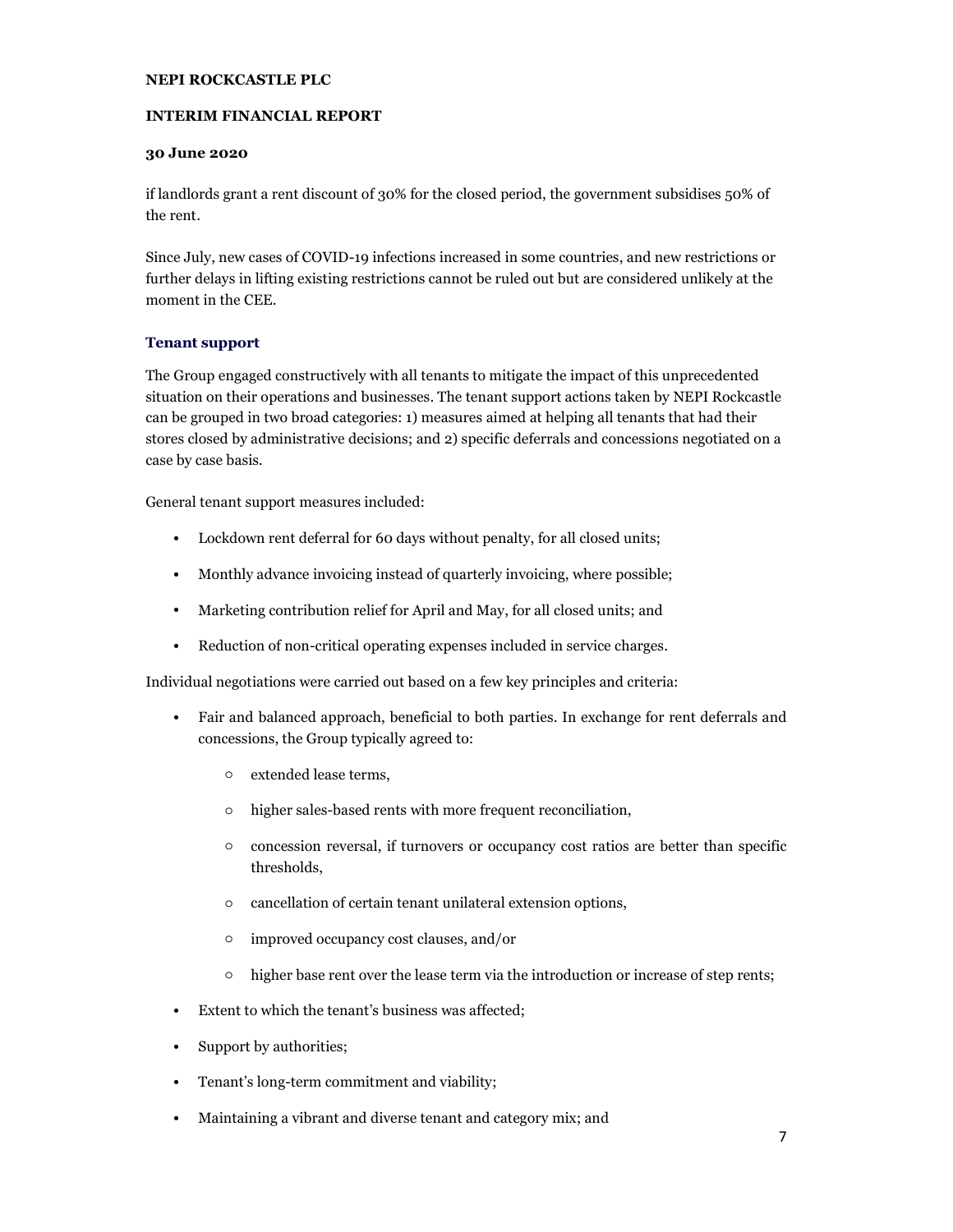#### **INTERIM FINANCIAL REPORT**

#### **30 June 2020**

• For businesses with more than one location, negotiations were held for all outlets as a package (as opposed to property by property).

Most negotiations were completed once post-reopening footfall and turnover data were available. By mid-August, agreements were reached for 66% of the Gross Rental Income, including most anchors and international tenants. The vast majority of remaining negotiations will be finalised by the end of the third quarter ('Q3') of 2020.

#### **Post-reopening trading update**

After a strong start of the year (footfall was up 4.3% and tenant sales 8.5% year on year during January-February on a LfL basis), there was a significant decrease during lockdown. After reopening, footfall and tenants' sales gradually recovered throughout the portfolio. In July, weekly footfall reached 75% of prior year levels, while tenant sales on a LfL basis (excluding entertainment, food service units and hypermarkets) were 88% in June (figures for July were not fully available when this report was published).

Recovery was stronger in secondary cities and smaller shopping centres. Larger, centrally located properties in primary cities (Bucharest, Budapest, Sofia) are more reliant on traffic from office workers and recovery is slower. This pattern explains to a large extent the differences in June tenant sales between countries, with Bulgaria and Hungary (where NEPI Rockcastle is present with capital cities properties) being the worst performers in terms of LfL declines compared to prior year levels (-26% and -24%, respectively), while Czech Republic and Poland are recovering faster (- 5.5% and -8.5%, respectively). Serbia was the only country where tenant sales in June 2020 exceeded the level recorded in June 2019 (by 25.3%), due to a strong performance in both Serbian properties (+28% in Promenada Novi Sad and +21% in Kragujevac Plaza).

Tenant bankruptcies were limited to a few small local operators. As a result, the vacant GLA has only marginally increased, to approximately 4% at the end of July (calculated by reference to current GLA). By country, the highest vacant GLA was registered in Poland (7.5%) and Hungary (6.3%), and the lowest in Lithuania (0.8%) and Romania (2.0%).

#### **Leasing activity**

Throughout this unprecedented disruption, the Group continued to sign new leases and renew existing ones. In H1 2020 there were 234 new lease agreements signed (excluding renewals), which shows the continuing appeal of NEPI Rockcastle's properties. Lease terms are generally very similar to those pre-COVID-19. Weighted average unexpired lease term ('WAULT') was largelly unchanged at 30 June 2020 compared to 31 December 2019 (4.0 years) and is expected to further increase as tenant negotiations result in extended lease terms in exchange for short-term rent concessions.

The Group has received requests from some tenants to replace base rent with variable rent but no significant concessions have been made in this direction for the short term and none for the long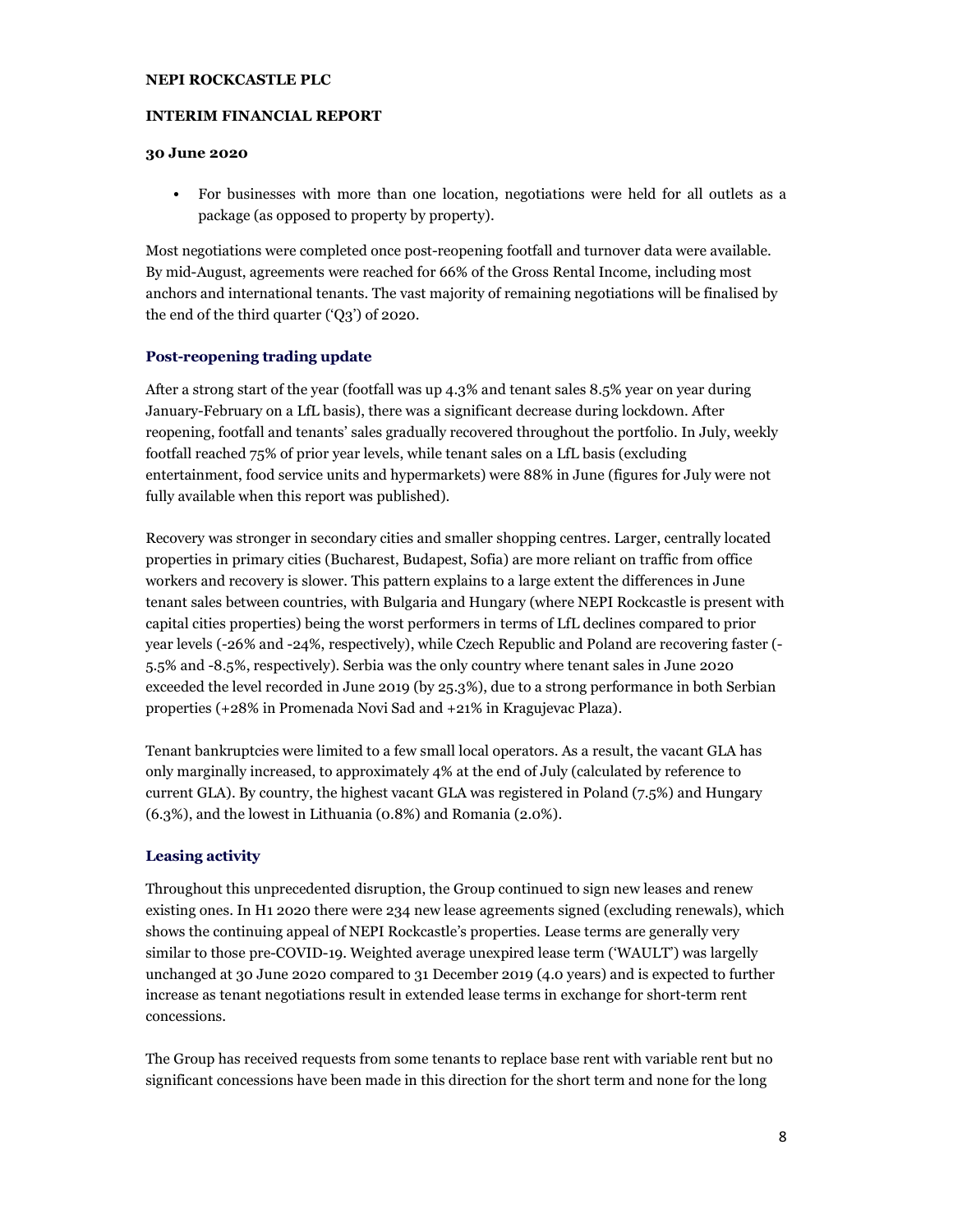#### **INTERIM FINANCIAL REPORT**

#### **30 June 2020**

term. Vacancy is expected to remain low going forward provided that the general economic environment does not further deteriorate.

The Company has welcomed new tenants and strengthened its shopping centres by improving the mix and quality of its offering. Some of the additions are set out below:

- **Shopping City Buzau, Buzau, Romania:** the extension and refurbishment completed in June and included the city's first Carturesti, Hervis, LC Waikiki, Office Shoes, Sinsay, and Tom Tailor. Cinema City will open once restrictions on indoor cinemas are lifted;
- **Bonarka City Center, Krakow, Poland:** new openings include Douglas (with the biggest store in Krakow – 530m<sup>2</sup>), Fikolki (a new education and play area for children – 580m<sup>2</sup>), Greenpoint, Kiehl's, Salomon and Tchibo. Ochnik and Peek & Cloppenburg extended their units;
- **Forum Liberec Shopping Centre, Liberec, Czech Republic:** new units include Aurayum, JRC Games, Running Sushi and Tchibo;
- **Arena Mall, Budapest, Hungary:** Lindt and Sloggi opened new stores;
- **Mammut Shopping Centre, Budapest, Hungary:** Regio Jatek opened a 1,000m2 toy store;
- **Ozas Shopping and Entertainment Centre, Vilnius, Lithuania:** the centre's offering was significantly strengthened by the opening of the largest family entertainment park in the country, Adventica (4,300m2);
- **Aupark Kosice Mall, Kosice, Slovakia:** Burger King and Nordsee opened first Slovakian stores outside Bratislava.

#### **HEALTH AND SAFETY**

Maintaining the health and safety of customers, tenants and staff has been the Group's overriding priority. NEPI Rockcastle implemented an operational plan for re-opening which adheres to authorities' recommendations and industry best practices. As of 30 June 2020, sixteen malls have been audited and certified "COVID-19 Safe Retail Destinations" by SAFE Shopping Centers, a global certification and advisory company within risk and security management. These are the first such accreditations received by any mall operator in Bulgaria, Croatia, Poland, Romania, Lithuania and Serbia. The international certification is proof of safe and responsible operations of shopping centres that offer clients a safe shopping experience.

All our centres are continuously implementing recommended safety measures, such as: selective temperature testing, customers' flow control and limiting the number of customers present at one point in the shopping centre, maintaining social distancing, cleaning and disinfection measures including new sanitizers, daily disinfection on critical areas and increased frequency in HVAC maintenance.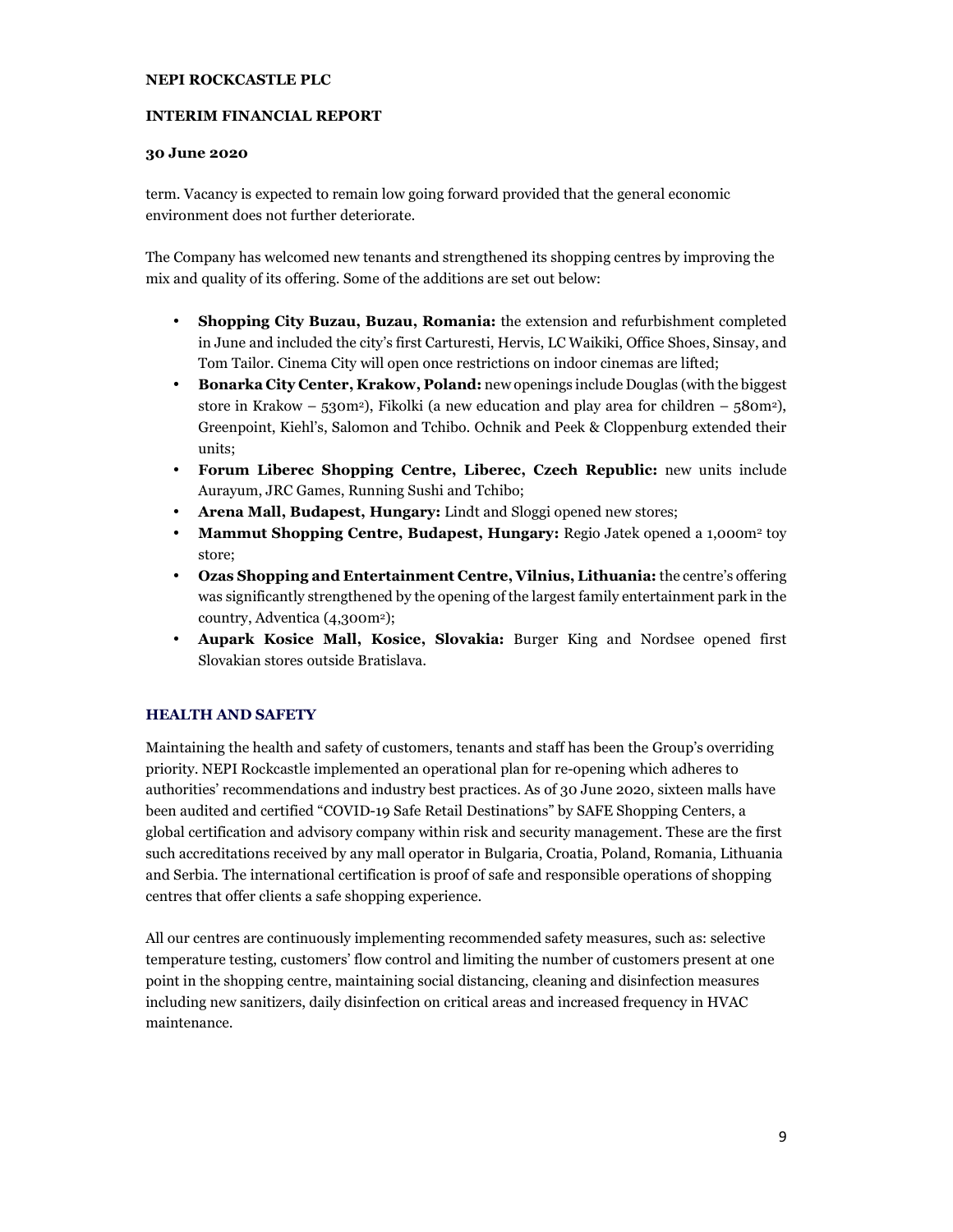#### **INTERIM FINANCIAL REPORT**

#### **30 June 2020**

#### **COMMUNITY SUPPORT**

The Group contributed to the fight against the spread of COVID-19 by providing support for Red Cross and Red Crescent Movement in CEE.

In Romania, over 90% of shopping centres implemented programmes to help local communities cope with the effects of the pandemic such as: a national food collecting campaign in partnership with "dm" at ten shopping centres; "doneaza.nepirockcastle.com" was launched facilitating donations to the Romanian Red Cross and was promoted on all Romanian shopping centres' websites; providing sanitary containers for the country's first private COVID-19 hospital set-up by Auchan and Leroy Merlin; more than ten shopping centres ran community campaigns rewarding front-line medical workers with vouchers.

In Serbia, a platform was implemented in the shopping centres to support fund raising for Red Cross of Vojvodina.

In Bulgaria, NEPI Rockcastle supported the local United Against COVID fund, and Paradise Center donated protective clothing, safety face shields and goggles to seventeen neonatal wards.

In Poland, the initiative #MallsOpenForHelp provided personal protection equipment, including masks, safety face shields and disinfectant to medical units.

#### **EPRA INDICATORS**

In October 2019, EPRA introduced new asset value metrics noting that while Net Asset Value ('NAV') is a key performance measure used in the real estate industry, NAV reported in the financial statements under IFRS may not provide stakeholders with the most relevant information on the fair value of the assets and liabilities. As property companies have evolved into actively managed entities, including non-property operating activities, this has resulted in more active ownership, higher asset turnover, and balance sheet financing has shifted from traditional bank lending to capital markets.

The new guidelines are meant to reflect this nature of property companies. Hence, EPRA NAV and EPRA NNNAV are replaced by three new Net Asset Valuation metrics: EPRA Net Reinstatement Value, EPRA Net Tangible Assets and EPRA Net Disposal Value.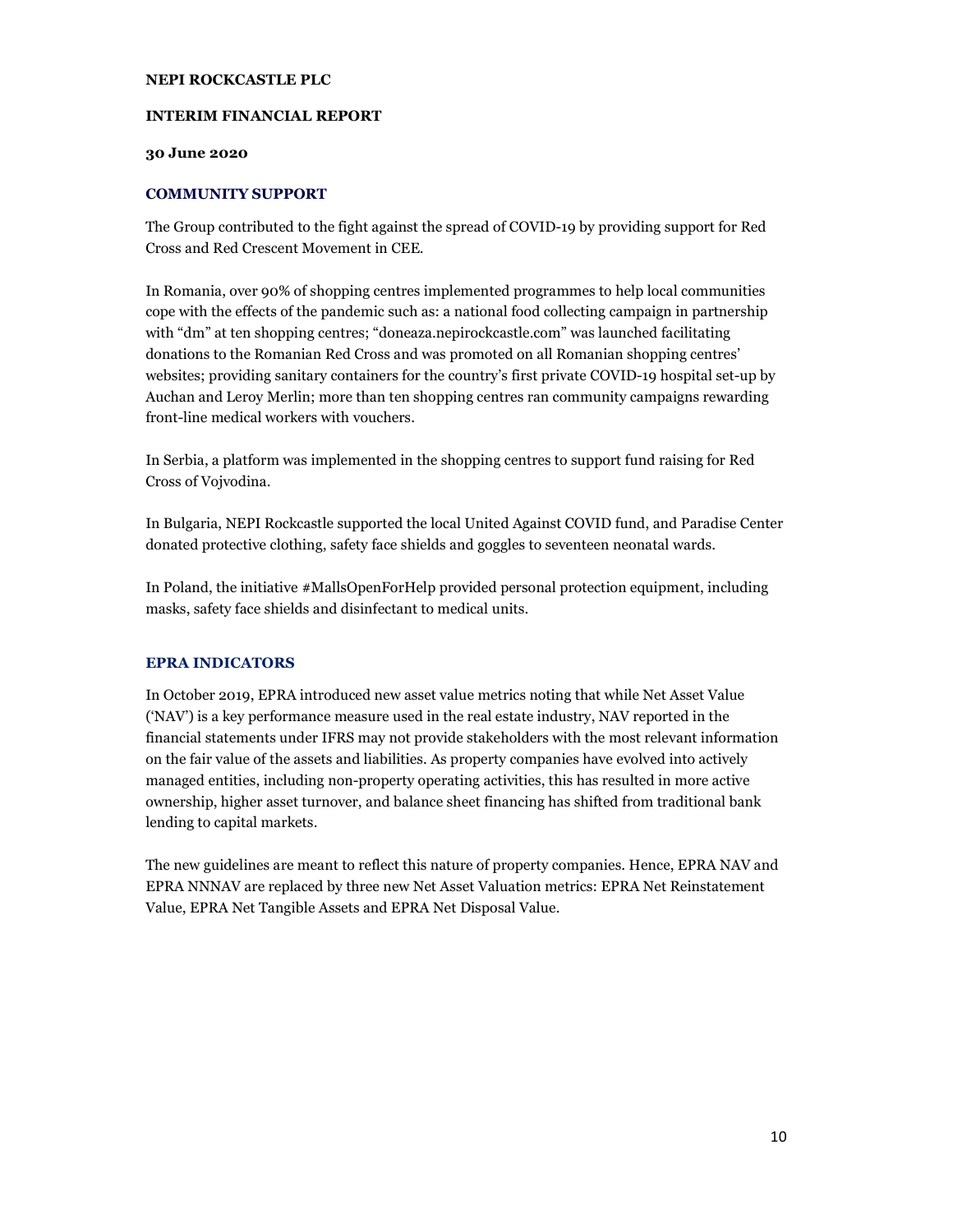#### **INTERIM FINANCIAL REPORT**

#### **30 June 2020**

| <b>EPRA</b> indicators                                | 30 June 2020 | 31 December<br>2019 | 30 June 2019 |
|-------------------------------------------------------|--------------|---------------------|--------------|
| EPRA Earnings ( $\epsilon$ thousand)                  | 123,710      | 330,623             | 168,077      |
| EPRA Earnings per share ( $\epsilon$ cents per share) | 20.59        | 55.79               | 28.69        |
| EPRA Net Initial Yield ('NIY')                        | 6.83%        | 6.65%               | 6.64%        |
| EPRA topped-up NIY                                    | 6.89%        | 6.71%               | 6.71%        |
| <b>EPRA</b> vacancy rate                              | 4.20%        | 2.10%               | 2.60%        |
| EPRA Net Reinstatement Value ('NRV') *                | 6.65         | 7.32                | 7.26         |
| EPRA Net Tangible Assets ('NTA')*                     | 6.59         | 7.25                | 7.20         |
| EPRA Net Disposal Value ('NDV')*                      | 6.13         | 6.61                | 6.62         |

*\*NRV, NTA and NDV measures implemented effective from 1 January 2020; the comparative measures have been restated/computed in line with the current EPRA guidance. For the Group, EPRA NRV corresponds to former EPRA NAV and EPRA NDV corresponds to former EPRA NNNAV.* 

#### **OMNICHANNEL FOCUS / RETAIL TRANSFORMATION**

The COVID-19 crisis has accelerated several pre-existing trends, particularly the adoption of online retail, while simultaneously illustrating the limitations of online only approaches, and further evidenced that the future of retail is omnichannel: an experience tailored to suit the preferences and convenience of customers, regardless of the sales channels used.

The Group owns centrally located and dominant shopping centres in regions that, even after the impact of COVID-19, show lower e-commerce penetration levels compared to Western Europe or the US. Online sales in the food and grocery sector are expected to only increase marginally, or even decrease over the next three years, as customers forced to shop online during the pandemic return to stores.

COVID-19 accelerated the adoption of all digital devices and media. According to McKinsey & Company "COVID-19 Digital insight survey" digital adoption rates (percentage of population that used at least one digital service during the last six months) in Europe increased from 81% to 94% during pandemic, which would have taken two to three years based on previous growth, providing an ideal opportunity to expand electronic services.

The Company is working towards a strategic deployment of an omnichannel approach, which will provide a unified customer experience, online and offline. This will increase the convenience, engagement and loyalty of existing offline customers, as well as existing tenant sales via incremental online transactions and increased in-store basket size, while testing new business models which should further increase asset efficiency.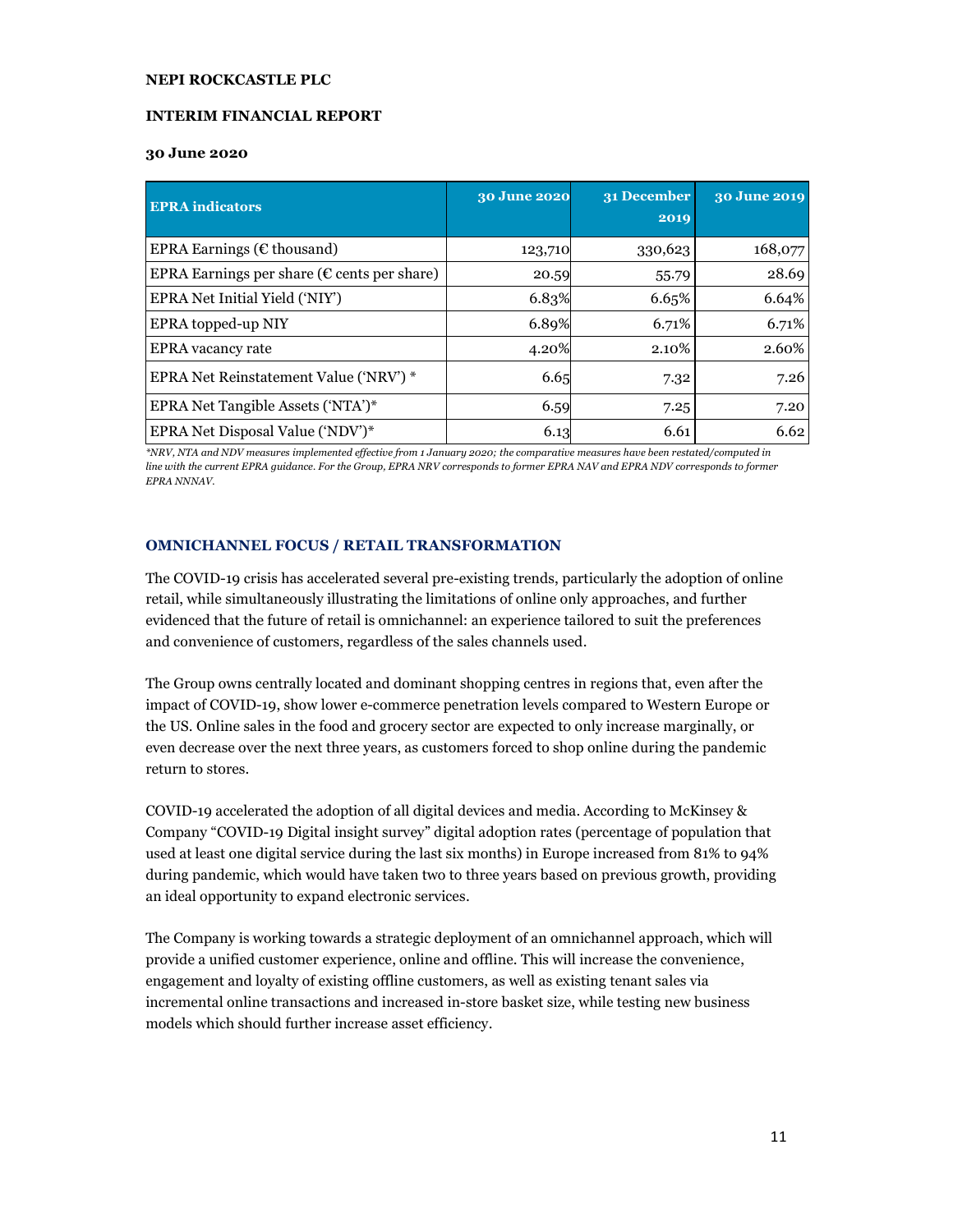#### **INTERIM FINANCIAL REPORT**

#### **30 June 2020**

During the second quarter ('Q2'), NEPI Rockcastle's digital media strategy was strengthened by utilising recent developments in data acquisition and analysis to improve performance marketing and extending audiences to new targets (especially millennials).

#### **DEVELOPMENT UPDATE**

The Group has revised its expenditure on the development pipeline focusing on committed ongoing projects, in line with its flexible approach to development, enabling it to adapt the project pipeline as needed. Construction costs are committed gradually, with the majority of projects utilizing a package-contracting approach. Use of general contractors is limited, enabling the Group to suspend or terminate development activities with relative ease, exercising a high degree of control over the quality and timing of works and cash flow management.

The development projects completed in H1 2020 or committed as of 30 June 2020, are listed below:

- **Shopping City Targu Mures (Targu Mures, Romania):** a new 40,200m2 shopping mall was completed in Targu Mures, a vibrant, multicultural and central Romanian city of 148,000 residents and home to one of the country's largest urban Hungarian communities. The opening had two phases, the first in June and the second in July. Currently the mall is 94% leased, with 85% of tenants (34,100m2 of GLA) already trading; the cinema and children's playground are temporarily closed, as per national regulations. Tenants include Carrefour, CCC, Cineplexx, Defacto, Douglas, Flanco, eMag, Hervis Sports, Intersport, KFC, LC Waikiki, LPP (Cropp, House, Reserved and Sinsay), New Yorker, Pepco and Sephora.
- **Shopping City Buzau (Buzau, Romania):** the last phase of the refurbishment project including a new outdoor terrace and a six-screen Cinema City was completed. The centre now has 23,700m2 GLA with a tenant mix that includes Altex, Carrefour, CCC, Cinema City, Hervis Sports, Intersport, KFC, LC Waikiki, LPP (Sinsay), Noriel, New Yorker and Pepco. The newly refurbished centre opened in June, when the trading ban on non-essential shops (excluding restaurants and cinemas) was lifted.
- **Bonarka City Center (Krakow, Poland)**: major construction works for the redevelopment of several units were completed. Common areas continue to be improved, with completion scheduled for the fourth quarter ('Q4') of 2020. Apart, Costa, Greenpoint, Jubitom, Pandora and Pinko opened their stores after extensions and renovations.
- **Forum Liberec Shopping Centre (Liberec, Czech Republic):** refurbishment was completed, and the occupancy permit obtained in May 2020, as scheduled. The opening of several brands has been postponed to H2 2020 (Apart, Bata, Corial, Cross Café, Desigual, Eiffel Optic, Rituals, and Xiaomi).
- **Focus Mall Zielona Gora (Zielona Gora, Poland)**: construction of the 15,700m2 GLA extension is progressing, with the opening expected in Q1 2021. New tenants include: Apart, Express Marche, Millennium Bank and Time Trend.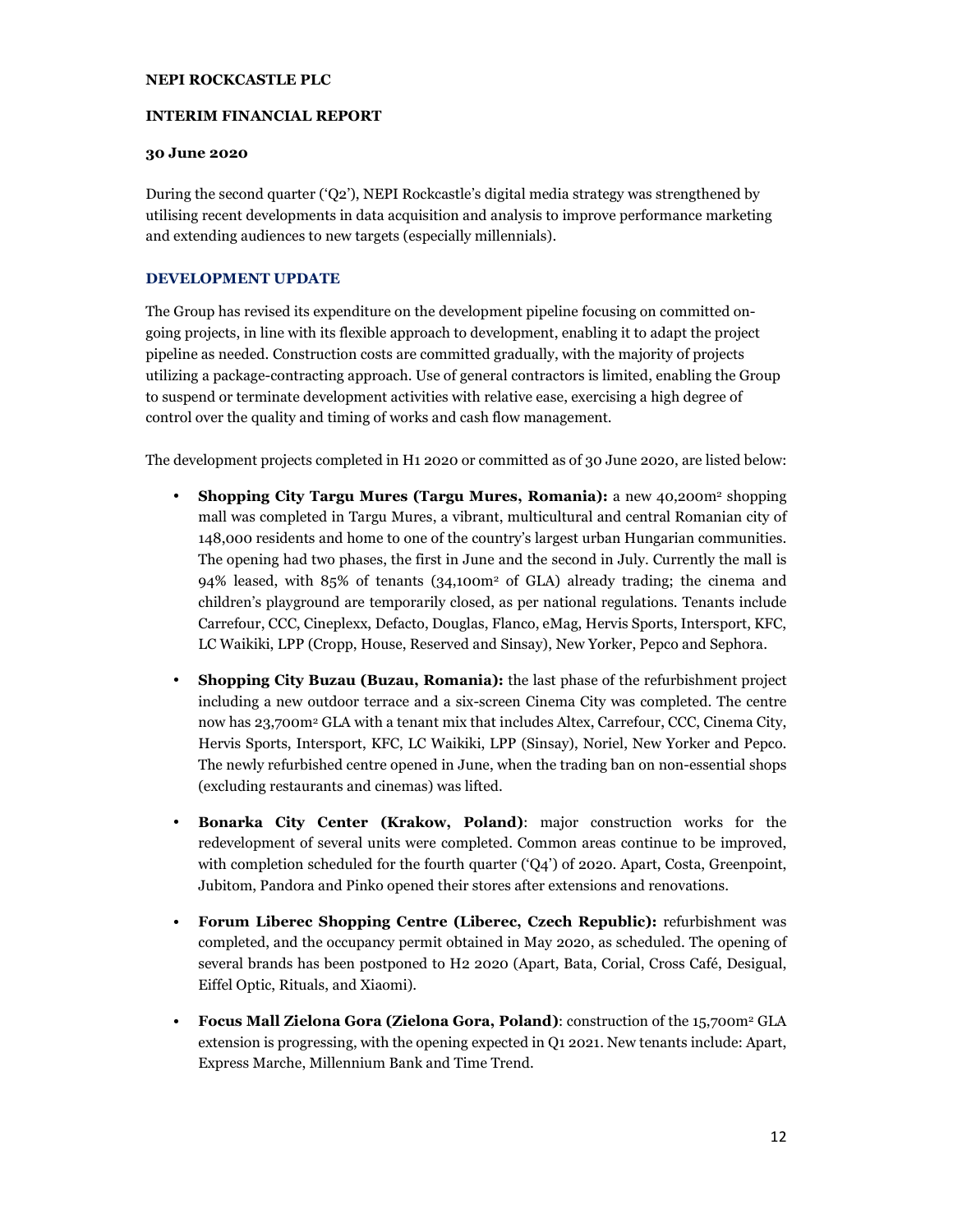#### **INTERIM FINANCIAL REPORT**

#### **30 June 2020**

During H1 2020, NEPI Rockcastle spent €84 million on development projects. Following a comprehensive review, the Group actively implemented various measures to optimise capital allocation, which included deferring non-committed development and capital expenditure projects. However, as of this date no development project has been cancelled. Several projects are in the permitting phase, including, notably, the extension of Promenada Mall Bucharest and the development of Promenada Craiova, a new 56,500m<sup>2</sup> GLA modern retail and entertainment destination in one of Romania's major cities. The Group will continue to pursue its strategy of investing in developments that contribute to growth and improve long-term portfolio prospects and will constantly monitor and revise its pipeline in line with evolving business objectives and constraints. The Group estimates to invest a further  $\mathbb{C}78$  million in H2 2020 in development and capital expenditure in its operating assets.

#### **ROMANIAN OFFICE PORTFOLIO DISPOSAL**

As already announced, the Group concluded an agreement with AFI Europe on 6 August 2020 to dispose of 100% of the shares in the subsidiaries holding the Romanian office portfolio for a transaction value of  $\epsilon_{307}$  million and an estimated cash consideration of approximately  $\epsilon_{290}$ million. Closing is agreed to occur by the end of 2020. The Group received a cash advance of  $\epsilon_{15}$ million as guarantee for completing the transaction. The arbitration between NEPI Rockcastle and AFI Europe has been settled as part of this new agreement.

#### **CORPORATE GOVERNANCE**

#### **Changes to the Board of Directors**

As announced on 28 April 2020, Sipho Vuso Majija has terminated his appointment as a nonindependent non-Executive Director. The Board has approved the appointment of Steven Brown as a non-independent non-Executive Director of the Company, with Mr. Majija acting as alternate Director to Mr. Brown.

Mr. Brown has a strong background within the property industry, currently acting as Chief Executive Officer and Managing Director of Fortress REIT Limited, a company that he joined in December 2015, following the acquisition by Fortress REIT Limited of Capital Property Fund.

As announced on 28 May 2020, Desmond de Beer has retired from the Board of Directors, together with Alan Keith Olivier who acted as alternate Director. Mr. de Beer was a non-independent non-Executive Director of NEPI with effect from 2008 and also the Chairman of the Investment Committee of NEPI, being appointed as a non-independent non-Executive Director of NEPI Rockcastle on 15 May 2017. The Company values Mr. de Beer's contribution to the operations of NEPI and NEPI Rockcastle.

The Board appointed Andries de Lange as non-independent non-Executive Director of the Company with effect from 27 May 2020. Mr. de Lange has extensive experience in leadership roles, with core specialties in corporate finance and the property industry.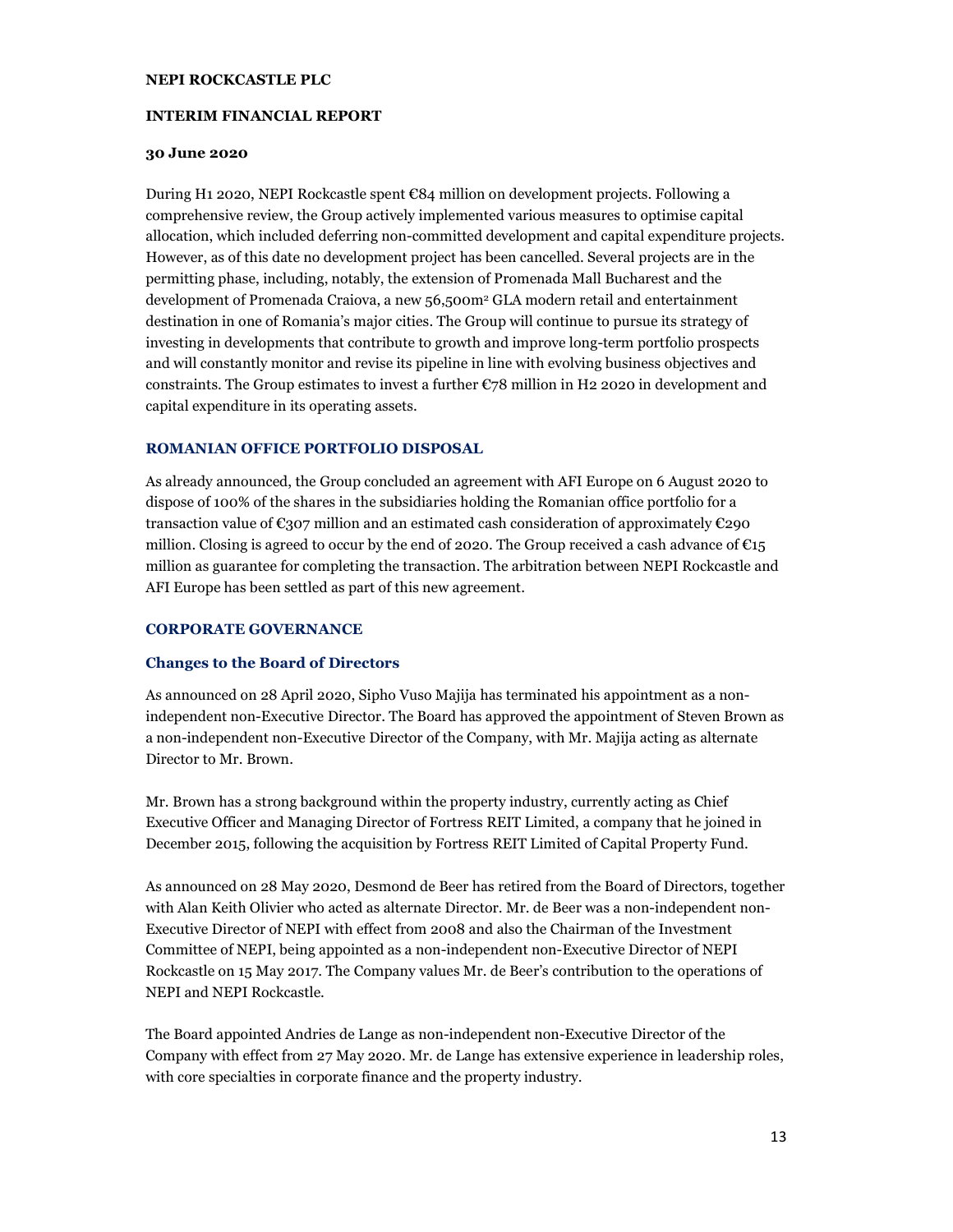#### **INTERIM FINANCIAL REPORT**

#### **30 June 2020**

#### **Environmental, Social and Governance focus**

NEPI Rockcastle has increased its long-term commitment to sustainability by having implemented a Green Finance Framework and enhancing the transparency of its portfolio and business operations, as well as disclosures. The Company has committed to use proceeds from green bonds to finance and/or refinance existing and/or future projects which improve the environmental performance of the Group's property portfolio. The Green Framework (available on NEPI Rockcastle's website) defines eligibility criteria according to two types of green assets/initiatives: certified green buildings and energy efficiency projects. A successful  $\epsilon$ 500 million green bond issuance followed soon after the Green Framework has been implemented (for further details, refer to section "Cash management and debt").

As detailed in the "Community support" section above, NEPI Rockcastle undertook a number of social initiatives aimed at supporting communities through this difficult period. Most of the initiatives contributed to the fight against COVID-19 through donations to national Red Cross societies and the organisation of collection campaigns for various front-line beneficiaries (hospitals and other medical units, medical workers).

#### **Design assessment of the corporate governance framework**

During H1 2020, PricewaterhouseCoopers ('PwC') Isle of Man, through phase one of an advisory agreement, completed their advisory design assessment of the corporate governance framework during H1 2020. The framework was developed to ensure material compliance with the King IV application register, as well as to voluntarily cover significant aspects from the Dutch and UK governance codes. PwC concluded that significant enhancement has been made to the Group's governance framework in the past year and made minor improvement observations, the implementation of which would serve to further strengthen an otherwise robust and comprehensive framework. These design recommendations have been addressed, and the revised framework has been endorsed by the Audit Committee in July and approved by the Board in August 2020.

#### **ACCOUNTING, AUDIT AND VALUATION MATTERS**

#### **Accounting of COVID-19 impact on H1 2020 results**

#### *Rent discounts*

During H1 2020, the Group results reflected rent concessions worth  $\epsilon$ 48 million, as follows:

#### *Rent reliefs imposed by governments: Poland*

The Polish Government imposed a rent-free period for tenants, including service charge and marketing costs, during the state of emergency. Such relief without changes to the lease contract, covered by the law in force, have been recognised in the Statement of Comprehensive Income, as a reduction of Gross Rental Income (impact of €8.6 million) and Service Charge Income (impact of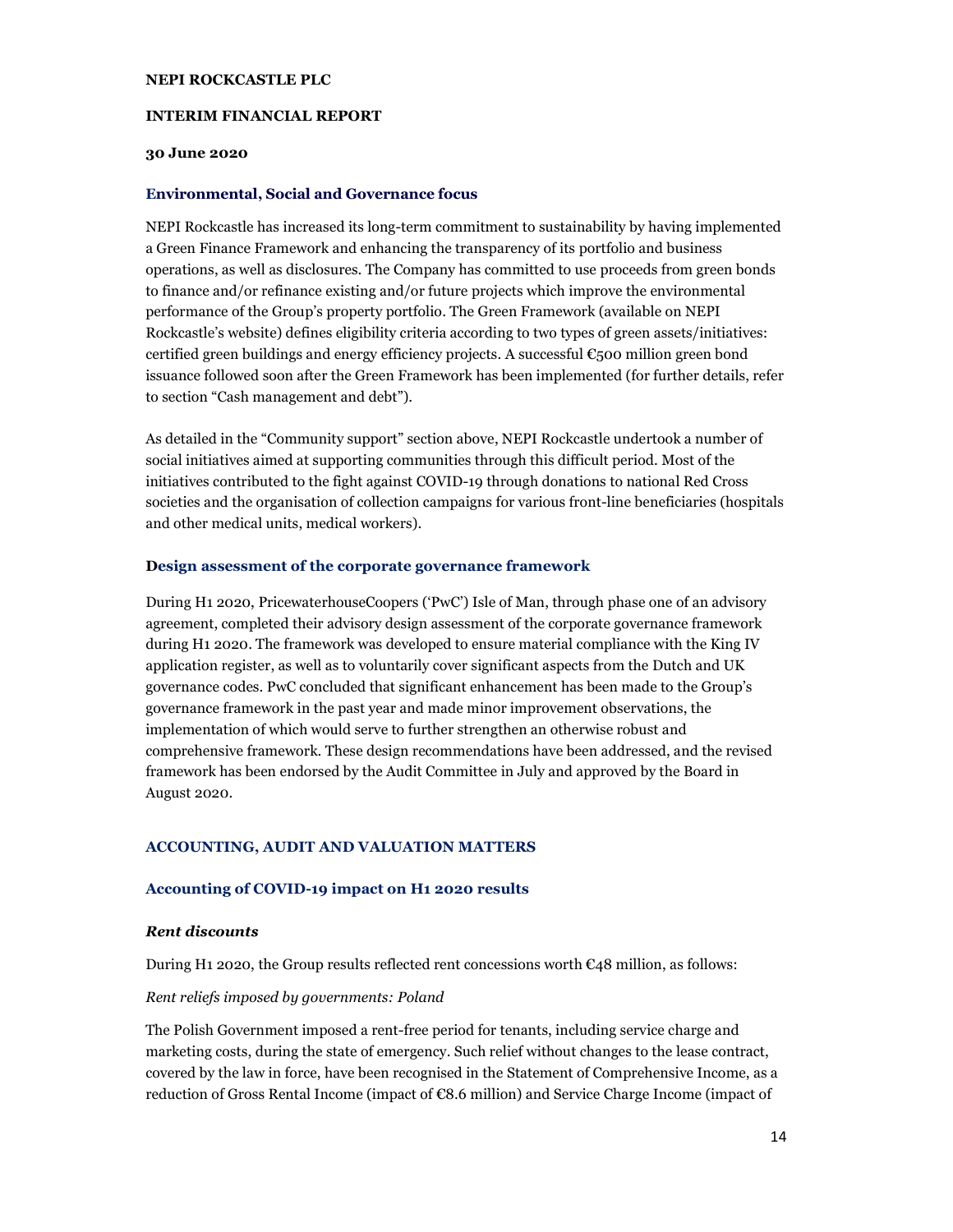#### **INTERIM FINANCIAL REPORT**

#### **30 June 2020**

€2.4 million), and as a decrease of Tenants and Other Receivables, in the Statement of Financial Position.

#### *Partial forgiveness of receivables*

In its efforts to maintain a functioning retail environment for the long-term, and based on negotiations with tenants, partial forgiveness of contractual receivables for the period under lockdown and/or immediately after lockdown was granted. Discussions with retailers regarding COVID-19 support were ongoing in all countries and only for about 5% of tenants (by Gross Rental Income), they have been signed by 30 June 2020. Lease modifications (see definition in the next paragraph) not signed as at 30 June 2020 have not been recognized as lease incentives in the interim condensed consolidated financial statements, and therefore their financial impact was not straight-lined over the new lease term. As such, the effect of the concessions estimated to be granted to tenants (once negotiations are finalised) corresponding to the six months ended 30 June 2020, amounting to  $\epsilon_{37}$  million, were fully accounted for in the Statement of Comprehensive Income as "Partial forgiveness of receivables (COVID-19 forgiveness)", in correspondence with "Trade and other receivables" in the Statement of Financial Position. This accounting treatment was applied in accordance with IFRS 9 "Financial Instruments" (in relation to impairment of receivables) for the vast majority of the tenant receivables balance at 30 June due to the low rate of concession agreements being signed until that date. The accounting treatment is also in line with IFRS 16, which allows rental income to be recognised even if recoverability is uncertain and which requires rental modifications to be accounted for from the effective date of the modification. The presentation in the interim condensed consolidated financial statements is in line with the Group's commitment to fair and transparent reporting of the impact of COVID-19 and of related lockdowns on the financial results.

#### *Contractually agreed and signed modifications expected in H2 2020 subject to straight lining from the effective date of the modification*

Contractually agreed and signed concessions granted to, and obtained from, tenants are treated according to International Financial Reporting Standard 16 ('IFRS 16'), "Leases".

IFRS 16 defines a "lease modification" as a change in scope or consideration, not part of original terms and conditions, such as rent discounts, lease extensions, increase in overage/turnover rents, introduction of break options, etc. IFRS 16 requires lease modifications to be recognized prospectively, over the new lease term and be accounted for by the lessor as from the date the modification is contractually agreed and signed between the parties. IFRS 16 requires lease modifications to be recognized prospectively, over the new lease term and be accounted for by the lessor as from the date the modification is contractually agreed and signed between the parties.

Lease modifications not agreed and signed as at 30 June 2020 have not been recognized as lease incentives in the interim condensed consolidated financial statements, but estimated as "Partial forgiveness of receivables", as per the above section. Subsequent to the reporting date, contract modifications are expected to be signed across the Group, producing their effect prospectively,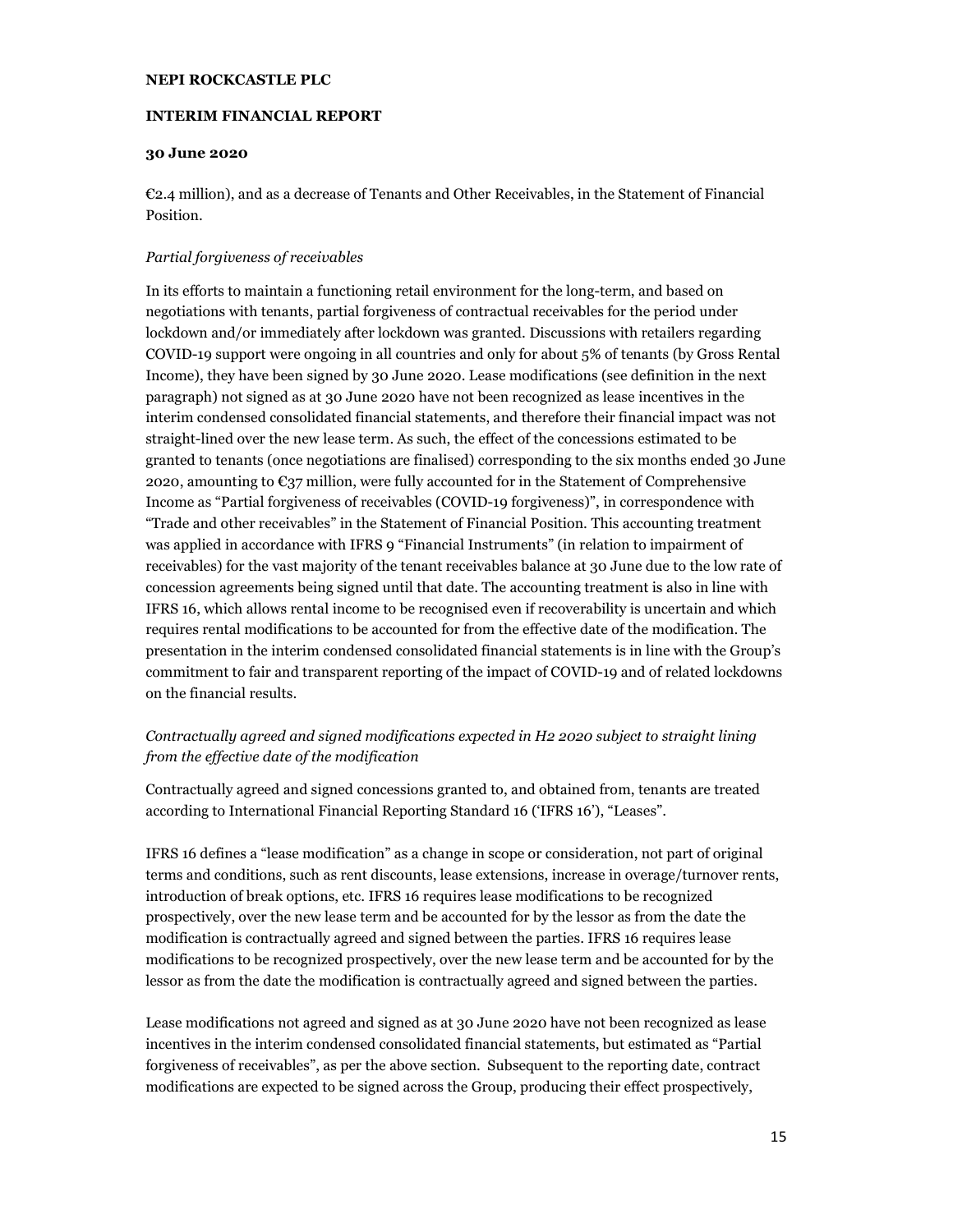#### **INTERIM FINANCIAL REPORT**

#### **30 June 2020**

from the date the modification is agreed. Such modifications will be straight-lined over the new lease term.

#### *Trade receivables*

On 30 June 2020, uncollected receivables amounted to €83 million (VAT included) out of which €49 million were overdue. This balance is adjusted for rent relief and concessions, either imposed by law or negotiated. The collection rate for H1 2020 was 72%, based on contractual rental for the six months ending 30 June 2020. The Group expects to collect the full outstanding balance when negotiations with tenants are finalised, in line with the pattern already noticed for negotiations completed since June which led to a significant improvement in collection.

#### **External Independent Auditor's Review report**

The limited review report on the Group's interim condensed consolidated financial statements has been issued by PwC Isle of Man, after having reviewed and obtained the necessary comfort from PwC local offices in the jurisdictions where the Group operates through its subsidiaries. The local PwC offices review the stand alone IFRS financial statements of the respective subsidiaries and issue their interoffice review reports to PwC Isle of Man.

The PwC review report includes an emphasis of matter in respect of material valuation uncertainty statements included by the external appraisers in their valuation reports, considering the lack of transactions since the start of the pandemic. PwC's review report is unmodified and this emphasis of matter only highlights that assumptions included in the valuation reports may change until the next valuation in December 2020. The external appraisers' valuation can still be relied upon. See more details in the sub-section "Valuation" below and additional disclosures included in the interim condensed consolidated financial statements.

#### **Valuation**

NEPI Rockcastle fair values its portfolio twice a year. Fair value is determined by external, independent professional valuers, with appropriate and recognised qualifications and recent experience in the location and category of property being assessed.

| <b>Appraiser</b>                    | <b>Locations</b>                                                | <b>Percentage of</b><br>total portfolio |
|-------------------------------------|-----------------------------------------------------------------|-----------------------------------------|
| Colliers International              | Romania                                                         | 33%                                     |
| Jones Lang LaSalle                  | Bulgaria, Croatia, Czech Republic,<br>Hungary, Serbia, Slovakia | 31%                                     |
| Cushman & Wakefield                 | Hungary, Lithuania, Poland                                      | 31%                                     |
| DTZ (Cushman & Wakefield affiliate) | Romania                                                         | 5%                                      |

The appraisals as at 30 June 2020 were performed amidst the uncertainties associated with the current COVID-19 pandemic characterised by lack of transactions and difficulties to estimate future market prospects. As a result, the assumptions used by external appraisers as at 30 June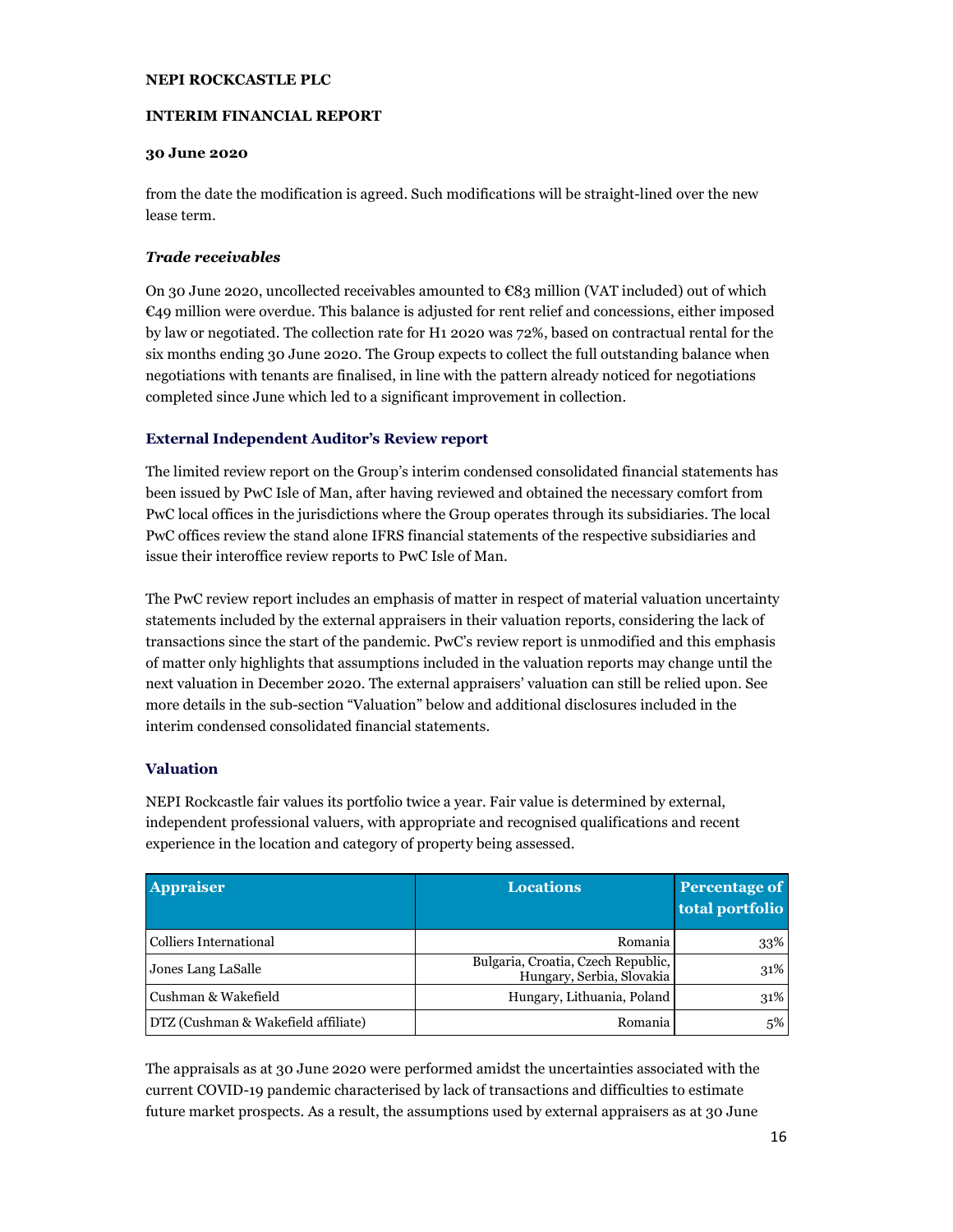#### **INTERIM FINANCIAL REPORT**

#### **30 June 2020**

2020 might differ significantly for year-end 2020. The appraisers have factored in the potential impact of COVID-19 by modifying two sets of assumptions:

- Assumptions affecting short-term cash flows: depending on the country and function of specific asset performances, the appraisers took into account various levels of rent holidays, prolonged void periods and higher levels of unpaid rents for the period 2020/2021. The appraisers also factored in lower levels of tenants' sales-based rents and of ancillary income over the same period; and
- Assumptions affecting long-term cash flows and values: the appraisers increased discount rates and exit cap rates in most countries, despite lower inflation prospects, to reflect greater uncertainty over long-term cash flows, liquidity and value and growth prospects on exit.

The appraisers have included a "material valuation uncertainty" statement in their reports. This statement is used following guidance from the Royal Institution of Chartered Surveyors ('RICS') to indicate that, in the current extraordinary circumstances, less certainty can be attached to the valuation than would otherwise be the case. The appraisers confirmed that valuations can be relied upon.

| Country*       | <b>Market value</b><br>December 2019 | <b>Market value</b><br><b>June 2020</b> | <b>Fair value loss H1</b><br>$2020**$ |
|----------------|--------------------------------------|-----------------------------------------|---------------------------------------|
| Romania        | 2,091,482                            | 2,055,457                               | (70, 334)                             |
| Poland         | 1,433,069                            | 1,408,330                               | (50, 919)                             |
| Hungary        | 603,900                              | 585,400                                 | (19,769)                              |
| Slovakia       | 554,872                              | 533,503                                 | (22, 603)                             |
| Bulgaria       | 514,770                              | 486,593                                 | (29,778)                              |
| Croatia        | 275,600                              | 262,030                                 | (13,568)                              |
| Serbia         | 201,130                              | 192,139                                 | (14, 695)                             |
| Czech Republic | 182,900                              | 170,400                                 | (15,752)                              |
| Lithuania      | 132,580                              | 138,180                                 | 2,076                                 |
| <b>Total</b>   | 5,990,303                            | 5,832,032                               | (235,343)                             |

As at 30 June 2020, the fair value loss recognised in relation to the investment property portfolio amounted to  $E237$  million, split as follows:

*\*Excluding Romanian office portfolio held for sale properties, joint ventures, other properties held for sale and IFRS 16 impact with total impact in FV of €1.2 million* 

*\*\*Includes additional capital expenditures incurred in the year*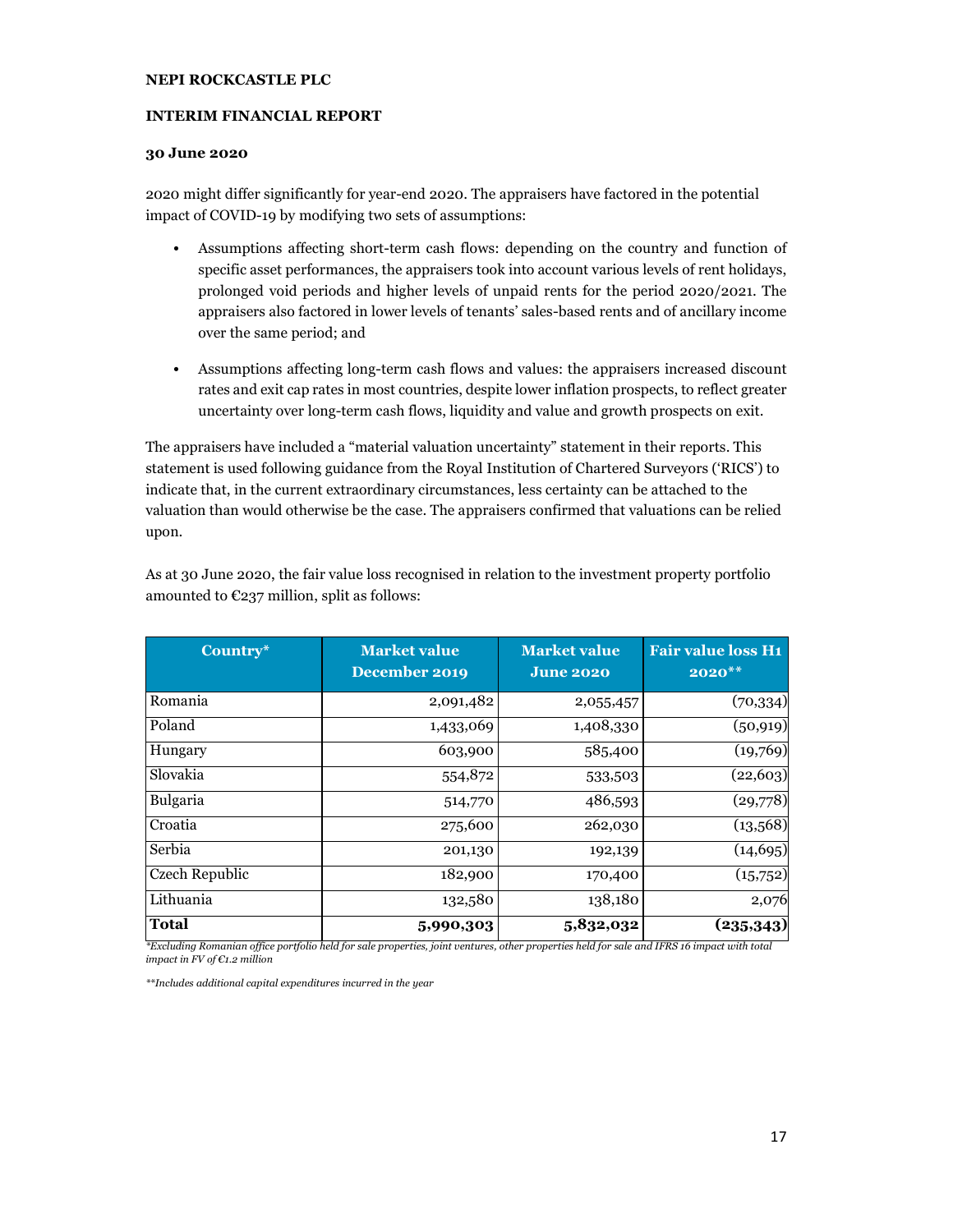#### **INTERIM FINANCIAL REPORT**

#### **30 June 2020**

#### **CASH MANAGEMENT AND DEBT**

The Group had a strong liquidity profile at 30 June, with €379 million in cash, cash collateral and undrawn credit facilities as at 30 June 2020.

NEPI Rockcastle's gearing ratio\* (interest bearing debt less cash and cash collateral, divided by investment property, including investment property held for sale, plus listed securities) was 36.1%, due to the devaluation of property portfolio in the COVID-19 context. The Group estimates that the planned Romanian office portfolio sale, if completed, would trigger a decrease of the gearing ratio to below 35%.

As of 30 June 2020, ratios for unsecured loans and bonds showed ample headroom compared to covenants:

- Solvency Ratio: 40% actual, vs maximum requirement of 60%;
- Consolidated Coverage Ratio: 5.8 actual, vs minimum requirement of 2;

• Unencumbered consolidated total assets/unsecured consolidated total debt: 268% actual, vs minimum requirement of 150%.

#### *Liability management and bond issue*

In January 2020, the Group successfully repurchased the outstanding bond notes due February 2021, with a nominal value of  $\epsilon$ 198 million. In addition, in June 2020, additional  $\epsilon$ 5 million were repurchased from the outstanding bonds as at that date.

In July 2020, after a roadshow with European fixed-income investors, NEPI Rockcastle issued a  $\epsilon$ <sub>500</sub> million inaugural green unsecured bond, with a seven-year maturity and carrying a 3.375% fixed coupon, with an issue price of 98.172%. The green bond issue improved the liquidity position of the Group, which had a total liquidity of approximately €862 million in cash balances and undrawn credit lines as at 31 July 2020. In addition, the bond issue increased the weighted average debt maturity from 3.6 years as at 30 June 2020 to 4.5 years as at 31 July.

#### *Cost of debt*

The average interest rate, including hedging, was 2.1% for the six months ended 30 June 2020, lower compared to the same period last year, mainly due to the liability management initiatives implemented by the Group in H2 2019 and H1 2020, with effect on H1 2020 cost of finance.

*\*The reported gearing ratio (LTV) excludes the €31.8 million right-of-use assets and associated lease liabilities as at 30 June 2020*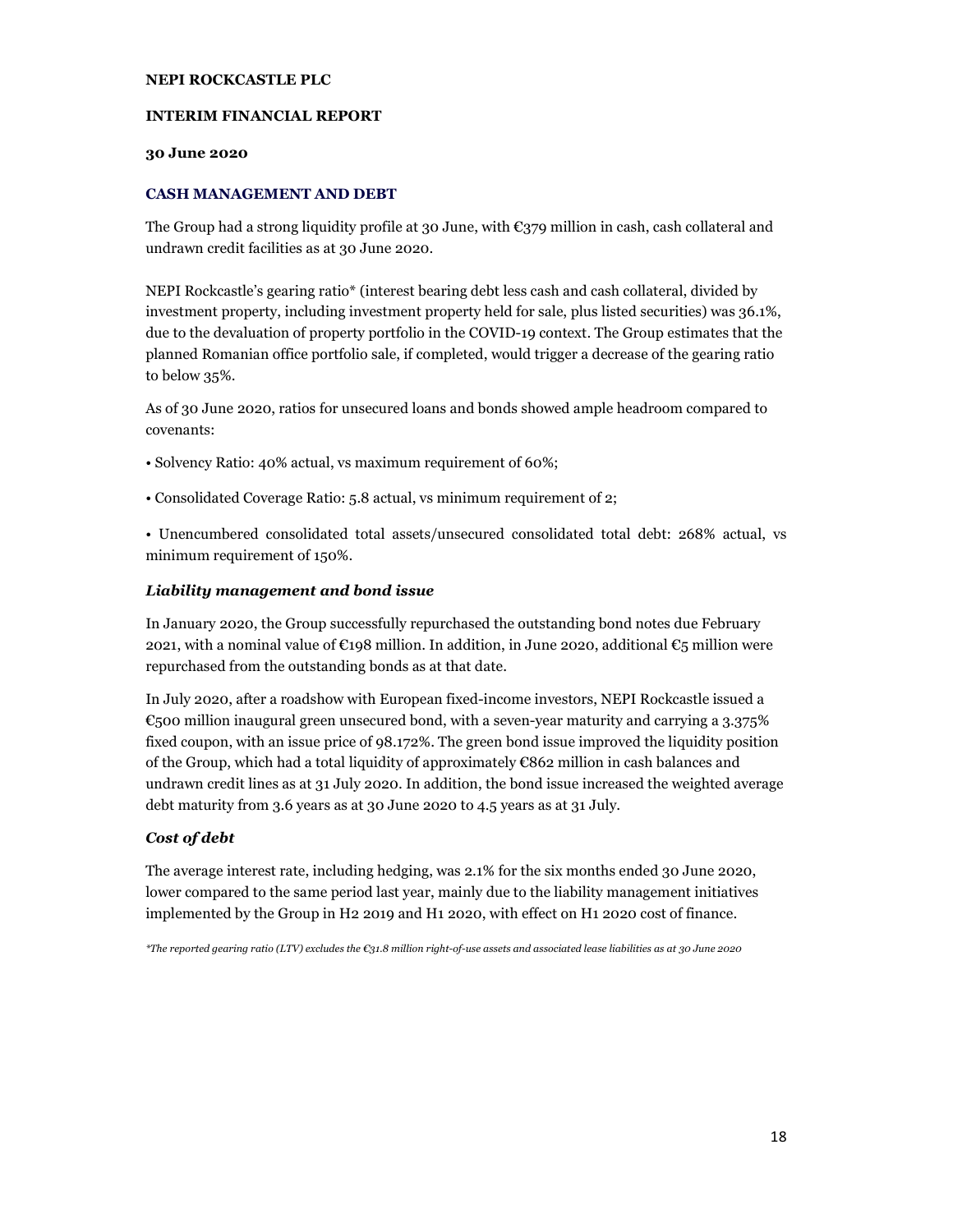#### **INTERIM FINANCIAL REPORT**

#### **30 June 2020**

#### **DIVIDEND DECLARATION**

Shareholders are advised that the Company has not declared a dividend for the six-month period ended 30 June 2020.

#### **CAPITALISATION ISSUE**

NEPI Rockcastle's Board has resolved to allot and issue fully paid ordinary shares as a capitalisation issue to the Company's shareholders, pro-rata to their current shareholding.

An announcement containing full details of the capitalisation issue will be released separately on the JSE, A2X and Euronext Amsterdam.

#### **OUTLOOK**

On 1 April 2020 and subsequently on 20 May 2020, the Group indicated that its earnings guidance, published with its 2019 full-year results in February 2020, is no longer applicable due to developments driven by the COVID-19 context. There is still significant uncertainty in relation to the macroeconomic and health environment and its effects on employment and consumption, as well as the level of activity for retailers present in the centres.

As a result, NEPI Rockcastles expects a contraction in distributable earnings per share for the year ending 31 December 2020 to be approximately 30% compared to the prior year. The guidance does not consider the impact of potential further macroeconomic disruptions (such as those induced by a new broad lockdown in CEE countries), assumes a continuation of the trading trends observed to date and can be modified or withdrawn in the future if material changes unfold.

This guidance has not been reviewed or reported on by NEPI Rockcastle's auditors and is the responsibility of the Board of Directors.

The decision on declaring a dividend for H2 2020 will be made in February 2021.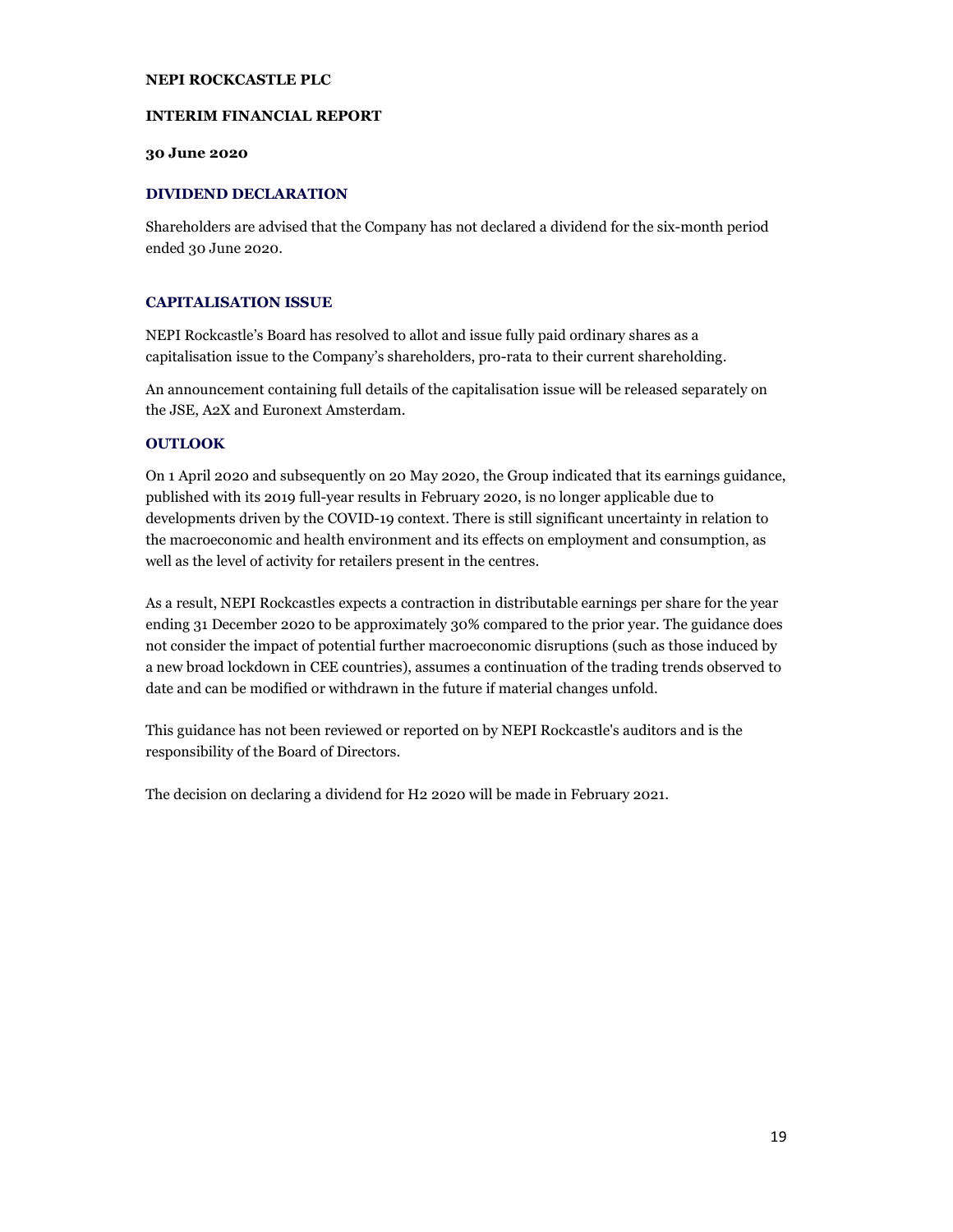#### **INTERIM FINANCIAL REPORT**

**30 June 2020** 

# Independent Auditor's review report on interim financial statements

to the shareholders of NEPI Rockcastle plc

We have reviewed the interim condensed consolidated financial statements of NEPI Rockcastle plc contained in the accompanying interim financial report, which comprise the interim condensed consolidated statement of financial position as at 30 June 2020 and the interim condensed consolidated statement of comprehensive income, interim condensed consolidated statement of changes in equity and interim condensed consolidated statement of cash flows for the six months then ended, and selected explanatory notes.

#### *Directors***'** *Responsibility for the Interim Financial Statements*

The Directors are responsible for the preparation and presentation of these interim financial statements in accordance with the International Financial Reporting Standard, (IAS) 34 Interim Financial Reporting, the SAICA Financial Reporting Guides, as issued by the Accounting Practices Committee and Financial Pronouncements as issued by Financial Reporting Standards Council and for such internal control as the Directors determine is necessary to enable the preparation of interim financial statements that are free from material misstatement, whether due to fraud or error.

#### *Auditor***'***s Responsibility*

Our responsibility is to express a conclusion on these interim financial statements. We conducted our review in accordance with International Standard on Review Engagements (ISRE) 2410, Review of Interim Financial Information Performed by the Independent Auditor of the Entity. ISRE 2410 requires us to conclude whether anything has come to our attention that causes us to believe that the interim financial statements are not prepared in all material respects in accordance with the applicable financial reporting framework. This standard also requires us to comply with relevant ethical requirements.

A review of interim financial statements in accordance with ISRE 2410 is a limited assurance engagement. We perform procedures, primarily consisting of making inquiries of management and others within the entity, as appropriate, and applying analytical procedures, and evaluate the evidence obtained.

The procedures performed in a review are substantially less than and differ in nature from those performed in an audit conducted in accordance with International Standards on Auditing. Accordingly, we do not express an audit opinion on these financial statements.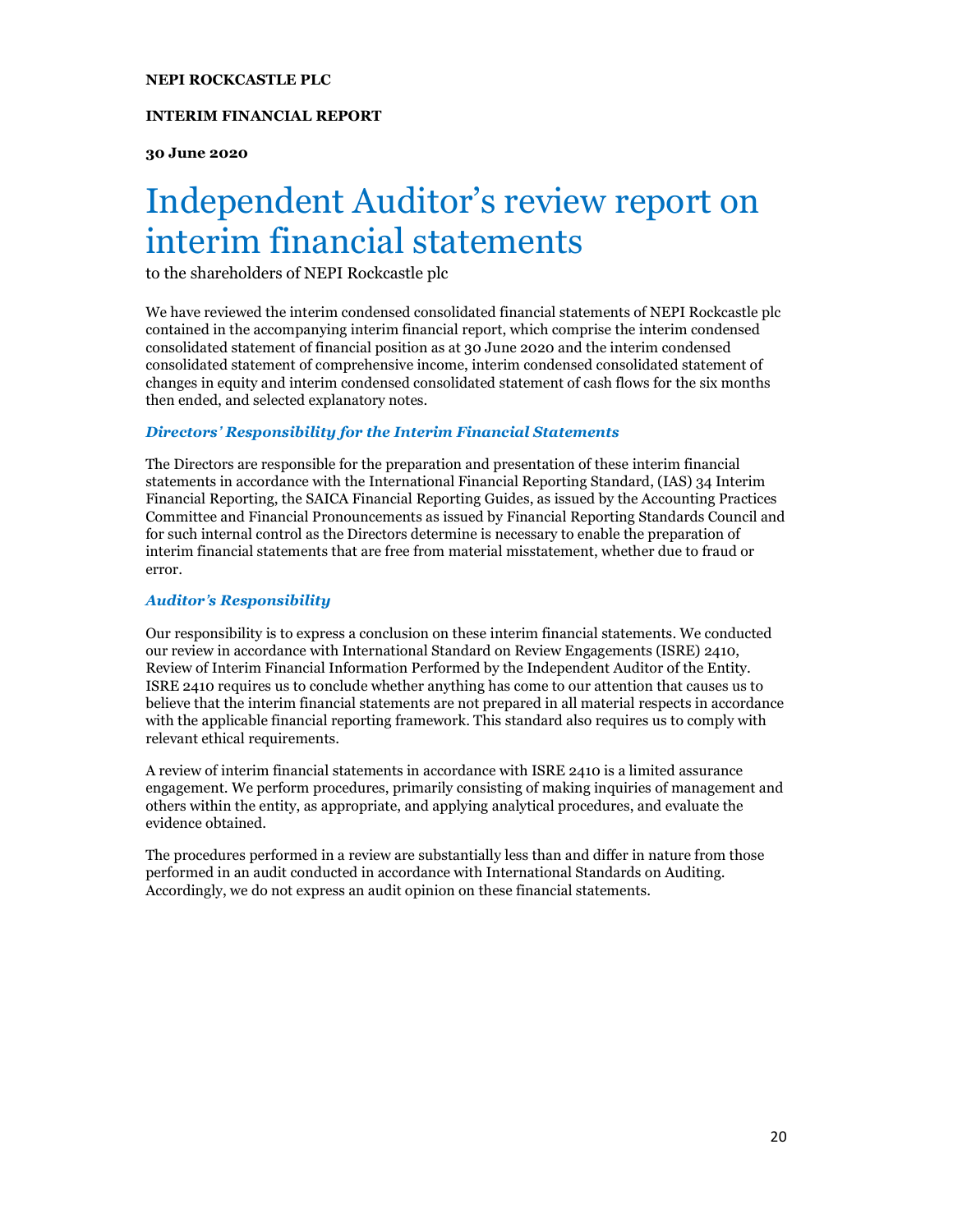#### **INTERIM FINANCIAL REPORT**

**30 June 2020** 

## Independent Auditor's review report on interim financial statements

to the shareholders of NEPI Rockcastle plc (continued)

#### *Conclusion*

Based on our review, nothing has come to our attention that causes us to believe that the accompanying interim condensed consolidated financial statements of NEPI Rockcastle plc for the six months ended 30 June 2020 are not prepared, in all material respects, in accordance with the International Financial Reporting Standard, (IAS) 34 Interim Financial Reporting, the SAICA Financial Reporting Guides, as issued by the Accounting Practices Committee and Financial Pronouncements as issued by Financial Reporting Standards Council.

#### *Emphasis of matter*

In forming our conclusion on the interim condensed consolidated financial statements, which is not modified, we have considered the disclosures made in notes 2 (Significant events of the period), 5 (Investment property in use), 6 (Investment property under development) and 10 (Assets held for sale) to the interim condensed consolidated financial statements. These notes explain that there is significant estimation uncertainty in relation to the valuation of investment properties of €5,863,805 thousand together with investment property held for sale of €313,241 thousand included in the interim condensed consolidated statement of financial position as at 30 June 2020. The third-party valuers engaged by management have included a material valuation uncertainty clause in their report. This clause highlights that less certainty, and consequently a higher degree of caution, should be attached to the valuation as a result of the COVID-19 pandemic.

Frið hate Houselogæs U.C

**PricewaterhouseCoopers LLC**  *Chartered Accountants*  Sixty Circular Road Douglas Isle of Man 20 August 2020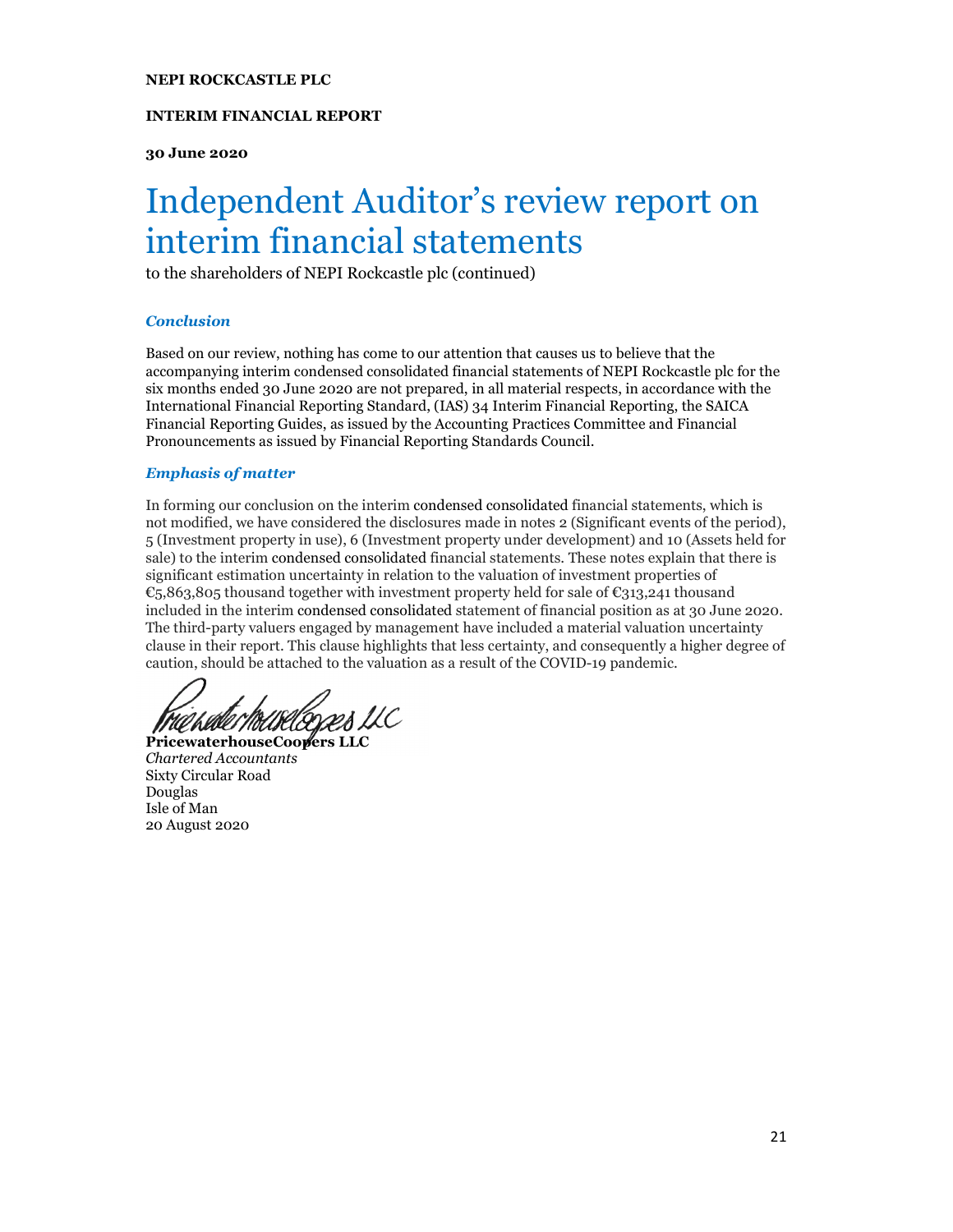#### **INTERIM FINANCIAL REPORT**

#### **30 June 2020**

#### **INTERIM CONDENSED CONSOLIDATED FINANCIAL STATEMENTS**

#### **INTERIM CONDENSED CONSOLIDATED STATEMENT OF FINANCIAL POSITION**

| in $\epsilon$ thousand                                              | <b>Note</b> | 30 June 2020 | <b>31 December 2019</b> |
|---------------------------------------------------------------------|-------------|--------------|-------------------------|
| <b>ASSETS</b>                                                       |             |              |                         |
| <b>Non-current assets</b>                                           |             | 6,018,352    | 6,169,170               |
| Investment property                                                 |             | 5,863,805    | 6,022,600               |
| Investment property in use                                          | 5           | 5,676,572    | 5,800,759               |
| Investment property under development<br>$\overline{\phantom{0}}$   | 6           | 187,233      | 221,841                 |
| Goodwill                                                            | 7           | 76,804       | 76,804                  |
| Deferred tax assets                                                 |             | 25,004       | 15,209                  |
| Investments in joint ventures                                       | 16          | 21,372       | 22,844                  |
| Long-term loans granted to joint ventures                           | 16          | 22,064       | 21,220                  |
| Other long-term assets                                              |             | 7,528        | 7,590                   |
| Derivative financial assets at fair value through profit or<br>loss |             | 1,775        | 2,903                   |
| <b>Current assets</b>                                               |             | 357,362      | 467,191                 |
| Trade and other receivables                                         | 9           | 113,438      | 89,383                  |
| Financial investments at fair value through profit or loss          | 8           | 60,293       | 169,062                 |
| Cash collateral                                                     | 8           | 45,485       |                         |
| Cash and cash equivalents                                           |             | 138,146      | 208,746                 |
| <b>Assets held for sale</b>                                         | 10          | 339,310      | 337,739                 |
| <b>TOTAL ASSETS</b>                                                 |             | 6,715,024    | 6,974,100               |
| <b>EQUITY AND LIABILITIES</b>                                       |             |              |                         |
| TOTAL SHAREHOLDERS' EQUITY                                          |             | 3,736,369    | 4,096,880               |
| <b>Equity attributable to equity holders</b>                        |             | 3,730,629    | 4,090,672               |
| Share capital                                                       |             | 6,009        | 5,998                   |
| Share premium                                                       |             | 3,625,337    | 3,625,348               |
| Other reserves                                                      |             | (6,456)      | (3,627)                 |
| Accumulated profit                                                  |             | 105,739      | 462,953                 |
| <b>Non-controlling interest</b>                                     |             | 5,740        | 6,208                   |
| <b>Total liabilities</b>                                            |             | 2,978,655    | 2,877,220               |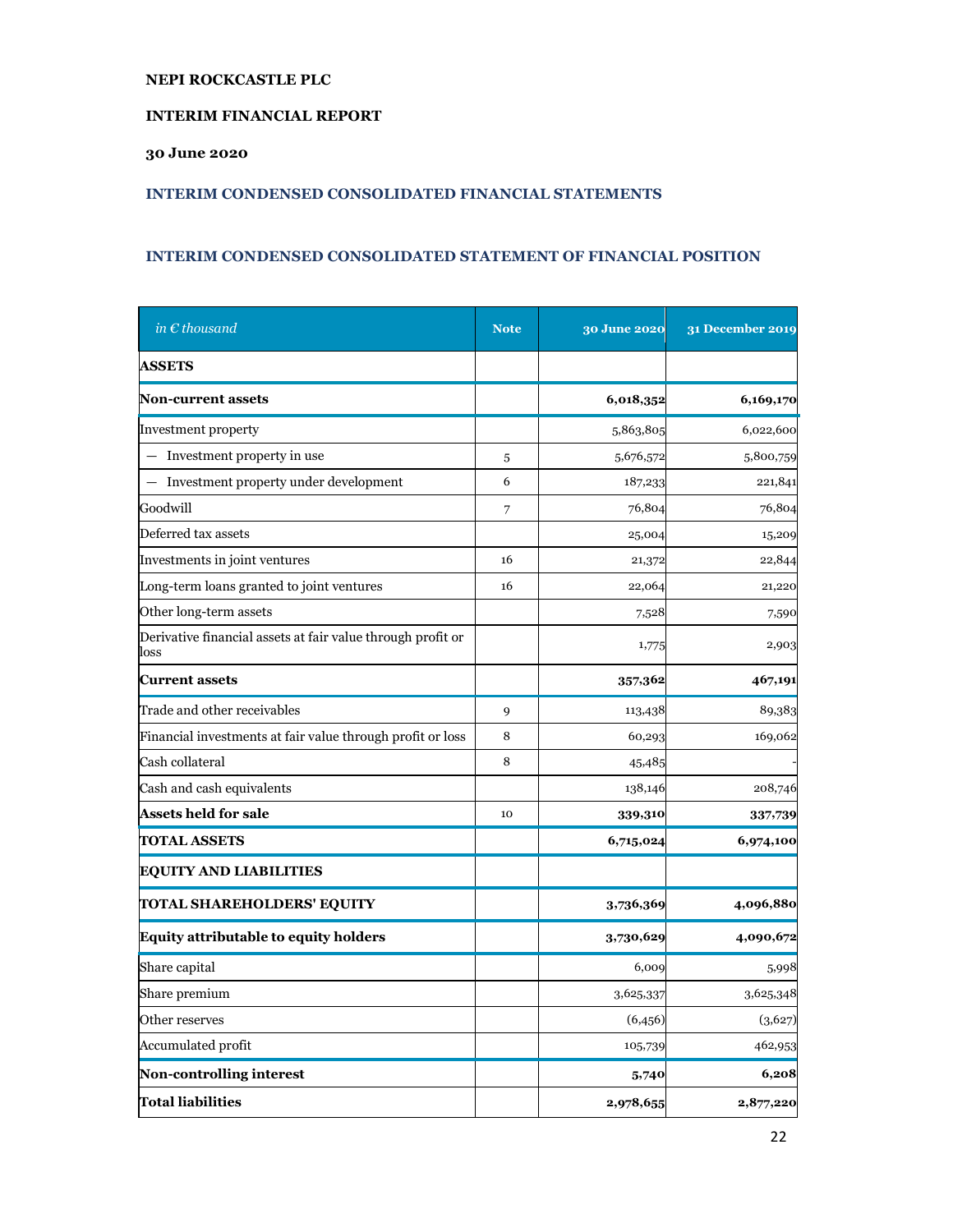#### **INTERIM FINANCIAL REPORT**

#### **30 June 2020**

| in $\epsilon$ thousand                                                           | <b>Note</b> | 30 June 2020 | 31 December 2019 |
|----------------------------------------------------------------------------------|-------------|--------------|------------------|
| Non-current liabilities                                                          |             | 2,802,667    | 2,687,397        |
| <b>Bank</b> loans                                                                | 11          | 909,641      | 574,112          |
| <b>Bonds</b>                                                                     | 11          | 1,478,012    | 1,677,779        |
| Deferred tax liabilities                                                         |             | 337,441      | 354,756          |
| Other long-term liabilities                                                      | 12          | 71,340       | 74,036           |
| Derivative financial liabilities at fair value through profit<br>or loss         |             | 6,233        | 6,714            |
| <b>Current liabilities</b>                                                       |             | 137,204      | 150,785          |
| Trade and other payables                                                         |             | 101,220      | 130,411          |
| <b>Bank</b> loans                                                                | 11          | 28,328       | 9,815            |
| <b>Bonds</b>                                                                     | 11          | 7,656        | 10,559           |
| Liabilities held for sale                                                        | 10          | 38,784       | 39,038           |
| <b>TOTAL EQUITY AND LIABILITIES</b>                                              |             | 6,715,024    | 6,974,100        |
| Net Asset Value per share (euro)                                                 |             | 6.21         | 6.83             |
| EPRA Net Reinstatement Value per share (euro)                                    |             | 6.65         | 7.32             |
| Number of shares for Net Asset Value / EPRA Net<br>Reinstatement Value per share |             | 600,921,133  | 599,797,201      |

The interim condensed consolidated financial statements on pages 22 to 65 were approved and authorized for issue by the Board of Directors on 20 August 2020 and signed on its behalf by:

lle el

**Alex Morar Mirela Covasa** Chief Executive Officer Chief Financial Officer

 $\mathscr{R}$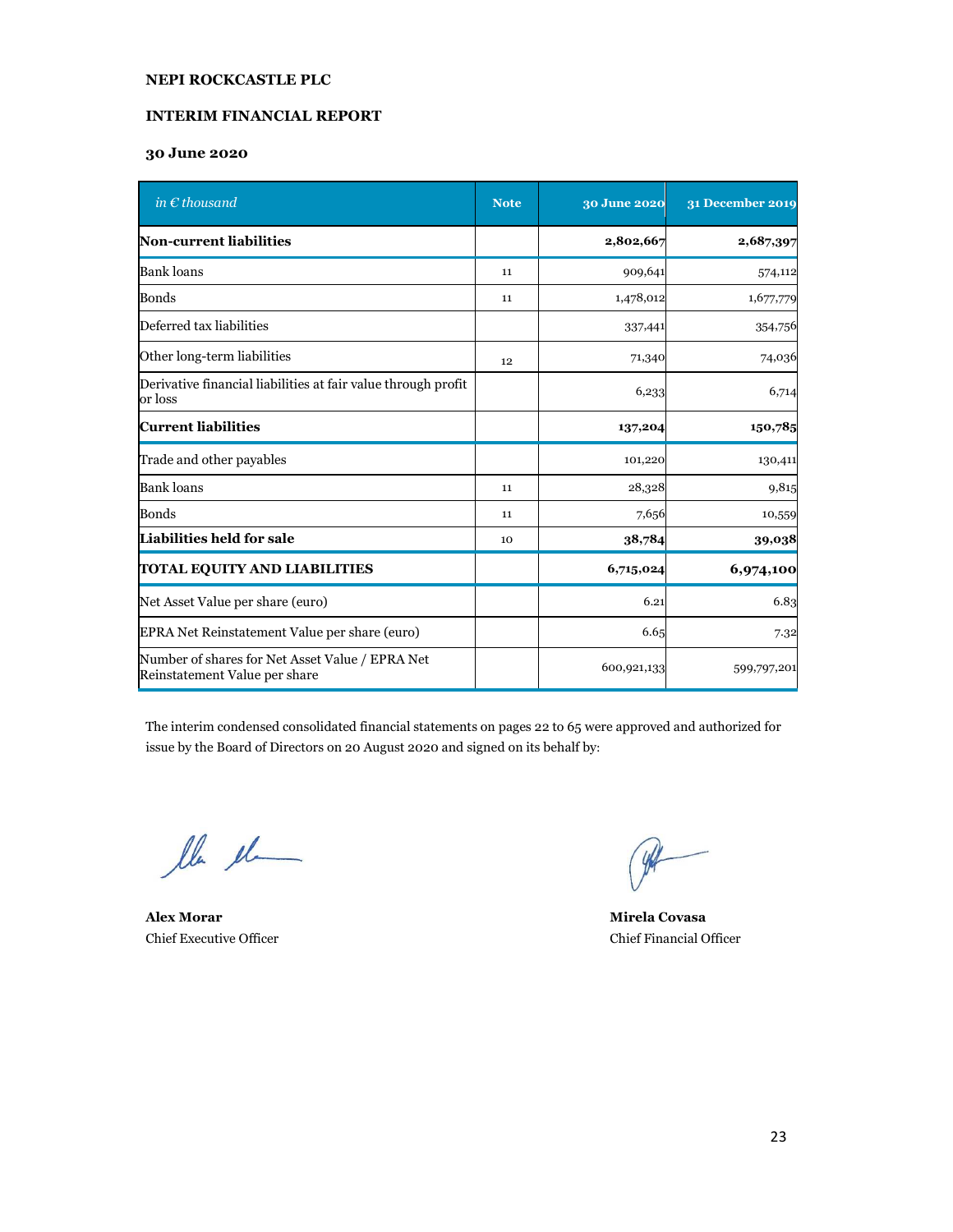#### **INTERIM FINANCIAL REPORT**

#### **30 June 2020**

#### **INTERIM CONDENSED CONSOLIDATED STATEMENT OF COMPREHENSIVE INCOME**

| in $\epsilon$ thousand                                                                                         | <b>Note</b> | 30 June 2020 | 30 June 2019 |
|----------------------------------------------------------------------------------------------------------------|-------------|--------------|--------------|
| Gross rental income                                                                                            |             | 193,159      | 200,988      |
| Service charge income                                                                                          |             | 81,565       | 86,536       |
| Property operating expenses                                                                                    |             | (77,588)     | (87,751)     |
| Partial forgiveness of receivables (COVID-19 forgiveness)                                                      |             | (36,879)     |              |
| Net rental and related income                                                                                  | 13          | 160,257      | 199,773      |
| Administrative expenses                                                                                        |             | (10,588)     | (9,390)      |
| EBITDA*                                                                                                        |             | 149,669      | 190,383      |
| Net result from financial investments                                                                          |             | (103, 253)   | 5,709        |
| Income from financial investments at fair value through<br>profit or loss                                      | 8           | 5,517        | 5,692        |
| Fair value (loss)/gain and net result on sale of financial<br>investments at fair value through profit or loss |             | (108,770)    | 17           |
| <b>Transaction</b> fees                                                                                        |             |              | (1,603)      |
| Fair value adjustments of investment property                                                                  | 14          | (236,572)    | 90,104       |
| Foreign exchange loss                                                                                          |             | (1,032)      | (476)        |
| Gain on disposal of joint venture                                                                              | 16          |              | 3,588        |
| (Loss)/Profit before net finance expense                                                                       |             | (191, 188)   | 287,705      |
| Net finance expense                                                                                            |             | (26, 044)    | (24,739)     |
| Interest income                                                                                                |             | 926          | 961          |
| Interest expense                                                                                               |             | (25, 877)    | (24,901)     |
| Other net finance expense                                                                                      |             | (1,093)      | (799)        |
| Fair value adjustments of derivatives and losses on<br>extinguishment of financial instruments                 | 15          | (10, 302)    | (10,074)     |
| Share of profit of joint ventures                                                                              | 16          | (1, 472)     | 3,708        |
| (Loss)/Profit before tax                                                                                       |             | (229,006)    | 256,600      |
| <b>Income tax expense</b>                                                                                      |             | 21,984       | (31,981)     |
| Current tax expense                                                                                            |             | (4, 895)     | (5, 435)     |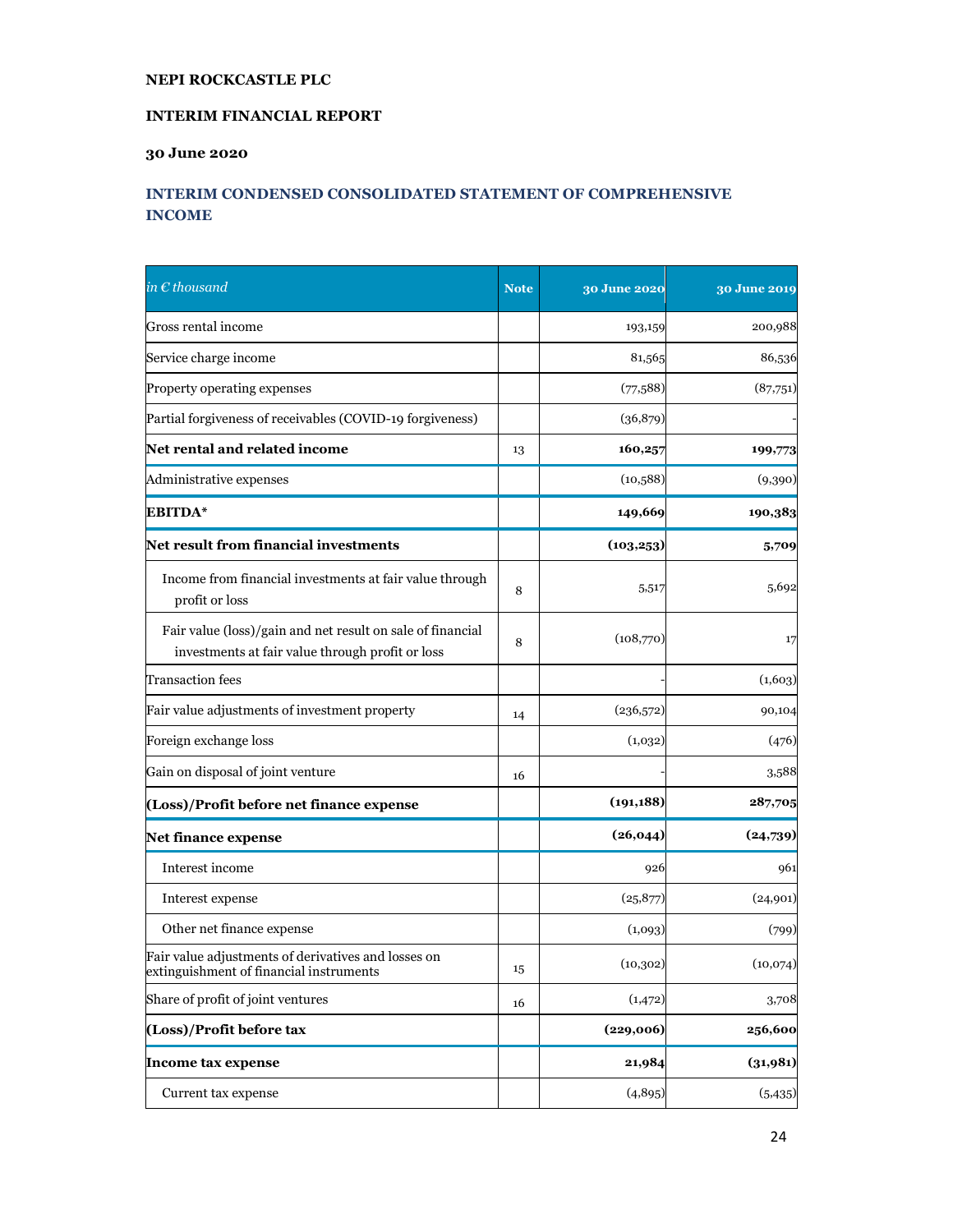#### **INTERIM FINANCIAL REPORT**

#### **30 June 2020**

| in $\epsilon$ thousand                               | <b>Note</b> | 30 June 2020 | 30 June 2019 |
|------------------------------------------------------|-------------|--------------|--------------|
| Deferred tax expense                                 |             | 26,879       | (26,546)     |
| (Loss)/Profit after tax                              |             | (207, 022)   | 224,619      |
| Total comprehensive (loss)/income for the period     |             | (207, 022)   | 224,619      |
| (Loss)/Profit attributable to:                       |             |              |              |
| Non-controlling interest                             |             | (468)        | (110)        |
| <b>Equity holders</b>                                |             | (206, 554)   | 224,729      |
| Total comprehensive (loss)/ income attributable to:  |             |              |              |
| Non-controlling interest                             |             | (468)        | (110)        |
| <b>Equity holders</b>                                |             | (206, 554)   | 224,729      |
| Weighted average number of shares in issue           |             | 600,325,014  | 580,524,775  |
| Diluted weighted average number of shares in issue   |             | 600,325,014  | 580,524,775  |
| Basic/diluted (loss)/earnings per share (euro cents) |             | (34.41)      | 38.71        |

*\* EBITDA (Earnings Before Interest, Taxes, Depreciation and Amortisation) represents the Group's Operating profit, defined as Net rental and related income less Administrative expenses.*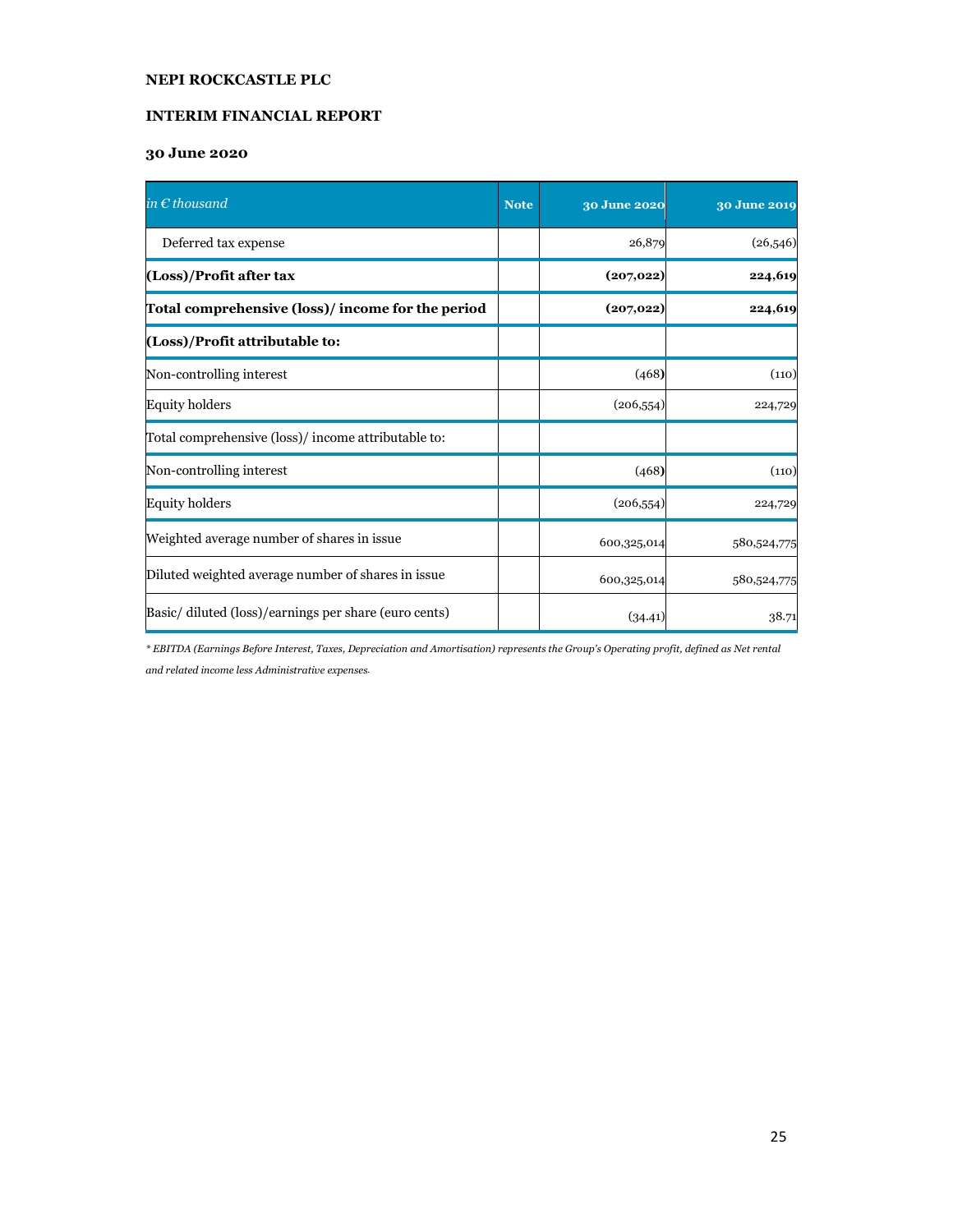#### **INTERIM FINANCIAL REPORT**

#### **30 June 2020**

#### **INTERIM CONDENSED CONSOLIDATED STATEMENT OF CHANGES IN EQUITY**

| in $\epsilon$ thousand                                   | <b>Share</b><br>capital | <b>Share</b><br>premium | <b>Other</b><br>reserves<br>reserve | <b>Accumulated</b><br>profit | <b>Non</b><br>controlling<br><b>Interest</b> | <b>Total</b> |
|----------------------------------------------------------|-------------------------|-------------------------|-------------------------------------|------------------------------|----------------------------------------------|--------------|
| Balance at 1 January 2019                                | 5,778                   | 3,625,568               |                                     | 208,426                      | 6,101                                        | 3,845,873    |
| <b>Transactions with owners</b>                          | 80                      | (80)                    |                                     | (95, 431)                    |                                              | (95, 431)    |
| Issue of shares^                                         | 80                      | (80)                    |                                     |                              |                                              |              |
| Earnings distribution                                    |                         |                         |                                     | (95, 431)                    |                                              | (95, 431)    |
| <b>Total comprehensive income</b>                        |                         |                         |                                     | 224,729                      | (110)                                        | 224,619      |
| Profit for the period                                    |                         |                         |                                     | 224,729                      | (110)                                        | 224,619      |
| Balance at 30 June 2019/<br>1 July 2019                  | 5,858                   | 3,625,488               |                                     | 337,724                      | 5,991                                        | 3,975,061    |
| <b>Transactions with owners</b>                          | 140                     | (140)                   | (3,627)                             | (66,277)                     |                                              | (69, 904)    |
| Issue of shares^                                         | 140                     | (140)                   |                                     |                              |                                              |              |
| Shares purchased<br>under LTSIP*                         |                         |                         | (3,842)                             |                              |                                              | (3,842)      |
| Share based payment<br>expense                           |                         |                         | 215                                 |                              |                                              | 215          |
| Earnings distribution                                    |                         |                         |                                     | (66,277)                     |                                              | (66,277)     |
| <b>Total comprehensive income</b>                        |                         |                         |                                     | 191,506                      | 217                                          | 191,723      |
| Profit for the period                                    |                         |                         |                                     | 191,506                      | 217                                          | 191,723      |
| <b>Balance at 31 December</b><br>2019/<br>1 January 2020 | 5,998                   | 3,625,348               | (3,627)                             | 462,953                      | 6,208                                        | 4,096,880    |
| <b>Transactions with owners</b>                          | 11                      | (11)                    | (2, 829)                            | (150, 660)                   |                                              | (153, 489)   |
| Issue of shares <sup>^</sup>                             | 11                      | (11)                    |                                     |                              |                                              |              |
| Shares purchased<br>under LTSIP*                         |                         |                         | (3,696)                             |                              |                                              | (3,696)      |
| Share based payment<br>expense                           |                         |                         | 867                                 |                              |                                              | 867          |
| Earnings distribution                                    |                         |                         |                                     | (150, 660)                   |                                              | (150, 660)   |
| <b>Total comprehensive loss</b>                          |                         |                         |                                     | (206, 554)                   | (468)                                        | (207, 022)   |
| Loss for the period                                      |                         |                         |                                     | (206, 554)                   | (468)                                        | (207, 022)   |
| Balance at 30 June 2020                                  | 6,009                   | 3,625,337               | (6,456)                             | 105,739                      | 5,740                                        | 3,736,369    |

\**LTSIP = debt free Long-Term Share Incentive Plan with a vesting component.* 

^In the first six months period ended at 30 June 2020 the Group issued 1,123,932 ordinary shares at €7.32/share (share capital<br>€0.01/share). On 30 April 2019 the Group issued 8,038,153 ordinary shares at €7.0852/share (sh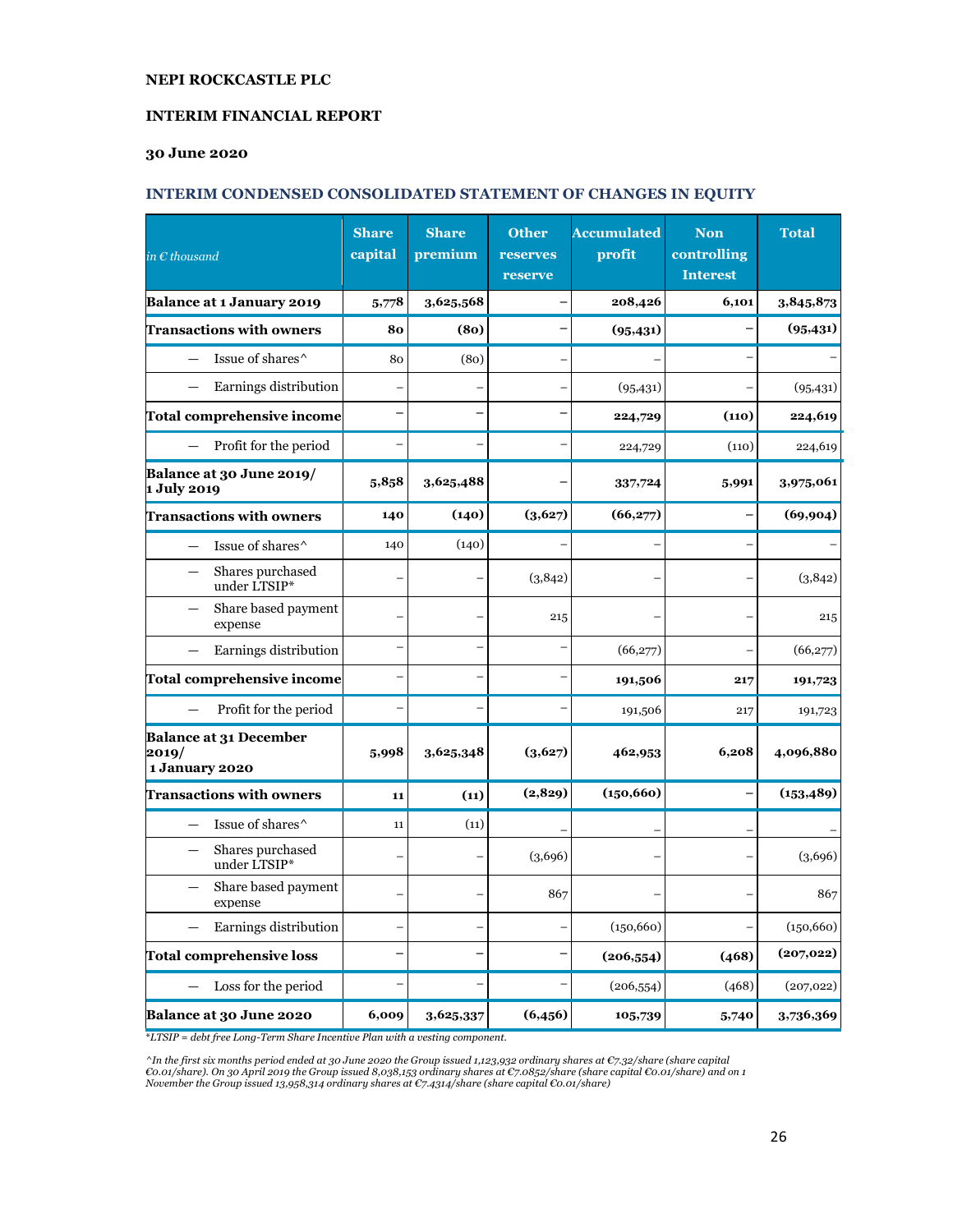#### **INTERIM FINANCIAL REPORT**

#### **30 June 2020**

#### **INTERIM CONDENSED CONSOLIDATED STATEMENT OF CASH FLOWS**

| in $\epsilon$ thousand                                                                                          | <b>Note</b> | 30 June 2020 | 30 June 2019 |
|-----------------------------------------------------------------------------------------------------------------|-------------|--------------|--------------|
| <b>OPERATING ACTIVITIES</b>                                                                                     |             |              |              |
| (Loss) / Profit after tax                                                                                       |             | (207, 022)   | 224,619      |
| <b>Adjustments</b>                                                                                              |             | 355,504      | (32, 131)    |
| Fair value adjustments of investment property                                                                   | 14          | 236,572      | (90, 104)    |
| Fair value (loss)/ gain and net result on sale of financial<br>investments at fair value through profit or loss | 8           | 108,770      | (17)         |
| Income from financial investments at fair value through<br>profit or loss                                       | 8           | (5,517)      | (5,692)      |
| Foreign exchange loss                                                                                           |             | 1,032        | 476          |
| Gain on disposal of joint venture                                                                               |             |              | (3,588)      |
| Net finance expense                                                                                             |             | 26,044       | 24,739       |
| Fair value adjustment of interest rate derivatives financial<br>assets and liabilities                          | 15          | 10,302       | 10,074       |
| Deferred tax expense                                                                                            |             | (26, 879)    | 26,546       |
| Current tax expense                                                                                             |             | 4,895        | 5,435        |
| Depreciation expense for property, plant and equipment                                                          |             | 285          |              |
| Changes in working capital                                                                                      |             | (84,786)     | (43, 174)    |
| (Increase)/decrease in trade and other receivables                                                              |             | (38,098)     | 499          |
| Decrease in trade and other payables                                                                            |             | (18,736)     | (12, 233)    |
| Interest paid on loans and borrowings                                                                           |             | (6,247)      | (10, 142)    |
| Interest paid resulting from lease liabilities                                                                  | 12          | (277)        | (278)        |
| Bond coupon paid                                                                                                | 11          | (19, 829)    | (15,000)     |
| Income tax paid                                                                                                 |             | (1,961)      | (7,587)      |
| Interest received                                                                                               |             | 1,536        | 1,567        |
| Bank charges paid                                                                                               |             | (1,174)      |              |
| <b>CASH FLOWS FROM OPERATING ACTIVITIES</b>                                                                     |             | 63,696       | 149,314      |
| <b>INVESTING ACTIVITIES</b>                                                                                     |             |              |              |
| Investments in acquisitions and developments                                                                    |             | (73, 747)    | (99, 566)    |
| Expenditure on investment property under development*                                                           |             | (74, 127)    | (133, 163)   |
| Payments for acquisition of subsidiaries less cash acquired<br>during the period                                |             | (2,459)      | (3,409)      |
| Proceeds from sale of investment property held for sale (net<br>of selling cost)                                |             | 2,839        | 1,205        |
| Proceeds from disposal of joint venture                                                                         | 16          |              | 35,801       |
| Other investments                                                                                               |             | (844)        | 57           |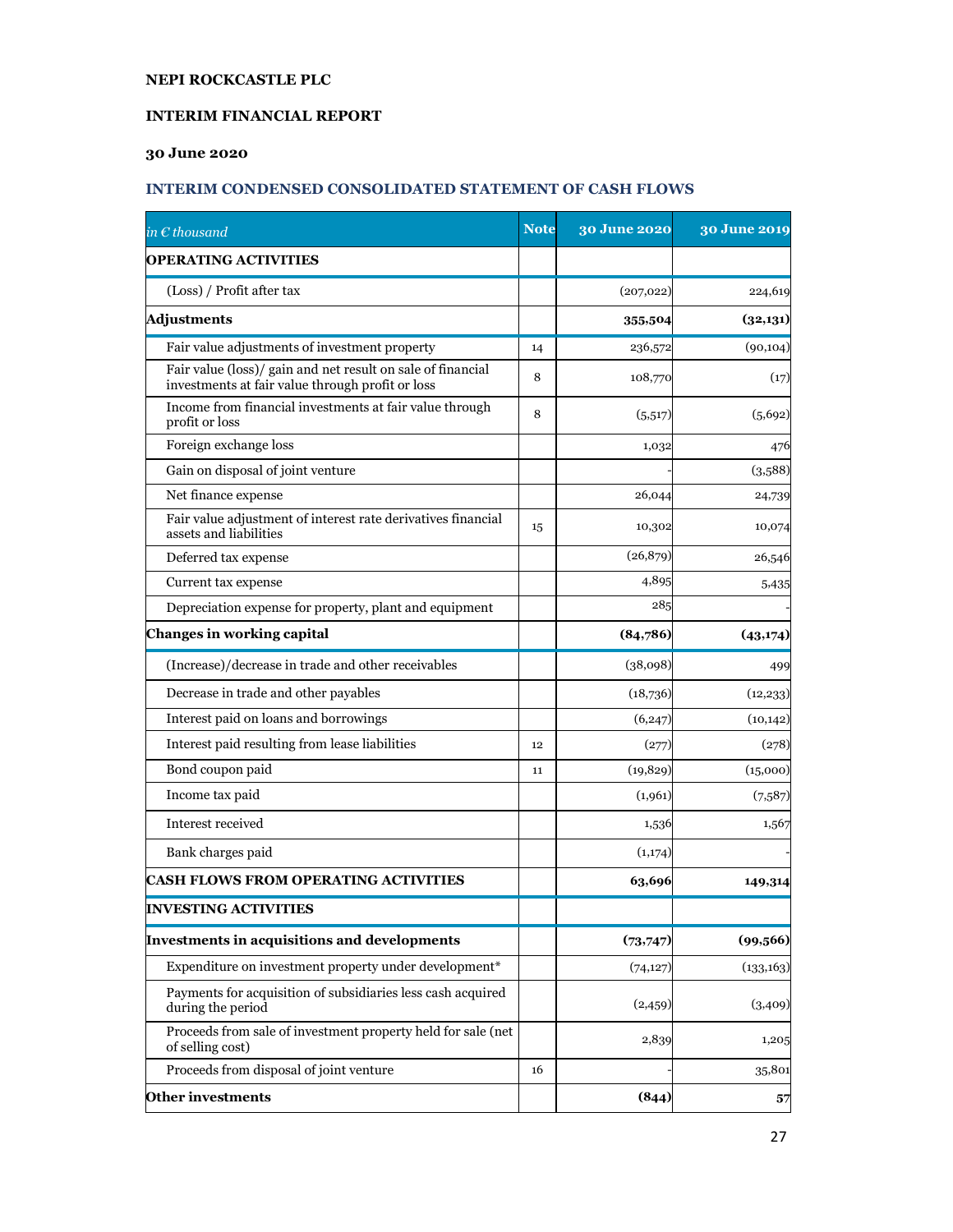#### **INTERIM FINANCIAL REPORT**

#### **30 June 2020**

| in $\epsilon$ thousand                                                                                       | <b>Note</b> | <b>30 June 2020</b> | 30 June 2019 |
|--------------------------------------------------------------------------------------------------------------|-------------|---------------------|--------------|
| Loans reimbursed by joint ventures                                                                           |             | (844)               | 57           |
| Net cash flow from investments in financial assets                                                           |             | (39,968)            | (8,215)      |
| Income from financial investments at fair value through<br>profit or loss                                    | 8           | 5,517               | 5,692        |
| Payments related to equity swap resettlement                                                                 |             |                     | (39,030)     |
| Cash flows (used)/from cash collateral/equity derivative<br>collateral                                       | 8           | (45, 485)           | 14,874       |
| Proceeds from sale of financial investments at fair value<br>through profit or loss                          |             |                     | 10,249       |
| CASH FLOWS USED IN INVESTING ACTIVITIES                                                                      |             | (114, 559)          | (107, 724)   |
| <b>FINANCING ACTIVITIES</b>                                                                                  |             |                     |              |
| Payment to acquire shares under LTSIP                                                                        |             | (3,696)             |              |
| Net movements in bank loans, bonds and other long-<br>term liabilities                                       |             | 140,517             | 329,522      |
| Proceeds from bank loans                                                                                     | 11          | 520,000             | 216,936      |
| Proceeds from bonds                                                                                          | 11          |                     | 490,735      |
| Repayment of bank loans                                                                                      | 11          | (167,311)           | (375, 949)   |
| Repayment of bonds                                                                                           | 11          | (202, 800)          | (2,200)      |
| Premium paid on repurchase of bond                                                                           | 15          | (9,372)             |              |
| Other payments                                                                                               |             | (151, 455)          | (96, 841)    |
| Repayments of lease liabilities                                                                              | 5           | (511)               |              |
| Premium paid on acquisitions of derivatives                                                                  |             | (284)               | (1,410)      |
| Earnings distribution                                                                                        |             | (150, 660)          | (95, 431)    |
| <b>CASH FLOWS (USED) IN / FROM FINANCING</b><br><b>ACTIVITIES</b>                                            |             | (14, 634)           | 232,681      |
| NET (DECREASE) /INCREASE IN CASH AND CASH<br><b>EQUIVALENTS</b>                                              |             | (65, 497)           | 274,271      |
| Cash and cash equivalents brought forward                                                                    |             | 212,919             | 96,924       |
| CASH AND CASH EQUIVALENTS CARRIED<br><b>FORWARD BEFORE THE ADJUSTMENT FOR HELD</b><br><b>FOR SALE ASSETS</b> |             | 147,422             | 371,195      |
| Cash and cash equivalents classified as held for sale                                                        |             | (9,276)             | (5,029)      |
| <b>CASH AND CASH EQUIVALENTS CARRIED</b><br><b>FORWARD</b>                                                   |             | 138,146             | 366,166      |

*\* Expenditure on investment property under development includes also the VAT cash inflow relating to development projects of €10,266* 

*thousand.*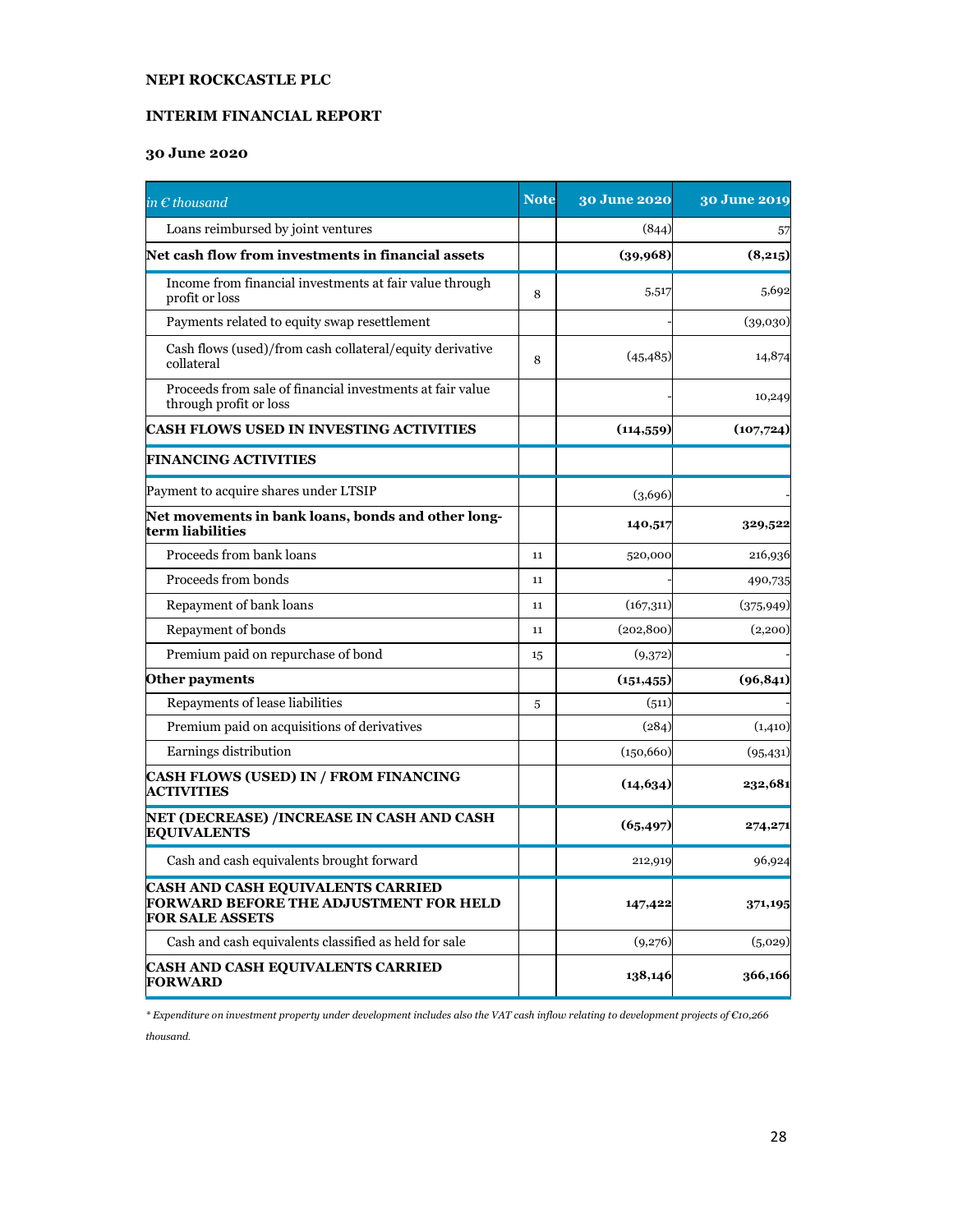#### **INTERIM FINANCIAL REPORT**

#### **30 June 2020**

#### **NOTES TO THE INTERIM CONDENSED CONSOLIDATED FINANCIAL STATEMENTS**

#### **1. GENERAL**

NEPI Rockcastle plc ("the Company", "NEPI Rockcastle", "the Group") is a public limited company incorporated and domiciled in the Isle of Man on 1 December 2016. The registered office is at 2nd floor, Athol Street, Douglas, Isle of Man. The Company's shares are listed on the Main Board of the Johannesburg Stock Exchange Limited (JSE), Euronext Amsterdam and A2X.

The Group's interim condensed consolidated financial statements for the six months ended 30 June 2020 were authorized for issue in accordance with the Directors' resolution on 20 August 2020.

#### **2. SIGNIFICANT EVENTS OF THE PERIOD**

#### **COVID-19 pandemic**

Since mid-March 2020, local governments in the nine Central and Eastern European ('CEE') countries where NEPI Rockcastle operates have implemented rigorous measures to contain the spread of COVID-19, including, among others, the closure of all stores except those selling "essential" goods (such as groceries, other food stores and pharmacies). Such measures negatively impacted the Group's business.

Except for "essential" retailers, the tenants in the Group's centres were unable to trade for a period beginning mid-March and ending between early May to mid-June, depending on the country. As at 30 June 2020, 96% of the Group's total property portfolio by gross leasable area ("GLA") was operational.

#### **Tenant support and rent discounts**

Certain governments in the countries where the Group has operations have implemented measures with the aim of supporting businesses affected by the closures.

#### *Rent reliefs imposed by Government: Poland*

In Poland, the Government imposed a rent-free period for tenants (including service charge and marketing costs) during the state of emergency.

Such reliefs imposed without changes to the lease contracts, but covered by law in force, have been recognised in the Statement of Comprehensive Income, as a reduction of Gross Rental Income (impact of  $\epsilon$ 8.6 million) and Service charge income, respectively (impact of  $\epsilon$ 2.4 million).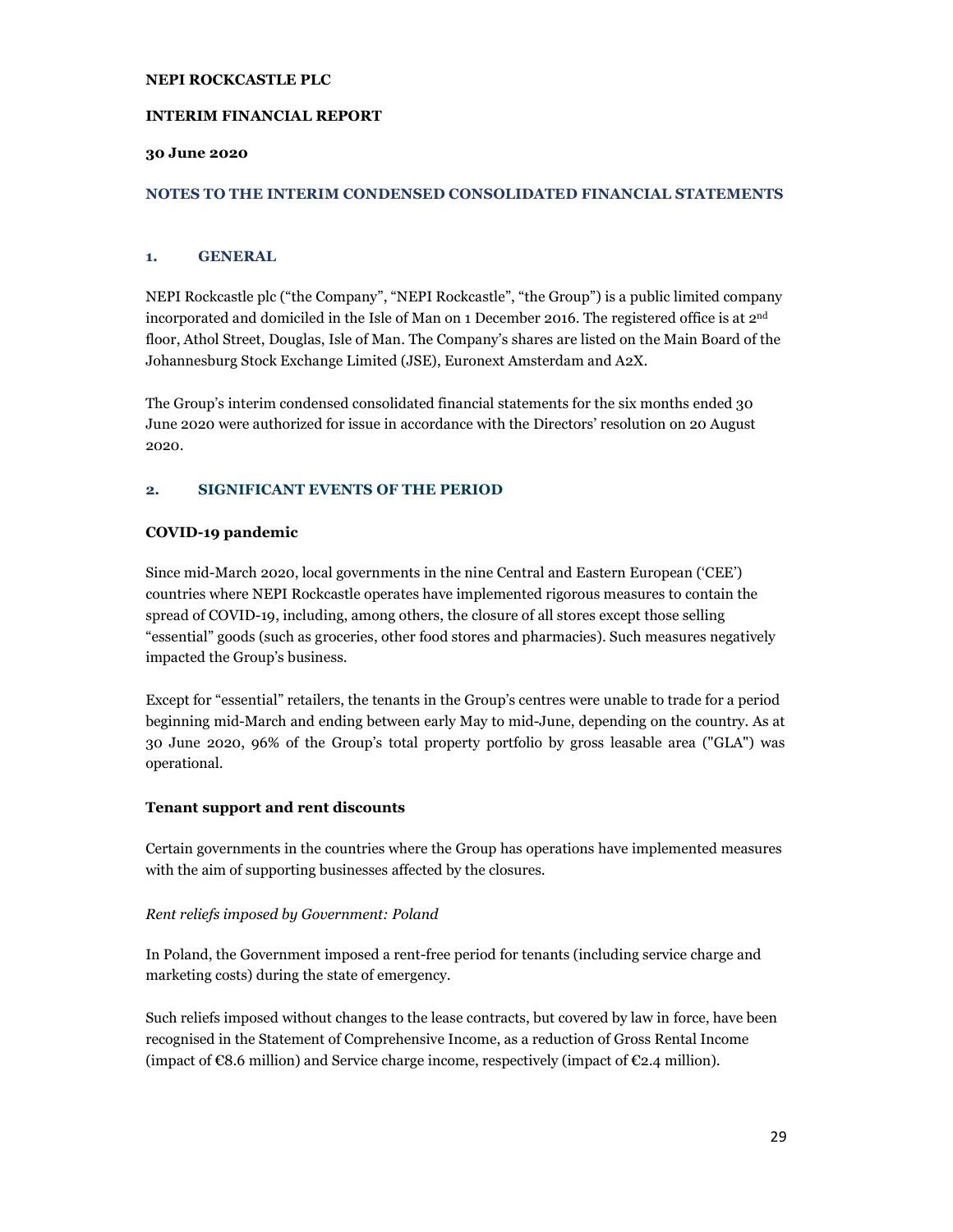#### **INTERIM FINANCIAL REPORT**

#### **30 June 2020**

#### *Partial forgiveness of receivables*

The Group focused on maintaining a functioning retail environment for the long-term, and based on negotiations with tenants, partial forgiveness of contractual receivables was granted for the period under lockdown and/or immediately after lockdown, further to an analysis of a set of predefined criteria. In Czech Republic, Lithuania and Slovakia the respective governments supported the tenants affected by closures by covering a proportion of the rental and other related obligations for a specific period, should the landlord grant a particular reduction of rent for that period. In these specific countries, forgiveness of contractual receivables has been guided by the support schemes granted by respective governments.

The partial forgiveness of receivables at Group level has been recognised in the Statement of Comprehensive Income, as "Partial forgiveness of receivables (COVID-19 forgiveness)" ( $\epsilon$ 36.9 million).

Thus, in the six months period ended 30 June 2020, rent reliefs granted further to the provisions of laws, together with the partial forgiveness of contractual receivables, amounted to  $\epsilon$ 47.9 million.

#### *Contractually agreed and signed modifications expected in H2 2020 subject to straight lining from effective date of the modification.*

Discussions with retailers regarding COVID-19 support are ongoing in all countries and only a few negotiations with tenants have been signed and agreed by 30 June 2020. Contractually agreed and signed concessions granted to and obtained from the tenants will be treated according to IFRS 16, "Leases".

IFRS 16 defines a lease modification as a change in scope or in consideration, that was not part of its original terms and conditions. Concessions granted such as rent discounts and concessions received, such as extension of leases, increase of the sales-based rents, introduction of landlord break-options, etc. are deemed to be lease modifications. IFRS 16 requires lease modifications to be recognized prospectively, over the new lease term and be accounted for by the lessor as from the date the modification is contractually agreed and signed between the parties.

Therefore, lease modifications not agreed and signed as at 30 June 2020 have not been recognized as lease incentives in the interim condensed consolidated financial statements, and therefore their financial impact was not straight-lined over the new lease term. The effect of the concessions estimated to be granted to tenants (once negotiations are finalised) corresponding to the six months ended 30 June 2020 were instead fully accounted for in the Statement of Comprehensive Income as "Partial forgiveness of receivables (COVID-19 forgiveness)", in correspondence with "Trade and other receivables" in the Statement of Financial Position.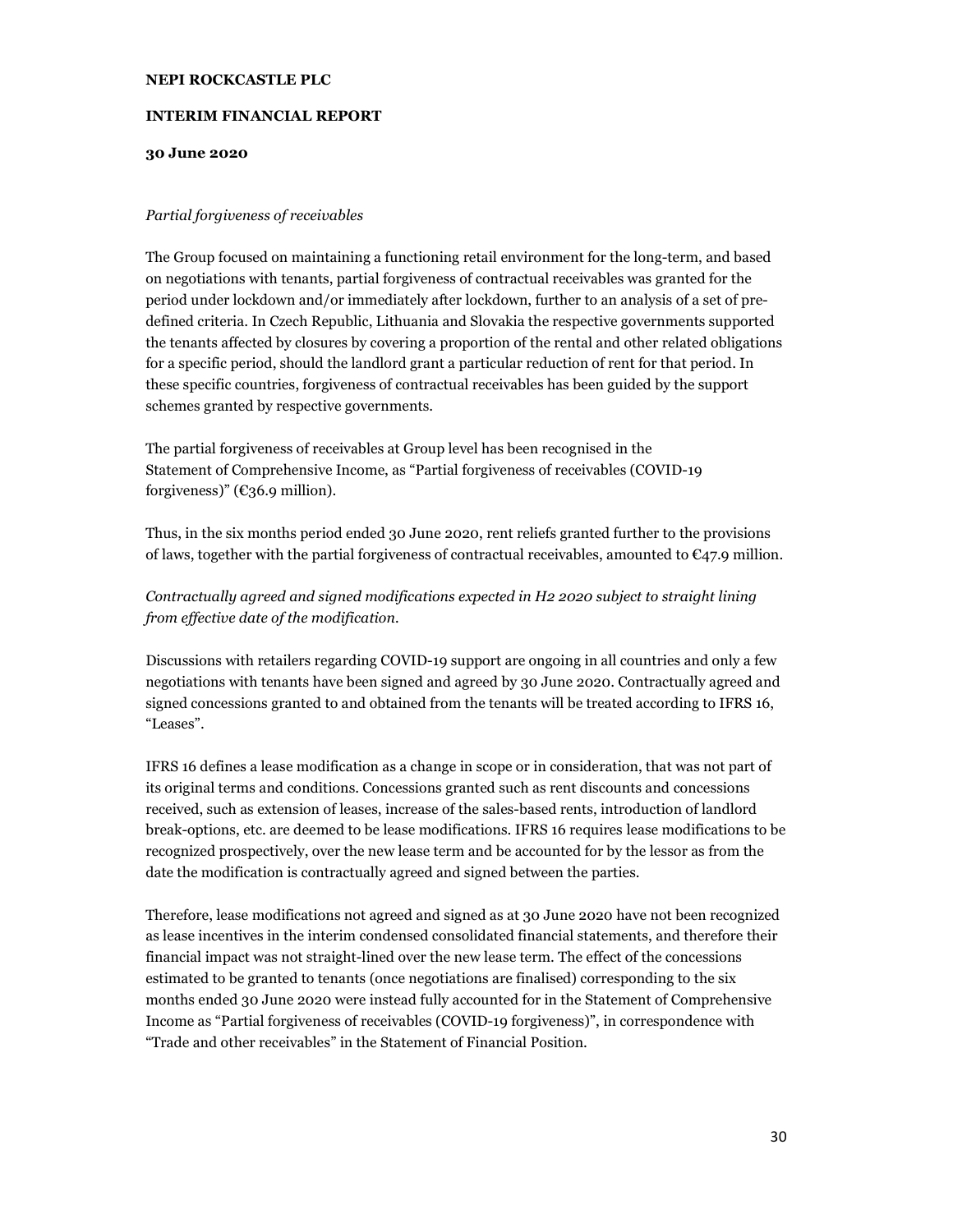#### **INTERIM FINANCIAL REPORT**

#### **30 June 2020**

Subsequent to the reporting date, contract modifications are expected to be signed across the Group, producing their effect prospectively, from the date the modification is agreed. Such modifications will be straight-lined over the new lease term.

#### **Trade receivables**

While the majority of the rents for the Group's portfolio are generally paid in advance, COVID-19 lockdowns, together with the administrative measures taken to support tenants, have had a significant impact on rent collection – especially rents invoiced in respect of the second quarter – resulting in historically high levels of trade receivables as of 30 June 2020.

As mentioned above, in the context of COVID-19, the Group granted partial forgiveness of contractual receivables, in an amount of  $\epsilon$ 36.9 million, as a way of supporting tenants during unprecedented times. This was recognised as "Partial forgiveness of contractual receivables (COVID-19 forgiveness)" in the Statement of Comprehensive Income reducing the gross receivable exposure as at 30 June 2020.

In addition, certain tenants of the Group have filed for insolvency. NEPI Rockcastle has recognized an expected credit loss in the Statement of Comprehensive Income (as part of the "Property operating expenses"), in accordance with IFRS 9 "Financial Instruments" (please refer to Note 4 and 13).

#### **Valuation of investment properties**

As at 30 June 2020, the entire property portfolio was independently valued by external appraisers. Those appraisals have been performed in a context of uncertainties associated with the current COVID-19 pandemic characterised by lack of transactions since the outbreak of the pandemic and difficulties to estimate future market prospects. As a result, assumptions taken by external appraisers as at 30 June 2020 might differ significantly for 2020 financial year-end. They have factored in the potential impact of COVID-19 by modifying two specific sets of assumptions.

Assumptions affecting short-term cash flows: depending on the country and function of specific asset performances, the appraisers considered various levels of rent holidays, prolonged void periods and higher levels of unpaid rents for the period 2020/2021. The appraisers also factored in lower levels of tenants' sales-based rents and of ancillary income over the same period.

Assumptions affecting long-term cash flows and values: the appraisers increased discount rates and exit cap rates in most countries, despite lower inflation prospects, to reflect greater uncertainty over long-term cash flows, liquidity and value and growth prospects on exit.

The appraisers have included a "material valuation uncertainty" statement in their reports. This statement is used following guidance from RICS, to indicate that, in the current extraordinary circumstances, less certainty can be attached to the valuation than would otherwise be the case.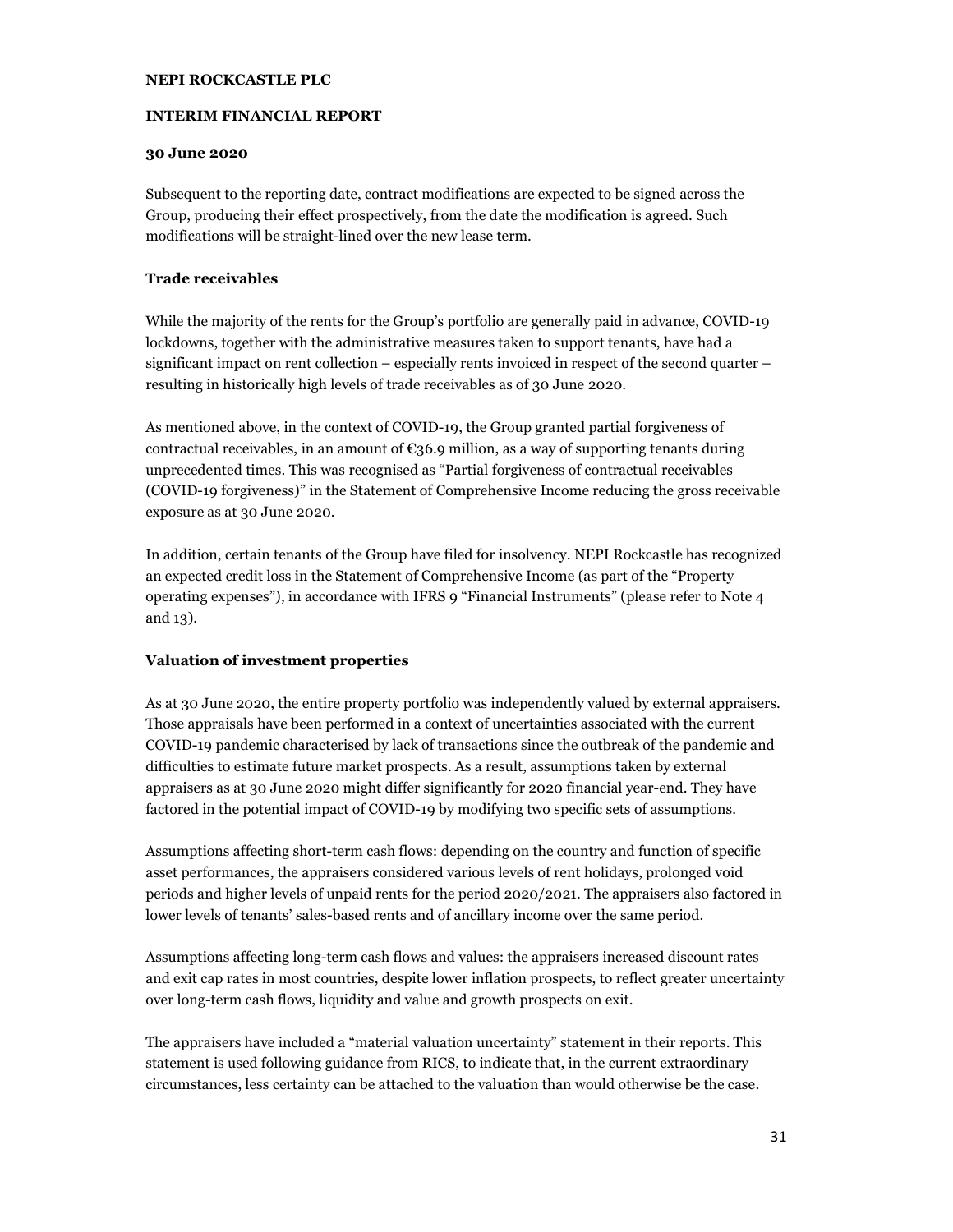#### **INTERIM FINANCIAL REPORT**

#### **30 June 2020**

The appraisers confirmed that the inclusion of the material valuation uncertainty declaration does not mean that their valuation cannot be relied upon.

For the six-month period ended 30 June 2020, the fair value loss recognised in relation to investment property portfolio amounted to €236.6 million.

#### **Debt and liquidity position**

In January 2020, the  $\epsilon$ 197.8 million outstanding bonds due February 2021 have been repurchased in full.

During the second quarter of the year, the Group took immediate steps to preserve its strong liquidity position considering the uncertain impact of the pandemic. These steps included reduction in costs and capital expenditures, together with the deferral of any non-committed development projects. The Group also drew down  $\epsilon_3$ 80 million of its revolving facilities, repaid subsequent to 30 June 2020.

#### **3. BASIS OF PREPARATION**

These reviewed interim condensed consolidated financial statements for the six months ended 30 June 2020 have been prepared in accordance with the International Financial Reporting Standard, IAS 34 "Interim Financial Reporting", the SAICA Financial Reporting Guides as issued by the Accounting Practices Committee and Financial Pronouncements as issued by Financial Reporting Standards Council. They do not include all the notes requested for the preparation of the annual consolidated financial statements, and accordingly, they should be read in conjunction with the annual financial statements as at 31 December 2019.

The accounting policies adopted are consistent with those applied for the preparation of the annual consolidated financial statements as at 31 December 2019, except for the new mandatory standards and interpretations described below:

- Amendments to IFRS 3 Business Combinations
- Amendments to IFRS 9, IAS 39 and IFRS 17: Interest Rate Benchmark Reform
- Amendments to IAS 1 and IAS 8: Definition of Material
- Amendments to References to the Conceptual Framework in IFRS Standards.

These standards, amendments and interpretations do not have a significant impact on the Group's accounts as at 30 June 2020.

The interim condensed consolidated financial statements are presented in thousands of Euros (" $e$ "000"), rounded off to the nearest thousand, unless stated otherwise.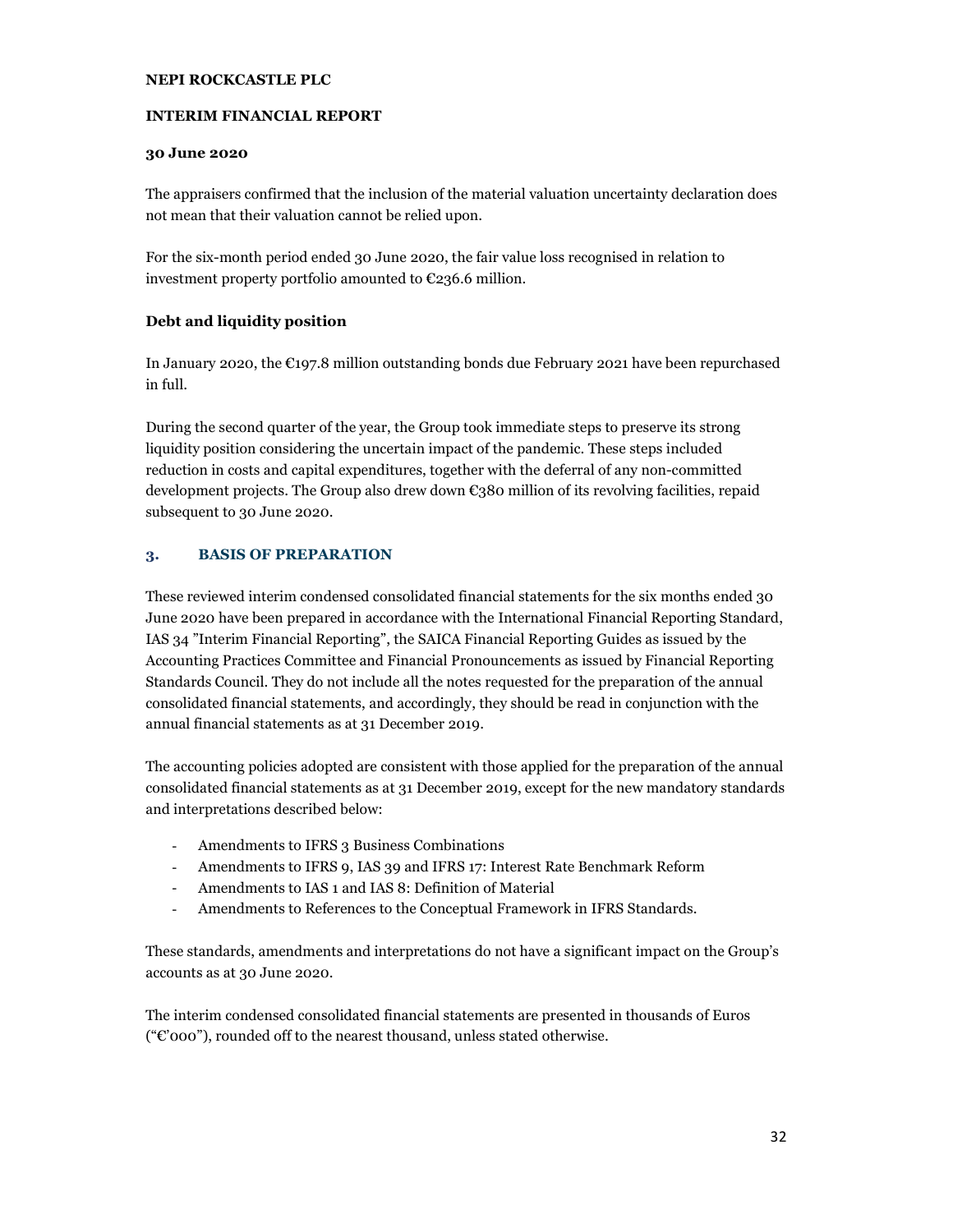#### **INTERIM FINANCIAL REPORT**

#### **30 June 2020**

#### **4. FINANCIAL RISK MANAGAMENT: CREDIT RISK AND LIQUIDITY RISK**

#### **4.1 Credit risk**

Credit risk is the risk of financial loss to the Group if a counterparty to a financial instrument fails to meet its contractual obligations, and arises principally from the Group's loans granted to joint ventures, receivables from tenants, cash collateral in relation to Financial investments at fair value through profit or loss and cash and cash equivalents.

The carrying amount of financial assets represents the maximum credit exposure. The maximum exposure to credit risk at the reporting date is set out below.

| <b>Credit exposure on financial instruments</b><br>in $\epsilon$ thousand | <b>Note</b> | <b>30 June 2020</b> | 31 December 2019 |
|---------------------------------------------------------------------------|-------------|---------------------|------------------|
| Loans granted to joint ventures                                           | 16          | 22,064              | 21,220           |
| Trade and other receivables*                                              | 9           | 113,438             | 89,383           |
| Cash and cash equivalents                                                 |             | 138,146             | 208,746          |
| Loans to participants in the Share Purchase Scheme                        |             | 4,929               | 5,063            |
| Cash collateral                                                           |             | 45,485              |                  |
| <b>TOTAL</b>                                                              |             | 324,062             |                  |

*\*Trade and other receivables include also VAT receivable, other receivables, prepaid property expenses and other prepaid fees. Please refer to Note 9.* 

As at 30 June 2020 the marked-to-market value of derivative asset positions is net of a credit valuation adjustment attributable to derivative counterparty default risk. Changes in counterparty credit risk had no material effect on the fair value of the derivatives and other financial instruments recognised at fair value through profit or loss.

Trade and other receivables relate mainly to the Group's tenants. When monitoring customer credit risk, customers are grouped according to their credit characteristics, including whether they are an individual or legal entity, the industry they work in, business size and previous financial difficulties.

The exposure to credit risk is mainly influenced by the tenant's individual characteristics. The Group's widespread customer base reduces credit risk. The majority of rental income is derived from type A tenants (large international and national tenants; large listed tenants; government and major franchisees and companies with assets and/or turnovers exceeding €200 million), and there is no concentration of credit risk with respect to trade receivables.

Management has established a credit policy where new customers are analysed individually for creditworthiness before standard payment terms and conditions are offered. When available, the analysis includes external ratings.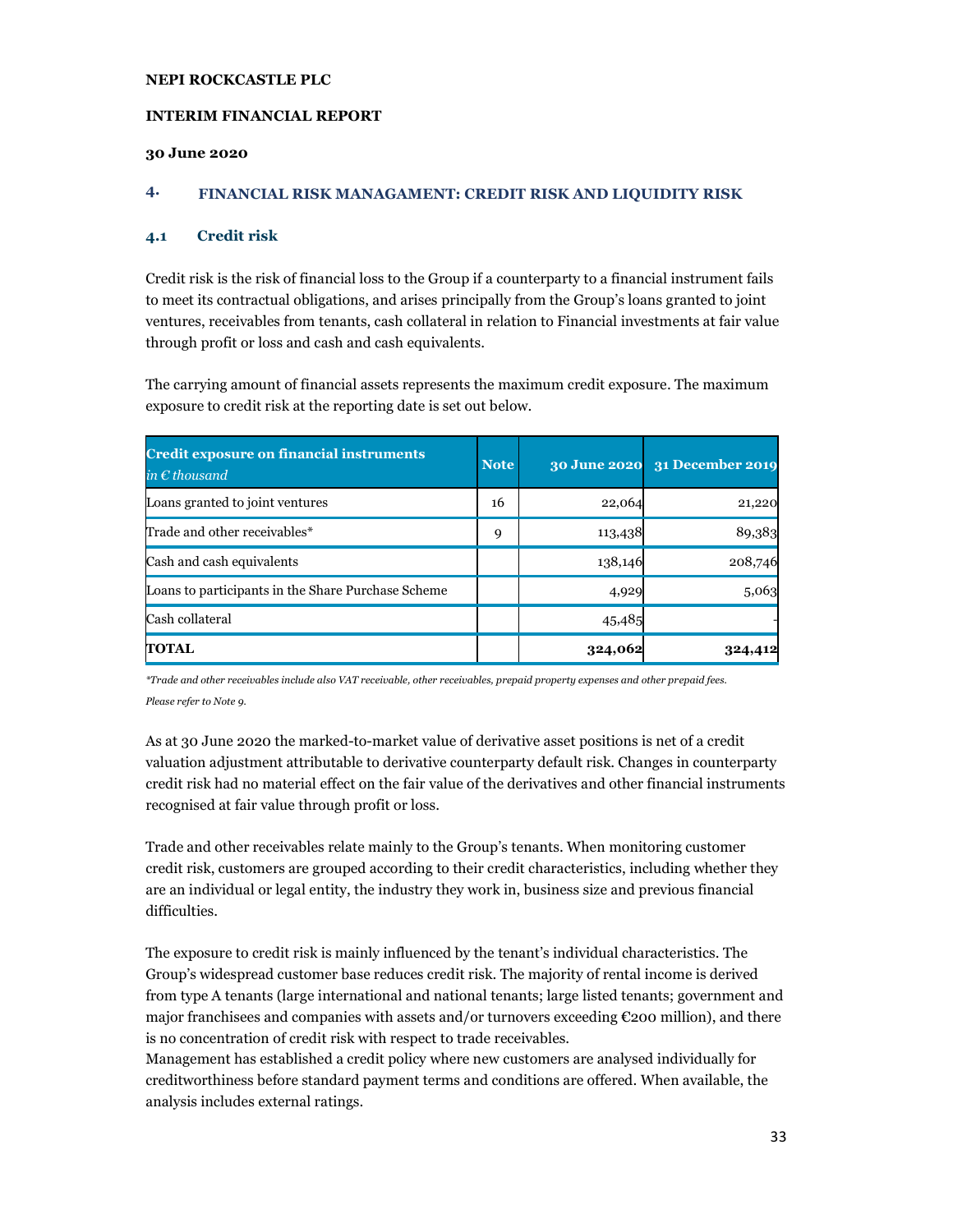#### **INTERIM FINANCIAL REPORT**

#### **30 June 2020**

The Group establishes an allowance for impairment based on a simplified expected credit loss model in respect of trade and other receivables and a 12-month expected credit loss model for all the other financial assets.

The carrying value of financial assets approximates their fair value.

The Group's exposure to credit risk associated to cash collateral and cash and cash equivalents is limited using financial institutions of good standing for investment and cash handling purposes.

Analysis by credit quality of financial assets is as follows:

| in $\epsilon$ thousand                                              | <b>Note</b> | 30 June 2020 | 31 December 2019 |
|---------------------------------------------------------------------|-------------|--------------|------------------|
| Tenant receivables – gross*                                         |             | 87,882       | 49,748           |
| Less: Impairment provisions*                                        |             | (5,071)      | (4,547)          |
| <b>ITENANT RECEIVABLES - NET OF IMPAIRMENT</b><br><b>PROVISION*</b> |             | 82,811       | 45,201           |

*\*Trade and other receivables also include VAT receivable, other receivables, prepaid property expenses and other prepaid fees. Please refer to Note 9.*

As detailed in Note 2, as part of the Group's adopted measures to support tenants affected by COVID-19, NEPI Rockcastle granted partial forgiveness of contractual receivables in amount of €36.9 million, fully recognised in Statement of Comprehensive income as "Partial forgiveness of receivables (COVID-19 forgiveness)". The gross tenant receivable balance presented above was adjusted for the effect of the COVID-19 forgiveness.

*Reconciliation of provisions for doubtful debtors is set out below:* 

| <b>Movement of provisions for doubtful debtors</b><br>in $\epsilon$ thousand |         | 30 June 2020 31 December 2019 |
|------------------------------------------------------------------------------|---------|-------------------------------|
| Carrying value at beginning of year                                          | (4,547) | (6,949)                       |
| Additional expected credit losses                                            | (998)   | (1,898)                       |
| Reversal of provisions for doubtful debtors*                                 | 405     | 4,206                         |
| Foreign exchange gain/loss                                                   | 69      | 94                            |
| <b>CARRYING VALUE</b>                                                        | (5,071) | (4.547)                       |

*\*Reversal of provisions and allowances for doubtful debts was due to the recovery of previously expected credit losses and the write-off of*  receivables. The amount of the expense associated to the receivable written-off in first half of 2020 (excluding the effect of COVID-19<br>forgiveness) is €163 thousand. The net amount of expected credit losses in the period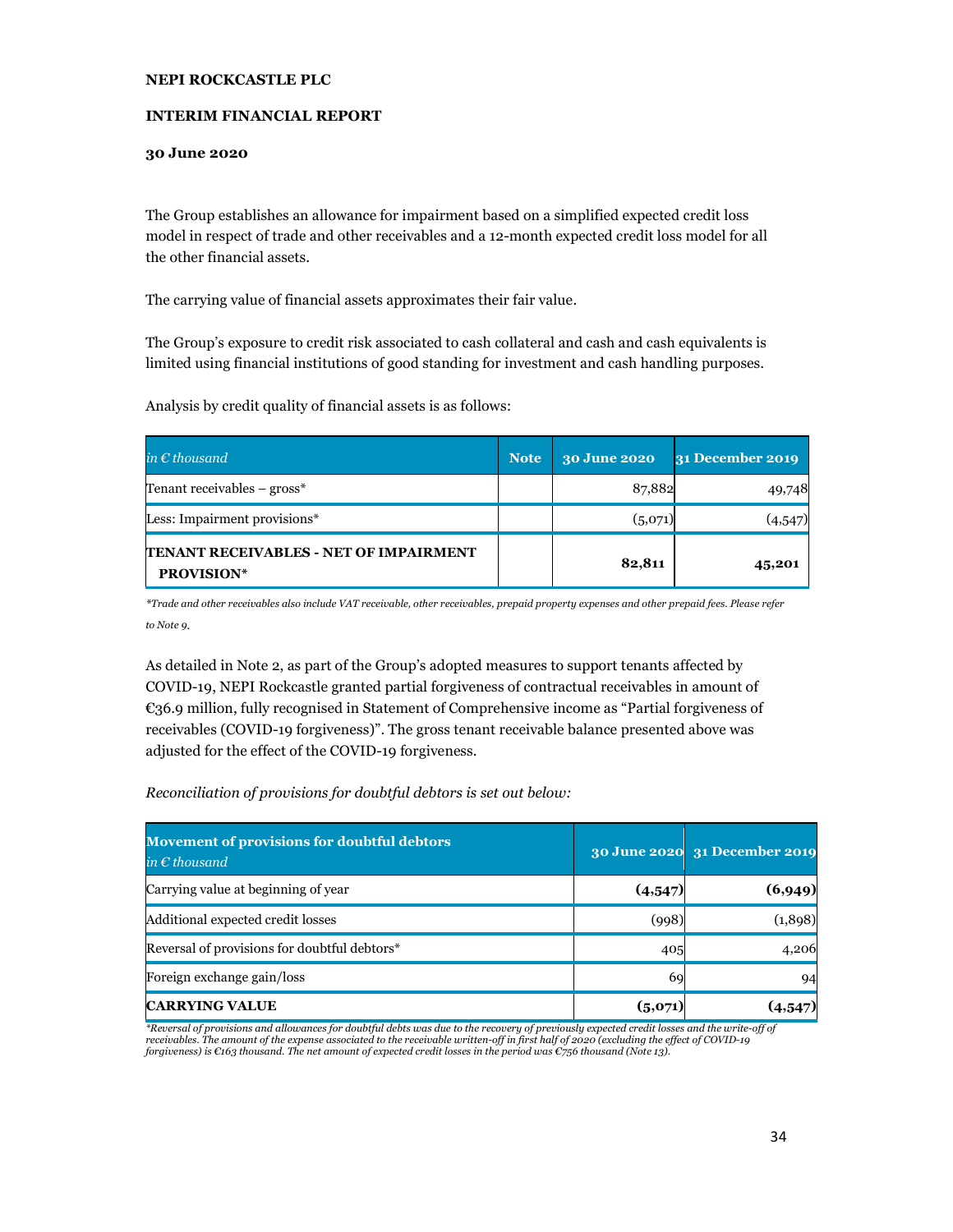#### **INTERIM FINANCIAL REPORT**

#### **30 June 2020**

The expected loss rates are based on the payment profiles of tenants over a period of 12 months before 30 June 2020 (30 June 2020 or 1 January 2020, respectively) and the corresponding historical credit losses experienced within this period. On that basis, the provision for doubtful debtors as at 30 June 2020 was determined as follows for trade receivables.

| 30 June 2020<br>in $\epsilon$ thousand    | <b>Current</b> | $0 - 30$<br>days. | $31 - 60$<br>days | 61-90<br>days | >90<br>days | <b>Total</b> |
|-------------------------------------------|----------------|-------------------|-------------------|---------------|-------------|--------------|
| <b>Expected loss rate</b>                 | 0%             | 0%                | $0\%$             | $1\%$         | 54%         |              |
| Gross carrying amount – trade receivables | 34,144         | 28,003            | 10,207            | 6,461         | 9,067       | 87,882       |
| <b>Provision for doubtful debtors</b>     |                | (74)              | (37)              | (90           | (4,870)     | (5,071)      |

The impairment provision for trade receivables as at 31 December 2019 is set out below:

| 31 December 2019<br>in $\epsilon$ thousand | <b>Current</b> | $0 - 30$<br>days | $31 - 60$<br>days | $61-90$<br>days | >90<br>days | <b>Total</b> |
|--------------------------------------------|----------------|------------------|-------------------|-----------------|-------------|--------------|
| <b>Expected loss rate</b>                  | $0\%$          | $0\%$            | 3%                | 3%              | 87%         |              |
| Gross carrying amount – trade receivables  | 37,125         | 6,479            | 567               | 424             | 5,153       | 49,748       |
| <b>Provision for doubtful debtors</b>      | (4)            | (11)             | (19)              | (14)            | (4,499)     | (4,547)      |

By using the simplified expected credit loss model, the Group assessed its receivables for impairment and concluded that a net amount of expected credit losses of  $\epsilon$ 756 thousand, are unlikely to be recovered, therefore an expected credit loss expense, including receivable write-offs, was charged to the Statement of Comprehensive Income (Note 13). The above-mentioned amount excludes the partial forgiveness of contractual receivables, used as tenant support in the COVID-19 context (Note 2).

While cash and cash equivalents and loans granted to joint ventures are also subject to the impairment requirements of IFRS 9, the expected credit losses are immaterial.

#### **4.2 Liquidity risk**

Liquidity risk is the risk that the Group will not be able to meet its financial obligations when due. The Group's approach to managing this risk ensures, as far as possible, it will always have enough liquidity to meet its liabilities when due, under normal and stressed conditions, without incurring unacceptable losses or risking damage to its reputation. To ensure this occurs, the Group prepares budgets, cash flow analyses and forecasts, which enable the Directors to assess the level of financing required for future periods. Budgets and projections are used to assess any future potential investments and are compared to existing funds held on deposit to evaluate the nature, and extent of any future funding requirements.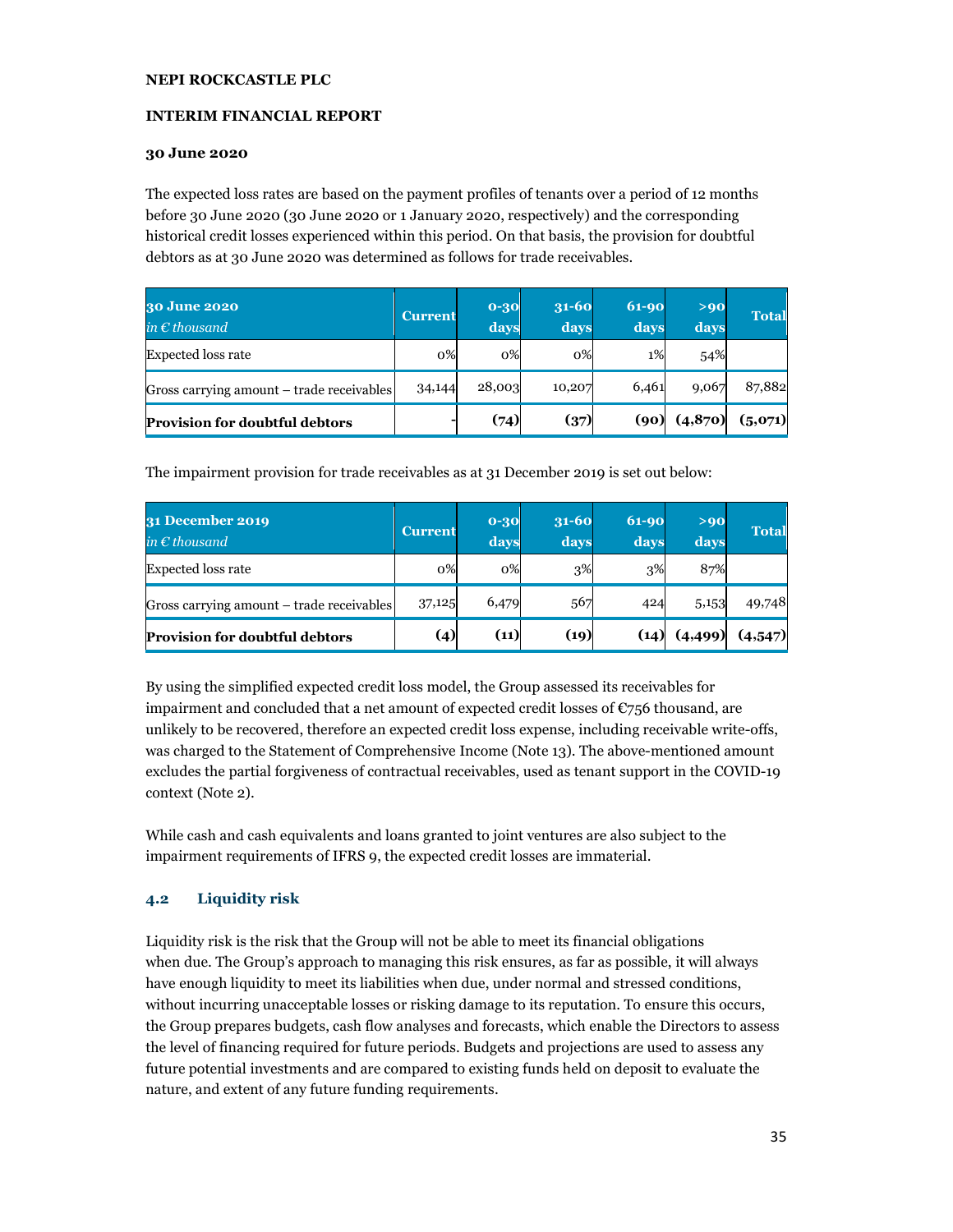#### **INTERIM FINANCIAL REPORT**

#### **30 June 2020**

Further reference to bank loan maturity analysis is made in Note 11.

The table below presents undiscounted cash flows for all financial liabilities, computed at the contractual rates.

| 30 June 2020<br>in $\epsilon$ thousand                                   | <b>Note</b> | under<br>3 months | $3 - 12$<br>months | $1 - 5$ years | over <sub>5</sub><br>years | <b>Total</b> |
|--------------------------------------------------------------------------|-------------|-------------------|--------------------|---------------|----------------------------|--------------|
| Bonds and bank loans (including<br>estimated future interest)            |             | 12,894            | 66,887             | 1,993,002     | 510,778                    | 2,583,561    |
| Derivative financial liabilities at fair<br>value through profit or loss |             |                   |                    | 6,233         |                            | 6,233        |
| Trade and other payables<br>(excluding tenant deposits)                  |             | 19,660            | 78,637             |               |                            | 98,297       |
| Other long-term liabilities                                              | 12          |                   |                    |               | 71,340                     | 71,340       |
| <b>TOTAL</b>                                                             |             | 32,554            | 145,524            | 1,999,235     | 582,118                    | 2,759,431    |

| 31 December 2019<br>in $\epsilon$ thousand                               | <b>Note</b> | under<br>3 months | $3 - 12$<br>months | $1 - 5$ years | over <sub>5</sub><br>vears | <b>Total</b> |
|--------------------------------------------------------------------------|-------------|-------------------|--------------------|---------------|----------------------------|--------------|
| Bonds and bank loans (including<br>estimated future interest)            |             | 27,859            | 30,989             | 1,868,581     | 515,381                    | 2,442,810    |
| Derivative financial liabilities at fair<br>value through profit or loss |             |                   |                    | 6,714         |                            | 6,714        |
| Trade and other payables<br>(excluding tenant deposits)                  |             | 26,081            | 101,825            |               |                            | 127,906      |
| Other long-term liabilities                                              | 12          |                   |                    |               | 74,036                     | 74,036       |
| <b>TOTAL</b>                                                             |             | 53,940            | 132,814            | 1,875,295     | 589,417                    | 2,651,466    |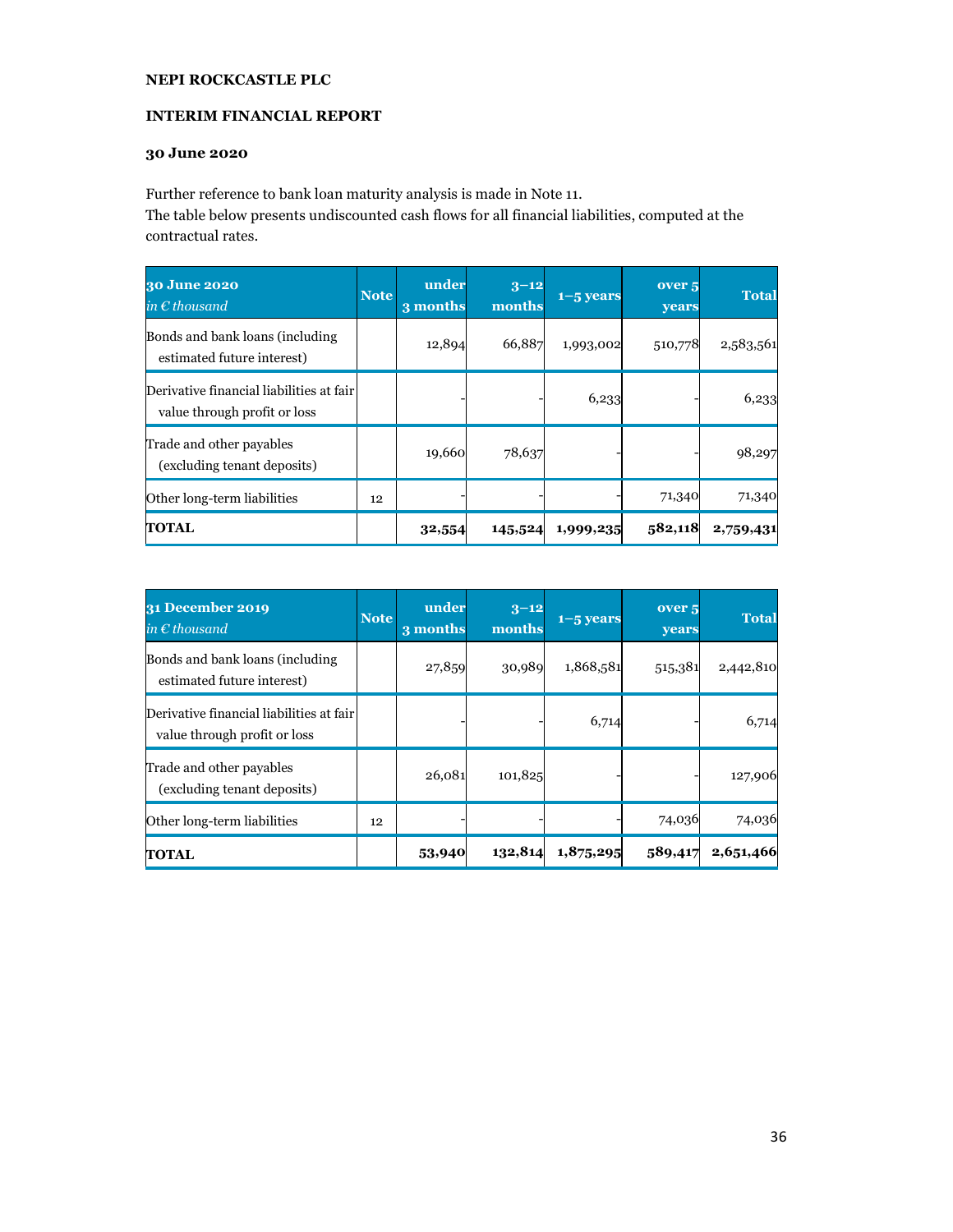### **INTERIM FINANCIAL REPORT**

#### **30 June 2020**

### **5. INVESTMENT PROPERTY IN USE**

| Movement in investment property in use<br>in $\epsilon$ thousand | <b>30 June 2020</b> | 31 December 2019 |
|------------------------------------------------------------------|---------------------|------------------|
| Carrying value at beginning of year                              | 5,800,759           | 5,721,134        |
| Additions from business combinations and asset deals             | 458                 | 912              |
| Transfer from Investment property under development (Note 6)     | 105,142             | 253,604          |
| Fair value adjustments of investment property in use (Note 14)   | (229, 276)          | 133,804          |
| Fair value adjustment of right-of-use asset                      | (511)               | (229)            |
| Investment property reclassified as held for sale                |                     | (308, 466)       |
| <b>CARRYING VALUE</b>                                            | 5,676,572           | 5,800,759        |

Investment property is carried at fair value determined by professionally qualified independent appraisers with relevant expertise and industry experience in the locations and segments of the investment properties being valued. The fair valuation of the Group's investment property is done on a semi-annual basis.

For the interim condensed consolidated financial statements as at 30 June 2020, the applied method used for all investment property in use was discounted cash flow ('DCF'), consistent with the method used for the year ended 31 December 2019.

DCF method uses explicit assumptions regarding the benefits and liabilities of ownership over the asset's life, including an exit, or terminal, value. As an accepted method within the income approach to valuation, the DCF method involves the projection of a series of cash flows onto a real property interest. To these projected cash flow series, an appropriate, market-derived discount rate is applied to establish the present value of cash inflows associated with the real estate property.

The duration of cash flow, and the specific timing of inflows and outflows, are determined by events such as rent reviews, lease renewal and related lease-up periods, re-letting, redevelopment or refurbishment. The appropriate duration is typically driven by market behavior. In the case of investment properties, periodic cash flow is typically estimated as gross income less vacancy, nonrecoverable expenses, collection losses, lease incentives, maintenance costs, agent and commission fees, and other operating and management expenses. The series of periodic net cash inflows, combined with the estimated terminal value anticipated at the end of the projection period, is then discounted.

For the six months period ended 30 June 2020 and for the year-ended 31 December 2019, the Group commissioned independent appraisal reports on its investment property from Cushman&Wakefield, Cushman&Wakefield Affiliate Partners, Colliers International and Jones Lang LaSalle, all of whom are members of the Royal Institution of Chartered Surveyors (RICS). The fair value of investment property is based on these reports. Detailed tenancy schedules are made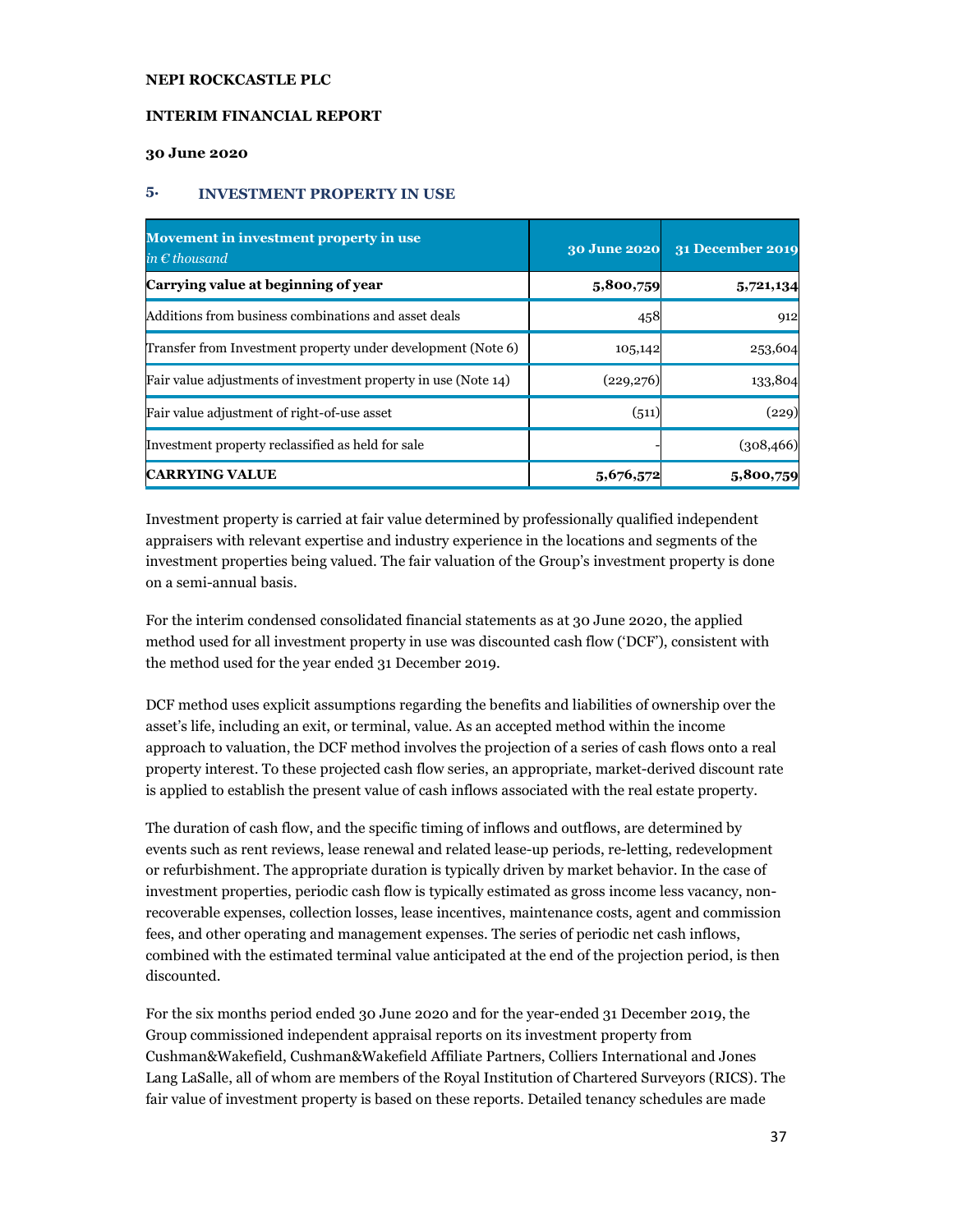### **INTERIM FINANCIAL REPORT**

#### **30 June 2020**

available, including information on occupied and vacant units, unit areas and numbers, lease commencement and expiry dates, break options and indexation clauses. All properties are inspected by representatives of external valuers once a year. Valuations are prepared in accordance with the RICS Valuation – Global Standards 2017 (the "Red Book").

For all investment properties, their current use equates to the highest and best use. The Group's Finance department includes a team that reviews the valuations performed by the independent valuers for financial reporting purposes. This team reports directly to the Chief Financial Officer (CFO) and the Audit Committee (AC). Discussions of valuation processes and results are held between the CFO, the AC, the valuation team and the independent valuers twice a year.

The Finance department:

- verifies all major inputs to the independent valuation report;
- − assesses property valuation movements when compared to the prior year valuation report;
- − holds discussions with the independent valuer; and
- − reports to the Audit Committee on the results of the valuations.

The impact of COVID-19 on fair value measurement is described in the Note 2.

As at 30 June 2020, the investment property in use had an EPRA vacancy rate of 4.2% (31 December 2019: 2.1%).

At the end of the reporting period, the Group's portfolio included retail, office and industrial properties.

IFRS 13 defines fair value as the price that would be received for selling an asset or paid for transferring a liability in an orderly transaction between market participants at the measurement date. The Group currently discloses fair values according to a 'fair value hierarchy' (as per IFRS 13) which categorizes the inputs used in valuation techniques into three levels. The hierarchy gives the highest priority (Level 1) to quoted prices in active markets for identical assets or liabilities and the lowest priority (Level 3) to unobservable inputs. The fair value hierarchy is explained below:

- Level 1: quoted prices (unadjusted) in active markets for identical assets or liabilities that the entity can access at measurement date;
- Level 2: use of a model with inputs (other than quoted prices included within Level 1) that are directly, or indirectly, observable market data; and
- Level 3: use of a model with inputs not based on observable data.

The Group's investment property is classified Level 3 on the fair value hierarchy as defined in IFRS 13. There were no transfers between hierarchies' levels during the six months ended 30 June 2020. The significant unobservable inputs used in the fair value measurement categorized within Level 3 of the fair value hierarchy of the Group's property portfolio, together with the impact of significant movements in these inputs on the fair value measurement, are detailed below: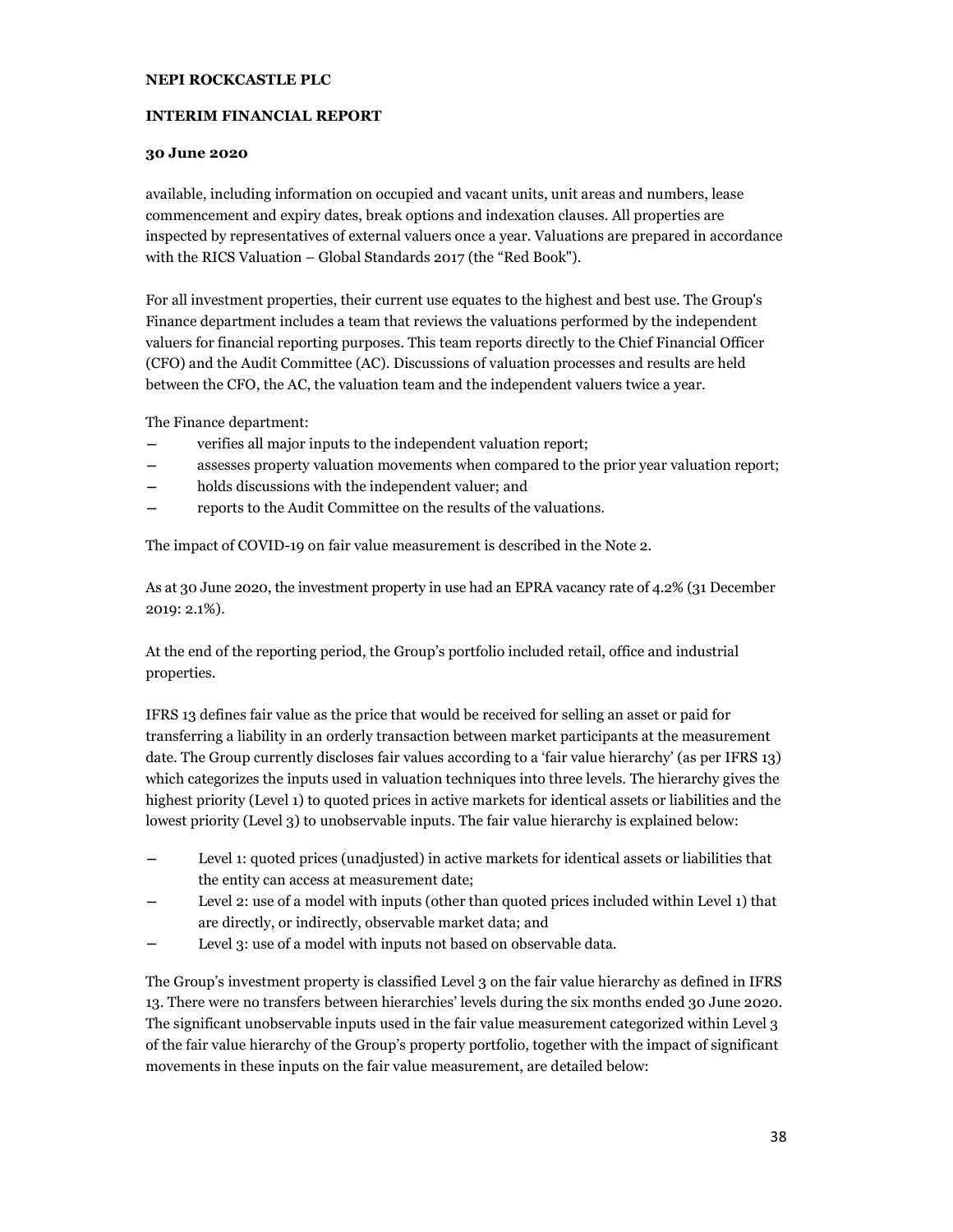### **INTERIM FINANCIAL REPORT**

#### **30 June 2020**

| Unobservable input                     | <b>Impact on fair value of increase in input</b> |
|----------------------------------------|--------------------------------------------------|
| Estimated rental value                 | Increase                                         |
| Discount rate                          | Decrease                                         |
| Capitalisation rate for terminal value | Decrease                                         |

Information relating to fair value measurement using significant unobservable inputs (Level 3) as at 30 June 2020 is presented in the table below:

| <b>Segment</b>  | <b>Valuation technique</b> | <b>Estimated rental value</b><br>(yearly amount in '000 $\epsilon$ ) | <b>Discount rate</b><br>(%)  | <b>Capitalisation rate for</b><br>terminal value<br>(%) |
|-----------------|----------------------------|----------------------------------------------------------------------|------------------------------|---------------------------------------------------------|
| Retail^         | Discounted cash flow       | $244 - 22,109$ $(12,545*)$                                           | $6.90\% - 10.90\%$ $(8.34*)$ | $5.20\%$ - 9.00% (6.86*)                                |
| Office $\wedge$ | Discounted cash flow       | $1,610 - 7,842$ (4,256*)                                             | $8.00\% - 9.00\% (8.43^*)$   | $6.54\%$ - 7.90% (7.49 <sup>*</sup> )                   |
| Industrial      | Discounted cash flow       | $545 - 1,521(1,242*)$                                                | $10.65\% - 11.65\% (11.36*)$ | $9.00\% - 10.00\% (9.71*)$                              |

*\* Amounts or percentages represent weighted averages*

*^Excluding joint ventures, including Romanian office portfolio held for sale*

| <b>Segment</b>  | <b>Valuation technique</b> | <b>Estimated rental value</b><br>(yearly amount in '000 $\epsilon$ ) | <b>Discount rate</b><br>(%)                                                     | <b>Capitalisation rate</b><br>for terminal value<br>(%) |
|-----------------|----------------------------|----------------------------------------------------------------------|---------------------------------------------------------------------------------|---------------------------------------------------------|
| Retail^         | Discounted cash flow       | $245 - 23,436(12,628*)$                                              | $6.65\% - 10.60\%$ (8.13 <sup>*</sup> )                                         | $5.10\% - 9.00\% (6.77*)$                               |
| Office $\wedge$ | Discounted cash flow       | $1,554 - 7,831(4,238*)$                                              | $8.00\%$ - 9.25% $(8.55^*)$                                                     | $6.25\%$ - 7.90% (7.47 <sup>*</sup> )                   |
| Industrial      | Discounted cash flow       |                                                                      | $545 - 1,536$ $(1.253^*)$ 10.50% – 11.60% $(11.29^*)$ 9.00% – 10.00% $(9.71^*)$ |                                                         |

### Information relating to fair value measurement using significant unobservable inputs (Level 3) as at 31 December 2019 is presented in the table below:

*\*Amounts or percentages represent weighted averages*

*^Excluding joint ventures, including Romanian office portfolio held for sale* 

### **Assumptions taken by external appraisers for the portfolio valuation**

To incorporate the impact of COVID-19, appraisers have modified several assumptions in their valuation reports, such as:

- Cash flows for 2020 and 2021: lower base rent and short-term rent, prolonged current/future void periods, increased provisions for bad debt and lower sales-based rents;
- Future cash flows: lower long-term indexation. Estimated rental values have not been materially changed considering the lack of leasing agreements concluded in the period;
- Adjustment of the structural vacancy for some properties;
- Increase of the Discount Rate ("DR") due to rental risk and increase of the cost of funding;
- Increase of the Exit Capitalization Rate ("ECR") on a case by case basis.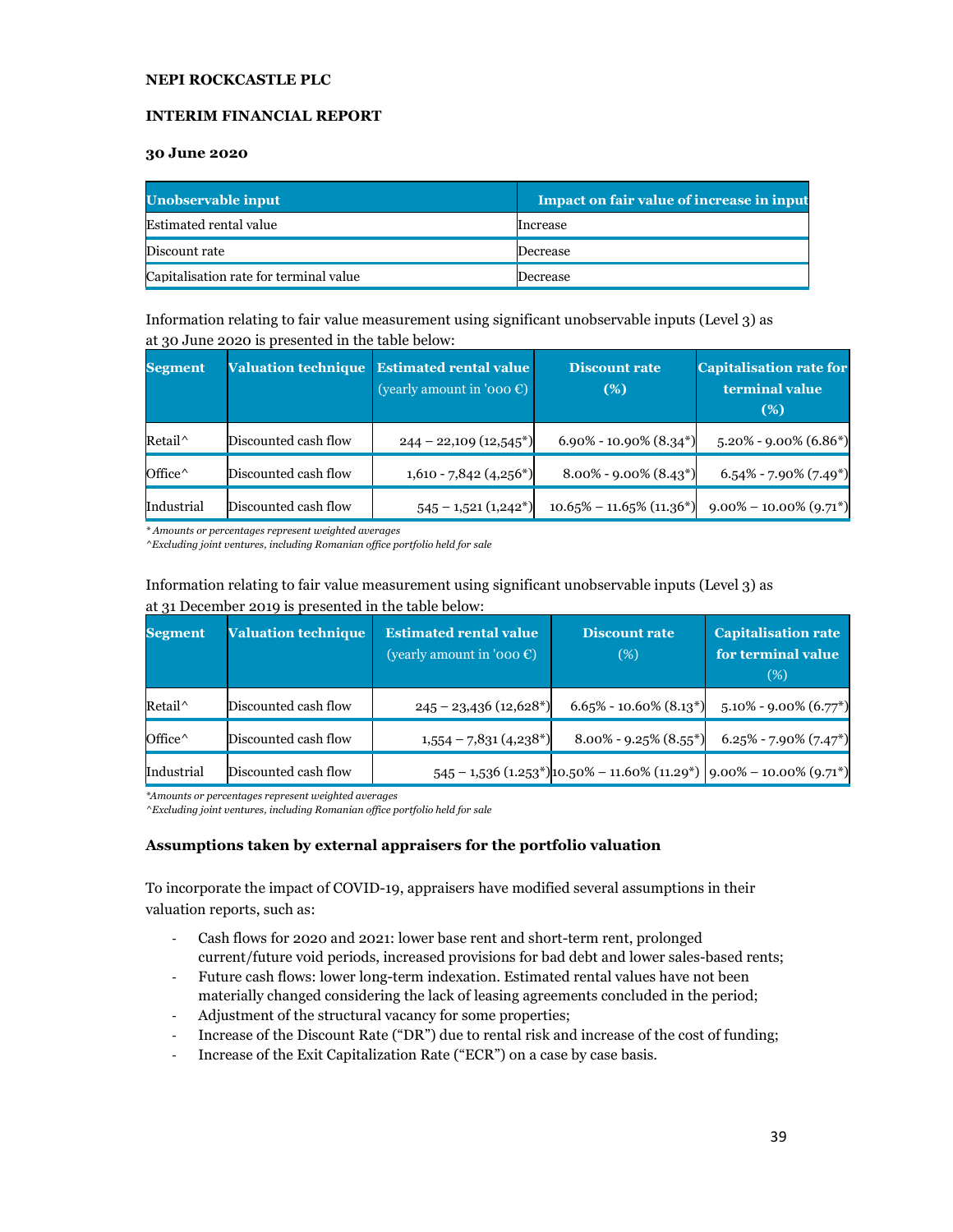### **INTERIM FINANCIAL REPORT**

# **30 June 2020**

#### **Portfolio valuation: sensitivity to changes in the discount rate and exit rate**

The tables below present the change in the valuation of the shopping center portfolio using different discount rate and exit rate assumptions than those used by the appraisers.

| <b>Discount rate variance</b> |          |          |          |          |  |
|-------------------------------|----------|----------|----------|----------|--|
| <b>Country</b>                | (50 bps) | (25 bps) | 25 bps   | 50 bps   |  |
| Romania*                      | 5.8%     | 2.8%     | $-2.7%$  | $-5.2%$  |  |
| Poland                        | 6.8%     | 3.3%     | $-3.1\%$ | $-6.0\%$ |  |
| Croatia                       | 6.2%     | 3.0%     | $-2.8%$  | $-5.5%$  |  |
| Slovakia                      | 7.3%     | 3.5%     | $-3.3%$  | $-6.3%$  |  |
| Bulgaria                      | 6.2%     | 3.0%     | $-2.8%$  | $-5.5%$  |  |
| Serbia                        | 5.7%     | 2.8%     | $-2.6%$  | $-5.1%$  |  |
| Czech Republic                | 7.6%     | 3.7%     | $-3.4%$  | $-6.6%$  |  |
| Lithuania                     | 5.8%     | 2.8%     | $-2.7%$  | $-5.2%$  |  |
| Hungary                       | 7.0%     | 3.4%     | $-3.2%$  | $-6.1%$  |  |
| <b>TOTAL</b>                  | 6.4%     | 3.1%     | $-2.9%$  | $-5.7%$  |  |

*\* Excluding joint ventures and held for sale portfolio (retail and office)* 

| <b>Exit rate variance</b> |          |          |               |          |  |
|---------------------------|----------|----------|---------------|----------|--|
| <b>Country</b>            | (50 bps) | (25 bps) | <b>25 bps</b> | 50 bps   |  |
| Romania*                  | 7.4%     | 3.6%     | $-3.3%$       | $-6.4%$  |  |
| Poland                    | 8.9%     | 4.3%     | $-3.9%$       | $-7.6%$  |  |
| Croatia                   | 6.9%     | 3.3%     | $-3.1%$       | $-6.0\%$ |  |
| Slovakia                  | 8.2%     | 3.9%     | $-3.6%$       | $-7.0%$  |  |
| Bulgaria                  | 7.0%     | 3.4%     | $-3.2%$       | $-6.1%$  |  |
| Serbia                    | 6.3%     | 3.1%     | $-2.9%$       | $-5.6%$  |  |
| Czech Republic            | 8.5%     | 4.1%     | $-3.8%$       | $-7.3%$  |  |
| Lithuania                 | 7.3%     | 3.5%     | $-3.3%$       | $-6.4%$  |  |
| Hungary                   | 8.7%     | 4.1%     | $-3.8%$       | $-7.4%$  |  |
| <b>TOTAL</b>              | 7.9%     | 3.8%     | $-3.5%$       | $-6.8%$  |  |

*\*Excluding joint ventures and held for sale portfolio (retail and office)*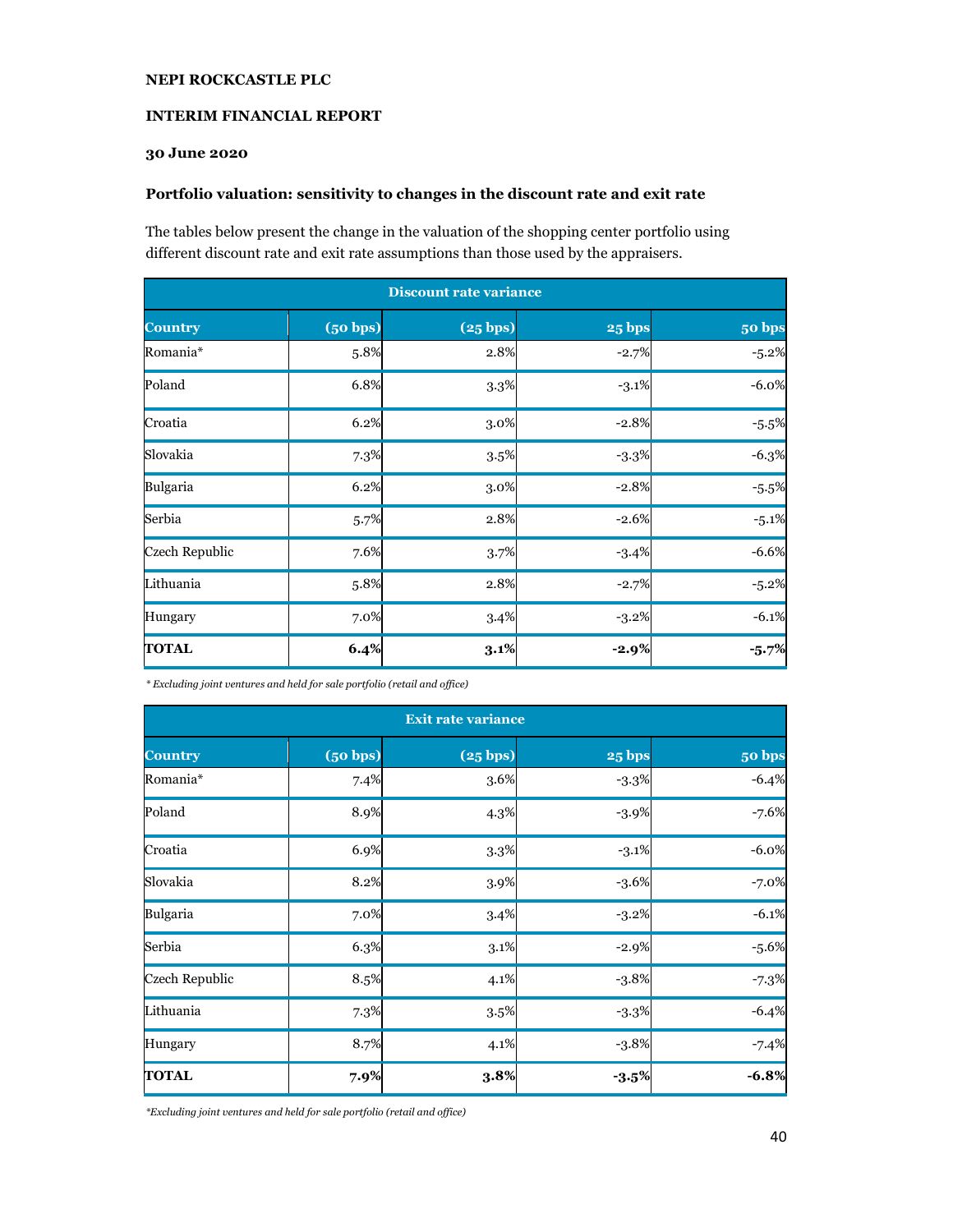### **INTERIM FINANCIAL REPORT**

#### **30 June 2020**

### **6. INVESTMENT PROPERTY UNDER DEVELOPMENT**

| Movement in Investment property under development<br><b>Retail</b>                             |            | 30 June 2020 31 December 2019 |
|------------------------------------------------------------------------------------------------|------------|-------------------------------|
| Carrying value at beginning of year                                                            | 221,841    | 222,460                       |
| Additions from construction in progress                                                        | 76,601     | 250,490                       |
| Fair value adjustments (Note 14 only for 30 June 2020)                                         | (6,067)    | 2,495                         |
| Assets which became operational and were transferred to Investment<br>property in use (Note 5) | (105, 142) | (253, 604)                    |
| <b>CARRYING VALUE</b>                                                                          | 187,233    | 221,841                       |

Land included in Investment property under development is carried at fair value and is assessed on a semi-annual basis. For the six months ended 30 June 2020 and for the year ended 31 December 2019, the Group commissioned independent reports from Cushman&Wakefield,

Cushman&Wakefield Affiliate Partners, Colliers International and Jones Lang LaSalle, based on which the fair value of investment property was adjusted. Land included in Investment property under development is classified Level 3 on the fair value hierarchy as defined in IFRS 13.

The valuation technique is sales comparison or residual approach.

Additions from asset deals include land purchased for development of retail projects.

Borrowing costs capitalised for the six months ended 30 June 2020 amount to  $\epsilon_{1,517}$  thousand (30 June 2019:  $\mathcal{L}_{2,145}$  thousand) and were calculated using an average annual interest rate of 2.1% (30 June 2019: 2.4%).

As a result of the COVID-19 pandemic, the Group suspended the works on non-committed development projects with a carrying value as at 30 June 2020 of  $\epsilon$ 88,425 thousand. Consequently, in line with IAS 23 provisions, no borrowing costs have been capitalised on the respective projects.

| <b>Balance of investment property under development</b> |         | 30 June 2020 31 December 2019 |
|---------------------------------------------------------|---------|-------------------------------|
| Retail                                                  | 187,233 | 221,841                       |
| TOTAL                                                   | 187,233 | 221,841                       |

The balance of Investment property under development divided by land carried at fair value and additions from construction works held at cost is detailed below.

| <b>Investment property under development</b> |         | 30 June 2020 31 December 2019 |
|----------------------------------------------|---------|-------------------------------|
| Land (at fair value)                         | 130,561 | 136,628                       |
| Construction works (at cost)                 | 56,672  | 85,213                        |
| TOTAL                                        | 187,233 | 221,841                       |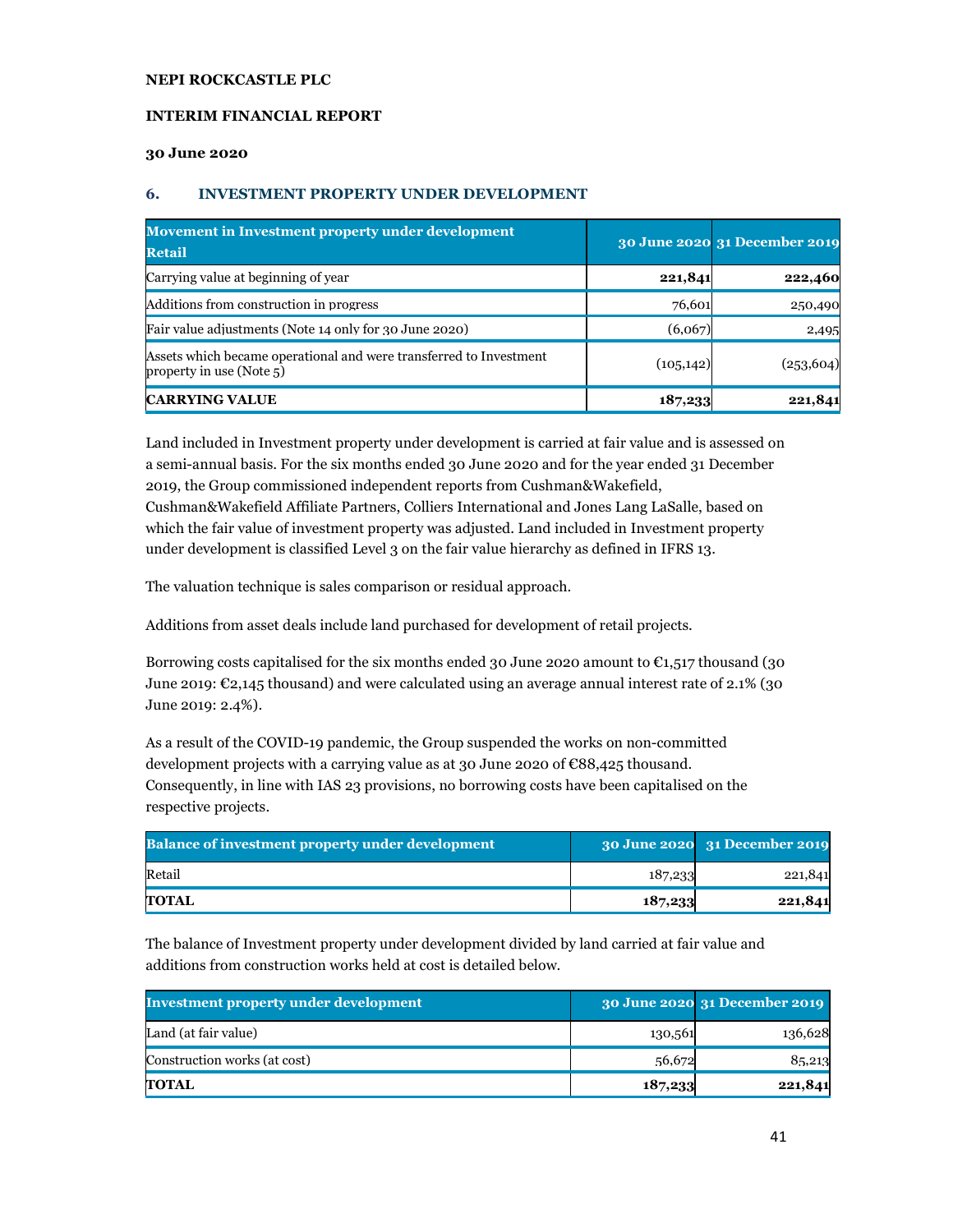#### **INTERIM FINANCIAL REPORT**

### **30 June 2020**

#### **7. GOODWILL**

The Group recognised goodwill for the following business acquisitions:

| in $\epsilon$ thousand                                         |           | 1 Jan 2019 | to assets<br>held for<br>sale | Segment Balance at Transfers Impairment Balance at Additions<br>of goodwill | <b>31 Dec</b><br>2019 | <b>Balance</b> at<br>30 June<br>2020 |
|----------------------------------------------------------------|-----------|------------|-------------------------------|-----------------------------------------------------------------------------|-----------------------|--------------------------------------|
| Pitesti Retail Park                                            | Retail    | 1,671      |                               |                                                                             | 1,671                 | 1,671                                |
| <b>Floreasca Business Park</b>                                 | Office    | 1,664      | (1,664)                       |                                                                             |                       |                                      |
| <b>Internalisation of NEPI</b><br><b>Investment Management</b> | Corporate | 5,882      |                               |                                                                             | 5,882                 | 5,882                                |
| <b>City Business Centre</b>                                    | Office    | 4,747      | (4,747)                       |                                                                             |                       |                                      |
| The Lakeview                                                   | Office    | 3,899      | (3,899)                       |                                                                             |                       |                                      |
| <b>Aupark Kosice Mall</b>                                      | Retail    | 5,189      |                               |                                                                             | 5,189                 | 5,189                                |
| Iris Titan Shopping Center                                     | Retail    | 934        |                               |                                                                             | 934                   | 934                                  |
| Forum Usti nad Labem                                           | Retail    | 5,646      |                               |                                                                             | 5,646                 | 5,646                                |
| Shopping City Sibiu                                            | Retail    | 9,850      |                               |                                                                             | 9,850                 | 9,850                                |
| Korzo Shopping Centrum                                         | Retail    | 2,899      |                               |                                                                             | 2,899                 | 2,899                                |
| <b>Aupark Shopping Center</b><br>Piestany                      | Retail    | 2,497      |                               | (912)                                                                       | 1,585                 | 1,585                                |
| Arena Centar                                                   | Retail    | 13,512     |                               |                                                                             | 13,512                | 13,512                               |
| Energit                                                        | Retail    | 6,976      |                               |                                                                             | 6,976                 | 6,976                                |
| Paradise Center                                                | Retail    | 9,311      |                               |                                                                             | 9,311                 | 9,311                                |
| Arena Mall                                                     | Retail    | 7,905      |                               |                                                                             | 7,905                 | 7,905                                |
| Galeria Mlyny                                                  | Retail    | 10,488     |                               | (5,044)                                                                     | 5,444                 | 5,444                                |
| <b>TOTAL</b>                                                   |           | 93,070     | (10,310)                      | (5, 956)                                                                    | 76,804                | 76,804                               |

According to the Group's accounting policies based on IFRS, the recoverable value of goodwill is tested annually or whenever there is an indication that an asset may be impaired at each reporting date. Considering the COVID-19 pandemic, management performed an impairment test of the goodwill and concluded that no adjustment should be booked in relation to the goodwill.

All the goodwill summarised in the table above, with the exception of NEPI Investment Management and Energit, resulted from business combinations, as the difference between the deferred tax liability recognised in the balance sheet of the business acquired and the expected tax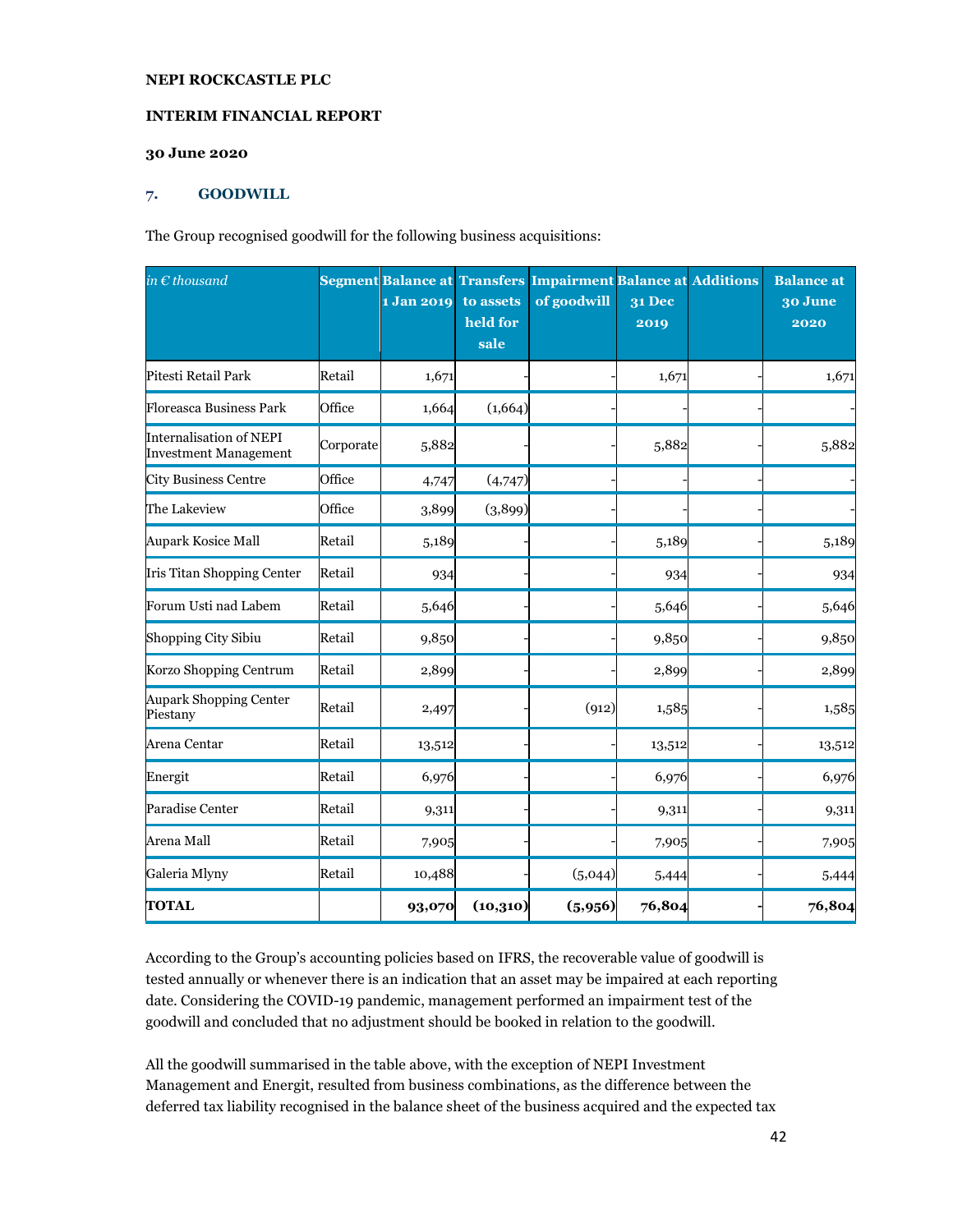### **INTERIM FINANCIAL REPORT**

#### **30 June 2020**

to be paid in case of a future disposal. As a consequence, impairment tests performed on this type of goodwill at each reporting date consist in comparing its carrying amount with the amounts expected to arise from deferred taxes payable, should a disposal occur.

Goodwill arising as a result of internalisation of NEPI Investment Management is monitored at the level of this subsidiary, which employs part of the Group's key management and charges management fees to property operating companies. The recoverable amount of NEPI Investment Management and Energit is represented by their value in use, determined based on the Discounted Cash Flow derived from the five-year financial budgets for these two entities approved by management. Cash flows beyond the five-year period were extrapolated using the estimated cash flow of year 5. The discount rate used was based on the weighted average cost of capital in the specific geography of the two entities. As a result of this test, no impairment arose in connection with the above two entities.

### **8. INVESTMENTS IN LISTED SECURITIES AND NET RESULT FROM FINANCIAL INVESTMENTS**

| $\quad$ in $\epsilon$ thousand                             | <b>30 June 2020</b> | 31 December 2019 |
|------------------------------------------------------------|---------------------|------------------|
| Financial investments at fair value through profit or loss | 60,293              | 169,062          |
| Cash collateral                                            | 45,485              |                  |
| <b>TOTAL</b>                                               | 105,778             | 169,062          |

### *A. Financial investments at fair value through profit or loss and cash collateral*

The Group obtains exposure to listed real estate companies by holding directly listed securities.

As at 30 June 2020, the Group held a portfolio of listed securities fair valued at €60,293 thousand (31 December 2019: €169,062 thousand), consisting of Unibail-Rodamco-Westfield ('URW') shares.

The percentage of holding in the above entity is below 1% and does not meet the definition of control as defined by IFRS, and therefore it does not meet the requirement to consolidate the entity in question.

The listed securities measured at fair value being the quoted closing price at the reporting date and are categorised as Level 1 investments, according to IFRS 13 - Fair value measurement. Realised and unrealised gains and losses arising from changes in the fair value of these investments are recognised in the Statement of Comprehensive Income in the period in which they arise.

Attributable transaction costs are recognised in the Statement of Comprehensive Income as incurred.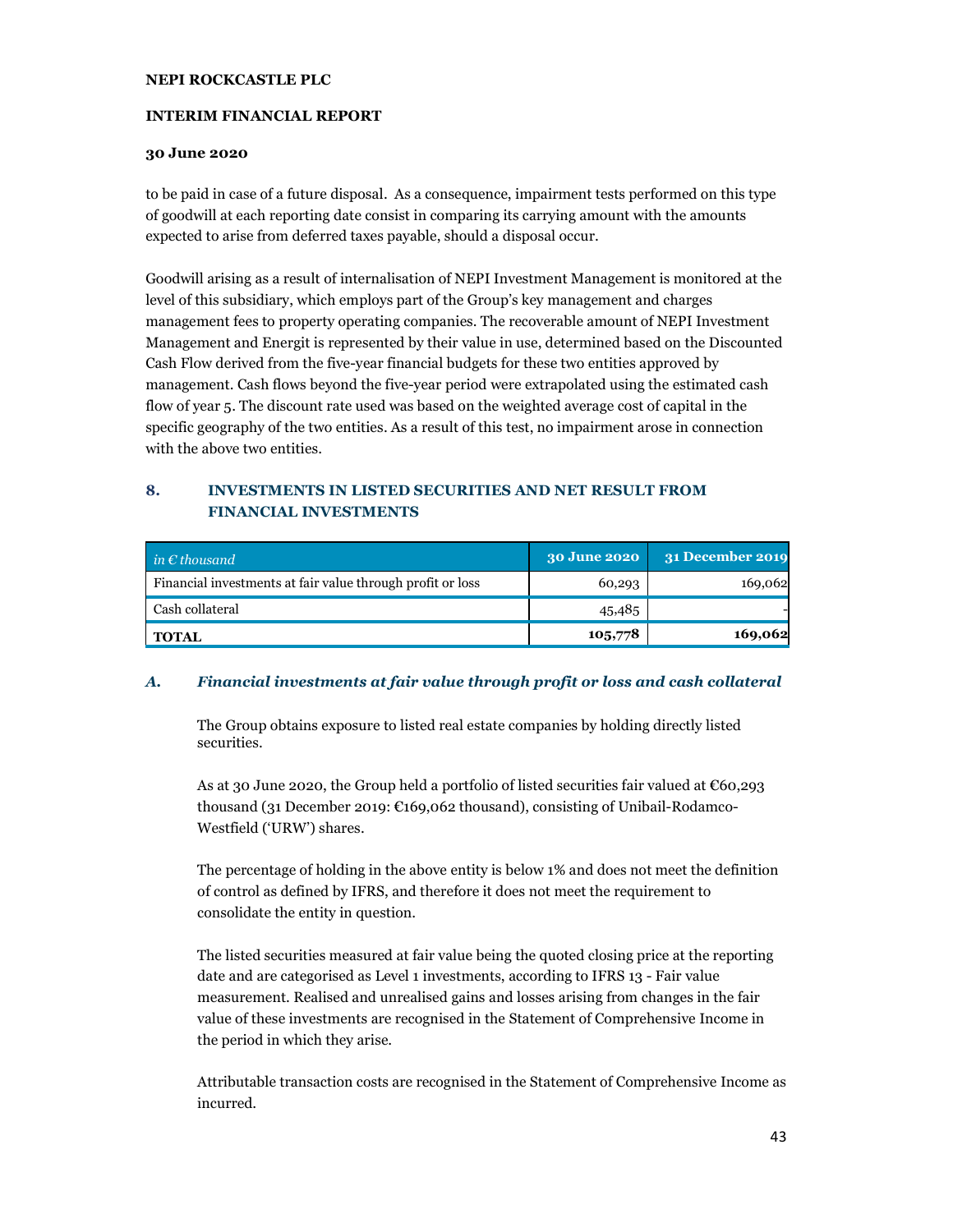### **INTERIM FINANCIAL REPORT**

#### **30 June 2020**

In March 2019, the Group pledged the listed securities portfolio to enter into an equity repurchase agreement maturing in March 2022. The loan has currently a margin trigger of 50%, requiring additional cash collateral to be placed to the lender's account. The balance of the cash collateral was  $\epsilon_{45,485}$  thousand as at 30 June 2020 (31 December 2019: NIL). The cash collateral was Euro denominated as at 30 June 2020.

#### *B. Net result from financial investments*

Income from financial investments at fair value through profit or loss relates to dividend income on direct listed security investments.

Dividends are recognized in profit or loss when the right to receive payments of dividends is established and the amount of dividend can be measured reliably. The income from financial investments at fair value through profit or loss amounts to  $\epsilon_{5,517}$  thousand (30 June 2019:  $\mathbb{C}_5$ , 692 thousand).

The fair value and net result on sale of financial investments shows the change in fair value of the financial instruments as well as the net result on sales of such instruments. During the six months period ended 30 June 2020, the Group did not make any disposal of its financial investments at fair value through profit or loss (30 June 2019: partial disposal of the listed securities held in Klepierre). The net fair value loss from listed securities amounted to  $\epsilon$ 108,770 thousand (30 June 2019: net fair value and realized gains from sale of listed securities of  $E$ 17 thousand).

| in $\epsilon$ thousand    | 30 June 2020 | <b>31 December 2019</b> |
|---------------------------|--------------|-------------------------|
| Tenant receivables        | 82,811       | 45,201                  |
| VAT receivable            | 18,555       | 33,461                  |
| Prepaid property expenses | 9,836        | 7,928                   |
| Other receivables         | 1,980        | 2,129                   |
| Other prepaid fees        | 256          | 664                     |
| <b>TOTAL</b>              | 113,438      | 89,383                  |

#### **9. TRADE AND OTHER RECEIVABLES**

#### **10. ASSETS HELD FOR SALE**

Investment property held for sale is carried at fair value and is assessed on a semi-annual basis, as at 30 June and 31 December. Based on IFRS 13, it is categorised within Level 3 of the fair value hierarchy.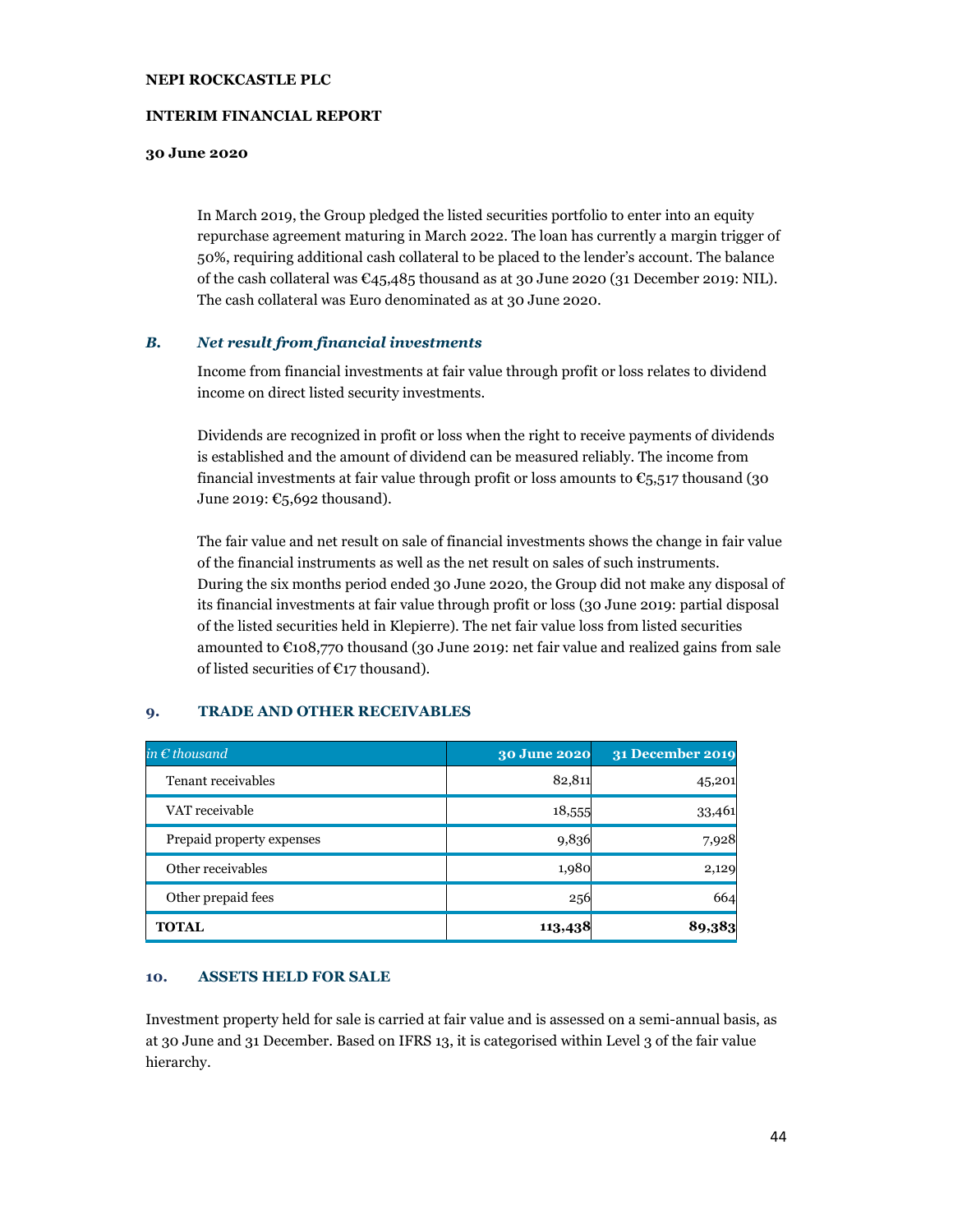### **INTERIM FINANCIAL REPORT**

#### **30 June 2020**

In December 2019, the Group entered into an agreement to dispose of the Romanian office portfolio, consisting of four type A office buildings, to AFI Europe NV ("AFI Europe", "purchaser"), a wholly owned subsidiary of Africa Israel Properties Limited. The estimated aggregated cash consideration associated to the transaction based on the net assets of the subsidiaries holding the above office buildings was  $\mathfrak{C}$ 290 million, to be adjusted based on the subsidiaries' financial statements as of the date of completion.

The unconditional approval of the Romania Competition Council was obtained and the formalities with Trade Registry have been successfully implemented in February 2020; the transaction was scheduled to become effective at the end of March 2020, with a potential postponement to the end of April 2020. The disposal was not completed as the purchaser's obligations related to the completion procedures were not fulfilled, leading to a breach in the agreement which entitled the Group to terminate the agreement and claim the contractual guarantee.

The disposal of the Romanian office portfolio remained in line with the Group's investment strategy.

As presented in Note 21 "Events occurring after the reporting period" in August 2020, the Group concluded a new agreement with AFI Europe to dispose of the Romanian office portfolio. In accordance with the provisions of the new agreement, the completion of the disposal is expected to occur within no more than four months, with the completion date to be set by the purchaser. The purchaser has paid to the sellers a cash advance of  $\epsilon_{15}$  million as guarantee for finalising the completion, with no other condition precedent required to be fulfilled. The terms of the new agreement are substantially in line with the initial agreement, with an estimated cash consideration of approximately  $\epsilon$ 290 million, as mentioned above.

As at 30 June 2020, the assets and liabilities held for sale included the above mentioned four type A office buildings ('Romanian office portfolio') and five office street properties located in Romania. As at 31 December 2019, the assets and liabilities held for sale included the Romanian office portfolio, an office building located in the UK and seven office street properties located in Romania. During the six months period ended 30 June 2020, the UK office building and two of the office street properties were sold.

The major classes of assets and liabilities of subsidiaries which are presented as held for sale at the end of the reporting period are as follows:

| <b>Assets held for sale</b> | <b>Romanian</b><br><b>Office</b><br><b>Portfolio</b> | <b>Other</b><br><b>Portfolio</b> | 30 June<br>2020 | <b>Romanian</b><br><b>Office</b><br><b>Portfolio</b> | <b>Other</b><br><b>Portfolio</b> | 31 Dec 2019 |
|-----------------------------|------------------------------------------------------|----------------------------------|-----------------|------------------------------------------------------|----------------------------------|-------------|
| <b>Non-current assets</b>   | 317,860                                              | 5,691                            | 323,551         | 318,080                                              | 9,434                            | 327,514     |
| Investment property         | 307,550                                              | 5,691                            | 313,241         | 307,770                                              | 9,434                            | 317,204     |
| Goodwill (Note 7)           | 10,310                                               |                                  | 10,310          | 10,310                                               |                                  | 10,310      |
| <b>Current assets</b>       | 15,759                                               |                                  | 15,759          | 10,225                                               |                                  | 10,225      |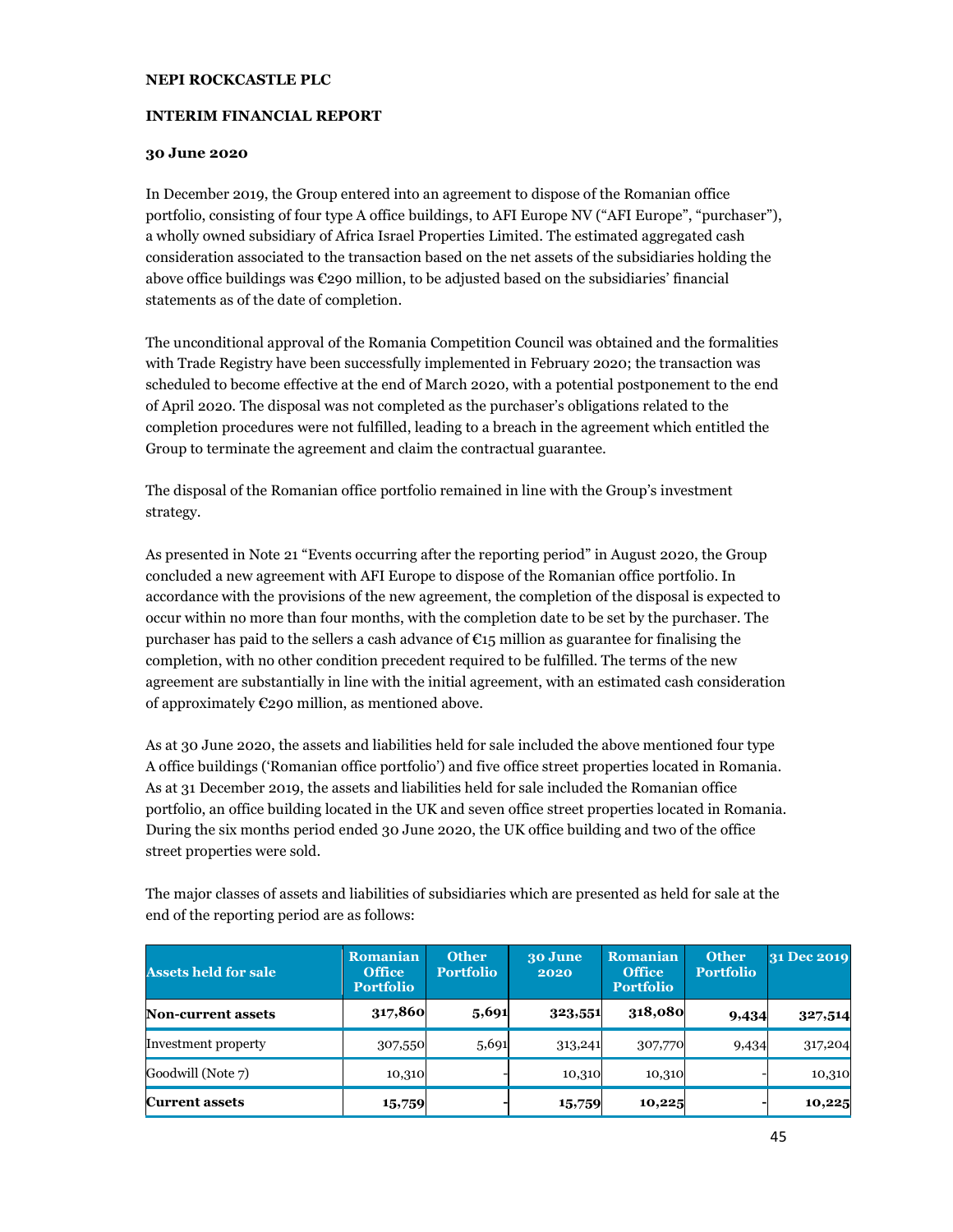### **INTERIM FINANCIAL REPORT**

### **30 June 2020**

| <b>Assets held for sale</b>    | <b>Romanian</b><br><b>Office</b><br><b>Portfolio</b> | <b>Other</b><br><b>Portfolio</b> | 30 June<br>2020 | <b>Romanian</b><br><b>Office</b><br><b>Portfolio</b> | <b>Other</b><br><b>Portfolio</b> | 31 Dec 2019 |
|--------------------------------|------------------------------------------------------|----------------------------------|-----------------|------------------------------------------------------|----------------------------------|-------------|
| Trade and other receivables    | 6,482                                                |                                  | 6,482           | 6,052                                                |                                  | 6,052       |
| Cash and cash equivalents      | 9,277                                                |                                  | 9,277           | 4,173                                                |                                  | 4,173       |
| <b>Assets held for sale</b>    | 333,619                                              | 5,691                            | 339,310         | 328,305                                              | 9,434                            | 337,739     |
| <b>Non-current liabilities</b> | (33,208)                                             |                                  | (33,208)        | (32,986)                                             |                                  | (32,986)    |
| Deferred tax liabilities       | (29,506)                                             |                                  | (29,506)        | (29,271)                                             |                                  | (29,271)    |
| Other long-term liabilities    | (3,702)                                              |                                  | (3,702)         | (3,715)                                              |                                  | (3,715)     |
| <b>Current liabilities</b>     | (5,576)                                              |                                  | (5,576)         | (6,052)                                              |                                  | (6,052)     |
| Liabilities held for sale      | (38,784)                                             |                                  | (38,784)        | (39,038)                                             |                                  | (39,038)    |
| Net assets held for sale       | 294,835                                              | 5,691                            | 300,526         | 289,267                                              | 9,434                            | 298,701     |

### **10.1 INVESTMENT PROPERTY HELD FOR SALE**

| in $\epsilon$ thousand                                   | <b>30 June 2020</b> | <b>31 December 2019</b> |
|----------------------------------------------------------|---------------------|-------------------------|
| Carrying value at beginning of year                      | 317,204             | 11,957                  |
| Disposals                                                | (3,603)             | (2,232)                 |
| Transfer from investment property at fair value (Note 5) |                     | 308,466                 |
| Additions from property, plant and equipment             |                     | 374                     |
| Additions during the period                              | 358                 |                         |
| Fair value adjustments (Note 14 only for 30 June 2020)   | (718)               | (1,361)                 |
| <b>CARRYING VALUE</b>                                    | 313,241             | 317,204                 |

### **11. BORROWINGS (BONDS AND BANK LOANS)**

The Group is currently assigned a long-term corporate credit rating of BBB (negative outlook) from Standard & Poor's Rating Services and BBB (stable outlook) from Fitch Ratings.

As at 30 June 2020, the Group had undrawn available amounts of €195 million from the unsecured revolving credit facilities (31 December 2019: €575 million).

The debt's average interest rate, including hedging costs, was approximately 2.1% during the first half of 2020, slightly lower compared to 2.4% in 2019. The decrease in the Group's average interest rate is the result of the repurchase of the  $\epsilon$ 400 million bond maturing in February 2021, during 2019 and 2020 and its refinancing at more attractive rates. As at 30 June 2020, fixed-coupon bonds represented 61% of NEPI Rockcastle's outstanding debt; out of the remaining long-term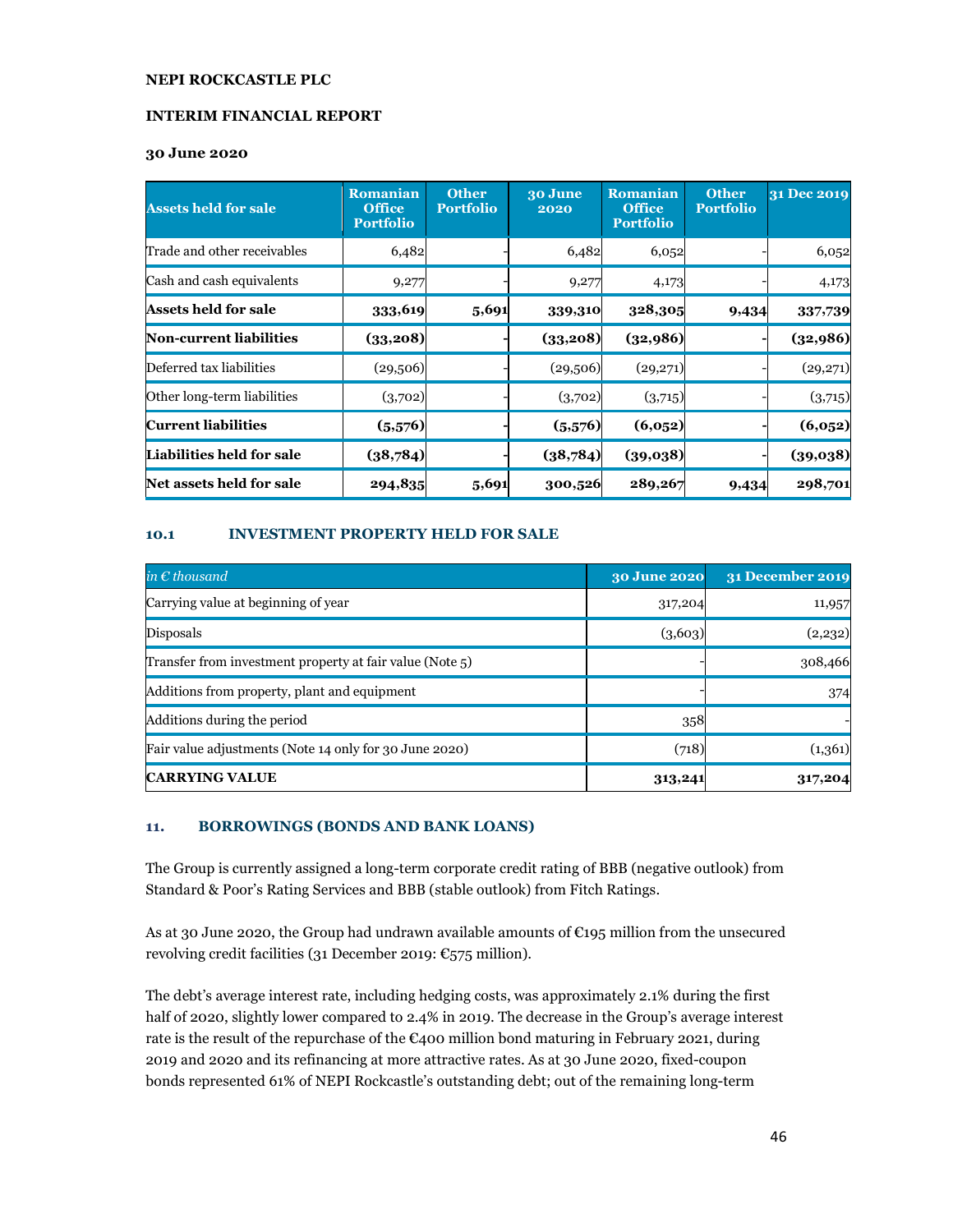### **INTERIM FINANCIAL REPORT**

### **30 June 2020**

debt exposed to Euribor and excluding the outstanding revolving facilities, 65% was hedged with interest rate caps and 35% with interest rate swaps.

The fair value of all financial instruments is substantially in line with their carrying amounts as reflected on the Statement of Financial Position, except for the bonds. The fair value of bonds is not considered relevant, its liability towards bonds holders does not vary in line with the market price of its listed notes. However, for reference, as at 30 June 2020, the €499 million bonds issued in 2017 were trading on the market at 97.01% (31 December 2019: 101.85%), the  $\epsilon$ 496 million bonds issued in May 2019 were trading on the market at 101.60% (31 December 2019: 105.19%) and the €500 million bonds issued in October 2019 were trading on the market at 93.21% (31 December 2019: 99.9%).

The repayment profile for outstanding loans, excluding future interest, is detailed below. In addition to these loans, the Group has loans and borrowings related to its joint ventures presented in Note 16.

| <b>Interest bearing borrowings</b><br>Group, 30 June 2020<br>in $\epsilon$ thousand | Type                                 | Payable in<br>less than 1 year | Payable in 1-5 Payable over<br>years | 5 years | <b>Total</b> |
|-------------------------------------------------------------------------------------|--------------------------------------|--------------------------------|--------------------------------------|---------|--------------|
| Netherlands                                                                         | Unsecured fixed<br>coupon bonds      |                                | 995,000                              | 500,000 | 1,495,000    |
| Netherlands                                                                         | Unsecured<br>revolving<br>facilities |                                | 380,000                              |         | 380,000      |
| Netherlands                                                                         | Secured loan                         |                                | 70,000                               |         | 70,000       |
| Poland                                                                              | <b>Secured loans</b>                 | 2,307                          | 299,823                              |         | 302,130      |
| Slovakia                                                                            | Secured loans                        | 25,225                         | 121,575                              |         | 146,800      |
| Czech Republic                                                                      | Secured loans                        | 410                            | 40,078                               |         | 40,488       |
| Accrued interest on loans<br>and deferred loan costs                                |                                      | 386                            | (1,835)                              |         | (1,449)      |
| Accrued interest on bonds                                                           |                                      | 13,428                         |                                      |         | 13,428       |
| Deferred bond costs                                                                 |                                      | (1,966)                        | (5,781)                              | (798)   | (8,545)      |
| Issue discount on bonds                                                             |                                      | (3,806)                        | (9,485)                              | (924)   | (14, 215)    |
| Total                                                                               |                                      | 35,984                         | 1,889,375                            | 498,278 | 2,423,637    |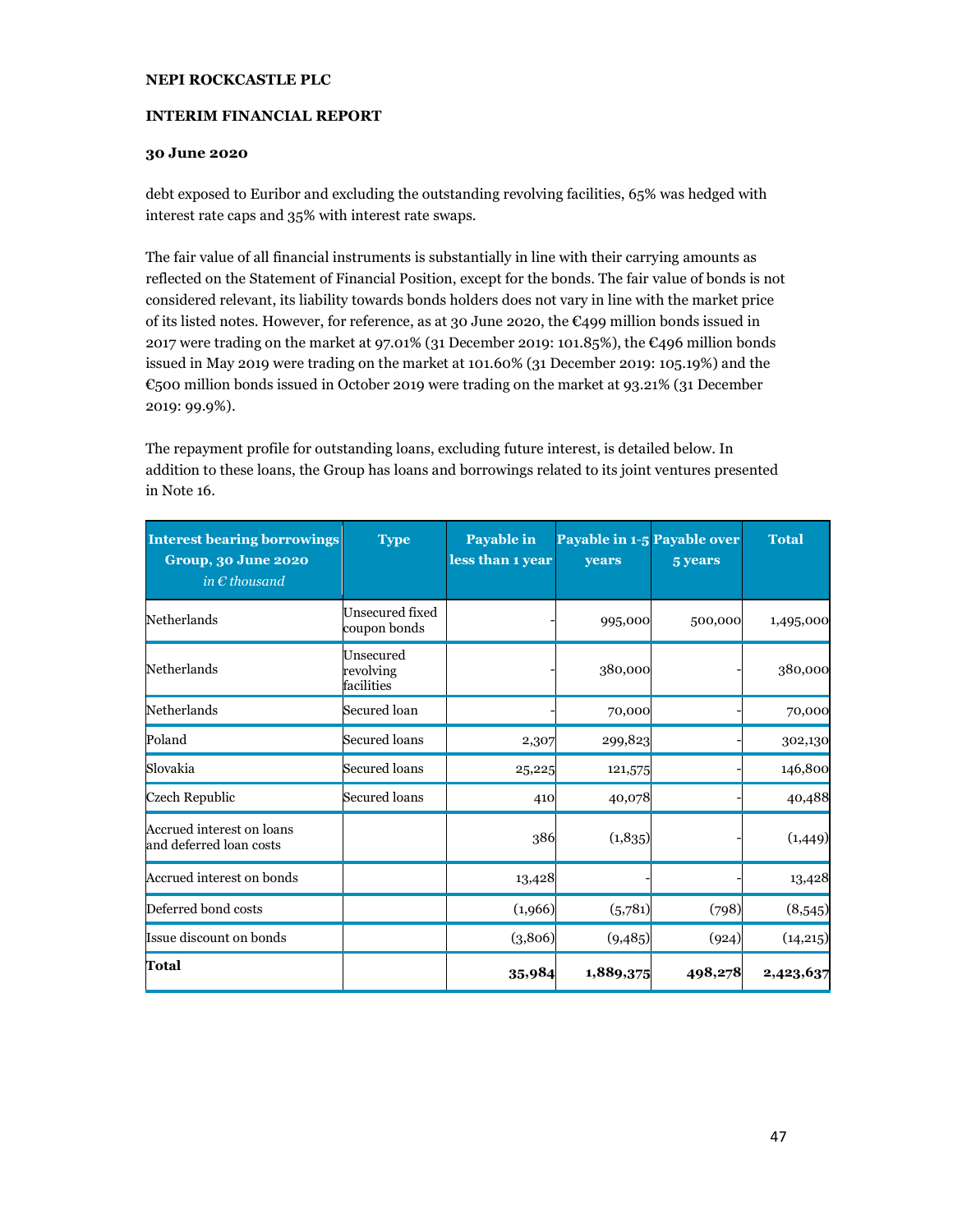### **INTERIM FINANCIAL REPORT**

# **30 June 2020**

| <b>Interest bearing borrowings</b><br>Group, 31 December 2019 | <b>Type</b>                          | Payable in<br>less than 1 year | Payable in 1- Payable over<br>5 years | 5 years | <b>Total</b> |
|---------------------------------------------------------------|--------------------------------------|--------------------------------|---------------------------------------|---------|--------------|
| in $\epsilon$ thousand                                        |                                      |                                |                                       |         |              |
| Netherlands                                                   | Unsecured fixed<br>coupon bonds      |                                | 1,197,800                             | 500,000 | 1,697,800    |
| Netherlands                                                   | Unsecured<br>revolving<br>facilities |                                |                                       |         |              |
| Netherlands                                                   | Secured loan                         |                                | 92,223                                |         | 92,223       |
| Poland                                                        | Secured loans                        | 2,307                          | 300,978                               |         | 303,285      |
| Slovakia                                                      | Secured loans                        | 7,460                          | 143,070                               |         | 150,530      |
| Czech Republic                                                | Secured loans                        | 410                            | 40,283                                |         | 40,693       |
| Accrued interest on loans<br>and deferred loan costs          |                                      | (361)                          | (2,442)                               |         | (2,803)      |
| Accrued interest on bonds                                     |                                      | 17,249                         |                                       |         | 17,249       |
| Deferred bond costs                                           |                                      | (2,662)                        | (6,553)                               | (1,108) | (10, 323)    |
| Issue discount on bonds                                       |                                      | (4,029)                        | (11,071)                              | (1,289) | (16,389)     |
| Total                                                         |                                      | 20,374                         | 1,754,288                             | 497,603 | 2,272,265    |

# **Debt reconciliation**

This section sets out an analysis of the movements in debt.

| In $\epsilon$ thousand                                     | <b>Bank loans</b>        | <b>Bonds</b> | Total*     |
|------------------------------------------------------------|--------------------------|--------------|------------|
| Debt as at 31 December 2019                                | 583,927                  | 1,688,338    | 2,272,265  |
| Cash repayments of principal                               | (167,312)                | (202, 800)   | (370, 112) |
| Cash proceeds from bank loans or bonds                     | 520,000                  |              | 520,000    |
| Cash payments of interest on bank loans or coupon on bonds | (6,210)                  | (19, 829)    | (26,039)   |
| Interest expense                                           | 6,992                    | 16,007       | 22,999     |
| Amortisation of capitalised borrowing costs                | 653                      | 1,020        | 1,673      |
| Amortisation of bond discount                              | $\overline{\phantom{a}}$ | 1,954        | 1,954      |
| Additional capitalised borrowing costs in the period       | (82)                     |              | (82)       |
| Costs released on fair value following bonds buy back      | -                        | 979          | 979        |
| Debt as at 30 June 2020                                    | 937,969                  | 1,485,668    | 2,423,637  |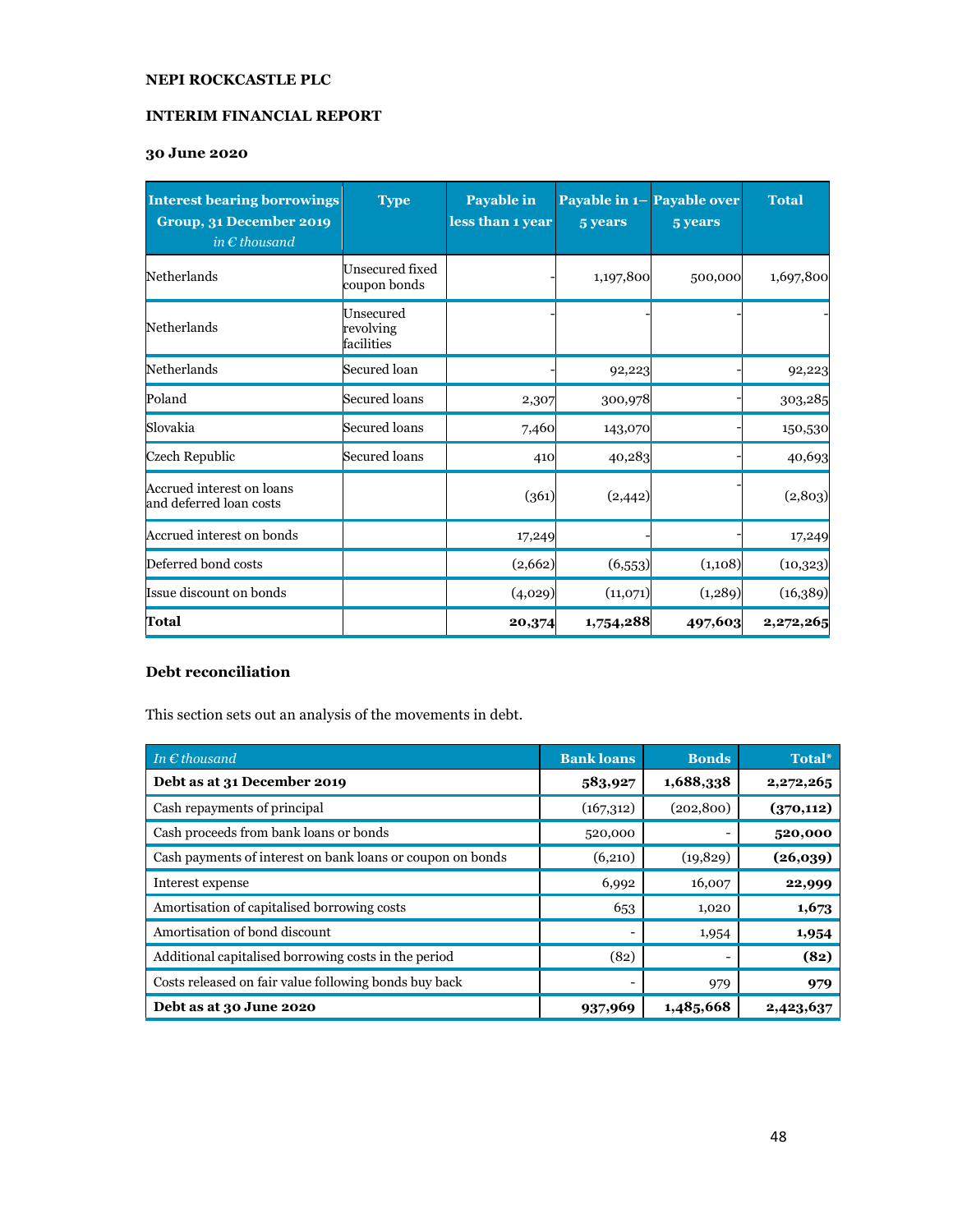#### **INTERIM FINANCIAL REPORT**

#### **30 June 2020**

| in $\epsilon$ thousand                                     | <b>Bank loans</b> | <b>Bonds</b> | Total*      |
|------------------------------------------------------------|-------------------|--------------|-------------|
| Debt as at 31 December 2018                                | 1,195,054         | 903,038      | 2,098,092   |
| Cash repayments of principal                               | (827,594)         | (202, 200)   | (1,029,794) |
| Cash proceeds from bank loans or bonds                     | 216,936           | 985,372      | 1,202,308   |
| Cash payments of interest on bank loans or coupon on bonds | (17, 981)         | (28, 414)    | (46,395)    |
| Interest expense                                           | 17,242            | 32,164       | 49,406      |
| Amortisation of capitalised borrowing costs                | 1,687             | 2,351        | 4,038       |
| Amortisation of bond discount                              | ۰                 | 2,634        | 2,634       |
| Additional capitalised borrowing costs in the period       | (1,437)           | (7,744)      | (9, 181)    |
| Costs released on fair value following bonds buy back      |                   | 1,177        | 1,177       |
| Other non-cash items                                       | 20                | (40)         | (20)        |
| Debt as at 31 December 2019                                | 583,927           | 1,688,338    | 2,272,265   |

*\*The tables above do not contain interest bearing loans from third parties in amount of €8,816 thousand as at 30 June 2020 (31 December 2019: €8,642 thousand) (included in Other long-term liabilities in Note 12), and the associated finance cost. The above finance costs as at 30 June 2020 do not include interest capitalized on developments of €1,517 thousand (refer to Note 6) and interest on lease liabilities of €277 thousand recognised as per IFRS 16.* 

Further details regarding the Group's loans and bonds are presented below.

#### **Secured term loans**

The Group has secured term loans contracted by some of its subsidiaries in Poland, Slovakia and the Czech Republic.

#### **Securities**

 - General security over the properties (fair values as at 30 June 2020), current assets, cash inflows from operating activities, accounts and receivables; and

- General security over the shares in the property-owning entities.

#### Covenants

- Debt service cover ratio of a minimum between 120% and 150%; and
- Loan to value ratio of a maximum between 60% and 80%; and
- Interest coverage ratio of a minimum between 200% and 300%.

### **Equity repurchase loan**

In March 2019, the Group concluded an equity repurchase agreement which matures in March 2022.

**Securities** 

- Collateral over the listed securities portfolio.

#### Covenants

- Loan to Value ratio of maximum 45% (with a margin trigger of 50%).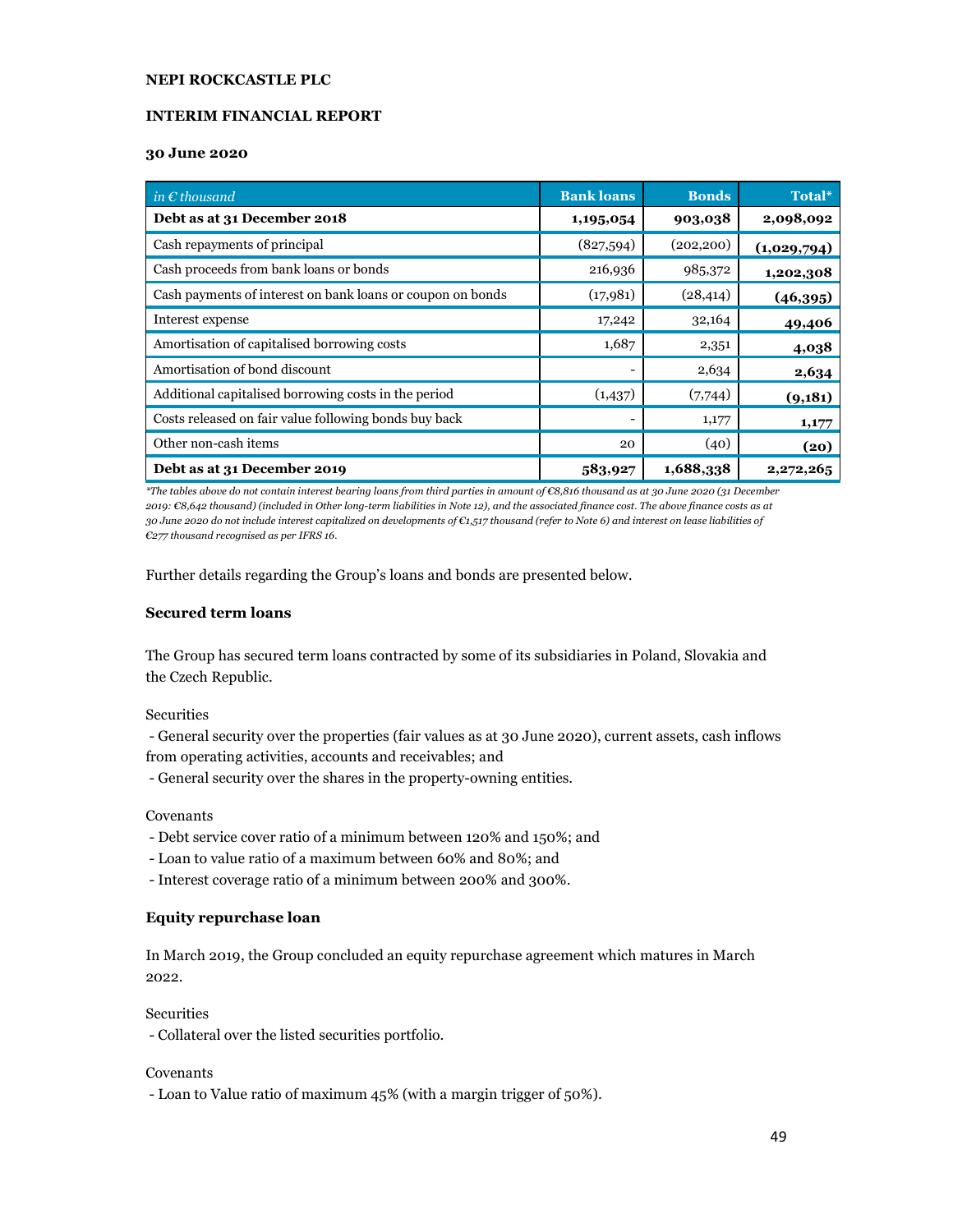### **INTERIM FINANCIAL REPORT**

### **30 June 2020**

During the six-month period ended 30 June 2020, an amount of €22 million has been repaid out of the outstanding loan.

### **Unsecured committed revolving facilities**

Starting 2014, the Group contracted unsecured committed revolving facilities. At 30 June 2020, there were  $\epsilon$ 195 million available for drawdown.

### Covenants

- Solvency Ratio of maximum 0.60;
- Consolidated Coverage Ratio of minimum 2:1; and
- Unsecured Ratio of minimum 150%.

### **Unsecured fixed coupon bonds**

The Group successfully issued fixed coupon bonds as follows:

 - 2015: €400 million of unsecured, 5.25-year Eurobonds. The bonds had their maturity on 26 February 2021 and a 3.750% fixed coupon, with an issue price of 99.597%. An amount of €202.2 million of this bond was repurchased during 2019. The outstanding amount of  $\epsilon$ 197.8 million as at 31 December 2019 was fully repurchased in January 2020 (Note 2, Note 11).

- 2017: €500 million of unsecured, 7-year Eurobonds. The bonds mature on 23 November 2024 and carry a 1.75% fixed coupon, with an issue price of 99.051%.

 - May 2019: €500 million of unsecured, 4-year Eurobonds. The bonds mature on 22 May 2023 and carry a 2.625% fixed coupon, with an issue price of 98.147%.

- October 2019: €500 million of unsecured, 7-year Eurobonds. The bonds mature on 9 October 2026 and carry a 1.875% fixed coupon, with an issue price of 98.927%.

During the period, the Group also repurchased bonds due in 2023 and 2024 of  $\epsilon_5$  million nominal value.

### Covenants

- Solvency Ratio (Debt/Assets) of maximum 0.60;
- Consolidated Coverage Ratio of minimum 2:1; and
- Unsecured Ratio of minimum 180% / 150%.

Subsequent to 30 June 2020, the Group issued its inaugural  $\mathfrak{C}_5$  oo million unsecured, 7-year green bond. The bonds mature on 14 July 2027 and carry a 3.375% fixed coupon, with an issue price of 98.172% (Note 21).

NEPI Rockcastle has complied with all financial covenants of its borrowing facilities during the six months period ended 30 June 2020 and 2019. The ratios calculated for all unsecured loans and bonds showed ample headroom compared to the covenants:

- Solvency Ratio: 40% (31 December 2019: 37%);
- Consolidated Coverage Ratio: 5.84 (31 December 2019: 6.58); and
- Unsecured Ratio: 268% (31 December 2019: 290%).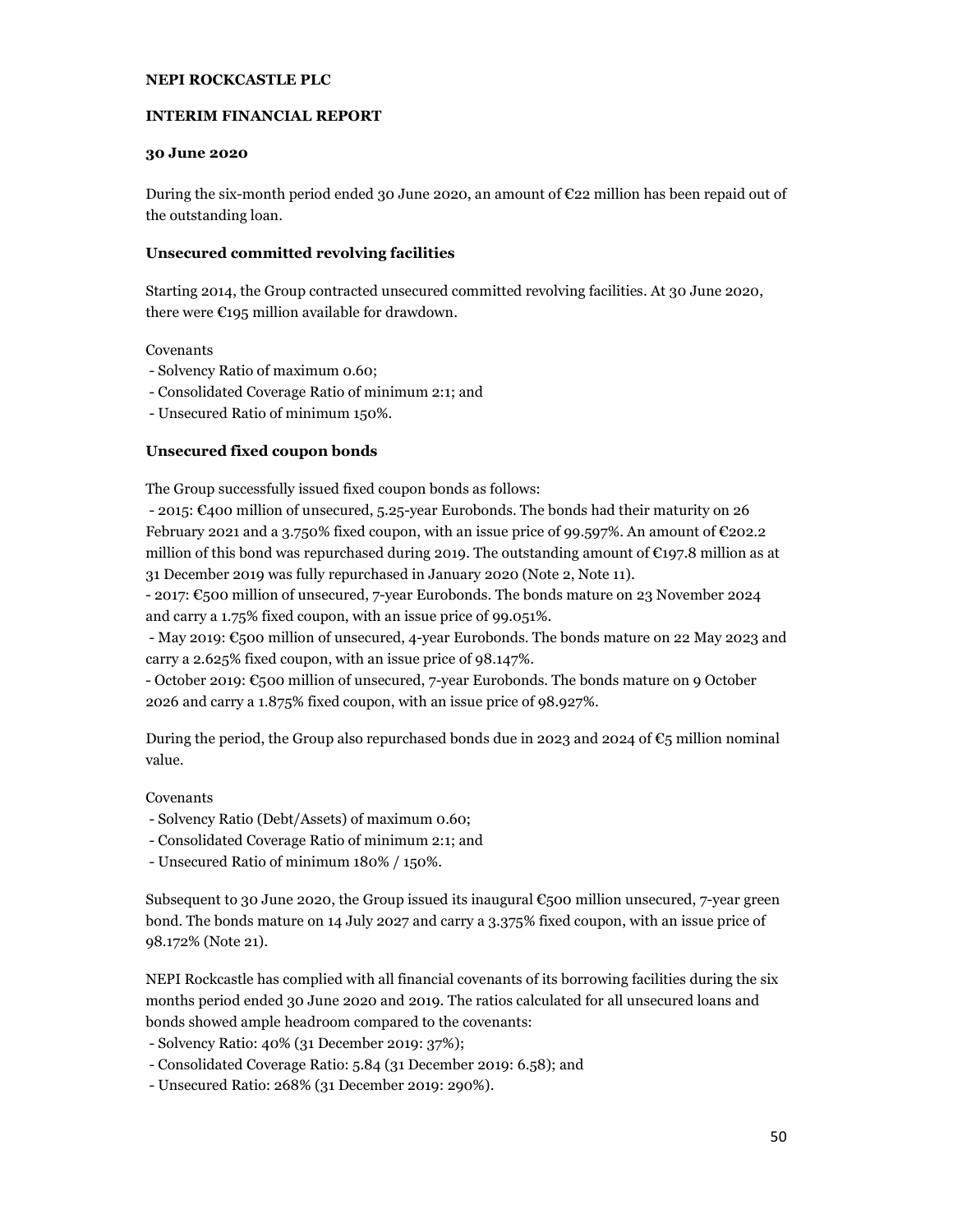# **INTERIM FINANCIAL REPORT**

# **30 June 2020**

### **12. OTHER LONG-TERM LIABILITIES**

| in $\epsilon$ thousand                         | <b>30 June 2020</b> | 31 December 2019 |
|------------------------------------------------|---------------------|------------------|
| Lease liabilities related to leased land areas | 31,784              | 32,295           |
| Borrowings from third parties*                 | 8,816               | 8,642            |
| Tenant security deposits                       | 29,661              | 32,012           |
| Other long-term payables                       | 1,079               | 1,087            |
| <b>TOTAL</b>                                   | 71,340              | 74,036           |

# **Reconciliation of lease liabilities**

| in $\epsilon$ thousand                                                               | <b>30 June 2020</b> | 31 December 2019 |
|--------------------------------------------------------------------------------------|---------------------|------------------|
| Carrying value of the lease liabilities related to leased land areas                 | 32,295              | 32,524           |
| Interest expense associated to the lease liabilities related to leased<br>land areas | 27'                 | 559              |
| Lease liability payment                                                              | (788)               | (788)            |
| Lease liabilities related to leased land areas                                       | 31,784              | 32,295           |

# **\*Reconciliation of borrowings from third parties**

This section sets out the movements in borrowings from third parties for the periods presented.

| $\mathbf{in} \in \mathbb{R}$ thousand | <b>Borrowings from third parties</b> |  |  |
|---------------------------------------|--------------------------------------|--|--|
| Borrowings as at 31 December 2019     | 8,642                                |  |  |
| Cash payments of interest             | (316)                                |  |  |
| Interest expense                      | 490                                  |  |  |
| Borrowings as at 30 June 2020         | 8.816                                |  |  |

| $\mathbf{in} \in \mathbb{R}$ thousand | <b>Borrowings from third parties</b> |
|---------------------------------------|--------------------------------------|
| Borrowings as at 31 December 2018     | 10,035                               |
| Cash repayments of principal          | (1, 419)                             |
| Cash payments of interest             | (1,0.53)                             |
| Interest expense                      | 1,079                                |
| Borrowings as at 31 December 2019     | 8,642                                |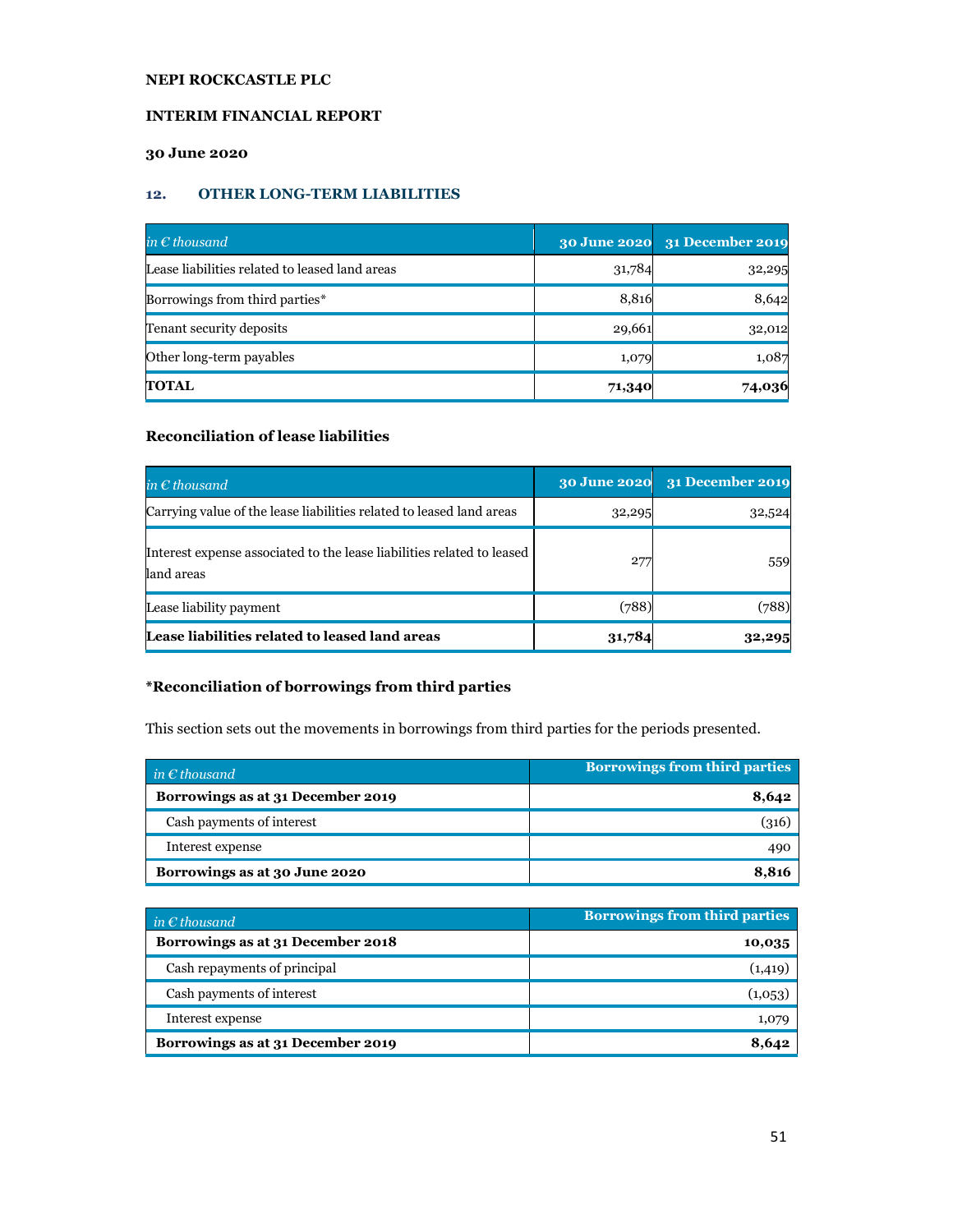### **INTERIM FINANCIAL REPORT**

### **30 June 2020**

### **13. NET RENTAL AND RELATED INCOME**

| in $\epsilon$ thousand                                    | <b>30 June 2020</b> | 30 June 2019 |
|-----------------------------------------------------------|---------------------|--------------|
| Gross rental income                                       | 193,159             | 200,988      |
| Service charge income                                     | 81,565              | 86,536       |
| Gross rental and service charge income                    | 274,724             | 287,524      |
| Property management, tax, insurance and utilities         | (46,344)            | (50, 112)    |
| Property maintenance cost                                 | (30, 488)           | (36,621)     |
| Net expected credit losses                                | (756)               | (1,018)      |
| <b>Property operating expenses</b>                        | (77,588)            | (87,751)     |
| Partial forgiveness of receivables (COVID-19 forgiveness) | (36,879)            |              |
| <b>TOTAL</b>                                              | 160,257             | 199,773      |

As presented in Note 2, in Poland, the Government imposed a rent-free period for tenants (including service charge and marketing costs) during the state of emergency. Such reliefs imposed without changes to the lease contracts, but covered by law in force, was recognized as negative variable rent, impacting the Gross rental income by  $\mathfrak{C}8.6$  million. In addition, service charge relief was recognized as a reduction in the Service charge income for an amount  $\epsilon_{2.4}$  million.

In addition, the Group focused on maintaining a functioning retail environment for the long-term, and based on negotiations with tenants, partial forgiveness of contractual receivables of  $C36.9$ million for the period under lockdown and/or immediately after lockdown were granted, on a caseby-case basis, further to an analysis of the relevant tenant's financial situation.

Thus, the rental and related income for the six months period ended 30 June 2020 was negatively affected by rent reliefs granted further to the provisions of laws, together with the partial forgiveness of contractual receivables, amounting to  $\epsilon$ 47.9 million.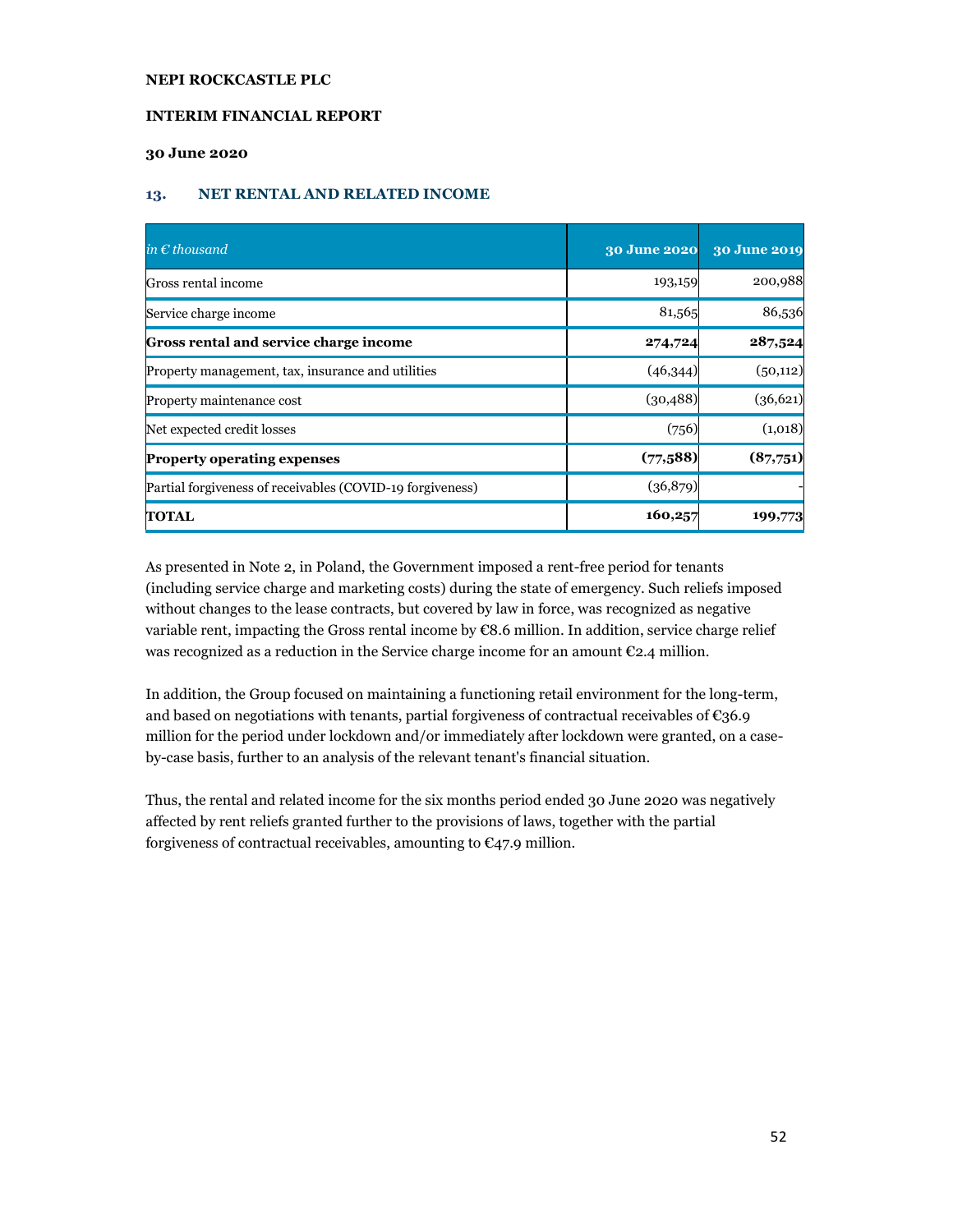### **INTERIM FINANCIAL REPORT**

#### **30 June 2020**

### **14. FAIR VALUE ADJUSTMENTS OF INVESTMENT PROPERTY**

| in $\epsilon$ thousand                                                                            | <b>30 June 2020</b> | <b>30 June 2019</b> |
|---------------------------------------------------------------------------------------------------|---------------------|---------------------|
| Fair value adjustments of investment property in use (Note 5 only<br>for 30 June 2020)            | (229,276)           | 87,043              |
| Fair value adjustments of investment property under development<br>(Note 6 only for 30 June 2020) | (6,067)             | 4,391               |
| Fair value adjustments of investment property held for sale (Note<br>10 only for 30 June 2020)    | (718)               | (819)               |
| Fair value adjustments of right-of-use asset                                                      | (511)               | (511)               |
| <b>TOTAL</b>                                                                                      | (236,572)           | 90,104              |

# **15. FAIR VALUE ADJUSTMENTS OF DERIVATIVES AND LOSSES ON EXTINGUISHMENT OF FINANCIAL INSTRUMENTS**

| $\epsilon$ thousand $\epsilon$                                                                 | <b>30 June 2020</b> | 30 June 2019 |
|------------------------------------------------------------------------------------------------|---------------------|--------------|
| Fair value adjustments of derivatives and losses on<br>extinguishment of financial instruments | (10, 302)           | (10,074)     |

Out of the fair value adjustments of derivatives and losses on extinguishment of financial instruments, a loss of €9,372 thousand (30 June 2019: NIL) was incurred in relation to the repurchase of the  $\epsilon$ 197.8 million nominal value bond notes due in February 2021,  $\epsilon$ 3.98 million nominal value bond notes due in May 2023 and €1.02 million nominal value bond notes due in November 2024 (refer to Note 11). The remaining amount of €930 thousand mainly relates to the net fair value adjustment in relation to the interest rate derivatives (30 June 2019: loss of  $\epsilon$ 10,074 thousand).

# **16. JOINT VENTURES**

In April 2019, the Group signed an agreement for the sale of its 50% stake in The Office Cluj-Napoca. Following the fulfilment of several conditions precedent, the transaction was completed in May 2019, for a pro-rata consideration of  $\epsilon_{35,801}$  thousand, resulting in a profit on disposal of joint venture of €3,588 thousand.

The summarized interim condensed financial statements of the joint ventures is presented below at 100%. The "Investments in joint ventures" line on the interim condensed consolidated statement of financial position represents 50% of the line "Equity attributable to equity holders" shown below and the "Share of profit of joint ventures" line on the interim condensed consolidated statement of comprehensive income represents 50% of the line "Profit for the period attributable to equity holders" presented below.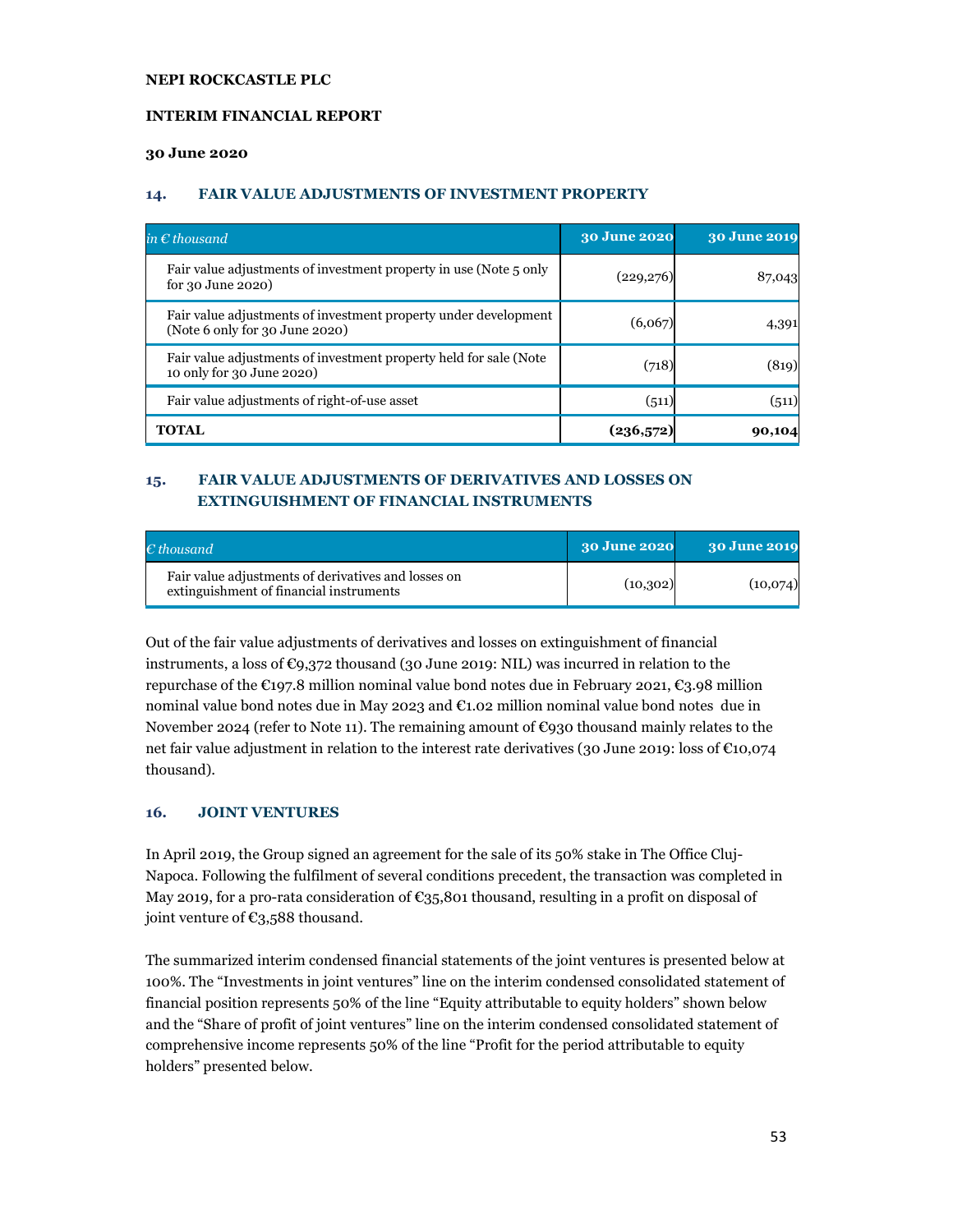### **INTERIM FINANCIAL REPORT**

# **30 June 2020**

# **Interim condensed statement of financial position**

| 30 June 2020                                                                                     | <b>Ploiesti Shopping City</b> | <b>Total</b> |
|--------------------------------------------------------------------------------------------------|-------------------------------|--------------|
| Non-current assets                                                                               | 109,682                       | 109,682      |
| Current assets                                                                                   | 13,387                        | 13,558       |
| <b>TOTAL ASSETS</b>                                                                              | 123,069                       | 123,240      |
| Non-current liabilities                                                                          | (76, 989)                     | (76, 989)    |
| Current liabilities                                                                              | (3,336)                       | (3,507)      |
| <b>Total liabilities</b>                                                                         | (80,325)                      | (80, 496)    |
| <b>Equity attributable to equity holders</b>                                                     | (42,744)                      | (42,744)     |
| TOTAL EQUITY AND LIABILITIES                                                                     | (123, 240)                    |              |
| <b>INVESTMENT IN JOINT VENTURES (50% OF THE EQUITY ATTRIBUTABLE TO</b><br><b>EQUITY HOLDERS)</b> | 21,372                        |              |

| 31 December 2019                                                                                  | <b>Ploiesti Shopping City</b> | <b>Total</b> |
|---------------------------------------------------------------------------------------------------|-------------------------------|--------------|
| Non-current assets                                                                                | 113,777                       | 113,777      |
| Current assets                                                                                    | 12,532                        | 12,532       |
| <b>TOTAL ASSETS</b>                                                                               | 126,309                       | 126,309      |
| Non-current liabilities                                                                           | (76, 537)                     | (76, 537)    |
| <b>Current liabilities</b>                                                                        | (4,084)                       | (4,084)      |
| <b>Total liabilities</b>                                                                          | (80, 621)                     | (80, 621)    |
| <b>Equity attributable to equity holders</b>                                                      | (45, 688)                     | (45,688)     |
| <b>TOTAL EQUITY AND LIABILITIES</b>                                                               | (126, 309)                    | (126, 309)   |
| <b>INVESTMENT IN JOINT VENTURES (50% OF THE EQUITY)</b><br><b>ATTRIBUTABLE TO EQUITY HOLDERS)</b> |                               | 22,844       |

# **Interim condensed statement of comprehensive income**

| 30 June 2020                                              | <b>Ploiesti</b><br><b>Shopping City</b> | <b>Total</b> |
|-----------------------------------------------------------|-----------------------------------------|--------------|
| Gross rental income and Service charge income             | 5,436                                   | 5,436        |
| <b>Property operating expenses</b>                        | (1,093)                                 | (1,093)      |
| Partial forgiveness of receivables (COVID-19 forgiveness) | (901)                                   | (901)        |
| Administrative expenses                                   | (274)                                   | (274)        |
| Fair value adjustment investment property                 | (4,274)                                 | (4,274)      |
| Foreign exchange gain                                     |                                         | 77           |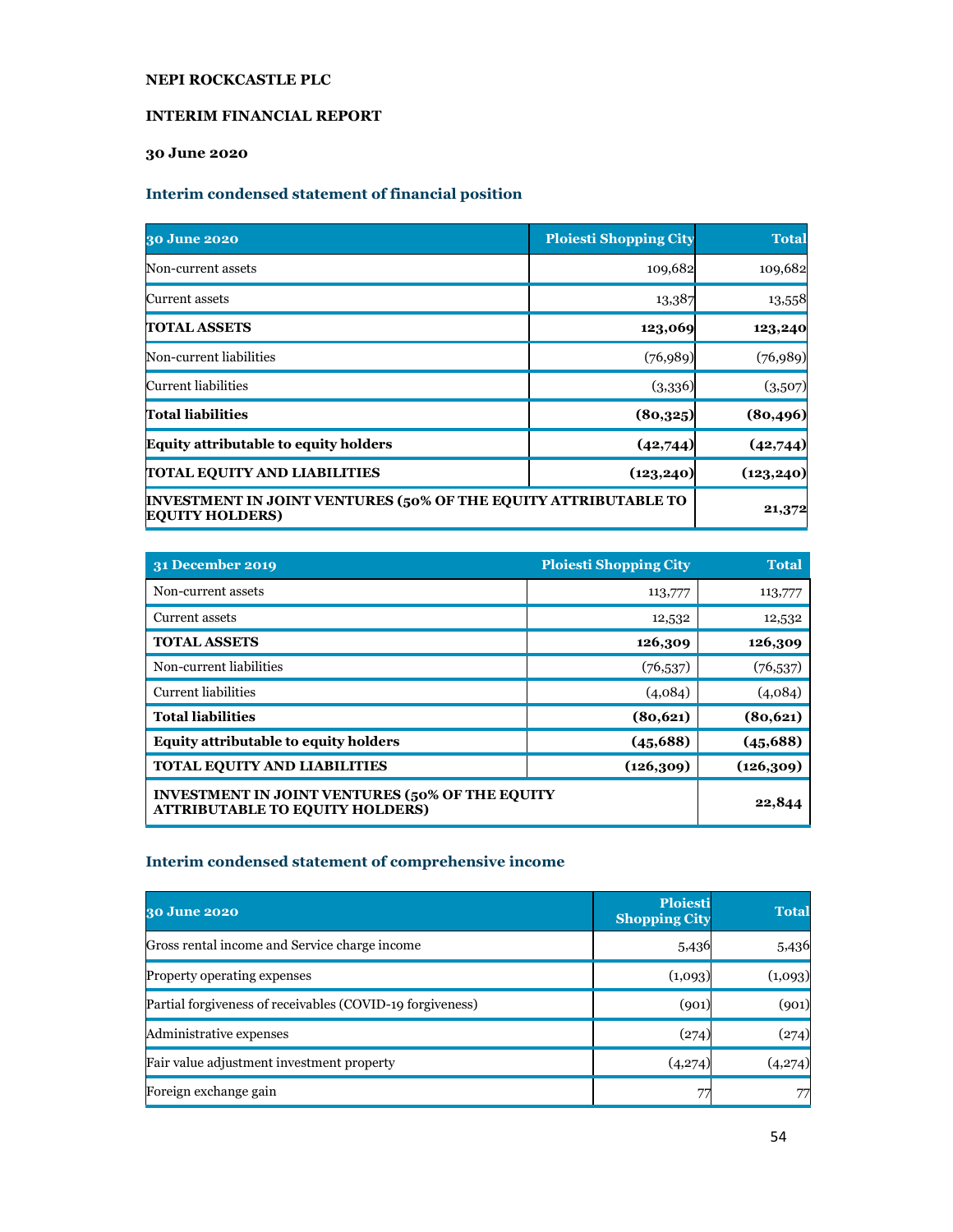# **INTERIM FINANCIAL REPORT**

# **30 June 2020**

| 30 June 2020                                                                                   | <b>Ploiesti</b><br><b>Shopping City</b> | <b>Total</b> |  |
|------------------------------------------------------------------------------------------------|-----------------------------------------|--------------|--|
| Profit before net finance expense                                                              | (1,029)                                 | (1,029)      |  |
| <b>Net finance expense</b>                                                                     | (2, 214)                                | (2,214)      |  |
| Finance income                                                                                 | 54                                      | 54           |  |
| Finance expense                                                                                | (2,264)                                 | (2,264)      |  |
| Other net finance expense                                                                      | (4)                                     | (4)          |  |
| Fair value adjustments of derivatives and losses on<br>extinguishment of financial instruments | 59                                      | 59           |  |
| Profit before income tax                                                                       | (3,184)                                 | (3, 184)     |  |
| Tax release/(charge)                                                                           | 240                                     | 240          |  |
| <b>PROFIT FOR THE PERIOD ATTRIBUTABLE TO EQUITY</b><br>(2, 944)<br><b>HOLDERS</b>              |                                         | (2, 944)     |  |
| Share of profit of joint venture (50% of the Profit of the period)                             |                                         |              |  |

| 30 June 2019                                                                                   | <b>Ploiesti</b><br><b>Shopping City Cluj-Napoca</b> | <b>The Office</b> | <b>Total</b> |
|------------------------------------------------------------------------------------------------|-----------------------------------------------------|-------------------|--------------|
| Gross rental income and Service charge income                                                  | 5,958                                               | 5,152             | 11,110       |
| Property operating expenses                                                                    | (1,504)                                             | (952)             | (2,456)      |
| Administrative expenses                                                                        | (146)                                               | (105)             | (251)        |
| Fair value adjustment investment property                                                      | 3,584                                               |                   | 3,584        |
| Foreign exchange (loss) / gain                                                                 | (103)                                               | 10                | (93)         |
| Profit before net finance expense                                                              | 7,789                                               | 4,105             | 11,894       |
| Net finance expense                                                                            | (2,122)                                             | (1,019)           | (3,141)      |
| Finance income                                                                                 | 52                                                  |                   | 52           |
| Finance expense                                                                                | (2,174)                                             | (694)             | (2,868)      |
| Other net finance expense                                                                      |                                                     | (325)             | (325)        |
| Fair value adjustments of derivatives and losses on<br>extinguishment of financial instruments | (242)                                               | 14                | (228)        |
| Profit before income tax                                                                       | 5,425                                               | 3,100             | 8,525        |
| Tax release/(charge)                                                                           | (900)                                               | (209)             | (1,109)      |
| <b>PROFIT FOR THE PERIOD ATTRIBUTABLE TO EQUITY</b><br><b>HOLDERS</b>                          | 4,525                                               | 2,891             | 7,416        |
| Share of profit of joint venture (50% of the Profit of the period)                             |                                                     |                   | 3,708        |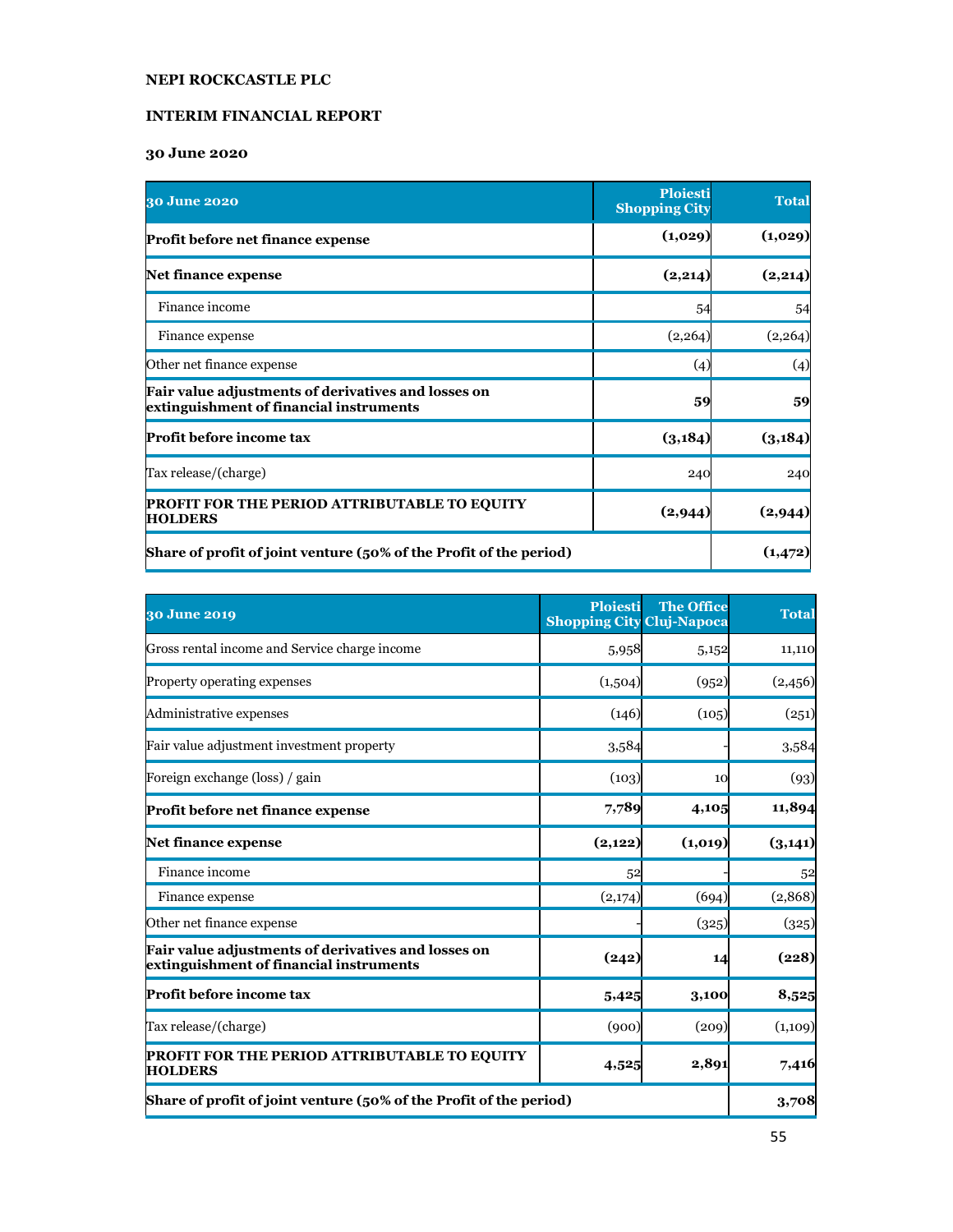### **INTERIM FINANCIAL REPORT**

### **30 June 2020**

Shareholder loans to Ploiesti Shopping City were granted by NE Property BV (formerly NE Property Cooperatief U.A.). Interest income from joint ventures in the first half of year 2020 amounted to €831 thousand (30 June 2019: €778 thousand).

| <b>30 June 2020</b>                       | <b>Ploiesti Shopping</b><br><b>City</b> | Total  |
|-------------------------------------------|-----------------------------------------|--------|
| Long-term loans granted to joint ventures | 22,064                                  | 22,064 |

| <b>31 December 2019</b>                   | <b>Ploiesti Shopping</b><br><b>City</b> | Total  |
|-------------------------------------------|-----------------------------------------|--------|
| Long-term loans granted to joint ventures | 21,220                                  | 21,220 |

Included within the balances above from the Statement of financial position are the following:

| 30 June 2020                         | <b>Ploiesti Shopping</b><br><b>City</b> | <b>Total</b> |
|--------------------------------------|-----------------------------------------|--------------|
| Cash and cash equivalents            | 11,548                                  | 11,548       |
| Bank loans (non-current liabilities) | (20,528)                                | (20, 528)    |
| Bank loans (current liabilities)     | (2,146)                                 | (2,146)      |

| <b>31 December 2019</b>              | <b>Ploiesti Shopping</b><br><b>City</b> | <b>Total</b> |
|--------------------------------------|-----------------------------------------|--------------|
| Cash and cash equivalents            | 10,990                                  | 10,990       |
| Bank loans (non-current liabilities) | (21,598)                                | (21,598)     |
| Bank loans (current liabilities)     | (2,142)                                 | (2,142)      |

### **Secured term loans**

The joint venture Ploiesti Shopping City has contracted a secured term loan.

**Securities** 

— General security over the property (weighted fair value as at 30 June 2020), current assets,

cash inflows from operating activities, accounts and receivables.

Covenants

- Debt service cover ratio of minimum 120%, and
- Loan to value ratio of maximum 60%.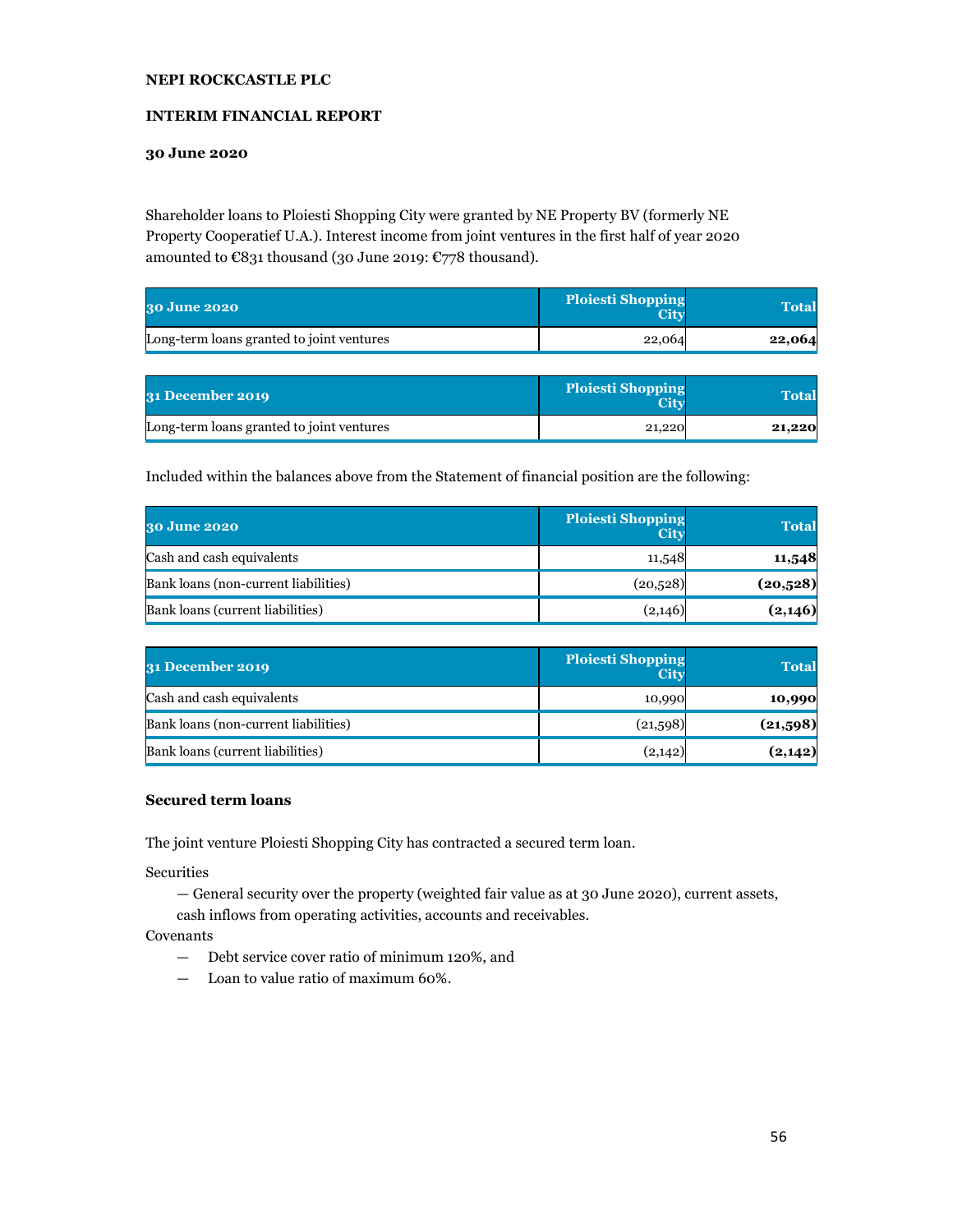#### **INTERIM FINANCIAL REPORT**

### **30 June 2020**

#### **17. SEGMENT REPORTING**

Reporting segments are retail, office, industrial and corporate, and the Group primarily manages operations in accordance with this classification.

There are no sales between segments. Segment results, assets and liabilities include items directly attributable to a segment, as well as those that can be allocated on a reasonable basis. Segment capital expenditure is the total cost incurred during the period to acquire property, plant and equipment and intangible assets. Segment assets represent investment property. Segment liabilities represent loans and borrowings, as these are the only liabilities reported on a segmental basis.

| Segment results 30 June 2020                                                                            | <b>Retail</b> | <b>Office</b> | <b>Industrial</b>        | <b>Corporate</b> | <b>Total</b> |
|---------------------------------------------------------------------------------------------------------|---------------|---------------|--------------------------|------------------|--------------|
| <b>Net rental and related income</b>                                                                    | 144,990       | 14,379        | 888                      |                  | 160,257      |
| Gross rental income                                                                                     | 177,960       | 14,244        | 955                      |                  | 193,159      |
| Service charge income                                                                                   | 75,721        | 5,752         | 92                       |                  | 81,565       |
| Property operating expenses                                                                             | (71,992)      | (5,437)       | (159)                    |                  | (77,588)     |
| Partial forgiveness of receivables (COVID-19)<br>forgiveness)                                           | (36, 699)     | (180)         |                          |                  | (36,879)     |
| Administrative expenses                                                                                 | (3,647)       | (338)         | (13)                     | (6,590)          | (10,588)     |
| <b>EBITDA*</b>                                                                                          | 141,343       | 14,041        | 875                      | (6,590)          | 149,669      |
| <b>Net result from financial investments</b>                                                            |               |               | $\blacksquare$           | (103, 253)       | (103, 253)   |
| Income from financial investments at fair value<br>through profit or loss                               |               |               |                          | 5,517            | 5,517        |
| Fair value loss and net result on sale of financial<br>investments at fair value through profit or loss |               |               | $\overline{\phantom{a}}$ | (108,770)        | (108,770)    |
| Fair value adjustments of investment property                                                           | (235, 648)    | (721)         | (203)                    |                  | (236,572)    |
| Foreign exchange gain/(loss)                                                                            | 516           | (228)         | (18)                     | (1,302)          | (1,032)      |
| (Loss)/Profit before net finance expense                                                                | (93,789)      | 13,092        | 654                      | (111, 145)       | (191, 188)   |

*\* EBITDA (Earnings Before Interest, Taxes, Depreciation and Amortisation) represents the Group's Operating profit, defined as Net rental and related income less Administrative expenses.* 

| <b>Segment results 30 June 2019</b>   | <b>Retail</b> | <b>Office</b> | Industrial | <b>Corporate</b> | <b>Total</b> |
|---------------------------------------|---------------|---------------|------------|------------------|--------------|
| Net rental and related income         | 183,627       | 15,146        | 1,000      |                  | 199,773      |
| Gross rental income                   | 184,958       | 15,051        | 979        |                  | 200,988      |
| Service charge income                 | 80,507        | 5,895         | 134        |                  | 86,536       |
| Property operating expenses           | (81, 838)     | (5,800)       | (113)      |                  | (87,751)     |
| Administrative expenses               | (3,112)       | (750)         | (19)       | (5,509)          | (9,390)      |
| EBITDA*                               | 180,515       | 14,396        | 981        | (5,509)          | 190,383      |
| Net result from financial investments |               |               | -          | 5,709            | 5,709        |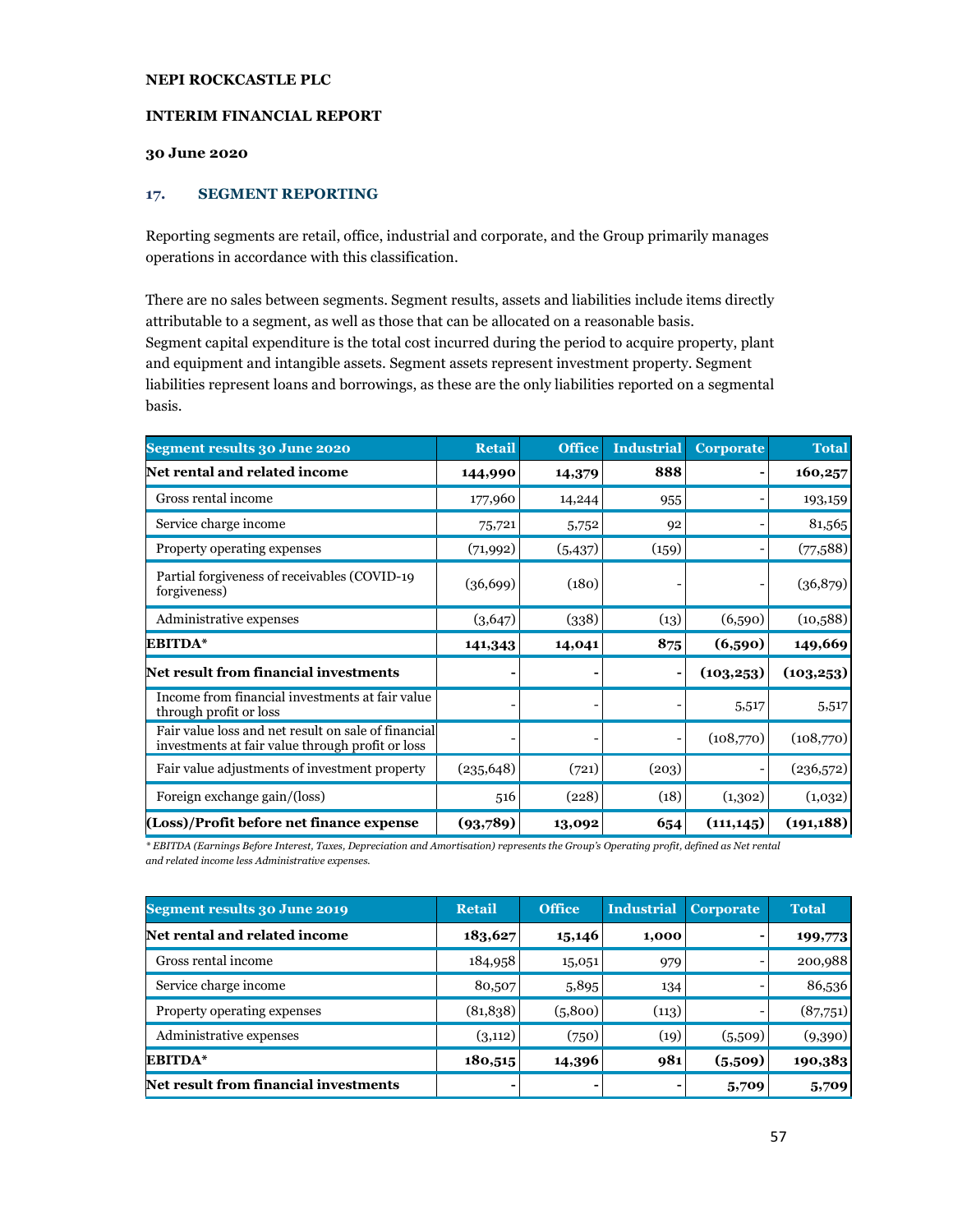# **INTERIM FINANCIAL REPORT**

# **30 June 2020**

| Segment results 30 June 2019                                                                               | <b>Retail</b> | <b>Office</b> | Industrial | <b>Corporate</b> | <b>Total</b>    |
|------------------------------------------------------------------------------------------------------------|---------------|---------------|------------|------------------|-----------------|
| Income from financial investments at fair value<br>through profit or loss                                  |               |               |            | 5,692            | 5,692           |
| Fair value gain and net result on sale of<br>financial investments at fair value through<br>profit or loss |               |               |            | 17               | 17 <sup>1</sup> |
| <b>Transaction fees</b>                                                                                    | (1,534)       | (69)          |            |                  | (1,603)         |
| Fair value adjustments of investment property                                                              | 89,377        | (483)         | 1,210      |                  | 90,104          |
| Foreign exchange (loss) / gain                                                                             | (813)         | (271)         | (10)       | 618              | (476)           |
| Gain on disposal of joint venture                                                                          |               | 3,588         |            |                  | 3,588           |
| (Loss)/Profit before net finance expense                                                                   | 267,545       | 17,161        | 2,181      | 818              | 287,705         |

*\* EBITDA (Earnings Before Interest, Taxes, Depreciation and Amortisation) represents the Group's Operating profit, defined as Net rental and related income less Administrative expenses.*

| <b>Segment assets and liabilities 30 June</b><br>2020               | <b>Retail</b> | <b>Office</b> | <b>Industrial</b> | <b>Corporate</b> | <b>Total</b> |
|---------------------------------------------------------------------|---------------|---------------|-------------------|------------------|--------------|
| <b>SEGMENT ASSETS</b>                                               |               |               |                   |                  |              |
| <b>Non-current assets</b>                                           | 5,910,143     | 76,471        | 16,681            | 15,057           | 6,018,352    |
| Investment property                                                 | 5,772,624     | 74,500        | 16,681            |                  | 5,863,805    |
| -Investment property in use                                         | 5,585,391     | 74,500        | 16,681            |                  | 5,676,572    |
| -Investment property under development                              | 187,233       |               |                   |                  | 187,233      |
| Goodwill                                                            | 70,922        |               |                   | 5,882            | 76,804       |
| Deferred tax assets                                                 | 23,033        | 1,971         |                   |                  | 25,004       |
| Investments in joint ventures                                       | 21,372        |               |                   |                  | 21,372       |
| Long-term loans granted to joint ventures                           | 22,064        |               |                   |                  | 22,064       |
| Other long-term assets                                              | 128           |               |                   | 7,400            | 7,528        |
| Derivative financial assets at fair value through<br>profit or loss |               |               |                   | 1,775            | 1,775        |
| Current assets                                                      | 203,589       | 4,721         | 1,821             | 147,231          | 357,362      |
| Trade and other receivables                                         | 107,561       | 901           | 193               | 4,783            | 113,438      |
| Financial investments at fair value through<br>profit or loss       |               |               |                   | 60,293           |              |
| Cash collateral                                                     |               |               |                   | 45,485           | 45,485       |
| Cash and cash equivalents                                           | 96,028        | 3,820         | 1,628             | 36,670           | 138,146      |
| <b>Assets held for sale</b>                                         | 1,161         | 338,149       |                   |                  | 339,310      |
| <b>TOTAL ASSETS</b>                                                 | 6,114,893     | 419,341       | 18,502            | 162,288          | 6,715,024    |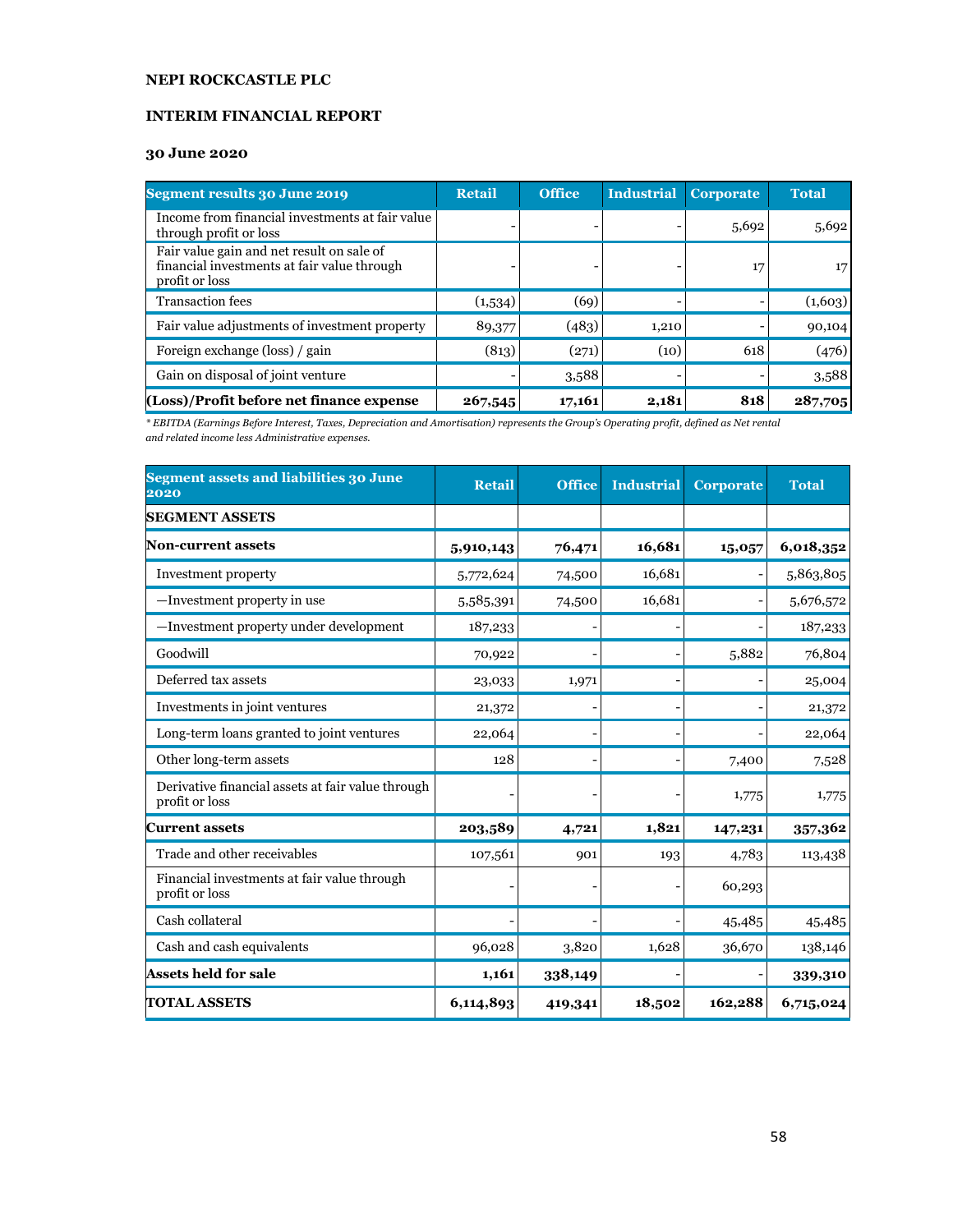# **INTERIM FINANCIAL REPORT**

# **30 June 2020**

| <b>Segment assets and liabilities 30 June</b><br>2020                    | <b>Retail</b> | <b>Office</b> | <b>Industrial</b> | Corporate | <b>Total</b> |
|--------------------------------------------------------------------------|---------------|---------------|-------------------|-----------|--------------|
| <b>SEGMENT LIABILITIES</b>                                               |               |               |                   |           |              |
| Non-current liabilities                                                  | 869,729       | 2,282         | 2,430             | 1,928,226 | 2,802,667    |
| Bank loans                                                               | 460,421       |               |                   | 449,220   | 909,641      |
| <b>Bonds</b>                                                             |               |               | -                 | 1,478,012 | 1,478,012    |
| Deferred tax liabilities                                                 | 335,022       | 1,576         | 843               |           | 337,441      |
| Other long-term liabilities                                              | 69,047        | 706           | 1,587             |           | 71,340       |
| Derivative financial liabilities at fair value<br>through profit or loss | 5,239         |               |                   | 994       | 6,233        |
| <b>Current liabilities</b>                                               | 112,605       | 6,216         | 384               | 17,999    | 137,204      |
| Trade and other payables                                                 | 84,277        | 6,216         | 384               | 10,343    | 101,220      |
| <b>Bank</b> loans                                                        | 28,328        |               |                   |           | 28,328       |
| <b>Bonds</b>                                                             |               |               |                   | 7,656     | 7,656        |
| <b>Liabilities held for sale</b>                                         |               | 38,784        |                   |           | 38,784       |
| <b>TOTAL LIABILITIES</b>                                                 | 982,334       | 47,282        | 2,814             | 1,946,225 | 2,978,655    |

| <b>Segment assets and liabilities 31</b><br>December 2019           | <b>Retail</b> | <b>Office</b> | <b>Industrial</b> | <b>Corporate</b> | <b>Total</b> |
|---------------------------------------------------------------------|---------------|---------------|-------------------|------------------|--------------|
| <b>SEGMENT ASSETS</b>                                               |               |               |                   |                  |              |
| <b>Non-current assets</b>                                           | 6,059,553     | 76,518        | 16,870            | 16,229           | 6,169,170    |
| Investment property                                                 | 5,931,230     | 74,500        | 16,870            |                  | 6,022,600    |
| -Investment property in use                                         | 5,709,389     | 74,500        | 16,870            |                  | 5,800,759    |
| -Investment property under development                              | 221,841       |               |                   |                  | 221,841      |
| Goodwill                                                            | 70,922        |               |                   | 5,882            | 76,804       |
| Deferred tax assets                                                 | 13,191        | 2,018         |                   |                  | 15,209       |
| Investments in joint ventures                                       | 22,844        |               |                   |                  | 22,844       |
| Long-term loans granted to joint ventures                           | 21,220        |               |                   |                  | 21,220       |
| Other long-term assets                                              | 146           |               |                   | 7,444            | 7,590        |
| Derivative financial assets at fair value through<br>profit or loss |               |               |                   | 2,903            | 2,903        |
| <b>Current assets</b>                                               | 177,053       | 3,343         | 1,706             | 285,089          | 467,191      |
| Trade and other receivables                                         | 83,628        | 845           | 136               | 4,774            | 89,383       |
| Financial investments at fair value through<br>profit or loss       |               |               |                   | 169,062          | 169,062      |
| Cash and cash equivalents                                           | 93,425        | 2,498         | 1,570             | 111,253          | 208,746      |
| <b>Assets held for sale</b>                                         | 1,178         | 336,561       |                   |                  | 337,739      |
| <b>TOTAL ASSETS</b>                                                 | 6,237,784     | 416,422       | 18,576            | 301,318          | 6,974,100    |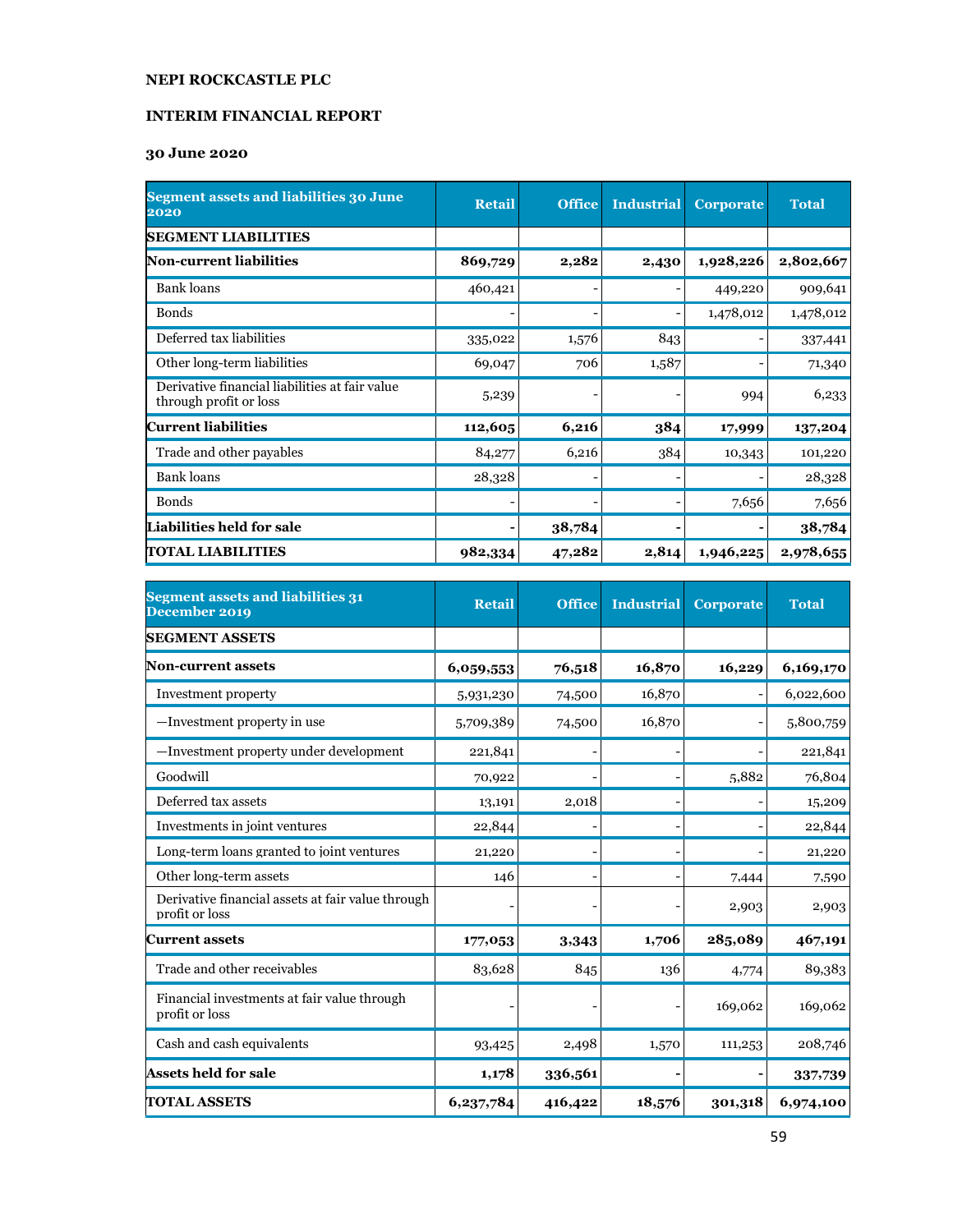### **INTERIM FINANCIAL REPORT**

# **30 June 2020**

| <b>Segment assets and liabilities 31</b><br>December 2019                | <b>Retail</b> | <b>Office</b> | <b>Industrial</b> | <b>Corporate</b> | <b>Total</b> |
|--------------------------------------------------------------------------|---------------|---------------|-------------------|------------------|--------------|
| <b>SEGMENT LIABILITIES</b>                                               |               |               |                   |                  |              |
| Non-current liabilities                                                  | 910,616       | 4,019         | 2,559             | 1,770,203        | 2,687,397    |
| Bank loans                                                               | 482,968       |               |                   | 91,144           | 574,112      |
| <b>Bonds</b>                                                             |               |               | -                 | 1,677,779        | 1,677,779    |
| Deferred tax liabilities                                                 | 350,586       | 3,223         | 947               |                  | 354,756      |
| Other long-term liabilities                                              | 71,626        | 796           | 1,612             | 2                | 74,036       |
| Derivative financial liabilities at fair value<br>through profit or loss | 5,436         |               |                   | 1,278            | 6,714        |
| <b>Current liabilities</b>                                               | 117,286       | 6,166         | 336               | 26,997           | 150,785      |
| Trade and other payables                                                 | 107,471       | 6,166         | 336               | 16,438           | 130,411      |
| Bank loans                                                               | 9,815         |               |                   |                  | 9,815        |
| <b>Bonds</b>                                                             |               |               |                   | 10,559           | 10,559       |
| <b>Liabilities held for sale</b>                                         |               | 39,038        |                   |                  | 39,038       |
| <b>TOTAL LIABILITIES</b>                                                 | 1,027,902     | 49,223        | 2,895             | 1,797,200        | 2,877,220    |

The Group's geographical breakdowns per country are detailed below.

| <b>Country results</b> | <b>Net rental and related</b><br>income (30 June<br>2020) | (Loss)/Profit before<br>tax (30 June 2020) | <b>Investment property</b><br>$(30 \text{ June } 2020)$ |
|------------------------|-----------------------------------------------------------|--------------------------------------------|---------------------------------------------------------|
| Romania                | 67,827                                                    | (7,032)                                    | 2,055,446                                               |
| Poland                 | 26,497                                                    | (30,326)                                   | 1,440,114                                               |
| Slovakia               | 15,887                                                    | (7, 967)                                   | 533,503                                                 |
| Hungary                | 14,282                                                    | (5,546)                                    | 585,400                                                 |
| Bulgaria               | 12,734                                                    | (16,522)                                   | 486,593                                                 |
| Croatia                | 7,834                                                     | (5,876)                                    | 262,030                                                 |
| Serbia                 | 5,759                                                     | (8, 919)                                   | 192,139                                                 |
| Czech Republic         | 4,860                                                     | (9,892)                                    | 170,400                                                 |
| Lithuania              | 4,651                                                     | 6,536                                      | 138,180                                                 |
| United Kingdom         | (74)                                                      | (191)                                      |                                                         |
| Corporate*             | $\overline{\phantom{a}}$                                  | (143,271)                                  |                                                         |
| <b>Total</b>           | 160,257                                                   | (229,006)                                  | 5,863,805                                               |

*\*The Corporate segment represents head office, administrative offices and listed securities entity*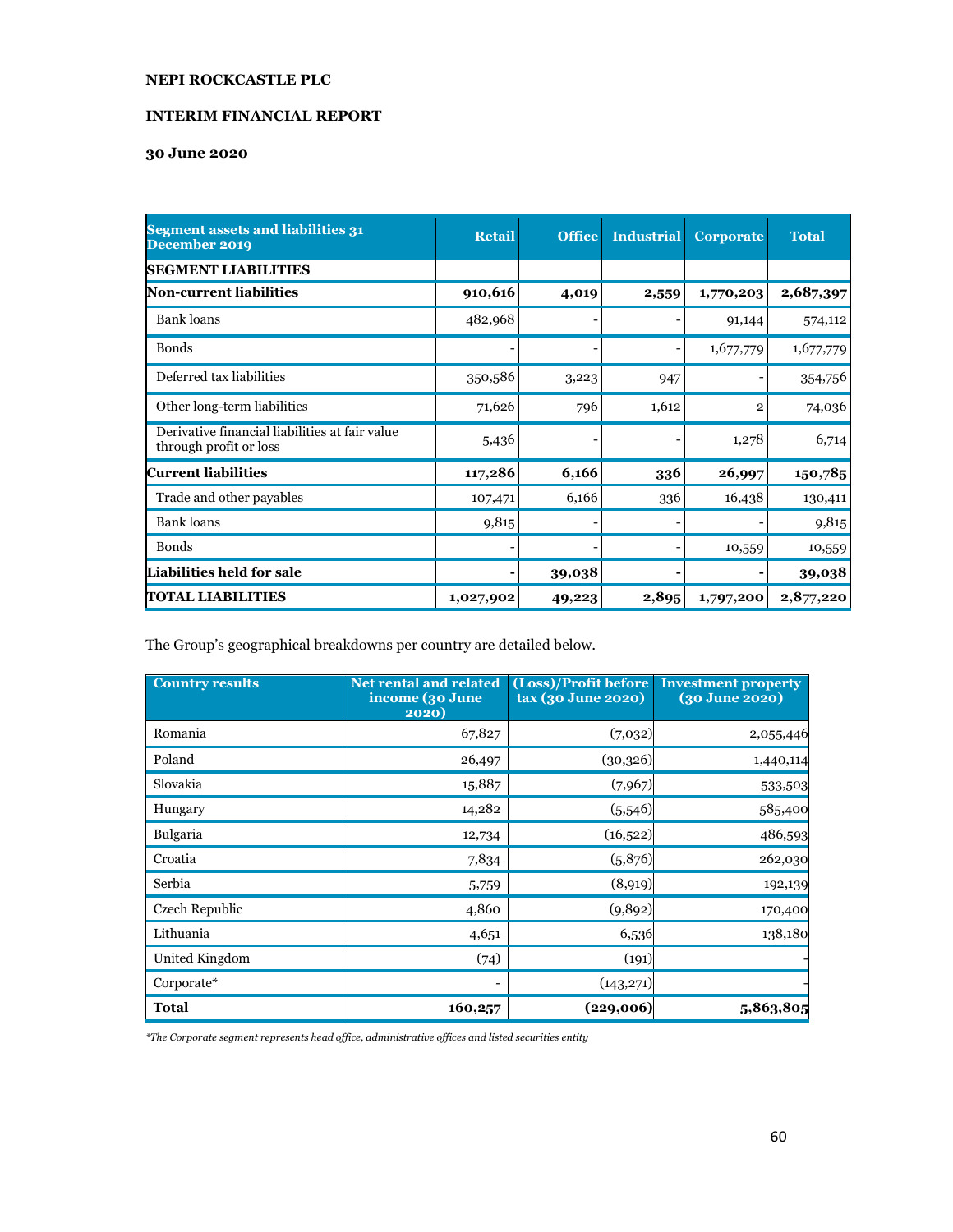# **INTERIM FINANCIAL REPORT**

### **30 June 2020**

| <b>Country results</b> | <b>Net rental and related</b><br>income (30 June 2019) | <b>Profit/</b> (loss) before<br>tax (30 June 2019) | <b>Investment property</b><br>$(31$ December 2019) |
|------------------------|--------------------------------------------------------|----------------------------------------------------|----------------------------------------------------|
| Romania                | 79,332                                                 | 131,487                                            | 2,091,484                                          |
| Poland                 | 39,897                                                 | 20,858                                             | 1,465,364                                          |
| <b>Bulgaria</b>        | 18,452                                                 | 19,610                                             | 514,770                                            |
| Slovakia               | 18,303                                                 | 16,230                                             | 554,872                                            |
| Hungary                | 17,717                                                 | 32,288                                             | 603,900                                            |
| Croatia                | 9,142                                                  | 17,717                                             | 275,600                                            |
| Serbia                 | 6,555                                                  | 8,221                                              | 201,130                                            |
| Czech Republic         | 5,532                                                  | (2,343)                                            | 182,900                                            |
| Lithuania              | 4,840                                                  | 6,794                                              | 132,580                                            |
| United Kingdom         | 3                                                      | 42                                                 |                                                    |
| Corporate*             |                                                        | 5,696                                              |                                                    |
| <b>Total</b>           | 199,773                                                | 256,600                                            | 6,022,600                                          |

*\*The Corporate segment represents head office, administrative offices and listed securities entity*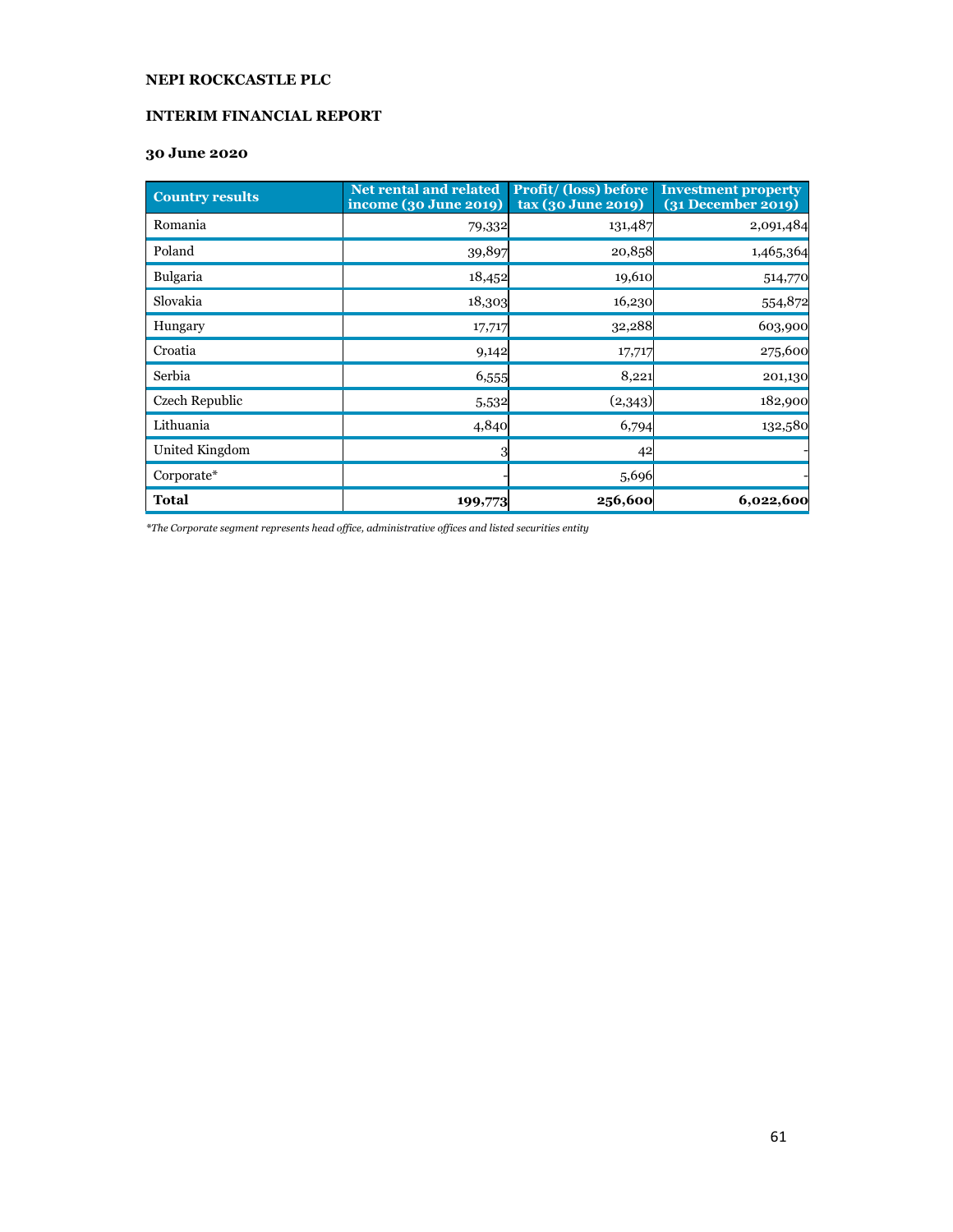### **INTERIM FINANCIAL REPORT**

### **30 June 2020**

### **18. HEADLINE EARNINGS AND DILUTED HEADLINE EARNINGS PER SHARE**

The calculation of headline earnings per share for the six months period ended 30 June 2020 was based on headline earnings of €(6,159) thousand (year ended 31 December 2019: €301,066 thousand) and the weighted average of 600,325,014 ordinary shares in issue during the six months period ended June 2020 (year ended 31 December 2019: 585,511,850), excluding those issued under the Initial Share Scheme.

| Reconciliation of (loss)/profit for the period/year to<br>headline earnings | 30 June 2020 | 31 December<br>2019 | 30 June 2019 |
|-----------------------------------------------------------------------------|--------------|---------------------|--------------|
| (Loss)/profit for the period/year attributable to equity<br>holders         | (206, 554)   | 416,235             | 224,729      |
| Fair value adjustments of investment property (Note 14)                     | 236,572      | (134,709)           | (90, 104)    |
| Gain on disposal of assets held for sale                                    |              | (123)               |              |
| Gain on acquisition of subsidiaries                                         |              | (446)               |              |
| Impairment of goodwill                                                      |              | 5,956               |              |
| Gain on disposal of joint venture                                           |              | (3,588)             | (3,588)      |
| Tax effects of adjustments for controlled subsidiaries                      | (37, 971)    | 20,453              | 13,034       |
| Fair value adjustment of investment property for joint ventures             | 2,137        | (3,227)             | (1,792)      |
| Tax effects of adjustments for joint ventures                               | (343)        | 515                 | 286          |
| <b>HEADLINE (LOSS) / EARNINGS</b>                                           | (6,159)      | 301,066             | 142,565      |
| Weighted average number of shares in issue                                  | 600,325,014  | 585,511,850         | 580,524,775  |
| Diluted weighted average number of shares in issue                          | 600,325,014  | 585,511,850         | 580,524,775  |
| Headline (loss) / earnings per share (euro cents)                           | (1.03)       | 51.42               | 24.56        |
| Diluted headline (loss) / earnings per share (euro cents)                   | (1.03)       | 51.42               | 24.56        |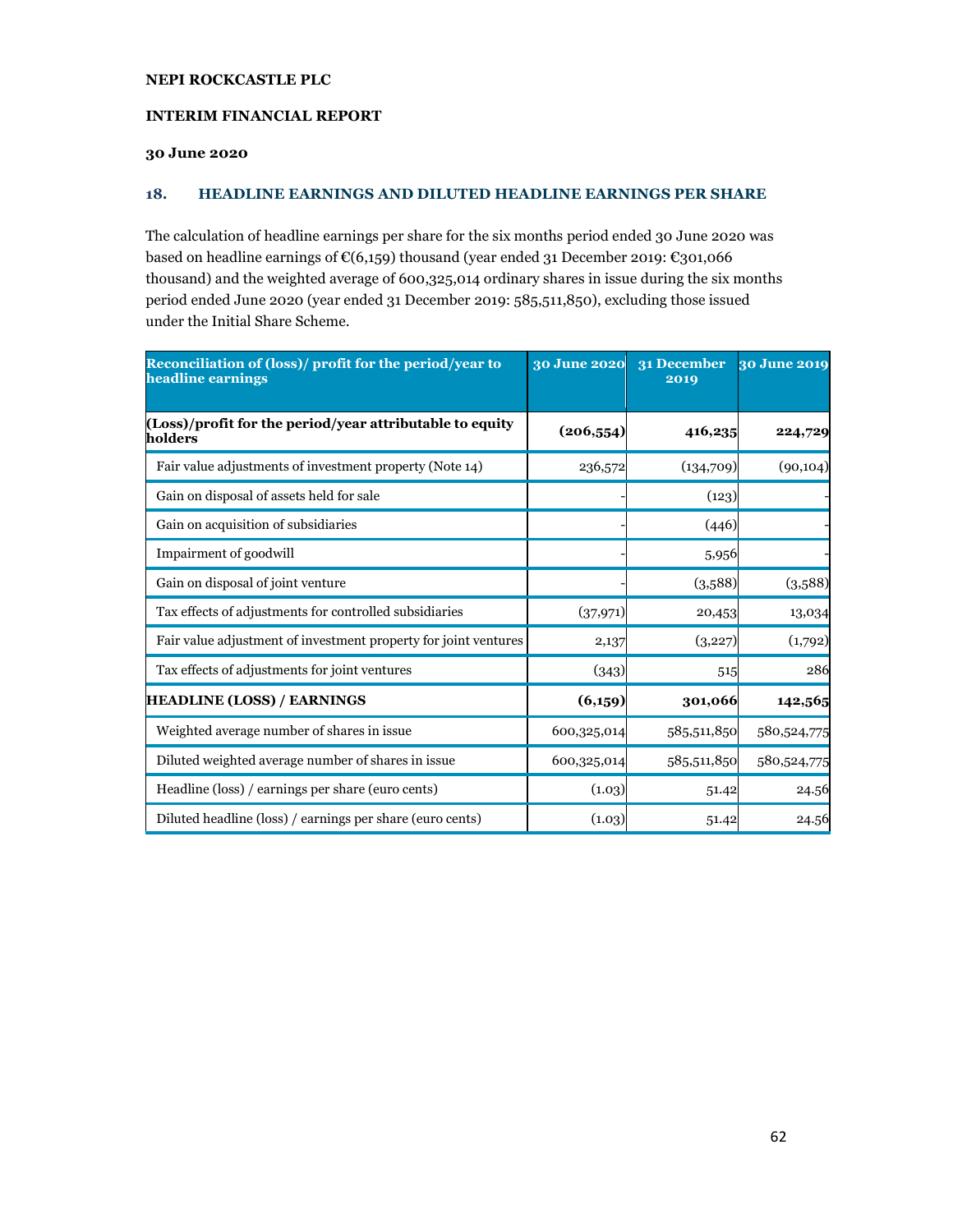### **INTERIM FINANCIAL REPORT**

### **30 June 2020**

# **19. RECONCILIATION OF PROFIT FOR THE PERIOD TO DISTRIBUTABLE EARNINGS**

Distributable earnings for six-month period ended 30 June 2020\*

| in $\epsilon$ thousand                                                                                            | 30 June 2020 |
|-------------------------------------------------------------------------------------------------------------------|--------------|
| Loss per IFRS Statement of Comprehensive Income attributable to<br>equity holders                                 | (206, 554)   |
| <b>Accounting specific adjustments</b>                                                                            | 324,722      |
| Fair value adjustments of investment property for controlled subsidiaries                                         | 236,572      |
| Fair value (loss)/gain and net result on sale of financial investments at fair<br>value through profit or loss    | 108,770      |
| Depreciation in relation to property, plant and equipment of an administrative<br>nature                          | 285          |
| Fair value adjustments of derivatives and losses on extinguishment of financial<br>instruments                    | 10,302       |
| Amortisation of financial assets                                                                                  | (430)        |
| Deferred tax expense for controlled subsidiaries                                                                  | (26,879)     |
| Income from financial investments at fair value through profit or loss                                            | (5,517)      |
| Accrued income for financial investments at fair value through profit or loss                                     |              |
| Adjustments related to joint ventures:                                                                            | 1,986        |
| Fair value adjustment investment property for joint ventures                                                      | 2,137        |
| Fair value adjustments of derivatives and losses on extinguishment of<br>financial instruments for joint ventures | (29)         |
| Deferred tax expense for joint ventures                                                                           | (122)        |
| Adjustments related to non-controlling interest:                                                                  | (487)        |
| Fair value adjustment investment property for non-controlling interest                                            | (622)        |
| Deferred tax expense for non-controlling interest                                                                 | 135          |
| Antecedent dividend                                                                                               | 120          |
| Distributable earnings                                                                                            | 118,168      |
| Number of shares outstanding at end of period                                                                     | 600,921,133  |
| Distributable earnings per share (euro cents)                                                                     | 19.66        |
| Interim distribution                                                                                              |              |
| <b>Earnings not distributed</b>                                                                                   | 118,168      |

*\*Distributable earnings per share (for six-month period ended 30 June 2020) is prepared on a basis that is consistent with SA REIT funds* 

*from operations (SA REIT FFO) as set out in the SA REIT Association's Best Practice Recommendations Second Edition.*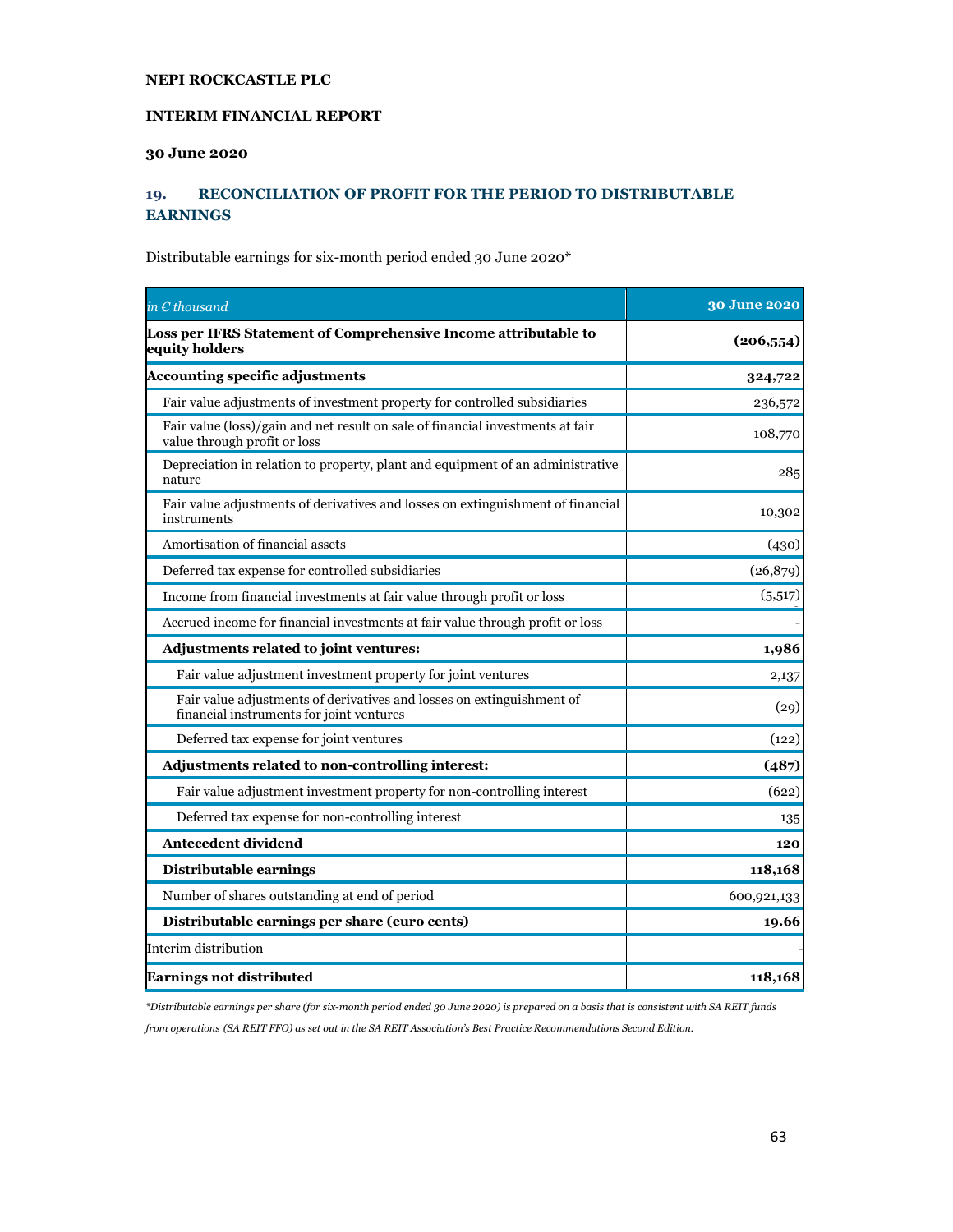# **INTERIM FINANCIAL REPORT**

# **30 June 2020**

Distributable earnings for six-month period ended 30 June 2019

| in $\epsilon$ thousand                                                                                            | <b>30 June 2019</b> |
|-------------------------------------------------------------------------------------------------------------------|---------------------|
| Profit for the period attributable to equity holders                                                              | 224,729             |
| <b>Reverse indirect result</b>                                                                                    | (61, 882)           |
| Foreign exchange loss                                                                                             | 476                 |
| <b>Transaction</b> fees                                                                                           | 1,603               |
| Fair value adjustments of investment property for controlled subsidiaries                                         | (90, 104)           |
| Fair value (loss)/gain and net result on sale of financial investments at fair<br>value through profit or loss    | (17)                |
| Income from financial investments at fair value through profit or loss                                            | (5,692)             |
| Fair value adjustment of derivatives and losses on extinguishment of<br>financial instruments                     | 10,074              |
| Deferred tax expense for controlled subsidiaries                                                                  | 26,546              |
| Gain on disposal of joint venture                                                                                 | (3,588)             |
| Adjustments related to joint ventures                                                                             |                     |
| Fair value adjustments of investment property for joint ventures                                                  | (1,792)             |
| Fair value adjustments of derivatives and losses on extinguishment of<br>financial instruments for joint ventures | 114                 |
| Deferred tax expense for joint ventures                                                                           | 451                 |
| Foreign exchange loss for joint ventures                                                                          | 47                  |
| Company specific adjustments                                                                                      | 5,682               |
| Amortisation of financial assets                                                                                  | (708)               |
| Realised foreign exchange loss for controlled subsidiaries                                                        | (152)               |
| Realised foreign exchange loss for joint ventures                                                                 | (6)                 |
| Accrued income for financial investments at fair value through profit or loss                                     | 6,534               |
| Deferred tax expense for non-controlling interest                                                                 | 14                  |
| Antecedent dividend                                                                                               | 1,501               |
| Distributable earnings                                                                                            | 170,030             |
| Number of shares entitled to interim distribution                                                                 | 585,838,887         |
| Distributable earnings per share (euro cents)                                                                     | 29.02               |
| Interim distribution                                                                                              | (170, 030)          |
| <b>Earnings not distributed</b>                                                                                   |                     |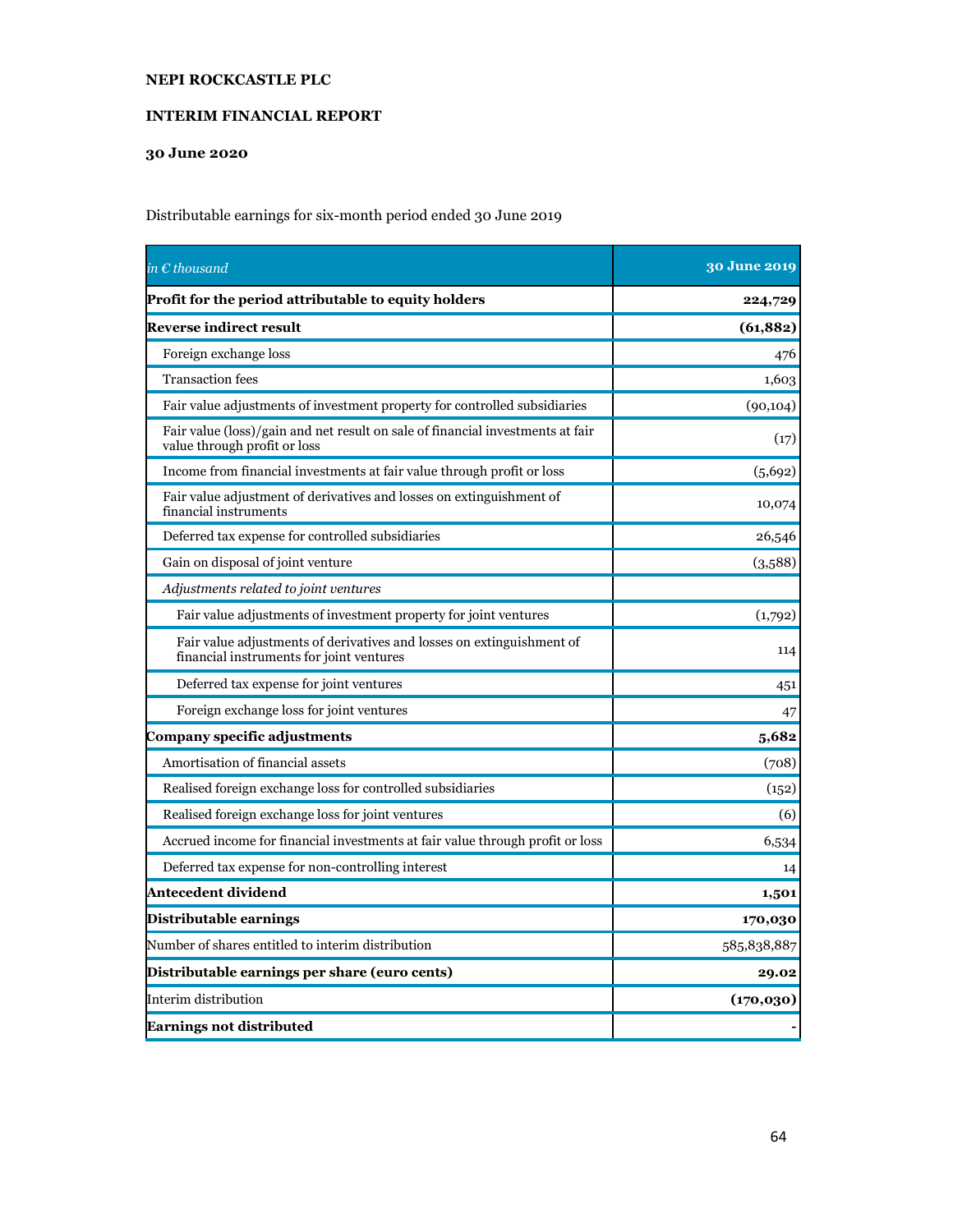#### **INTERIM FINANCIAL REPORT**

#### **30 June 2020**

# **20. CONTINGENT ASSETS AND LIABILITIES**

#### **Guarantees**

The Group provides financial guarantees to subsidiaries to the extent required in the normal course of business.

As at 30 June 2020, the Group had received letters of guarantee from tenants worth €110,947 thousand (31 December 2019: €114,053 thousand) and from suppliers worth €18,138 thousand (31 December 2019: €31,900 thousand) related to ongoing developments.

### **21. EVENTS OCCURRING AFTER THE REPORTING PERIOD**

As mentioned in Note 11, in July 2020, the Group issued its inaugural  $\epsilon$ 500 million unsecured, 7year green bond. The bonds mature on 14 July 2027 and carry a 3.375% fixed coupon, with an issue price of 98.172%.

As mentioned in Note 2, in July 2020 the Group repaid the  $\epsilon$ 380 million outstanding revolving credit facilities as at 30 June 2020.

As presented in Note 10, in August 2020, the Group concluded a new agreement with AFI Europe to dispose the Romanian office portfolio (four type A office buildings). In accordance with the provisions of the new agreement, the completion of the disposal is expected to occur within no more than four months, with the completion date to be set by the purchaser. The purchaser has paid to the sellers a cash advance of  $\epsilon_{15}$  million as guarantee for finalising the completion. No other conditions precedent are required to be fulfilled. The terms of the new agreement are substantially in line with the initial agreement, with an estimated cash consideration of approximately €290 million, to be adjusted based on the subsidiaries' financial statements as of the date of completion.

Except for the above, the Directors are not aware of any other subsequent events from 30 June 2020 and up to the date of signing these financial statements which are likely to have a material effect on the financial information contained in this report.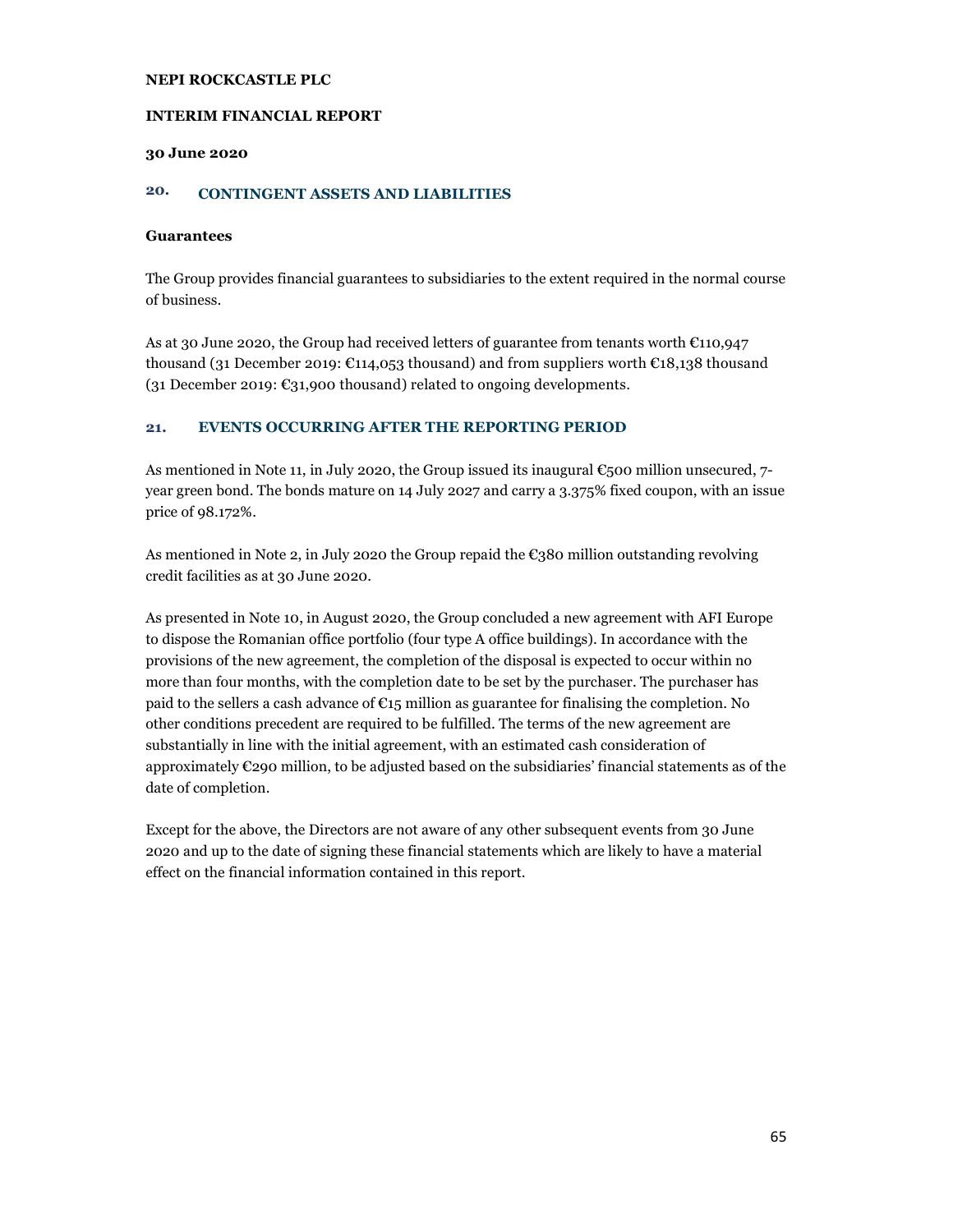#### **INTERIM FINANCIAL REPORT**

#### **30 June 2020**

# **APPENDIX 1**

#### *THE BELOW SECTION HAS NOT BEEN REVIEWED BY THE GROUP'S AUDITOR*

#### **EPRA PERFORMANCE MEASURES**

In 2018, NEPI Rockcastle joined European Public Real Estate Association ('EPRA'), the representative organisation of the publicly listed real estate industry in Europe. EPRA has established a set of Best Practice Recommendation Guidelines ('EPRA BPR'), which focus on the key measures of the most relevance to investors. These recommendations aim to give financial statements of public real estate companies more clarity, more transparency and comparability across European peers.

| <b>EPRA</b> indicators                                | 30 June 2020 | 31 December<br>2019 | 30 June 2019 |
|-------------------------------------------------------|--------------|---------------------|--------------|
| EPRA Earnings ( $E$ thousand)                         | 123,710      | 330,623             | 168,077      |
| EPRA Earnings per share ( $\epsilon$ cents per share) | 20.59        | 55.79               | 28.69        |
| EPRA Net Initial Yield (NIY)                          | 6.83%        | 6.65%               | 6.64%        |
| EPRA topped-up NIY                                    | 6.89%        | 6.71%               | 6.71%        |
| <b>EPRA</b> vacancy rate                              | 4.20%        | 2.10%               | 2.60%        |
| EPRA Net Reinstatement Value (NRV)*                   | 6.65         | 7.32                | 7.26         |
| EPRA Net Tangible Assets (NTA)*                       | 6.59         | 7.25                | 7.20         |
| EPRA Net Disposal Value (NDV)*                        | 6.13         | 6.61                | 6.62         |
| EPRA Cost ratio (including direct vacancy cost)       | 7.3%         | 8.1%                |              |
| EPRA Cost ratio (excluding direct vacancy cost)       | 7.0%         | 8.0%                |              |

EPRA performance measures reported by NEPI Rockcastle are set out below:

*\*NRV, NTA and NDV measures implemented effective from 1 January 2020; the comparative measures have been restated/computed in line with the current EPRA guidance. For the Group, EPRA NRV corresponds to former EPRA NAV and EPRA NDV corresponds to former EPRA NNNAV.*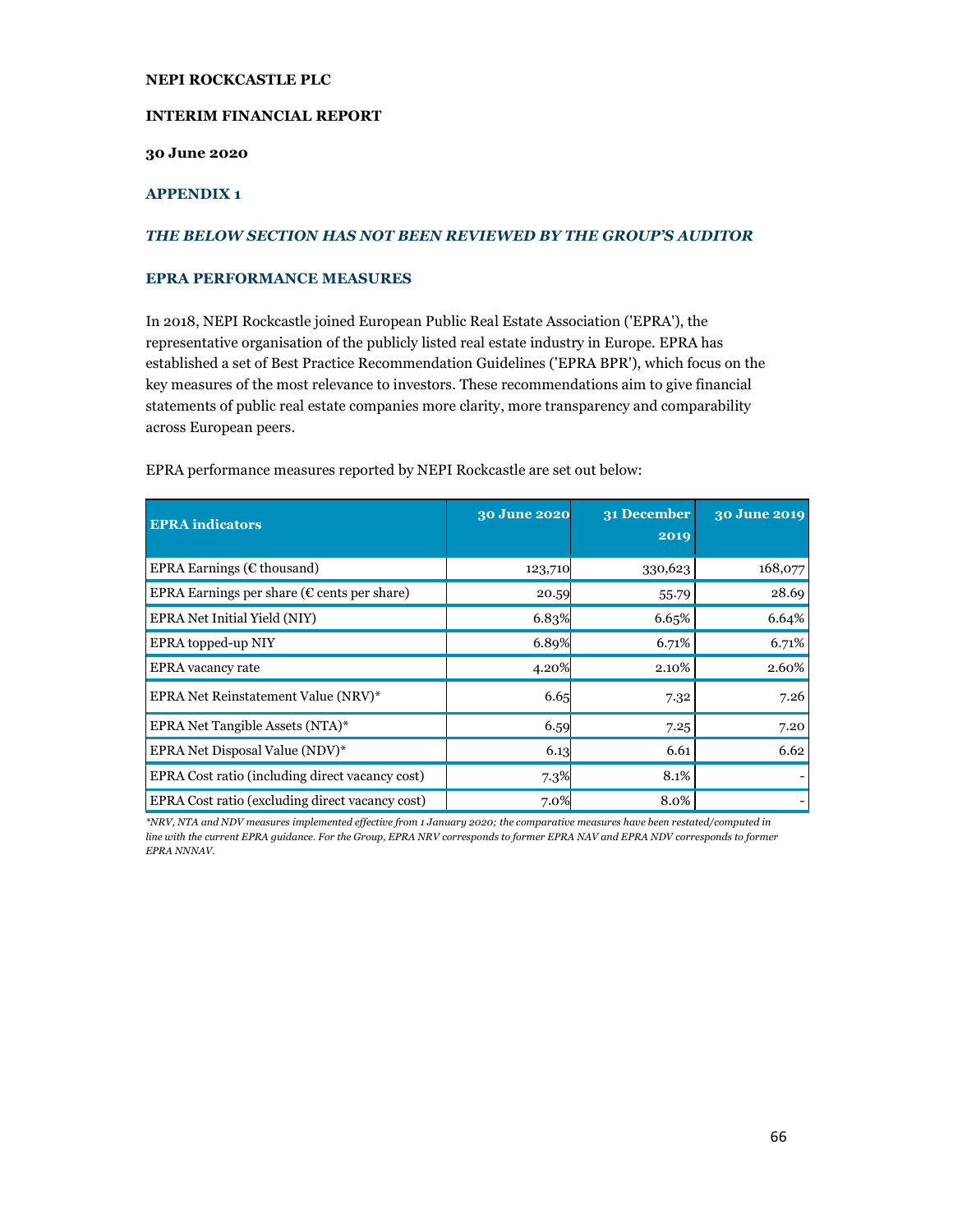### **INTERIM FINANCIAL REPORT**

# **30 June 2020**

# **EPRA Earnings**

EPRA Earnings presents the underlying operating performance of a real estate company excluding fair value gains or losses on investment properties, profit or loss on disposals, deferred tax and other non-recurring items, that are not considered to be part of the core activity of the Group

| <b>EPRA Earnings</b>                                                                                             | 30 June 2020 | 31 December<br>2019 | 30 June 2019 |
|------------------------------------------------------------------------------------------------------------------|--------------|---------------------|--------------|
| Earnings in IFRS Consolidated Statement of<br><b>Comprehensive Income</b>                                        | (206, 554)   | 416,235             | 224,729      |
| Fair value adjustments of investment property for controlled<br>subsidiaries                                     | 236,572      | (134,709)           | (90, 104)    |
| Fair value (loss) / gain and net result on sale of financial<br>investments at fair value through profit or loss | 108,770      | (11,091)            | (17)         |
| Gain on acquisition of subsidiaries                                                                              |              | (446)               |              |
| Profit on disposal of assets held for sale                                                                       |              | (123)               |              |
| Profit on disposal of joint ventures                                                                             |              | (3,588)             | (3,588)      |
| Impairment of goodwill                                                                                           |              | 5,956               |              |
| Fair value adjustment of derivatives and losses of<br>extinguishment of financial instruments                    | 10,302       | 23,743              | 10,074       |
| <b>Transaction</b> fees                                                                                          |              | 5,411               | 1,603        |
| Deferred tax expense for controlled subsidiaries                                                                 | (26, 879)    | 31,370              | 26,546       |
| Adjustments above in respect of joint ventures                                                                   | 1,986        | (2,272)             | (1,180)      |
| Non-controlling interests                                                                                        | (487)        | 137                 | 14           |
| <b>EPRA Earnings (interim)</b>                                                                                   | 123,710      | 168,077             | 168,077      |
| <b>EPRA Earnings (final)</b>                                                                                     |              | 162,545             |              |
| <b>EPRA Earnings (total)</b>                                                                                     | 123,710      | 330,623             | 168,077      |
| Number of shares for interim distribution                                                                        | 600,921,133  | 585,838,887         | 585,838,887  |
| Number of shares for final distribution                                                                          |              | 599,797,201         |              |
| <b>EPRA Earnings per Share (EPS interim)</b>                                                                     | 20.59        | 28.69               | 28.69        |
| <b>EPRA Earnings per Share (EPS final)</b>                                                                       |              | 27.10               |              |
| <b>EPRA Earnings per Share (EPS)*</b>                                                                            | 20.59        | 55.79               | 28.69        |
| Company specific adjustments:                                                                                    |              |                     |              |
| Amortisation of financial assets                                                                                 | (430)        | (1,533)             | (708)        |
| Depreciation expense for property, plant and equipment                                                           | 285          |                     |              |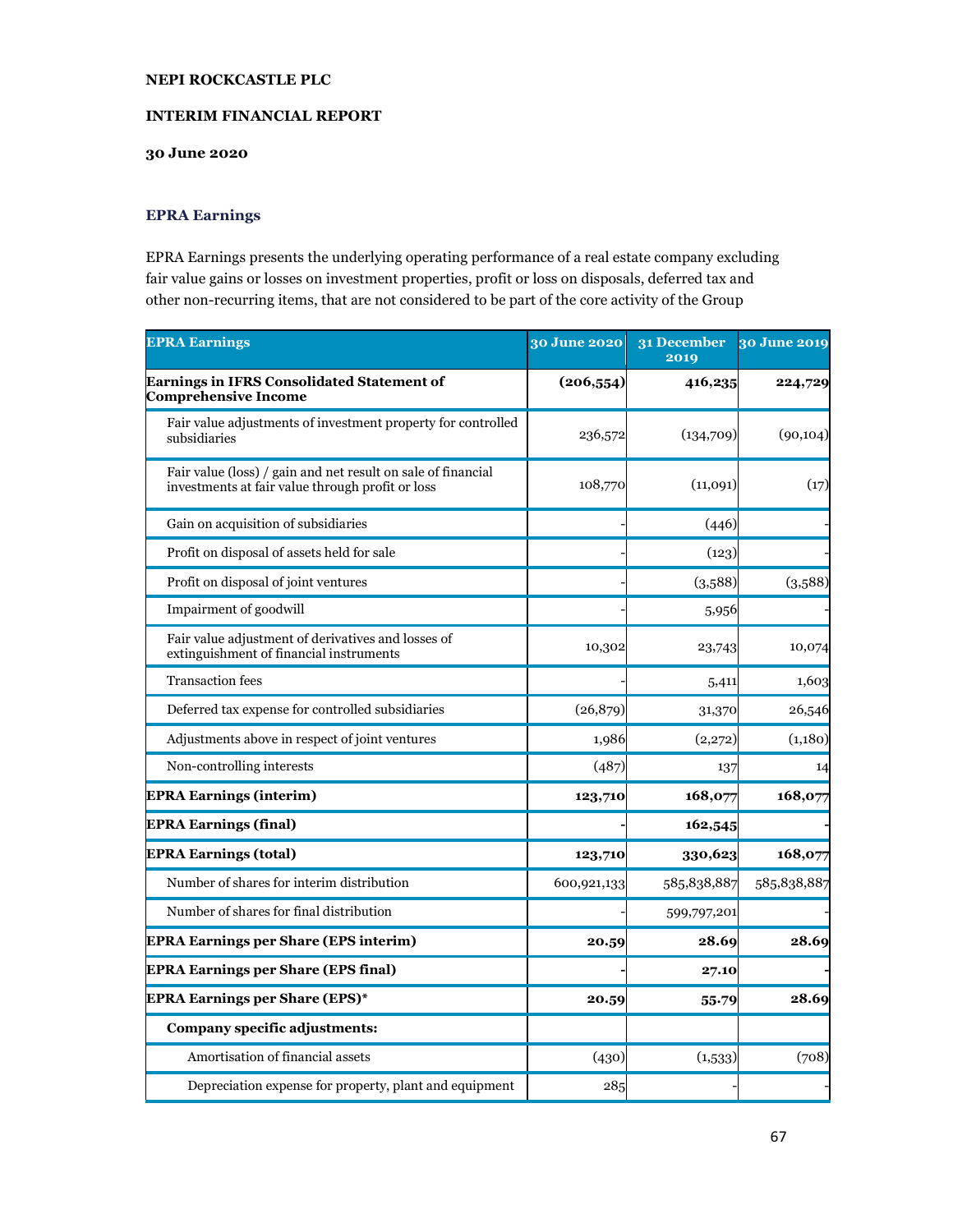#### **INTERIM FINANCIAL REPORT**

#### **30 June 2020**

| <b>EPRA Earnings</b>                                                                | 30 June 2020 | 31 December<br>2019 | 30 June 2019 |
|-------------------------------------------------------------------------------------|--------------|---------------------|--------------|
| Reverse foreign exchange gains/losses                                               |              | 907                 | 476          |
| Add back realised foreign exchange gains/losses                                     |              | (37)                | (158)        |
| Reverse income from financial investments at fair value<br>through profit or loss   | (5,517)      | (12,560)            | (5,692)      |
| Accrued income from financial investments at fair value<br>through profit or loss** |              | 12,349              | 6,534        |
| Antecedent dividend                                                                 | 120          | 4,062               | 1,501        |
| Distributable Earnings (Interim)                                                    | 118,168      | 170,031             | 170,031      |
| Distributable Earnings (final)                                                      |              | 163,780             |              |
| Distributable Earnings (total)                                                      | 118,168      | 333,811             | 170,031      |
| Distributable Earnings per Share (interim) (euro cents)                             | 19.66        | 29.02               | 29.02        |
| Distributable Earnings per Share (final) (euro cents)                               |              | 27.31               |              |
| Distributable Earnings per Share (total) (euro cents)                               | 19.66        | 56.33               | 29.02        |

*\*adjusted for interim and final number of shares* 

*\*\*Dividends from financial investments are recognised on IFRS when the company's right to receive payment is established and the amount of the dividend can be measured reliably. For distribution purposes, whose computation is in line with the Best Practice Recommendations of the South African REIT Association, the dividends recognised under IFRS are reversed and an adjustment matching the income to the period for which the investment is held is made under "accrued income from financial investments at fair value through profit or loss".*

### **EPRA Net Asset Value metrics**

The EPRA NAV set of metrics make adjustments to the NAV per the IFRS financial statements to provide stakeholders with the most relevant information on the fair value of the assets and liabilities of a real estate investment company, under different scenarios.

In replacement of the EPRA NAV and EPRA NNNAV, new reporting standards introduced three new measures of net asset value: EPRA Net Reinstatement Value (NRV), EPRA Net Tangible Assets Value (NTA) and EPRA Net Disposal Value (NDV). As recommended by EPRA, these new standards have been applied with effect from these 2020 first-half results.

### **EPRA Net Reinstatement Value**

The objective of the EPRA Net Reinstatement Value measure is to highlight the value of net assets on a long-term basis. Assets and liabilities that are not expected to crystallise in normal circumstances such as the fair value movements on financial derivatives and deferred taxes on property valuation surpluses are therefore excluded. Since the aim of the metric is to also reflect what would be needed to recreate the company through the investment markets based on its current capital and financing structure, related costs such as real estate transfer taxes should be included.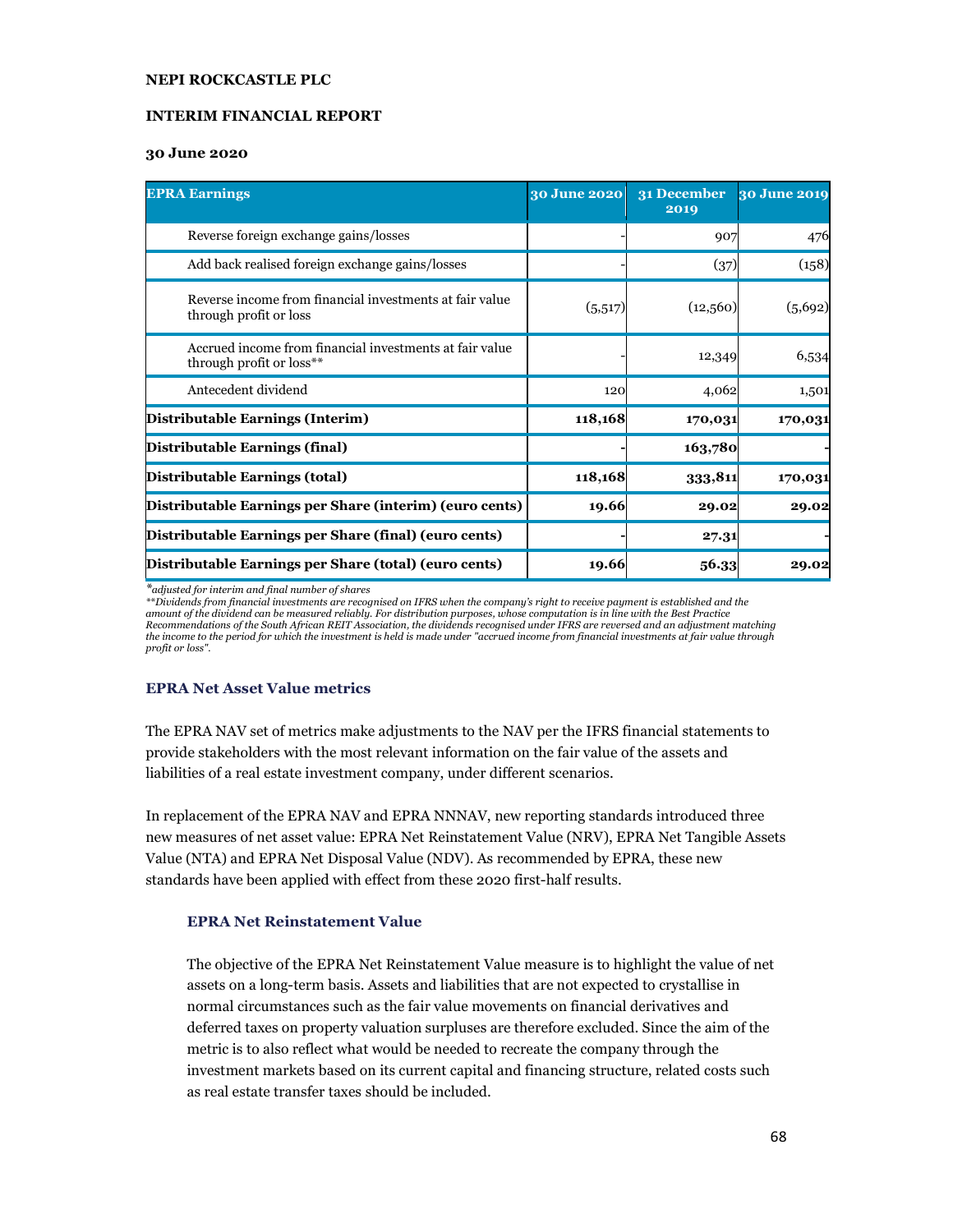#### **INTERIM FINANCIAL REPORT**

### **30 June 2020**

#### **EPRA Net Tangible Assets**

The underlying assumption behind the EPRA Net Tangible Assets calculation assumes entities buy and sell assets, thereby crystallising certain levels of deferred tax liability.

#### **EPRA Net Disposal Value**

The EPRA Net Disposal Value provides the reader with a scenario where deferred tax, financial instruments, and certain other adjustments are calculated as to the full extent of their liability, including tax exposure not reflected in the Balance Sheet, net of any resulting tax. This measure should not be viewed as a "liquidation NAV" because, in many cases, fair values do not represent liquidation values.

For more detailed explanations of EPRA adjustments and requirements please refer to the EPRA Best Practices Recommendations *(https://www.epra.com/application/files/3115/7287/4349/EPRA\_BPR\_Guidelines\_24101 9.pdf)*

|                                                                                                   | <b>EPRA NRV</b> | <b>EPRANTA</b> | <b>EPRA NDV</b> |
|---------------------------------------------------------------------------------------------------|-----------------|----------------|-----------------|
| <b>IFRS Equity attributable to shareholders</b>                                                   | 3,730,629       | 3,730,629      | 3,730,629       |
| <b>Exclude:</b>                                                                                   |                 |                |                 |
| Net deferred tax liabilities                                                                      | 347,120         | 312,408        |                 |
| Derivative financial liabilities at fair value through<br>profit or loss                          | 5,239           | 5,239          |                 |
| Goodwill                                                                                          | (87, 114)       | (87, 114)      | (87, 114)       |
| Include:                                                                                          |                 |                |                 |
| Difference between the secondary market price and<br>accounting value of fixed interest rate debt |                 |                | 40,933          |
| <b>NAV</b>                                                                                        | 3,995,874       | 3,961,162      | 3,684,448       |
| Number of shares                                                                                  | 600,921,133     | 600,921,133    | 600,921,133     |
| NAV per share                                                                                     | 6.65            | 6.59           | 6.13            |

#### **EPRA Net Asset Values as of June 30, 2020**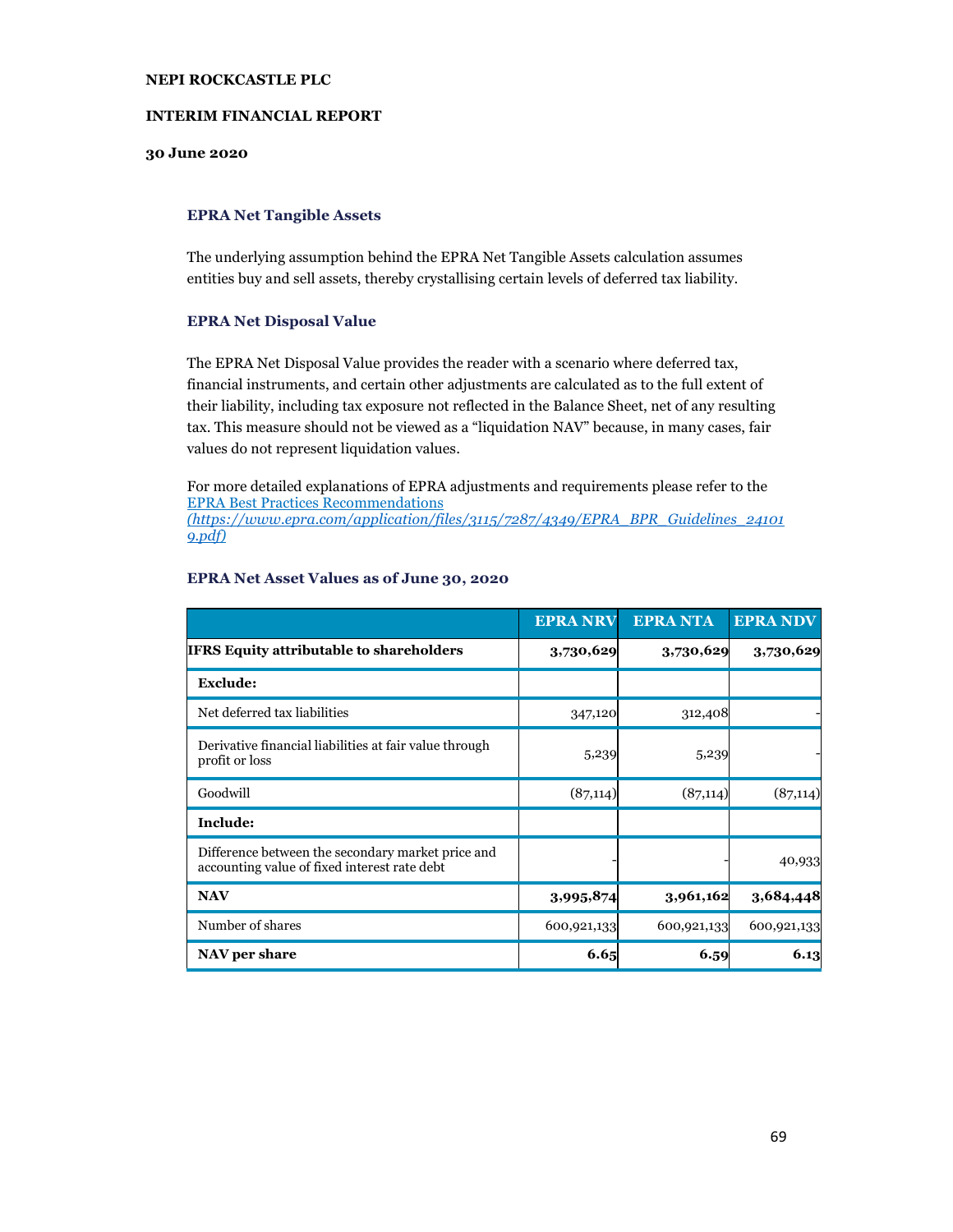### **INTERIM FINANCIAL REPORT**

# **30 June 2020**

#### **EPRA Net Asset Values as of December 31, 2019**

|                                                                                                   | <b>EPRA NRV</b> | <b>EPRANTA</b> | <b>EPRA NDV</b> |
|---------------------------------------------------------------------------------------------------|-----------------|----------------|-----------------|
| <b>IFRS Equity attributable to shareholders</b>                                                   | 4,096,880       | 4,096,880      | 4,096,880       |
| <b>Exclude:</b>                                                                                   |                 |                |                 |
| Net deferred tax liabilities                                                                      | 374,120         | 336,708        |                 |
| Derivative financial liabilities at fair value through profit<br>or loss                          | 4,621           | 4,621          |                 |
| Goodwill                                                                                          | (87, 114)       | (87, 114)      | (87, 114)       |
| Include:                                                                                          |                 |                |                 |
| Difference between the secondary market price and<br>accounting value of fixed interest rate debt |                 |                | (42, 671)       |
| <b>NAV</b>                                                                                        | 4,388,507       | 4,351,095      | 3,967,095       |
| Number of shares                                                                                  | 599,797,201     | 599,797,201    | 599,797,201     |
| <b>NAV</b> per share                                                                              | 7.32            | 7.25           | 6.61            |

# **EPRA Net Asset Values as of June 30, 2019**

|                                                               | <b>EPRA NRV</b> | <b>EPRANTA</b> | <b>EPRA NDV</b>         |
|---------------------------------------------------------------|-----------------|----------------|-------------------------|
| <b>IFRS Equity attributable to shareholders</b>               | 3,975,061       | 3,975,061      | 3,975,061               |
| <b>Exclude:</b>                                               |                 |                |                         |
| Net deferred tax liabilities                                  | 368,839         | 331,955        |                         |
| Derivative financial liabilities at fair value through profit | 3,719           | 3,719          |                         |
| Goodwill                                                      | (93,070)        | (93,070)       | (93,070)                |
| Include:                                                      |                 |                |                         |
| Difference between the secondary market price and             |                 |                | (3,490)                 |
| <b>NAV</b>                                                    | 4,254,549       | 4,217,665      | 3,878,502               |
| Number of shares                                              | 585,838,887     |                | 585,838,887 585,838,887 |
| NAV per share                                                 | 7.26            | 7.20           | 6.62                    |

# **EPRA NIY and 'topped-up' NIY**

The EPRA NIY (Net Initial Yield) is calculated as the annualized rental income based on passing cash rents, less nonrecoverable property operating expenses, divided by the gross market value of the property.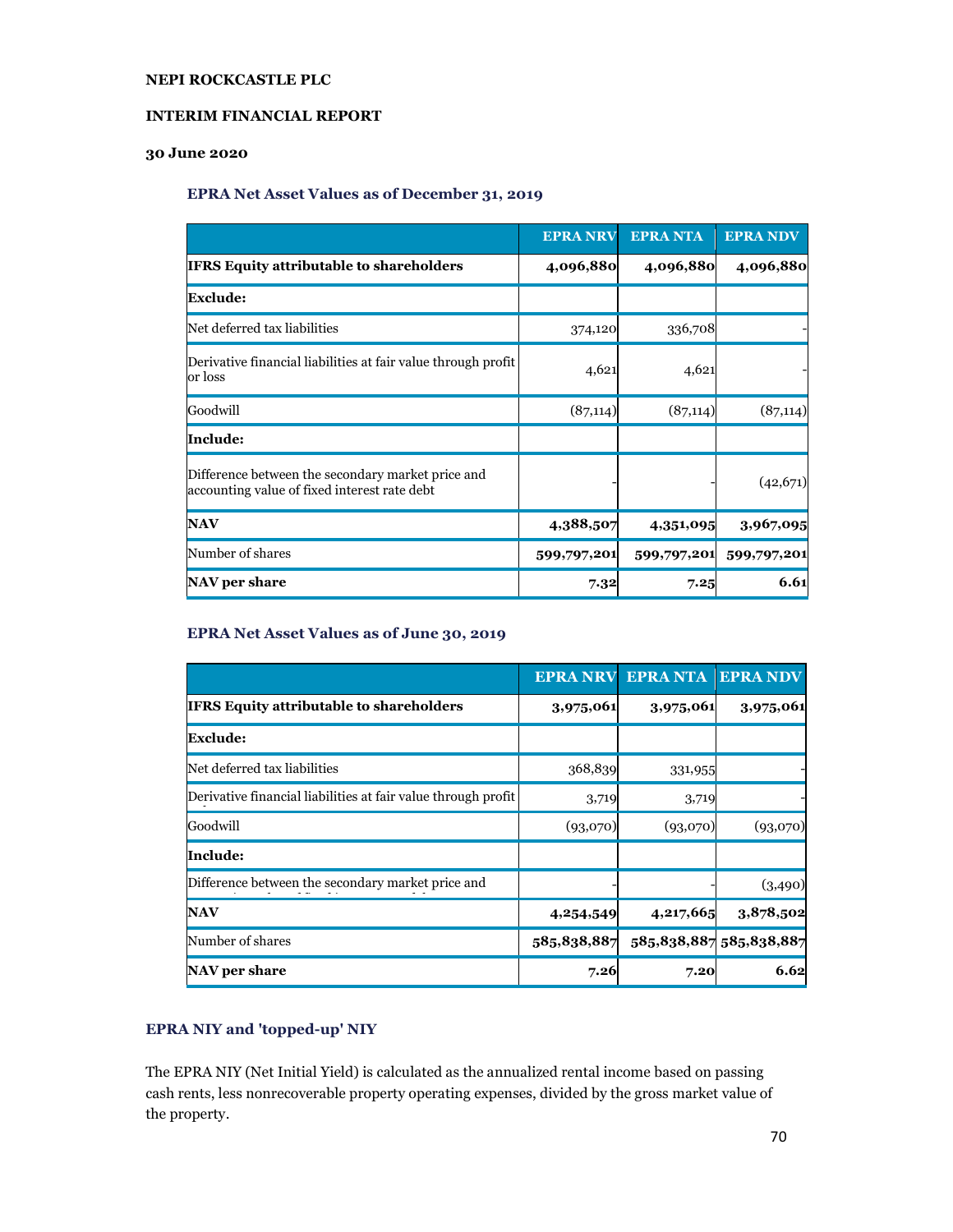### **INTERIM FINANCIAL REPORT**

### **30 June 2020**

In EPRA "topped-up" NIY, the net rental income is "topped-up" to reflect rent after the expiry of lease incentives such as rent-free periods and rental discounts

| <b>EPRA NIY and 'topped-up' NIY<sup>1</sup></b>                                                     | 30 June 2020 | 31 December<br>2019 | 30 June 2019 |
|-----------------------------------------------------------------------------------------------------|--------------|---------------------|--------------|
| Investment property as per consolidated financial statements                                        | 5,863,805    | 6,022,600           | 5,817,191    |
| Investment property under joint ventures (on a pro-rata basis)                                      | 53,059       | 55,064              | 53,570       |
| Investment property held for sale                                                                   | 313,241      | 317,204             | 318,352      |
| Less investment property under development                                                          | (187, 233)   | (221, 841)          | (270, 628)   |
| Total investment property in use, including joint<br>ventures (on a pro-rata basis)                 | 6,042,872    | 6,173,027           | 5,918,485    |
| Estimated purchasers' costs                                                                         | 30,214       | 30,865              | 29,592       |
| Gross up value of the investment property in use,<br>including joint ventures (on a pro-rata basis) | 6,073,086    | 6,203,893           | 5,948,077    |
| Annualised cash passing rental income*                                                              | 417,140      | 418,665             | 396,275      |
| Non-recoverable property operating expenses                                                         | (2,606)      | (6,279)             | (1,061)      |
| <b>Annualised net rents</b>                                                                         | 414,534      | 412,386             | 395,214      |
| Notional rent expiration of rent-free periods or other lease<br>incentives                          | 4,070        | 3,750               | 3,970        |
| Topped-up net annualised rent                                                                       | 418,604      | 416,136             | 399,184      |
| <b>EPRA Net Initial Yield (EPRA NIY)</b>                                                            | 6.83%        | 6.65%               | 6.64%        |
| EPRA "topped-up" NIY                                                                                | 6.89%        | 6.71%               | 6.71%        |

*\*Annualised passing rent as at 30 June 2020 computed based on the contractual rental amounts effective as at that date. 1.Adjustment for unexpired lease incentives such as rent-free periods, discounted rent periods and step rents. The adjustment includes the annualised cash rent that will apply at the expiry of the lease incentive.*

### **EPRA Vacancy Rate**

The EPRA vacancy rate estimates the percentage of the total potential rental income not received due to vacancy.

The EPRA vacancy rate is calculated by dividing the estimated rental value of vacant premises by the estimated rental value of the entire property portfolio if all premises were fully leased. The EPRA vacancy rate is calculated using valuation reports performed by independent experts.

| <b>EPRA Vacancy Rate</b>                      |             | 30 June 2020 31 December 30 June 2019<br>2019 |             |
|-----------------------------------------------|-------------|-----------------------------------------------|-------------|
| Estimated Rental Value of vacant space        | 19,098,685  | 9,694,517                                     | 11,233,501  |
| Estimated rental value of the whole portfolio | 458,441,995 | 459,680,754                                   | 408,266,308 |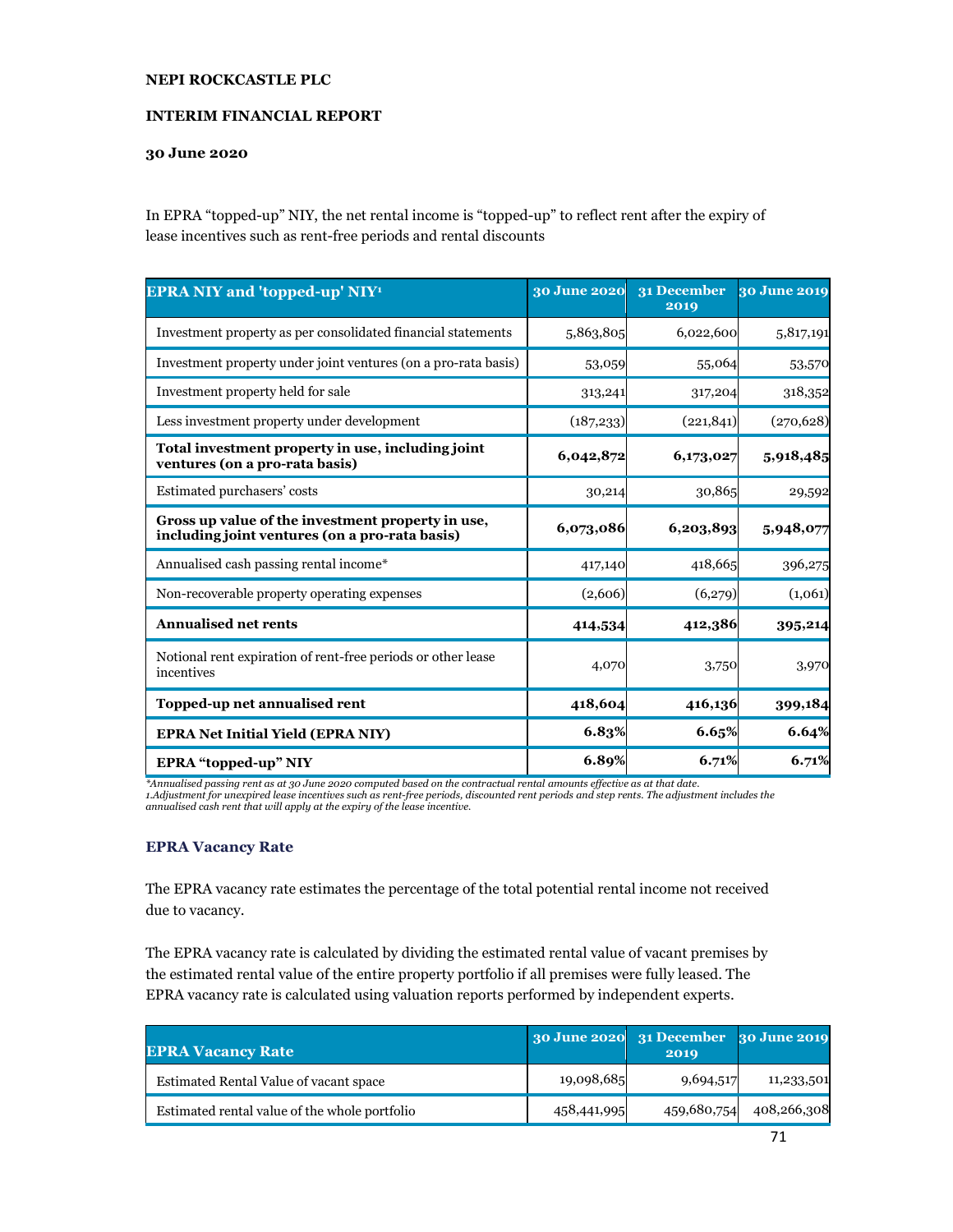### **INTERIM FINANCIAL REPORT**

#### **30 June 2020**

| <b>EPRA Vacancy Rate</b> |         | 30 June 2020 31 December 30 June 2019<br>2019 |       |
|--------------------------|---------|-----------------------------------------------|-------|
| <b>EPRA Vacancy Rate</b> | $4.2\%$ | 2.1%                                          | 2.75% |

#### **EPRA Cost Ratio**

EPRA Cost Ratios reflect the relevant administrative and operating costs of the business and provide a recognised and understood reference point for analysis of a company's costs.

The EPRA Cost Ratio (including direct vacancy costs) includes all administrative and operating expenses in the IFRS statements including the share of joint ventures' administrative and operating expenses (net of any service fees).

The EPRA Cost Ratio (excluding direct vacancy costs) is calculated as above, but with an adjustment to exclude vacancy costs.

Both EPRA Cost Ratios are calculated as a percentage of Gross Rental Income including a share of joint venture Gross Rental Income. The ground rent costs are NIL for the Group and for its joint ventures.

| <b>EPRA Cost Ratios</b>                                                      |         | 30 June 2020 31 December 2019 |
|------------------------------------------------------------------------------|---------|-------------------------------|
| Administrative expenses (line per IFRS consolidated financial<br>statements) | 10,588  | 21,550                        |
| <b>Transaction</b> fees                                                      |         | 5,411                         |
| Net service charge costs*                                                    | 1,523   | 6,401                         |
| Share of Joint Ventures expenses                                             | (230)   | 17                            |
| <b>EPRA Costs (including direct vacancy costs)</b>                           | 11,881  | 33,379                        |
| Direct vacancy costs                                                         | 392     | 376                           |
| <b>EPRA Costs (excluding direct vacancy costs)</b>                           | 11,489  | 33,003                        |
| <b>Gross Rental Income*</b>                                                  | 161,780 | 407,139                       |
| Add: share of Joint Ventures (Gross Rental Income less ground<br>rents)      | 1,501   | 6,370                         |
| <b>Gross Rental Income</b>                                                   | 163,281 | 413,509                       |
| <b>EPRA Cost Ratio (including direct vacancy costs)</b>                      | $7.3\%$ | 8.1%                          |
| <b>EPRA Cost Ratio (excluding direct vacancy costs)</b>                      | 7.0%    | 8.0%                          |

**\****Out of €36.9 million partial forgiveness of receivables as at 30 June 2020, approximately €5.5 million corresponded to service charge income; this amount was considered into the computation of net service charge costs. The remaining amount of partial forgiveness of receivables corresponding to Gross rental income has been deducted from the respective line as at 30 June 2020.*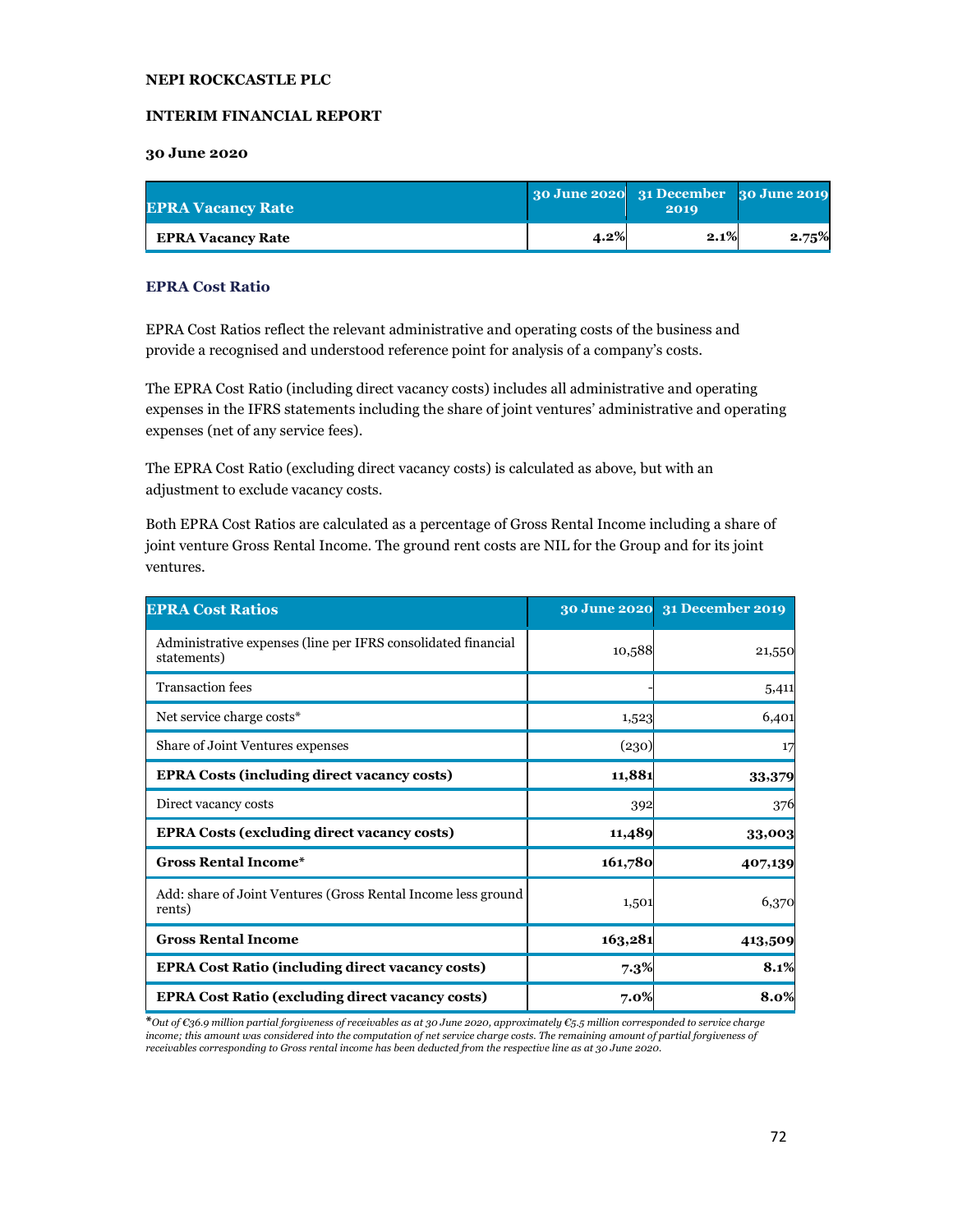## **NEPI ROCKCASTLE PLC**

## **INTERIM FINANCIAL REPORT**

#### **30 June 2020**

## **GLOSSARY**

**Collection rate**: operational performance indicator computed as the net expected credit losses for tenant's receivable (as recognized in the Statement of Comprehensive Income) divided by the gross rental income and service charge income

**Committed projects**: projects currently under construction, for which the group owns the land or building rights and has obtained all necessary authorizations and permits

**Like-for-like**: operational measure computed based on the investment property excluding acquisitions, divestments, transfers to and from investment property under development and all other changes resulting in significant change to the square meters of a property

**Loan-to-value (LTV)**: (Interest bearing debt – Lease liabilities (IFRS 16) – Cash- Cash Collateral)/ (Investment property (including investment property held for sale) – Right of use assets (IFRS 16) + Listed securities)

**Occupancy cost ratio (Effort ratio)**: Annual Base rent, overage rent, service charge and marketing contribution, divided by tenant sales; excludes sales reported by hypermarkets common charges and all other related costs, divided by tenant sales

**(Weighted) average cost of debt**: a mathematical measure of the finance expense divided by the periodical average outstanding debt

### **EPRA measures**

**EPRA Cost ratio**: The purpose of the EPRA cost ratio is to reflect the relevant overhead and operating costs of the business. It is calculated by expressing the sum of property expenses (net of service charge recoveries and third-party asset management fees) and administration expenses (excluding exceptional items) as a percentage of gross rental income

**EPRA Earnings**: Profit after tax attributable to the equity holders of the Company, excluding non-controlling interest, fair value adjustments of investment property, profits or losses on investment property disposals and related tax adjustment for losses on disposals, gains on acquisition of subsidiaries, acquisition costs, fair value and net result on sale of financial investments at fair value through profit or loss and deferred tax expense

**EPRA Net Assets (EPRA NAV):** Net assets per the statement of financial position, excluding the goodwill, deferred taxation net balance and mark-to-market of interest rate derivatives

**EPRA Earnings Per Share:** EPRA Earnings divided by the number of shares outstanding at the period or year-end